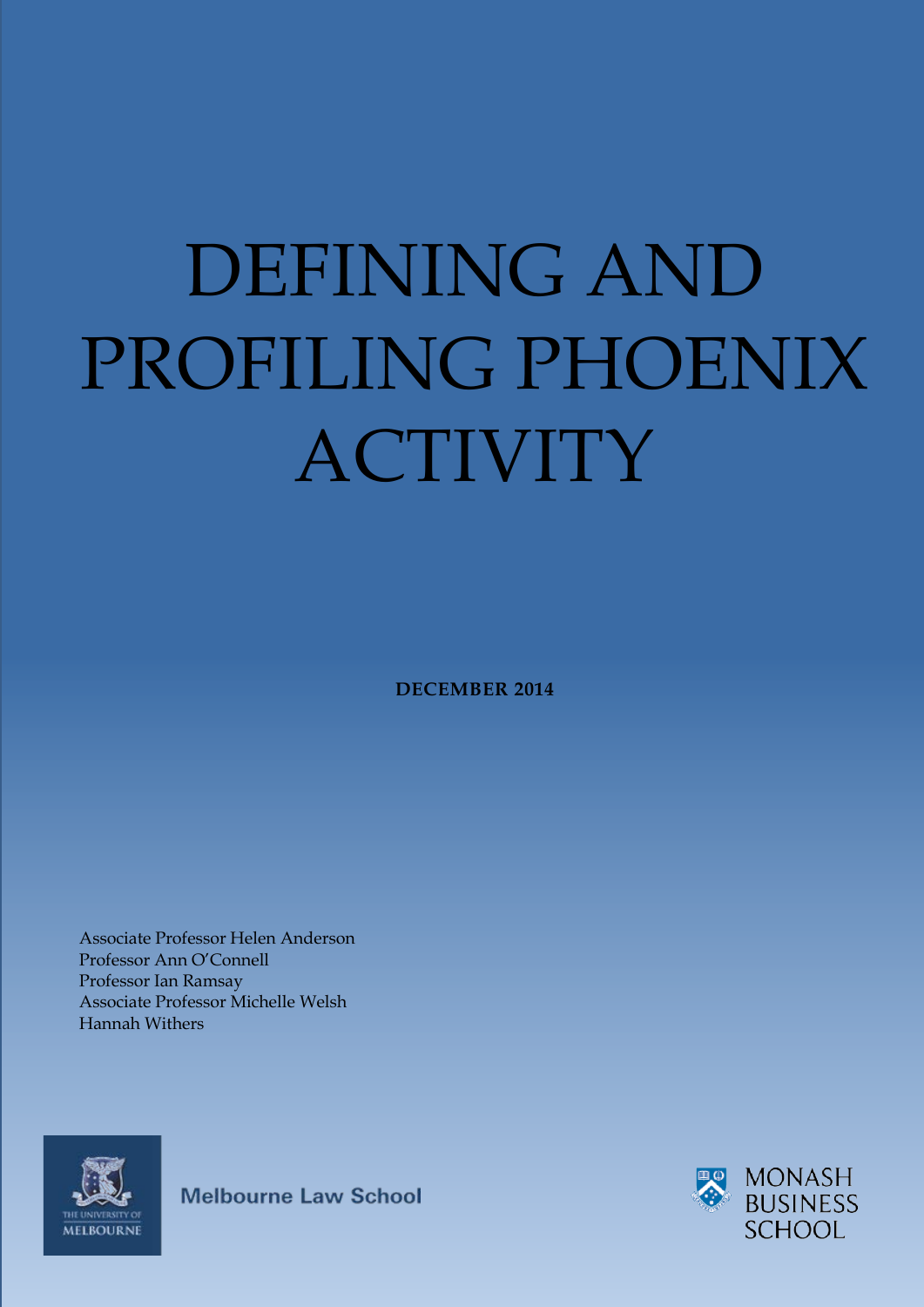## **THE PROJECT**

This research project, entitled 'Phoenix Activity: Regulating Fraudulent Use of the Corporate Form', is supported under the Australian Research Council's Discovery Projects funding scheme (project number DP 140102277).

The project concerns a subject of real practical significance in Australia. Recently, the issue has become an urgent concern for government because of the apparently growing number of individuals promoting illegal phoenix activity, the significant loss of tax revenue it causes, and the recognition of the potentially devastating impact it has on creditors and employees. This project will provide the first detailed investigation of illegal phoenix activity in Australia and will position Australia within the international debate on its prevention.

A key problem faced by regulators is the difficulty associated with identifying whether particular phoenix activity is illegal or not. This report seeks to profile the characteristics of both legal and illegal phoenix activity to assist regulators (including but not limited to ASIC and the ATO) in formulating education, detection, and enforcement strategies. The difficulties associated with quantifying phoenix activity will be explored further in our companion report *Quantifying Phoenix Activity: Cost, Incidence and Enforcement*, to be published in 2015. A further follow up report will address the regulatory approach taken towards this issue in other jurisdictions.

More information about the project can be accessed through the following website: [<http://law.unimelb.edu.au/cclsr/centre-activities/research/major-research-projects/regulating-fraudulent](http://law.unimelb.edu.au/cclsr/centre-activities/research/major-research-projects/regulating-fraudulent-phoenix-activity)[phoenix-activity>](http://law.unimelb.edu.au/cclsr/centre-activities/research/major-research-projects/regulating-fraudulent-phoenix-activity).

## <span id="page-1-0"></span>**TEAM BIOGRAPHIES**

Helen Anderson is Associate Professor at Melbourne Law School specialising in corporations law. She holds an LLB (Hons) from the University of Melbourne, as well as a Grad Dip Bus (Acc), LLM and PhD from Monash University. She is a member of the Insolvency and Reconstruction Committee of the Business Law Section of the Law Council of Australia and an academic member of the Australian Restructuring Insolvency and Turnaround Association (formerly IPAA). Her teaching has predominantly been in the areas of Business Law and Company Law, and her abiding research interest has been the fair treatment of vulnerable parties. Her masters major thesis dealt with parties who rely on published audit opinions, and her doctoral thesis was concerned with creditors in corporate insolvency. She continues this interest with her ARC funded work on improving the recovery rights of employees in corporate insolvency and this project, which looks at ways to regulate fraudulent phoenix activity. She has recently published a book entitled *The Protection of Employee Entitlements in Insolvency: an Australian Perspective*.

Ann O'Connell is Professor at Melbourne Law School specialising in taxation. She is Special Counsel at Allens Solicitors, a member of the Advisory Panel to the Board of Taxation, and a member of the Australian Tax Office Public Rulings Panel and General Anti-Avoidance Panel (GAAR Panel). She was also a member of the Working Group established by the Assistant Treasurer in 2012 to consider the tax concessions for the Not-For-Profit Sector. Ann lectures in taxation and in corporations and securities regulation. In the Melbourne Law Masters program she teaches Taxation of Remuneration, Taxation of Superannuation, Taxation of Sport and Capital Gains Tax - Problems in Practice as well as Regulation of Securities Offerings and Regulation of Securities Markets. She is co-editor of *Not-for-Profit Law: Theoretical and Comparative Perspectives* (Cambridge University Press, 2014) and co-author of *Incentivising Employees: The theory, policy and practice of employee share ownership plans in Australia* (Melbourne University Press, 2013) and *Income Tax: Text, Materials and Essential Cases* (Federation Press) now in its 8th edition.

Ian Ramsay is the Harold Ford Professor of Commercial Law. He is also Director of the Law School's Centre for Corporate Law and Securities Regulation. Ian practised law in New York and Sydney and is a member of the Corporations Law Committee of the Law Council of Australia. Former positions he has held include Head of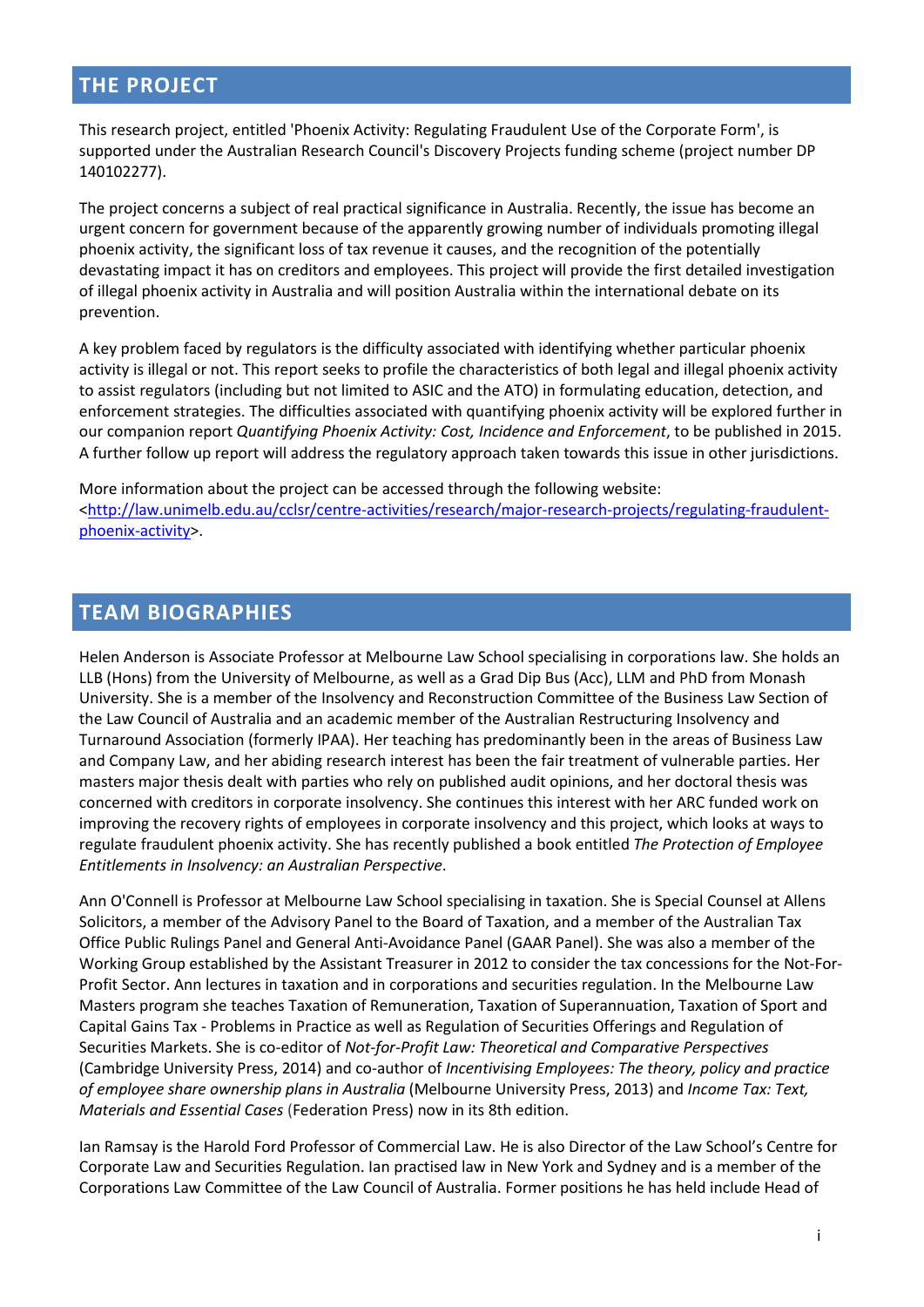the Federal Government inquiry on auditor independence, member of the Australian Government's Corporations and Markets Advisory Committee, member of the Takeovers Panel, member of the Australian Securities and Investments Commission's External Advisory Panel, member of the Audit Quality Review Board, member of the Australian Government's Auditors and Liquidators Disciplinary Board, member of the Law Committee of the Australian Institute of Company Directors and member of the International Federation of Accountants taskforce on rebuilding confidence in financial reporting. Ian has published extensively on corporate law and corporate governance issues both internationally and in Australia.

Michelle Welsh is an Associate Professor in the Department of Business Law and Taxation, Monash Business School and is the coordinator of the Ethical Business Regulation Group in the Centre for Global Business. Michelle undertakes research and supervision in the area of corporate law, corporate regulation, enforcement and compliance. Michelle has published her research in leading Australian corporate law journals and a number of international journals. Michelle's PhD thesis, concerning Civil Penalties under the Corporations Act was awarded the Melbourne University Law Faculty prize for the top PhD thesis in 2009. In 2013 Michelle was awarded the Dean's Award for Excellence in Research by an Early Career Researcher.

Hannah Withers is a full time Research Fellow on the regulating fraudulent phoenix activity project. She holds a Bachelor of Laws and Bachelor of Arts from the University of NSW and a Master of Human Rights (with Merit) from the University of Sydney.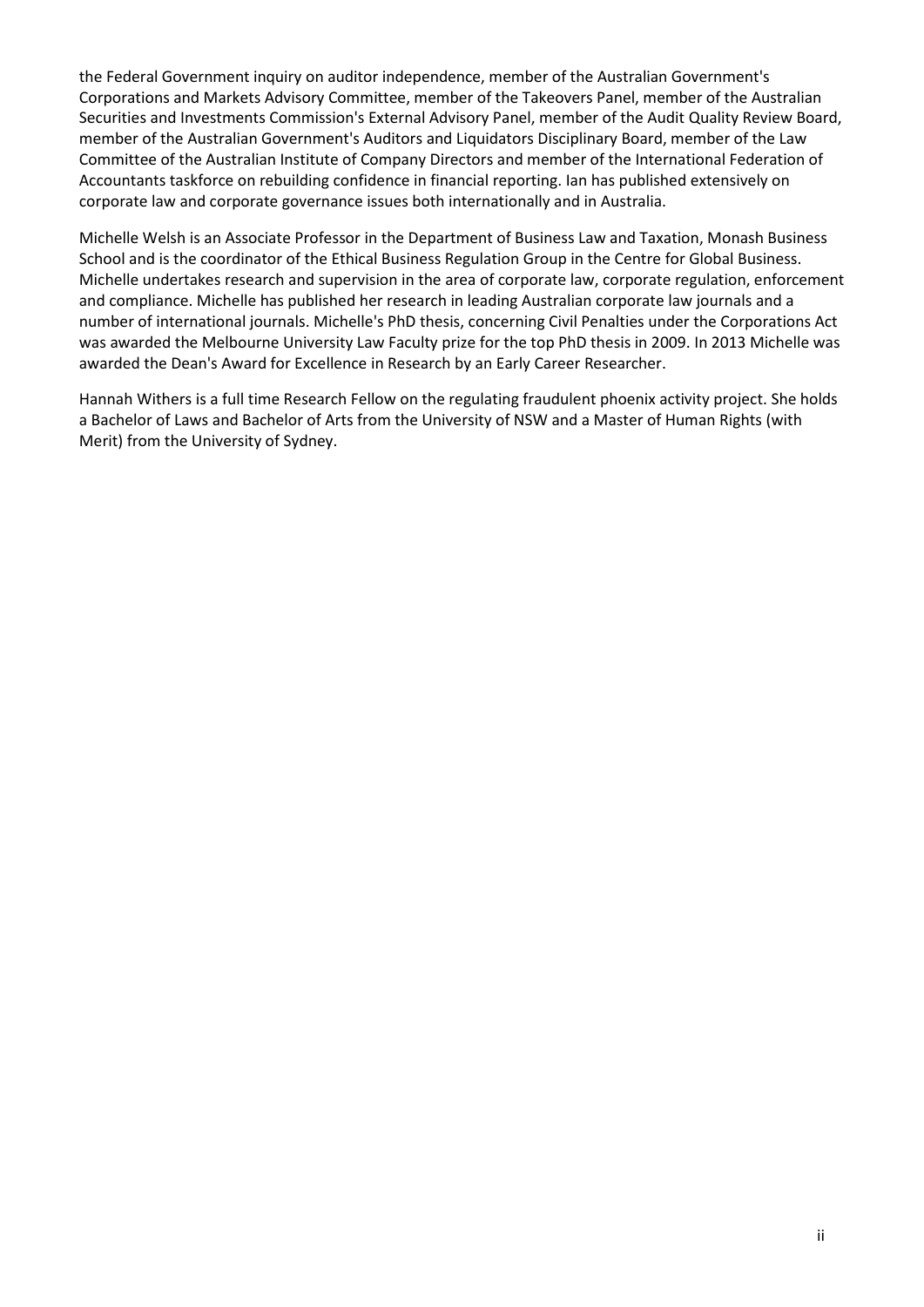## **TABLE OF CONTENTS**

| $\mathbf{1}$   |               |                                                                                          |  |  |
|----------------|---------------|------------------------------------------------------------------------------------------|--|--|
|                | 1.1           |                                                                                          |  |  |
|                | 1.2           |                                                                                          |  |  |
|                | 1.3           |                                                                                          |  |  |
|                | 1.3.1         |                                                                                          |  |  |
|                | 1.3.2         |                                                                                          |  |  |
|                | 1.3.3         |                                                                                          |  |  |
|                | 1.3.4         |                                                                                          |  |  |
|                | 1.3.5         |                                                                                          |  |  |
|                | 1.3.6         |                                                                                          |  |  |
| $\overline{2}$ |               |                                                                                          |  |  |
|                | 2.1           |                                                                                          |  |  |
|                | 2.1.1         |                                                                                          |  |  |
|                | 2.1.2         |                                                                                          |  |  |
|                | 2.1.3         |                                                                                          |  |  |
|                | $2.2^{\circ}$ |                                                                                          |  |  |
|                | 2.2.1         |                                                                                          |  |  |
|                | 2.2.2         |                                                                                          |  |  |
|                | 2.2.3         | The Illegal Phoenix Type 1- Intention to Avoid Debts via Phoenixing is Formed as Company |  |  |
|                |               |                                                                                          |  |  |
|                | 2.2.4         |                                                                                          |  |  |
|                | 2.2.5         |                                                                                          |  |  |
|                | 2.3           |                                                                                          |  |  |
|                | 2.3.1         |                                                                                          |  |  |
|                | 2.3.2         |                                                                                          |  |  |
|                | 2.3.3         |                                                                                          |  |  |
|                | 2.4           |                                                                                          |  |  |
|                | 2.5           |                                                                                          |  |  |
|                | 2.5.1         |                                                                                          |  |  |
|                | 2.5.2         |                                                                                          |  |  |
|                | 2.5.3         |                                                                                          |  |  |
|                | 2.5.4         |                                                                                          |  |  |
|                | 2.5.5         |                                                                                          |  |  |
|                | 2.6           |                                                                                          |  |  |
|                | 2.6.1         |                                                                                          |  |  |
|                | 2.6.2         |                                                                                          |  |  |
| 3              |               |                                                                                          |  |  |
| 4              |               |                                                                                          |  |  |
| 5              |               |                                                                                          |  |  |
| 6              |               |                                                                                          |  |  |
|                | 6.1           |                                                                                          |  |  |
|                | 6.2           |                                                                                          |  |  |
|                | 6.3           |                                                                                          |  |  |
|                | 6.4           |                                                                                          |  |  |
|                | 6.5           |                                                                                          |  |  |
|                |               |                                                                                          |  |  |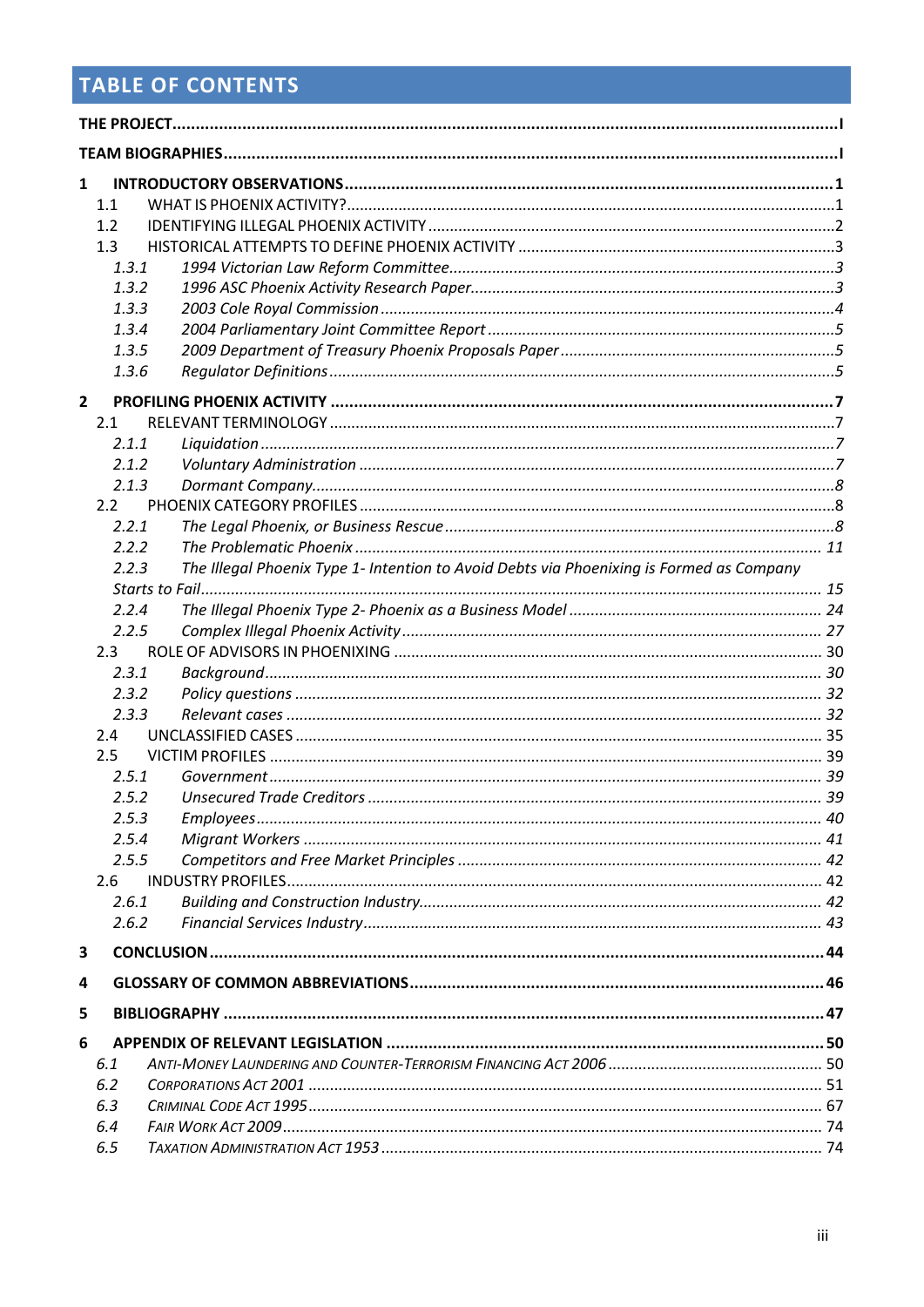## <span id="page-4-0"></span>**1 INTRODUCTORY OBSERVATIONS**

## <span id="page-4-1"></span>**1.1 WHAT IS PHOENIX ACTIVITY?**

The concept of phoenix activity broadly centres on the idea of a second company, often newly incorporated, arising from the ashes of its failed predecessor where the second company's controllers and business are essentially the same. It is important to note that phoenix activity can be legal as well as illegal. Legal phoenix activity covers situations where the previous controllers start another similar business when their earlier entity fails in order to rescue its business. Illegal phoenix activity involves similar activities, but the intention is to exploit the corporate form to the detriment of unsecured creditors, including employees and tax authorities.

In a typical phoenix activity scenario, a company in financial difficulties, 'Oldco', is placed into liquidation or voluntary administration, or is simply left dormant (and may then be deregistered). Prior to this occurring, Oldco's assets may be transferred either to a newly incorporated entity, 'Newco', or to an existing entity, such as a related company in a corporate group.

Phoenix activity can be entirely legal, especially if the worth of the failed company's assets is maintained and the employees keep their jobs and entitlements. We describe this behaviour as 'legal phoenix activity, or business rescue'. However, the repeated resurrection of a business can become problematic even with the best of intentions if the returns to creditors and benefits to employees are minimal. The behaviour becomes illegal where the intention of the company's controllers is to use the company's failure as a device to avoid paying Oldco's creditors (who may include the company's employees) that which they otherwise would have received had the company's assets been properly dealt with. The actual illegality involved – in other words, the laws that are breached that render the phoenixing illegal – are set out below under each relevant heading.

Phoenix activity involving the use of successor companies (one after the other) was described as 'basic' phoenix activity in Treasury's 2009 proposals paper entitled 'Action Against Fraudulent Phoenix Activity'.<sup>[1](#page-4-2)</sup> In addition, Treasury defined phoenix arrangements within corporate groups as 'sophisticated' phoenix activity.<sup>[2](#page-4-3)</sup> Typically, under Treasury's sophisticated form, one entity with few or no assets within a corporate group incurs substantial liabilities by way of wages, superannuation contributions, Pay As You Go (PAYG) withholding or sales tax, and then is deliberately liquidated to avoid paying these debts. If they are 'lucky', the employees may be transferred to a sibling entity in the group to continue their employment. This may or may not involve payment of their entitlements. Together, the two forms were estimated by Treasury to cost the Australian Taxation Office (ATO) in the order of \$600 million per year.<sup>[3](#page-4-4)</sup> Its costs to the broader economy were also considered 'significant'. [4](#page-4-5)

This report preferences the Australian Securities and Investments Commission's (ASIC) terminology– illegal phoenix activity – as opposed to the Australian Taxation Office's terminology – 'fraudulent' phoenix activity. In this report we identify five categories of phoenixing; two of which are legal, and three of which are illegal. Basic (one after the other) or sophisticated (within corporate groups) phoenixing can take place within all five of our categories.

 $\overline{\phantom{a}}$ 

<span id="page-4-2"></span><sup>1</sup> Treasury (Cth), 'Action against Fraudulent Phoenix Activity' (Proposals Paper, Treasury, Australian Government, 2009) 2.<br> $2^2$  Ibid 2.

<span id="page-4-3"></span>

<span id="page-4-4"></span> $3$  Ibid 5.

<span id="page-4-5"></span> $<sup>4</sup>$  Ibid 5.</sup>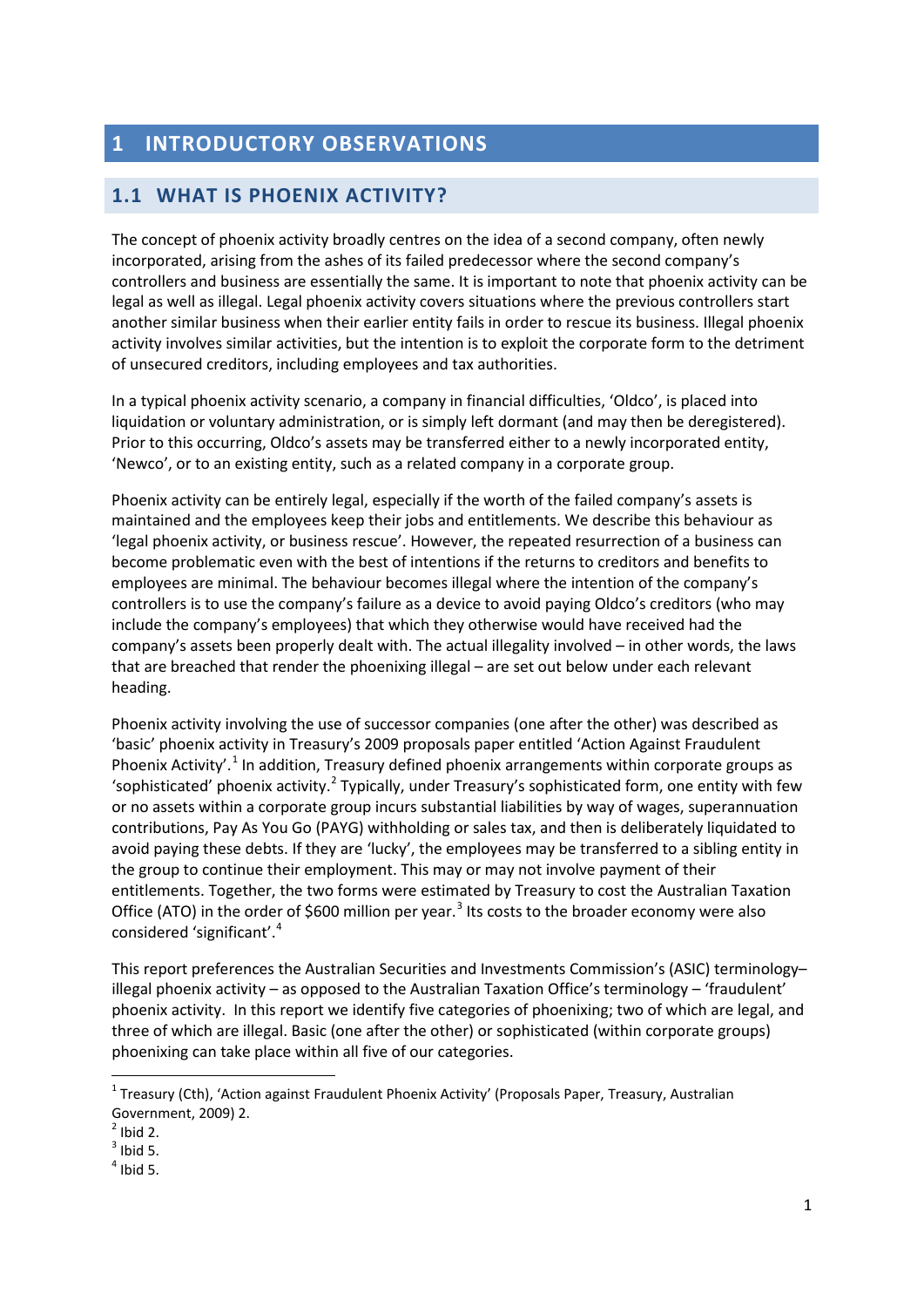The five categories are:

- 1. The legal phoenix, or business rescue
- 2. The problematic phoenix
- 3. Illegal type 1 phoenix: intention to avoid debts formed as company starts to fail
- 4. Illegal type 2 phoenix: phoenix as a business model
- 5. Complex illegal phoenix activity



#### **The Phoenix Spectrum: legal and beneficial behaviour falls on the far left. Behaviour becomes increasingly harmful to creditors and society at large as the spectrum progresses toward the right.**

In this report we profile and categorise the various types of phoenix activity, consider existing legislative responses, and raise important policy questions. We draw no conclusions as to the desirability of any solutions suggested by the substance of our policy questions. We will address these issues in detail in a later report which will contain our recommendations. We also profile the industries that have been identified as being more highly susceptible to illegal phoenix activity, as well as profiling its potential victims. The difficulties associated with quantifying phoenix activity are explored further in our companion report, *Quantifying Phoenix Activity: Cost, Incidence and Enforcement.*

## <span id="page-5-0"></span>**1.2 IDENTIFYING ILLEGAL PHOENIX ACTIVITY**

Illegal phoenix activity is not susceptible to precise modelling, such that if certain specified conditions are present, a regulator can determine with certainty that it has taken place. It is virtually impossible to identify illegal phoenix activity from an incorporation of a successor company following a single failure in the absence of documentary evidence such as written instructions from advisors. Rather, the characterisation of illegal phoenix activity is likely to come from the external observation of the conduct of specific individuals involved in multiple corporate failures over a period of time.

Information about companies contained on ASIC's and the ATO's databases render it relatively easy to identify cases that constitute the 'basic' form of phoenix activity, remembering that this could be in its legal or illegal form. This may be because the name of a controller (or related parties) of a failed company can be seen in the incorporation documents of a new company and/or perhaps because the new company has the same or similar name to the old company. It may also be relatively easy to identify potential cases of 'sophisticated' phoenix activity where businesses are conducted by complex corporate groups. However, determining whether the basic or sophisticated phoenix activity in question is legal, or is designed to avoid payment of debts and is therefore illegal, is more difficult.

In seeking to identify illegal forms of phoenix activity, regulators may look to evidence that the same controllers have operated multiple failed companies over a short time period. They may also look to whether a new company is conducting business under substantially the same company name as a failed company in order to retain customer goodwill, or is operating under the same registered business name, even if the company's name has changed markedly. Detection of phoenixing is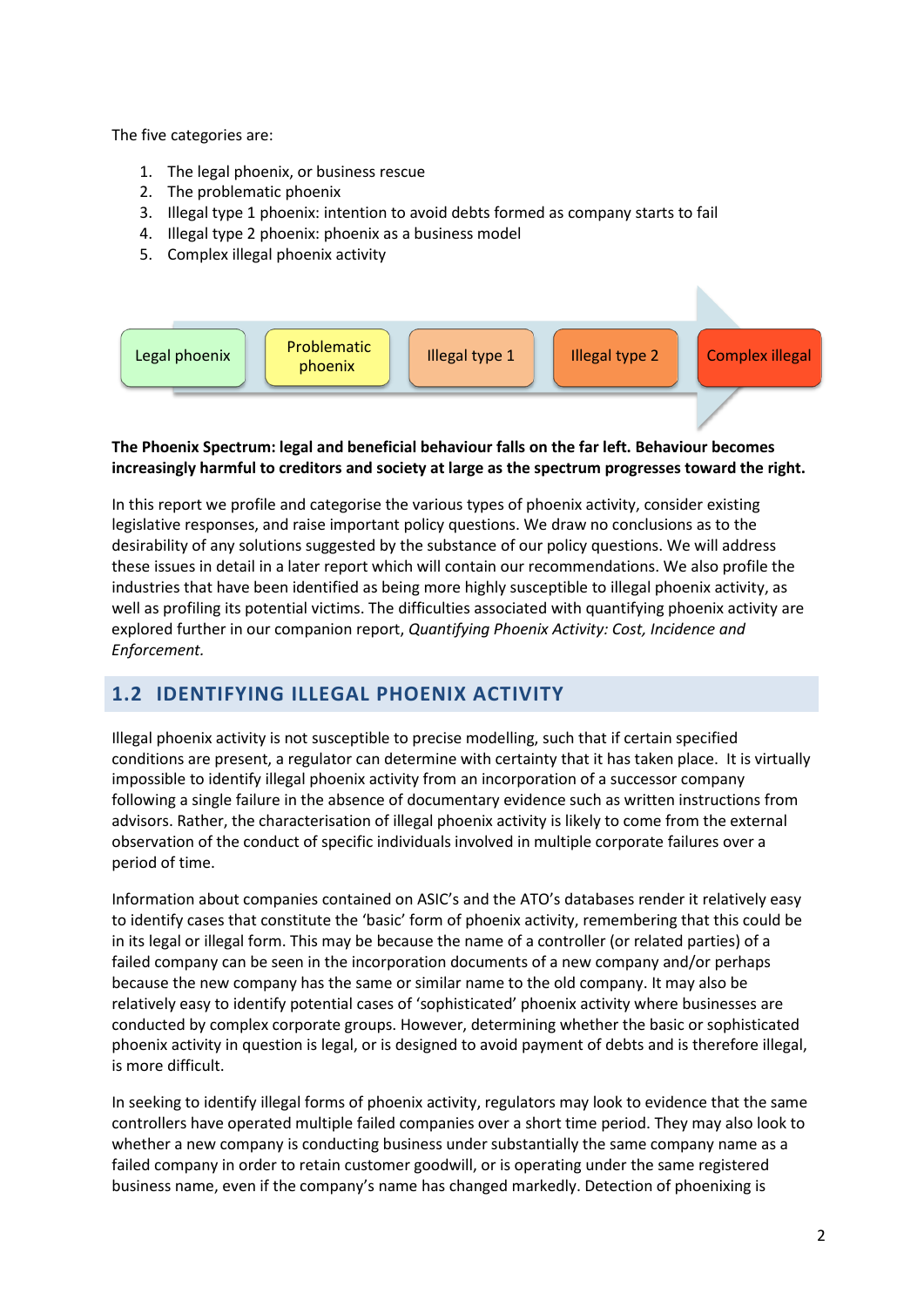rendered more difficult where company names are significantly changed and/or where dummy individuals are placed in directorships.

Nevertheless, what must be acknowledged from the outset is that even where there are multiple failures and a new company has retained the same controllers, name and/or business premises, that this is not in and of itself proof of *illegal* phoenix activity. Where a business person has expertise in a particular field, they are likely to want to commence another business in that same field and possibly the same location if the first is unsuccessful. They are also likely to want to preserve whatever reputation and goodwill their business has generated amongst their customers by retaining a similar company name where possible. If the old company has tax losses, they may need to satisfy the same business test for the carry-forward of those losses. The illegality of phoenix activity instead turns predominantly on the *intention* of the company's controllers, whether the company was phoenixed deliberately in order to avoid debts which may include employee entitlements. The difficulty of proving this intent is the crux of the difficulty in differentiating legal phoenix activity from illegal phoenix activity.

Although it is rarely easy to identify the illegal version of phoenix activity from the outset, the following sections seek to profile the industries and demographics of phoenix activity in order to facilitate the identification process for regulatory bodies. Demographic awareness assists regulators to prevent and deter undesirable behaviour, to detect illegal phoenix activity that has already taken place, and to punish the perpetrators.

## <span id="page-6-0"></span>**1.3 HISTORICAL ATTEMPTS TO DEFINE PHOENIX ACTIVITY**

Various parliamentary committees, law reform bodies, and a Royal Commission, have attempted to define phoenix activity. This section of our report provides a summary of those definitions in chronological order according to the year of release. Following this we include details of the definitions of phoenix activity that are provided by the regulators.

#### <span id="page-6-1"></span>**1.3.1 1994 VICTORIAN LAW REFORM COMMITTEE**

The earliest report dealing exclusively with illegal phoenix activity was that of the Victorian Law Reform Committee (VLRC) in 1994.<sup>[5](#page-6-3)</sup> It did not seek to define the activity, but rather described it as follows:

The problem is the 'phoenix' company. A limited liability company fails, unable to pay its debts to creditors, employees and the State. At the same time, or soon afterwards, the same business arises from the ashes with the same directors, under the guise of a new limited liability company, but disclaiming any responsibility for the debts of the previous company.<sup>[6](#page-6-4)</sup>

#### <span id="page-6-2"></span>**1.3.2 1996 ASC PHOENIX ACTIVITY RESEARCH PAPER**

In 1996, the Australian Securities Commission, the precursor to ASIC, produced a research paper into phoenix activity and insolvent trading. The research paper, 'Project One: Phoenix Activity and Insolvent Trading Public Version' (ASC Phoenix Activity Research Paper), drew on a literature review, telephone survey, and in-depth interviews with community leaders and ASC staff.<sup>[7](#page-6-5)</sup> It clarified and amended the VLRC definition discussed above, pointing out several additional elements or indicators of illegal phoenixing:

**.** 

<span id="page-6-3"></span><sup>5</sup> Parliament of Victoria Law Reform Committee, *Curbing the Phoenix Company - First Report on the Law Relating to Directors and Managers of Insolvent Corporations, Report No 83 (1994).* 6 Ibid 1 [1.1].

<span id="page-6-4"></span>

<span id="page-6-5"></span> $<sup>7</sup>$  Australian Securities Commission, 'Project One: Phoenix Activity and Insolvent Trading Public Version'</sup> (Research Paper 95/01, May 1996) 11.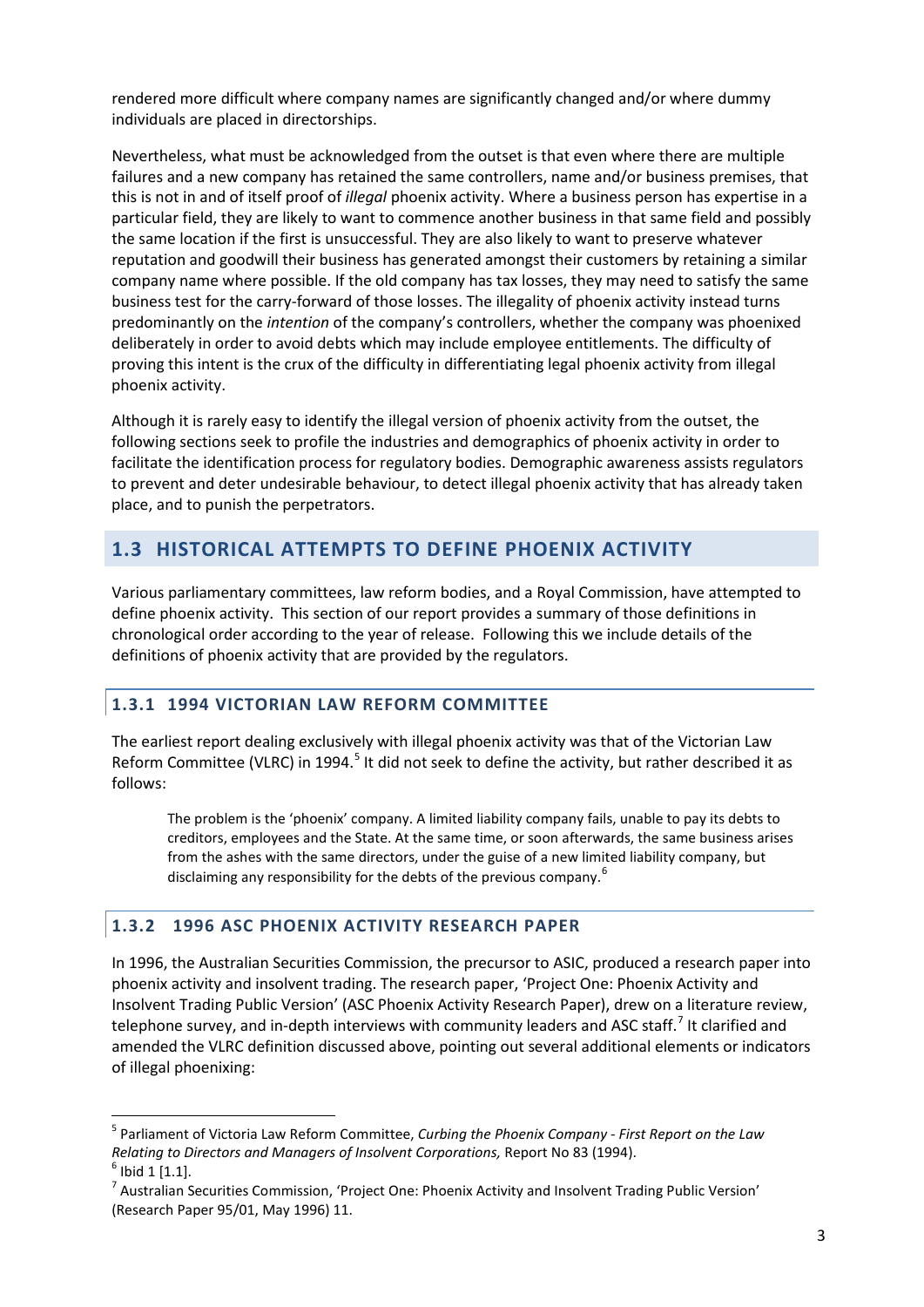- Any incorporated form can be involved, not just limited liability companies;
- Phoenixing can include the purposeful wasting of corporate assets prior to insolvency, as well as the transfer of those assets to a new entity;
- In some instances, some creditors are paid but others are not (depending on their likelihood of taking debt recovery action);
- Timeframes are difficult to specify;
- The assets may be transferred to another entity, which may or may not be incorporated, and which may or may not be engaged in the same business; and
- The same directors or managers may not always be involved in the new business because their families or other related parties may assume those roles.<sup>[8](#page-7-1)</sup>

According to the ASC Phoenix Activity Research Paper, a definition of phoenix activity must include 'an element of intent which separates out those who make Phoenix activities a career from those who accidentally fall foul of the … definition through ignorance of the law and its requirements'. The ASC Research Paper also specified that not all cases of phoenix activity involve the transfer of assets or the transfer of substantially the same business to the new entity. As such, the paper noted that for a definition to be workable it must take into account the *benefit* derived from any transfer of assets, or else the benefit derived from purposefully wasting the assets, rather than simply stating that the same business is transferred to the new operation.<sup>[9](#page-7-2)</sup>

The ASC Phoenix Activity Research Paper defined phoenix activities as:

- [...] those where an incorporated entity either:
- 1. fails and is unable to pay its debts and/or;
- 2. acts in a manner which intentionally denies unsecured creditors equal access to the entity's assets in order to meet unpaid debts; and
- 3. within 12 months another business commences which may use some or all of the assets of the former business, and is controlled by parties related to either the management or directors of the previous entity.<sup>[10](#page-7-3)</sup>

An obvious difficulty with this definition is the use of the word 'commences'. In many instances of sophisticated phoenix activity, the company to which the business activities of the old company are transferred is already in existence at the time of the demise of the first.

The ASC Phoenix Activity Research Paper identified three types of phoenix operators:

- 1. 'Innocent' operators who lack the awareness that transferring assets from the failed business to the new company may constitute a breach of the law;
- 2. 'Occupational hazard' operators who own a business in an industry where failure is common. Here only a small number of assets may be transferred to the new entity;
- 3. 'Careerist' offenders who deliberately structure their businesses so as to engage in phoenix activity and avoid detection. $^{11}$  $^{11}$  $^{11}$

#### <span id="page-7-0"></span>**1.3.3 2003 COLE ROYAL COMMISSION**

The Royal Commission into the Building and Construction Industry, known as the Cole Royal Commission, was established 'to inquire into certain matters relating to the building and

<span id="page-7-1"></span> $<sup>8</sup>$  Ibid 35-38.</sup>

<span id="page-7-2"></span> $\frac{9}{10}$  Ibid 39-40.<br>
<sup>10</sup> Ibid 39.<br>
<sup>11</sup> Ibid 44-47.

<span id="page-7-3"></span>

<span id="page-7-4"></span>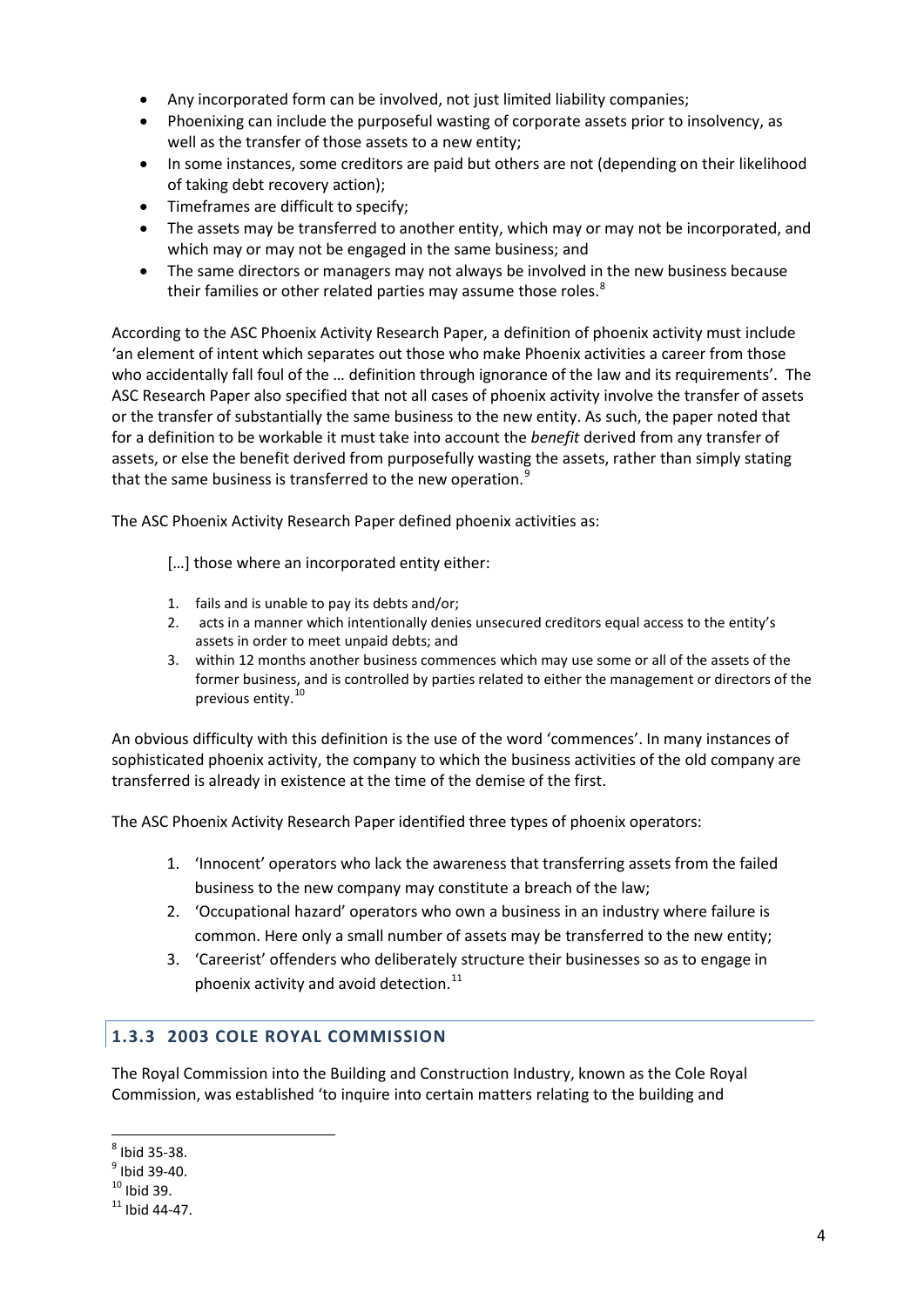construction industry.'[12](#page-8-3) An entire chapter of its extensive Final Report ('the Cole Report') was devoted to phoenix companies (Chapter 12).<sup>13</sup> While the Cole Report adopted the ASC definition of phoenix activity without criticism, its approach was to describe in detail the circumstances in which phoenix activity may occur, identify its victims, and provide case studies. Some of these case studies are outlined later in this report.

#### <span id="page-8-0"></span>**1.3.4 2004 PARLIAMENTARY JOINT COMMITTEE REPORT**

In 2004, the Parliamentary Joint Committee on Corporations and Financial Services (PJC) released a report entitled 'Corporate Insolvency Laws: A Stocktake'. The report looked at a broad range of issues, one of which was phoenix activity.<sup>[14](#page-8-5)</sup> Chapter 8 of the Stocktake Report, devoted to phoenix activity, noted that it was 'almost impossible to define fraudulent phoenix company activity with any precision',<sup>[15](#page-8-6)</sup> although it referred to the approach of the Cole Royal Commission without criticism.

#### <span id="page-8-1"></span>**1.3.5 2009 DEPARTMENT OF TREASURY PHOENIX PROPOSALS PAPER**

The Australian Department of Treasury released a paper at the end of 2009 entitled 'Action against Fraudulent Phoenix Activity Proposals Paper' (Treasury Phoenix Proposals Paper'). The Paper called for public comments and feedback, in particular on the need for legislative amendments to address illegal phoenix activity and on the relative merits of a variety of proposals.<sup>[16](#page-8-7)</sup>

As mentioned in paragraph 1.1, the Treasury Phoenix Proposals Paper defined a newly incorporated company taking over the business of a previously liquidated entity that has failed to pay its debts as the 'basic' form of phoenixing, $^{17}$  $^{17}$  $^{17}$  and phoenix activity within corporate groups as the 'sophisticated' form.<sup>[18](#page-8-9)</sup> Taxation authorities, as non-priority unsecured creditors, may be left empty handed as a result of either type of phoenix activity. While the main focus of the Paper was on phoenix activity as it related to non-payment of taxation liabilities, it also made several recommendations for reform of the *Corporations Act 2001* (Cth) (hereinafter "*Corporations Act"*). [19](#page-8-10)

#### <span id="page-8-2"></span>**1.3.6 REGULATOR DEFINITIONS**

This section contains the definitions of illegal phoenix activity employed by ASIC, ATO, the Fair Work Ombudsman (FWO) and Fair Work Building and Construction (FWBC). Some of these definitions appear on each of these organisation's respective websites, whereas others appear in their publications. The definitions contained in this section are current as at October 2014.

The ASIC website contains the following statement:

Illegal phoenix activity involves the intentional transfer of assets from an indebted company to a new company to avoid paying creditors, tax or employee entitlements. The directors leave the debts with the old company, often placing that company into administration or liquidation, leaving no assets to

<span id="page-8-3"></span><sup>&</sup>lt;sup>12</sup> Commonwealth, Royal Commission into the Building and Construction Industry, *Final Report* (2003) vol 2, 3.

<span id="page-8-5"></span><span id="page-8-4"></span><sup>&</sup>lt;sup>13</sup> Ibid vol 8, 111-219. Note the detailed case study into the phoenix activities at Emerson Industries, 167 – 201.<br><sup>14</sup> Parliamentary Joint Committee on Corporations and Financial Services, Parliament of Australia, Corp *Insolvency Laws: A Stocktake* (2004). Its terms of reference included '(h) whether special provision should be

<span id="page-8-7"></span>

<span id="page-8-10"></span><span id="page-8-9"></span><span id="page-8-8"></span>

<span id="page-8-6"></span>made regarding the use of phoenix companies' Ibid vii.<br>  $^{15}$  Ibid 131 [8.2].<br>  $^{16}$  Above no 1, 22.<br>  $^{17}$  Ibid [1.1.2].<br>  $^{18}$  Ibid.<br>  $^{18}$  Ibid.<br>  $^{19}$  These were allowing the corporate veil to be lifted where a capital to meet the debts that could reasonably be expected to arise; and making directors personally liable for the debts of a liquidated company in circumstances where a 'new' company adopts the same or similar name as its previous incarnation.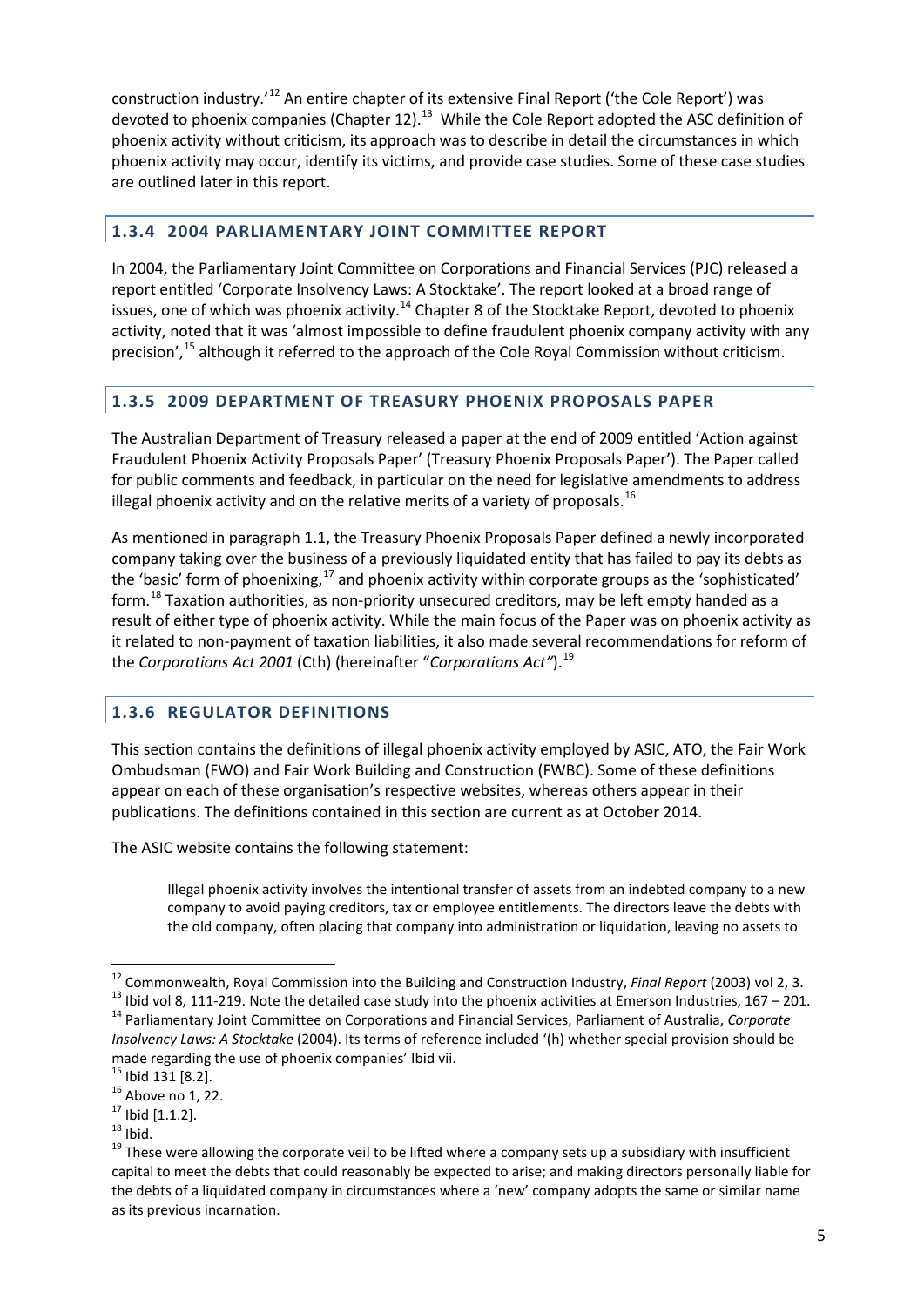pay creditors. Meanwhile, a new company, often operated by the same directors and in the same industry as the old company, continues the business under a new structure. By engaging in this illegal practice, the directors avoid paying debts that are owed to creditors, employees and statutory bodies (e.g. the ATO). Illegal phoenix activity is a serious crime and may result in company officers (directors and secretaries) being imprisoned.<sup>[20](#page-9-0)</sup>

ASIC identifies the following key characteristics that typically are associated with illegal phoenix activity:

- The company fails and is unable to pay its debts;
- The company acts in a manner that intentionally denies unsecured creditors equal access to the company's assets to meet and pay debts;
- Soon after the failure of the initial company (usually within 12 months), a new company commences which may use some or all of the assets of the former business and is controlled by parties related to either the management or directors of the previous company.<sup>[21](#page-9-1)</sup>

However, the ASIC website notes that:

Not all company failures will involve illegal phoenix activity. Genuine company failures do occur. Where a business has been responsibly managed, but fails, that business may continue after liquidation by using another corporate entity without, necessarily, being involved in illegal phoenix activity.<sup>[22](#page-9-2)</sup>

The ATO website states that fraudulent phoenix activity is one of its areas of focus:

Fraudulent phoenix activity occurs when a company goes into liquidation, leaving its debts behind, while the assets are shifted into a new entity that begins trading again, often under a similar name. This deliberate, systematic and sometimes cyclic practice of liquidating related corporate trading entities is a fraudulent exercise to evade tax and other debts built up in the name of the failed company. The practice unfairly disadvantages employees, consumers and other businesses, as well as the broader economic environment and the revenue of Australia.<sup>[23](#page-9-3)</sup>

A similar definition was provided by the ATO Deputy Commissioner, Mark Konza in 2009 when he described phoenix behaviour as 'a deliberate attempt to avoid financial obligations'. He further noted that 'liabilities are 'parked' in the liquidated business and the underlying business activity is resumed free of liabilities.<sup>'[24](#page-9-4)</sup> Mr Konza further stated that phoenix activity is a type of tax evasion that 'has the potential to severely erode the revenue base and undermine business and community confidence.'[25](#page-9-5)

 $\overline{\phantom{a}}$ 

<span id="page-9-0"></span><sup>20</sup> Australian Securities and Investments Commission, *Small Business – Illegal Phoenix Activity* (10 October 2014) <http://www.asic.gov.au/for-business/your-business/small-business/compliance-for-small-<br>business/small-business-illegal-phoenix-activity/>.<br><sup>21</sup> Ibid.

<span id="page-9-2"></span><span id="page-9-1"></span>[business/small-business-illegal-phoenix-activity/>](http://www.asic.gov.au/for-business/your-business/small-business/compliance-for-small-business/small-business-illegal-phoenix-activity/). [21](http://www.asic.gov.au/for-business/your-business/small-business/compliance-for-small-business/small-business-illegal-phoenix-activity/) Ibid. 22 Ibid. 23 Australian Taxation Office, *The Fight Against Tax Crime – Fraudulent Phoenix Activities* (16 July 2014)

<span id="page-9-4"></span><span id="page-9-3"></span>[<sup>&</sup>lt;https://www.ato.gov.au/General/The-fight-against-tax-crime/Our-focus/Fraudulent--phoenix--activities/>](https://www.ato.gov.au/General/The-fight-against-tax-crime/Our-focus/Fraudulent--phoenix--activities/).<br><sup>24</sup> Australian Taxation Office, *Targeting Tax Crime: a Whole-of-Government Approach - July 2009* (28 January 2010), 15-6 [<https://www.ato.gov.au/General/The-fight-against-tax-crime/In-detail/Targeting-Tax-Crime](https://www.ato.gov.au/General/The-fight-against-tax-crime/In-detail/Targeting-Tax-Crime-magazine/Archive/Targeting-tax-crime--a-whole-of-government-approach---July-2009/)[magazine/Archive/Targeting-tax-crime--a-whole-of-government-approach---July-2009/>](https://www.ato.gov.au/General/The-fight-against-tax-crime/In-detail/Targeting-Tax-Crime-magazine/Archive/Targeting-tax-crime--a-whole-of-government-approach---July-2009/). A similar definition is contained in Australian Taxation Office, *Compliance Program 2012–13 – What we will particularly be focusing on in 2012-13* (17 August 2013) [<https://www.ato.gov.au/Print-publications/Compliance-program-2012-](https://www.ato.gov.au/Print-publications/Compliance-program-2012-13/?page=80)

<span id="page-9-5"></span>[<sup>13/?</sup>page=80>](https://www.ato.gov.au/Print-publications/Compliance-program-2012-13/?page=80). <sup>25</sup> Above no 22, 16. A similar definition is contained in Australian Taxation Office, *Compliance Program 2012– 13 – What we will particularly be focusing on in 2012-13* (above no 22) which states that fraudulent phoenix activity involves 'the deliberate liquidation of a business entity to avoid financial obligations, including tax and superannuation liabilities, without risking the operator's assets and with the full intention of resuming business operations through a new entity'.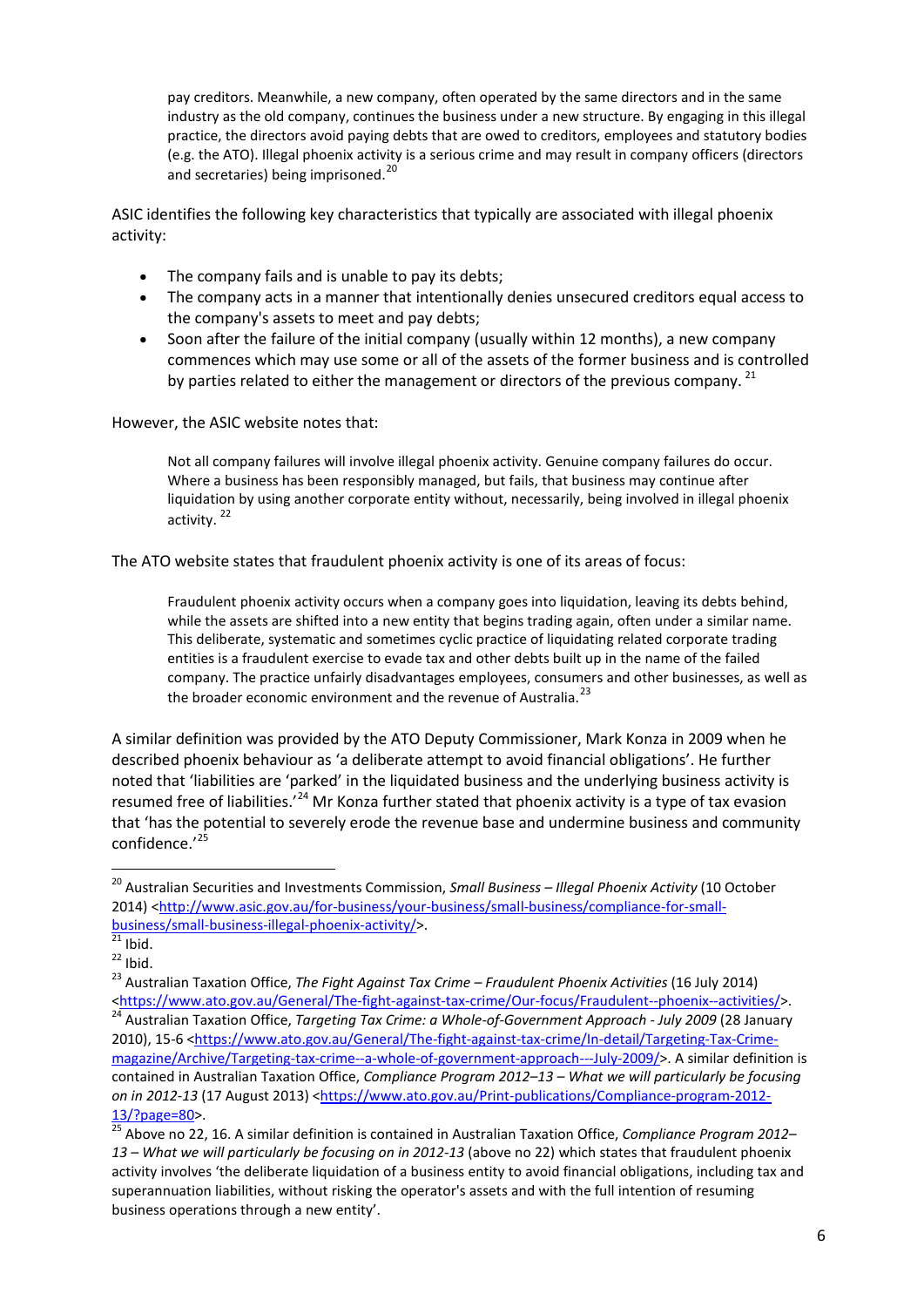In its 2012-2013 Annual Report the FWO states that phoenixing:

[…] involves a company intentionally accumulating debts to improve cash flow or wealth and then liquidating to avoid paying the debt. The business is then continued as another corporate entity, controlled by the same person or group and free of their previous debts and liabilities.<sup>[26](#page-10-4)</sup>

FWBC's website identifies phoenix activity as an industry issue. It defines this activity as:

[...] the fraudulent act of transferring the assets of an indebted company into a new company to avoid paying creditors, tax or employee entitlements. The new company, usually operated by the same director, continues the business under a new structure to avoid their responsibilities to their creditors.[27](#page-10-5)

## <span id="page-10-0"></span>**2 PROFILING PHOENIX ACTIVITY**

In this section of the report we identify five types of phoenix activity – ranging from legal phoenix activity to complex illegal phoenix activity. We provide examples of each type of phoenix activity and pose a series of policy questions for each type of activity. We commence by outlining definitions of liquidation, voluntary administration and dormant companies to provide the context for our subsequent discussion.

## <span id="page-10-2"></span><span id="page-10-1"></span>**2.1 RELEVANT TERMINOLOGY**

#### **2.1.1 LIQUIDATION**

**.** 

Where an existing company, Oldco is wound up, its liquidator is given powers and is subject to duties under the *Corporations Act*. The liquidator becomes an officer of the company and is therefore subject to the same duties as the company's directors, which they replace. The liquidator is also subject to professional duties under codes of conduct relating to conflicts of interest. Enforcement by creditors, other than secured creditors, is stayed. The liquidator takes control of the company's property, carries on its business so far as is necessary for its beneficial winding up, and pays creditors in accordance with specified statutory priorities.

As part of the exercise of these powers and duties, it is therefore open to the liquidator to sell Oldco's business, in whole or in part, to the former controllers of that company, or to a new entity controlled by those same persons. In doing so, the liquidator exercises their own discretion but is subject to any directions given by resolution of the creditors or contributories at any general meeting of creditors.

#### <span id="page-10-3"></span>**2.1.2 VOLUNTARY ADMINISTRATION**

Voluntary administration (VA) was introduced in 1993 as a result of recommendations contained in the 1988 Harmer Report.<sup>[28](#page-10-6)</sup> Section 435A of the *Corporations Act* describes the aims of VA:

<span id="page-10-4"></span><sup>26</sup> Fair Work Ombudsman, *Annual Report 2012-2013* (Commonwealth of Australia, 2013) [<http://www.fairwork.gov.au/about-us/reports-and-submissions/annual-reports>](http://www.fairwork.gov.au/about-us/reports-and-submissions/annual-reports). [27](http://www.fairwork.gov.au/about-us/reports-and-submissions/annual-reports) Fair Work Building and Construction, *Insolvency and Phoenix Activities* (2012)

<span id="page-10-6"></span><span id="page-10-5"></span>[<sup>&</sup>lt;http://www.fwbc.gov.au/insolvency-and-phoenix-activities>](http://www.fwbc.gov.au/insolvency-and-phoenix-activities). <sup>28</sup> See Australian Law Reform Commission, *General Insolvency Inquiry*, Report No. 45 (1988) vol 1 [52].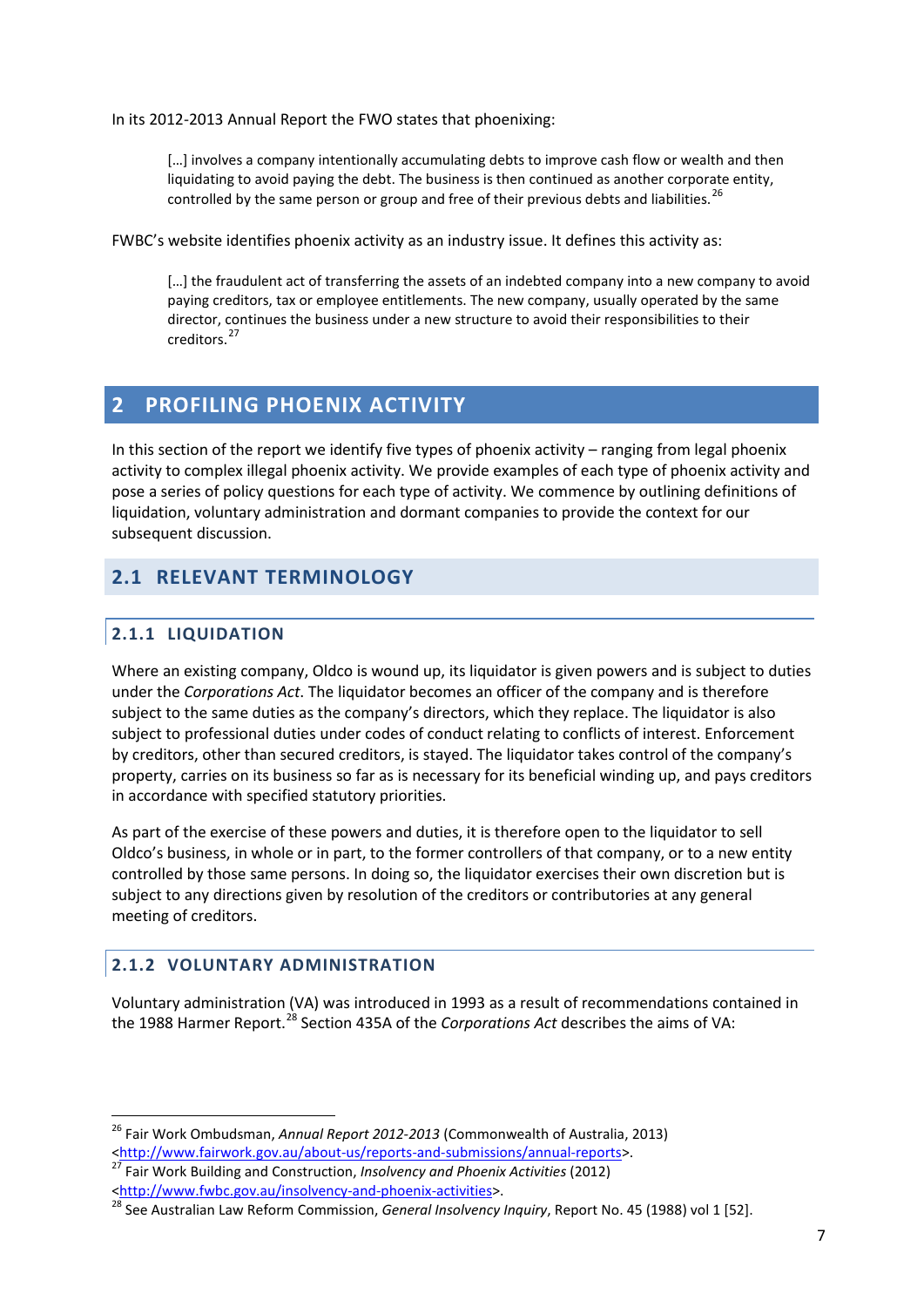The object of this Part is to provide for the business, property and affairs of an insolvent company to be administered in a way that:

- (a) maximises the chances of the company, or as much as possible of its business, continuing in existence; or
- (b) if it is not possible for the company or its business to continue in existence--results in a better return for the company's creditors and members than would result from an immediate winding up of the company. [29](#page-11-3)

While VA does not expressly contemplate the business being continued by its former controllers, it does nothing to prevent or discourage that outcome.

One significant feature of VA is that because the process is intended to take place within a short space of time, there is little time for investigation of the controllers' actions. This is in contrast to the more leisurely process of liquidation. This makes VA an attractive proposition for those business people who might fear the superior scrutiny and powers of a liquidator. In particular, liquidators can claw back voidable transactions (for example, preference payments to favoured creditors) or uncommercial transactions, such as the transfer of assets at an undervalue. In contrast to administrators in a VA, liquidators have the power to bring an action for insolvent trading.

#### <span id="page-11-0"></span>**2.1.3 DORMANT COMPANY**

A dormant company is a company that has ceased to trade and no creditor has sought its winding up, presumably because the costs of doing so exceed the expected return. ASIC has a number of powers in relation to these companies:

- The power to deregister these companies for failure to submit required annual paperwork and to pay fees: s 601AB *Corporations Act*.
- The power to seek a court order to wind up the company where it has suspended its business for a whole year: s 461(1)(c) *Corporations Act*.
- The power to order the winding up of a company where ASIC has reason to believe that the company is not carrying on business: s 489EA(1)(c). This provision was inserted into the *Corporations Act* by the *Corporations Amendment (Phoenixing and Other Measures) Act*  2012 (Cth).

In addition to the above, ASIC has the power to reinstate deregistered companies: s 601AH(1) or to seek reinstatement by the court: s 601AH(2) *Corporations Act*. Reinstatement allows a previously deregistered company to be subject to the scrutiny of a liquidator as part of its winding up.

## <span id="page-11-1"></span>**2.2 PHOENIX CATEGORY PROFILES**

The following category profiles offer a qualitative view of phoenix activity across the spectrum, beginning with legal business rescues and ending with complex illegal phoenix activity linked to other illegal behaviour including organised crime. Each category profile identifies the circumstances that led to the phoenix activity, the consequences, relevant legislation, and associated policy questions.

These profiles have been developed by the authors in order to assist regulators to develop a sense of the range of behaviours exhibited by company controllers and the types of actions that might be taken to deal with them.

#### <span id="page-11-2"></span>**2.2.1 THE LEGAL PHOENIX, OR BUSINESS RESCUE**

<span id="page-11-3"></span><sup>29</sup> *Corporations Act* s 435A.  $\overline{\phantom{a}}$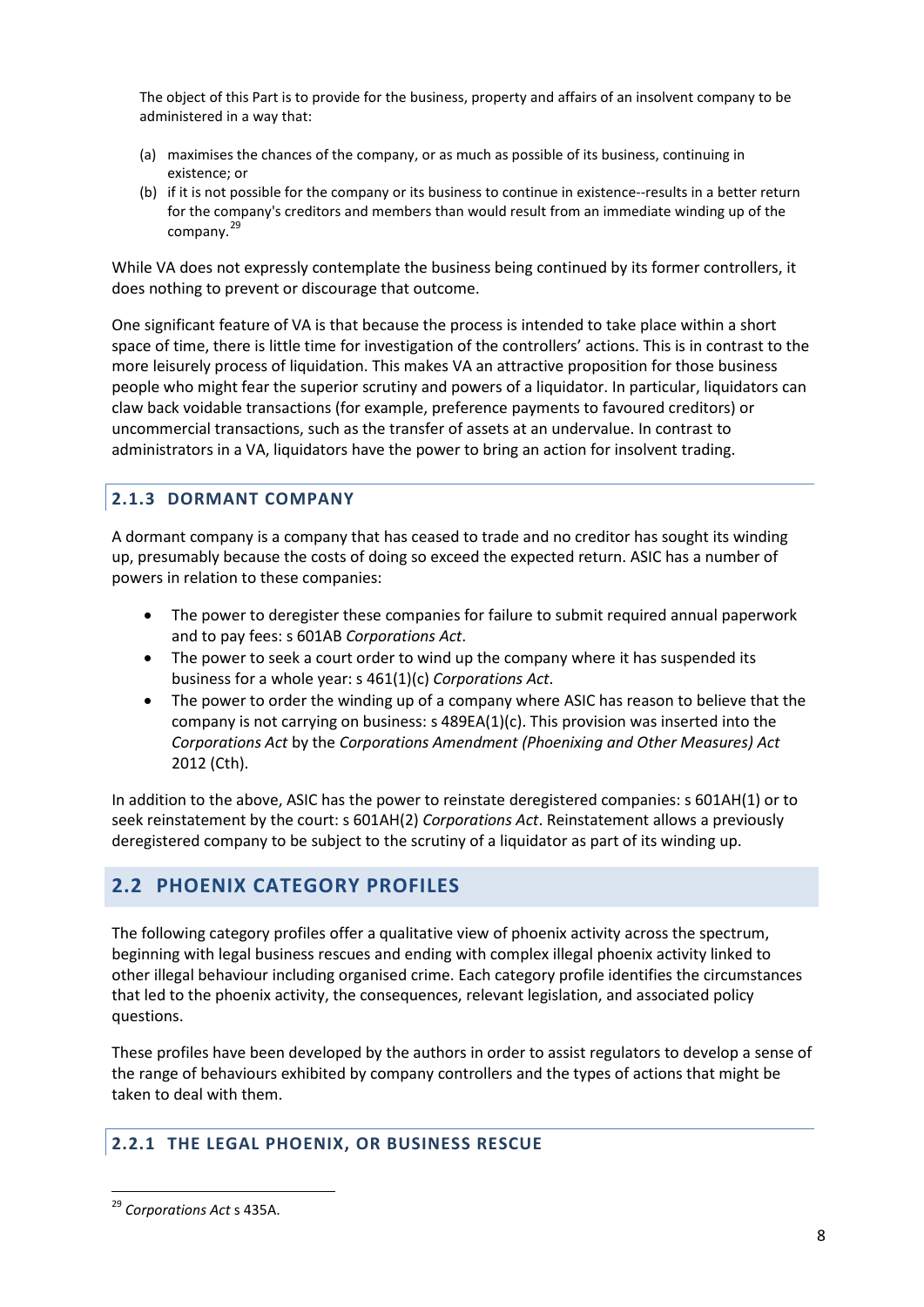Legal phoenix activity is often termed 'business rescue'. Typically, a company 'Oldco' is in financial trouble and is placed in liquidation or VA, or becomes dormant. In this scenario, following the failure of Oldco, the same controllers or their associates transfer the assets of Oldco to a newly incorporated or existing entity, 'Newco', through which they carry on Oldco's business.

The company's controllers in this scenario have no intention to defraud creditors, including employees. In this scenario, considering all options, saving the business but not the company is the preferable course of action for the company's controllers to take. Legal phoenixing presupposes that the outcome for the company's creditors and/or employees is better than it would have been had the business not been resurrected. Legal phoenixing is also beneficial to society at large because it encourages entrepreneurism. Based on these features, regulators should permit this type of phoenixing.



Whether the decision to sell the business assets is taken by the controllers of Oldco or by a liquidator, there will be issues about finding arm's length purchasers. This may be because third parties may be unwilling to buy the business 'lock, stock and barrel'*;* may therefore pay less for individual assets such as machinery; or may not exist*.*

It is therefore likely that the former controllers:

- May have the desire and incentive to try again with the business;
- May have existing relationships with clients or customers that can be exploited by Newco;
- May have the required knowledge of products, equipment and markets to have the best chance of succeeding with the business the second time around;
- May be willing to buy the whole business, rather than individual assets.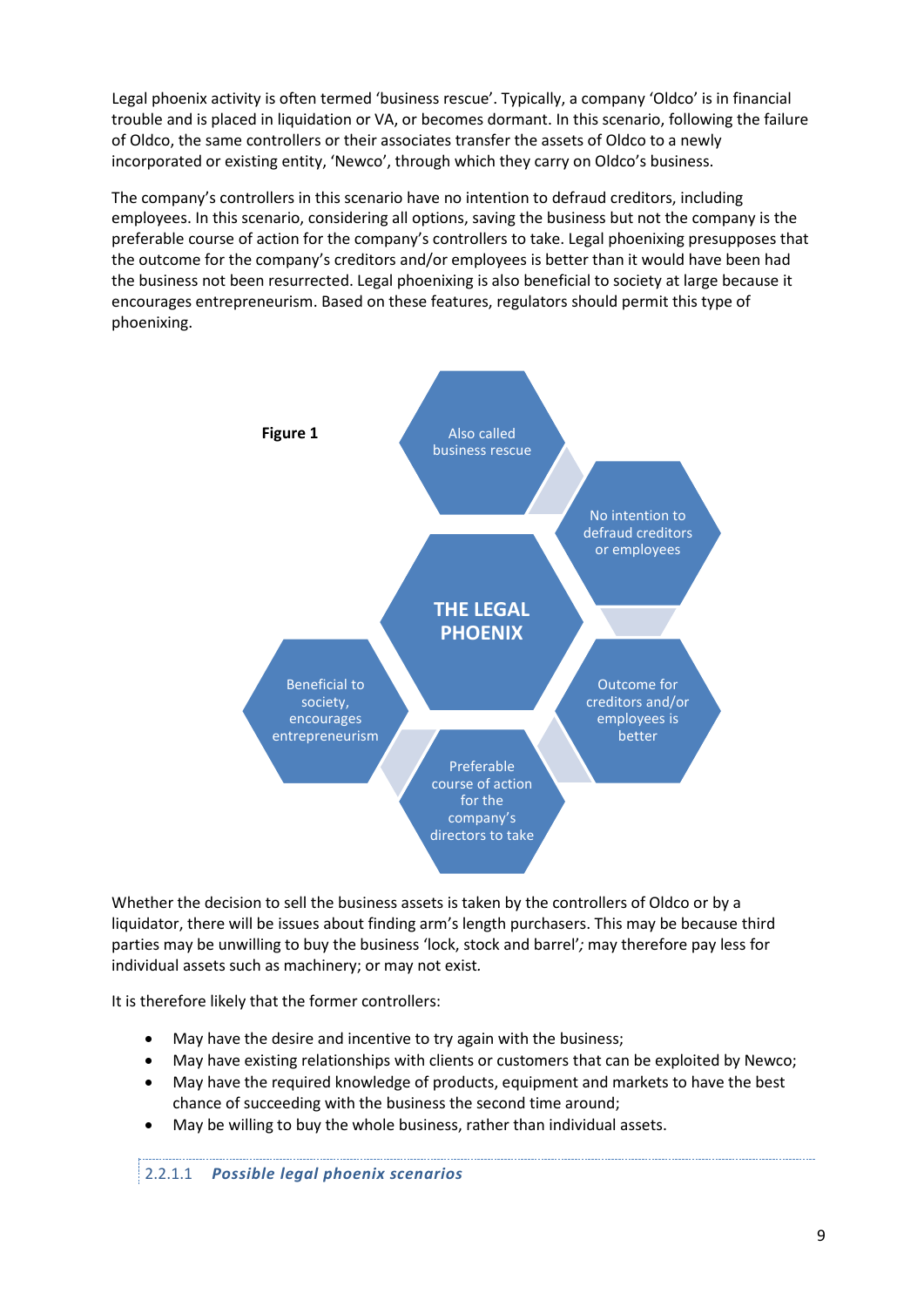- The hapless business person who revives a business that previously failed due to factors outside their control - for example, the tourist operator whose first company is forced into liquidation or VA by an airline strike;
- A viable business is prematurely liquidated by an overly cautious controller who fears insolvent trading liability during a period of poor liquidity; nonetheless, the fundamental business is sound;
- A business fails but valuable lessons have been learnt by the business's controllers that assist in later successful business ventures;
- A management buyout scenario for example, senior managers of a business that is being poorly run by its owner buy out that business, bringing new ideas and better business acumen to the table;
- A creditor of Oldco becomes an equity owner in Newco in exchange for the debts unpaid by Oldco, resulting in better management of the resurrected business and possibly an injection of further funds to Newco that assist its survival and prosperity.

#### 2.2.1.2 *Relevant legislation*

By defining this as a legal phoenix, we are assuming the following:

- That Oldco's controllers have not breached any directors' or officers' duties; and
- That the external administrator whether a liquidator or administrator has discharged their duties in accordance with the *Corporations Act* and their professional obligations.

Even in the absence of any intention to avoid the payment of Oldco's debts by its controllers, the following legislative tools are nevertheless available to regulators in the legal phoenix scenario.<sup>[30](#page-13-0)</sup>

#### *Corporations Act*

**.** 

1. ASIC may wind up a dormant company

A company can be wound up under [s 489EA](#page-57-0) where it becomes apparent that it is not carrying on business, evidenced for example by the non-return of ASIC forms or the non-payment of fees. ASIC may then appoint a liquidator to wind up the affairs of the company. It is presumed that the liquidator will uncover any breaches of the law, including illegal phoenix activity, and bring appropriate action. The liquidation of the company also gives employees access to the government safety net the Fair Entitlements Guarantee (FEG), formerly known as the General Employee Entitlements and Redundancy Scheme (GEERS).<sup>[31](#page-13-1)</sup>

#### *Taxation Administration Act 1953* **(Cth) ("TAA")**

2. Director Penalty Notices

[Section](#page-81-0) 269-15 sets out the director/s' obligation to 'cause the company to comply with its obligation' to pay its tax liability, which continues until the company has paid that tax or is wound up or placed in VA. Directors become liable for a penalty through the issuance of a director penalty notice (DPN) if they do not cause the company to pay its liabilities by the due date.

Note that from 29 June 2012, amendments to s 8Y extended the DPN regime to make directors personally liable for their company's unpaid superannuation guarantee charge (SGC) and PAYG

<span id="page-13-1"></span><span id="page-13-0"></span><sup>&</sup>lt;sup>30</sup> The Appendix contains the complete provisions.<br><sup>31</sup> The General Employee Entitlements and Redundancy Scheme ('GEERS') was the taxpayer-funded safety net scheme for unpaid wages and other entitlements for employees of insolvent employers. This was replaced by the Fair Entitlements Guarantee in 2012.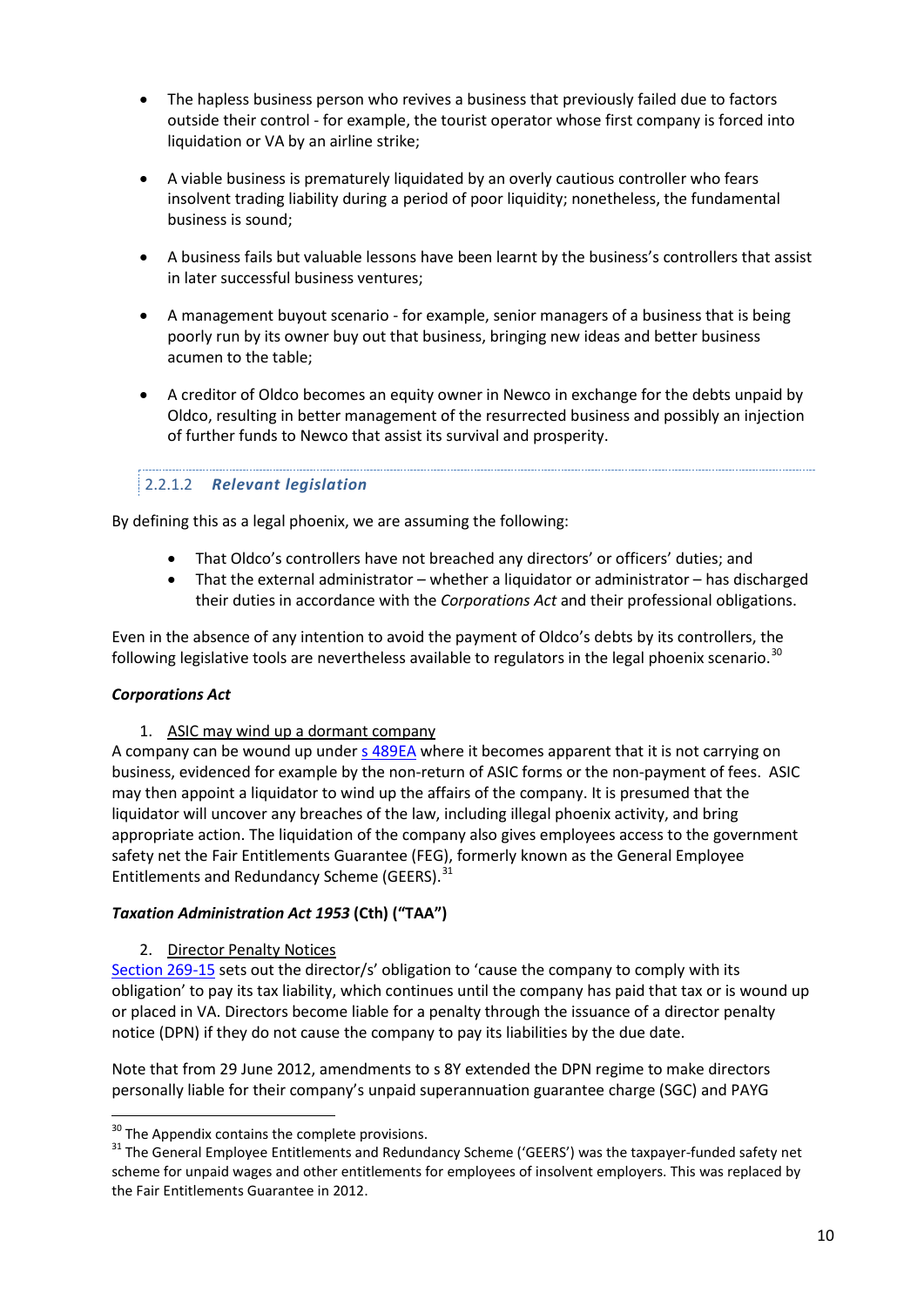withholding amounts. They also limit the circumstances in which directors can discharge a director penalty by placing their company into VA or liquidation. The measures were contained in the *Tax Laws Amendment (2012 Measures No.2) Act 2012* (Cth).

#### *Fair Work Act 2009* **(Cth) ("FWA")**

3. Accessory liability for company's breaches of the FWA

[Section 550](#page-77-2) treats involvement in a contravention of the FWA in the same way as the actual contravention. If a company fails to pay wages in contravention of a modern award, for example, it contravenes s 45, which is a civil remedy provision. By treating involvement in the civil remedy contravention in the same way as the actual contravention, the orders set out in s 545 of the FWA become available against the company's controllers. These include pecuniary penalties and compensation orders.

#### 2.2.1.3 *Policy questions*

- Should the first corporate failure attract scrutiny by regulators or is it better to wait until multiple failures occur?
- Should there be a limit to the number of corporate failures by a controller that are tolerated?
- When should the controllers of failed companies be warned that their behaviour could be illegal?

## <span id="page-14-0"></span>**2.2.2 THE PROBLEMATIC PHOENIX**

As in the legal phoenix scenario, a failing business in the problematic scenario may be liquidated, placed into VA, dormant, or deregistered after remaining dormant for a period of time. The problematic phoenix is technically legal and evidences no intention on the part of the company controllers to defraud creditors or avoid other debts. However, the phoenixing becomes problematic because the resurrection of the business is not beneficial to creditors or wider society. One way of determining whether or not the resurrection of the business is beneficial is to look at the number of business failures associated with the same controller/s, and within each failure, to determine how much creditors receive of what they are owed.

Problematic phoenix activity may involve a business person with poor business skills who refuses to learn a lesson. Each of his or her businesses inevitably collapses, and in the meantime, the number of creditors impacted by the harmful behaviour increases. The impetus for placing the company into VA might be to avoid liability for breach of director's duty or insolvent trading; and while the owner does not have the intention of starting a new company to avoid the debts of the last, nonetheless he or she does so repeatedly. The problematic phoenix can also be differentiated from the legal phoenix on the basis that it may be appropriate in this situation for ASIC to intervene to stop this business person creating yet another company.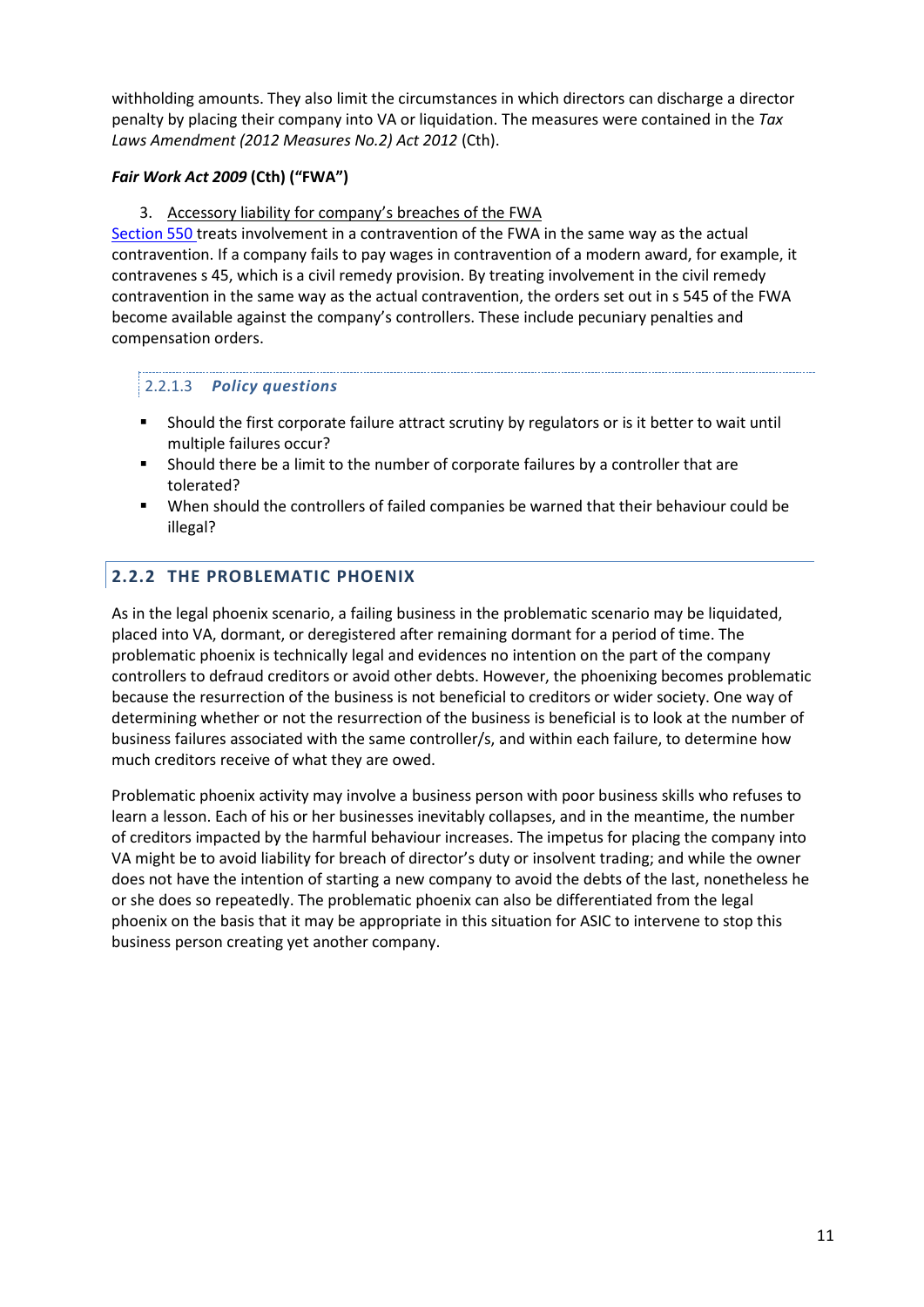

## 2.2.2.1 *Relevant legislation*

The same legislative tools listed at 2.2.1.2 relevant to legal phoenixing are relevant to problematic phoenixing, in addition to the following:

#### *Corporations Act*

1. Disqualification of the company's directors [\(s 206F\)](#page-57-1)

This is the only enforcement mechanism that ASIC can utilise against the company's directors and officers in the absence of any illegality. Section 206F allows ASIC to disqualify a person from managing companies for up to five years if, within the past seven years, the person has been an officer of two or more companies and the companies were wound up and the liquidator lodged a report under s 533(1) about the company's inability to pay its debts (ie, the companies were unable to pay their unsecured creditors more than 50 cents in the dollar). ASIC must be satisfied that the disqualification is justified.

#### 2. Court ordered winding up [\(s 461\)](#page-57-0)

Section 461 lists several grounds upon which a court may order the winding up of a company, including if:

- The court is of opinion that it is just and equitable that the company be wound up;
- Directors have acted in the affairs of the company in their own interests rather than in the interests of the members as a whole, or in any other manner whatsoever that appears to be unfair or unjust to other members; or
- ASIC has stated in a report that, in its opinion:
	- (i) the company cannot pay its debts and should be wound up; or
	- (ii) it is in the interests of the public, or the members, or of the creditors, that the company should be wound up.

#### **TAA**

3. The requirement to pay a security bond in respect of tax liabilities (Schedule 1, s [255-100\)](#page-80-0)

The Commissioner of Taxation may obtain security from a taxpayer for any existing or future tax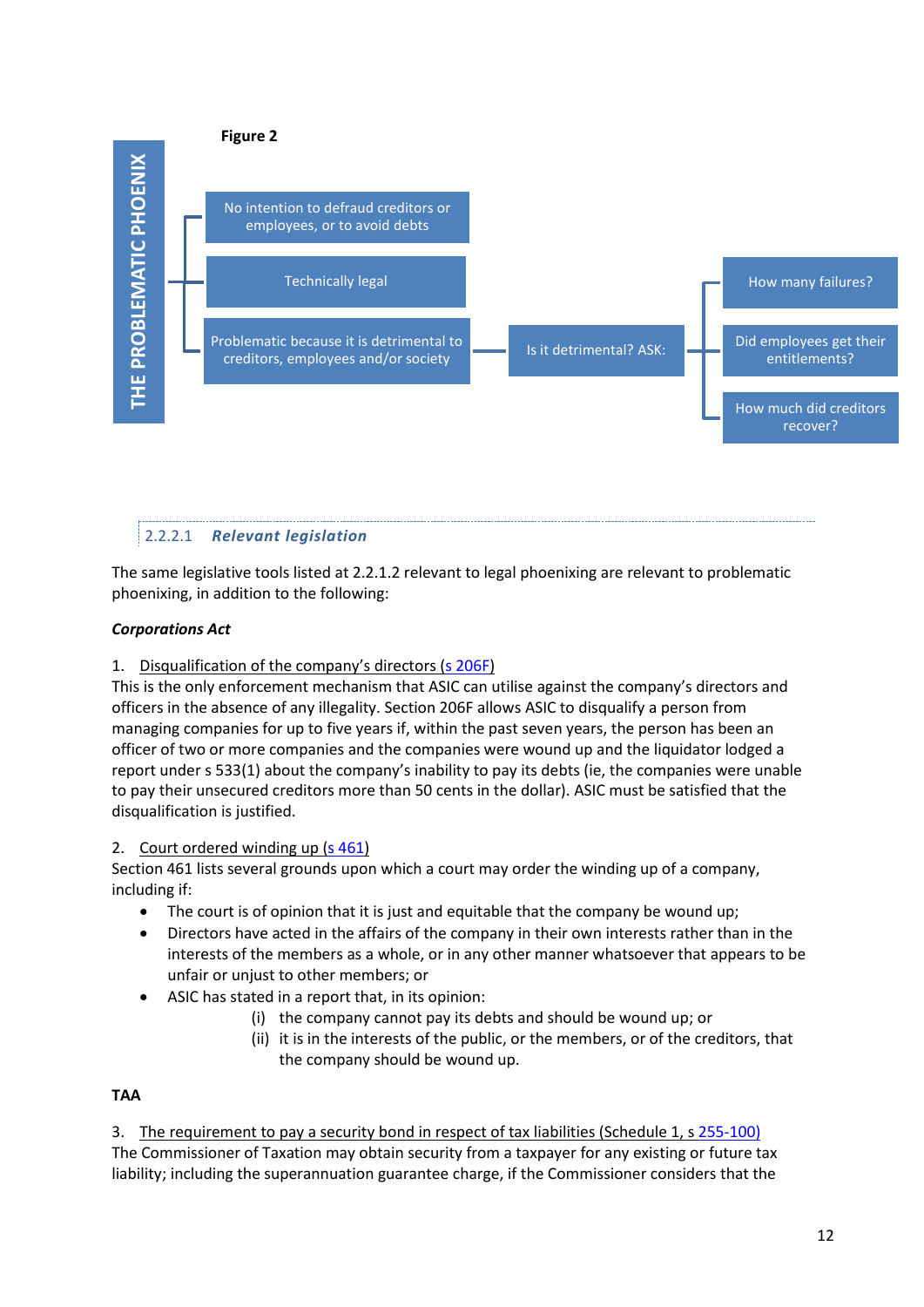taxpayer intends to carry on an enterprise for a limited time only, or if it is otherwise appropriate. Failure to pay the security is an offence, punishable by a fine: s [255-110.](#page-81-1)

## 2.2.2.2 *Cases*

*Automotive, Food, Metals, Engineering, Printing and Kindred Industries Union v Beynon* **(2013)[32](#page-16-0)** This case was brought by two unions on behalf of a group of workers for unpaid redundancy entitlements. The respondent in this case, Mr Beynon, was a management consultant in the manufacturing industry. He advised, and later became a director, of the company Forgecast Australia Pty Ltd ("Forgecast"). In 2001, he became the managing director, and the same year new owners bought into the company. In 2003, these new owners decided that they wanted to sell their interests, and '[i]n the absence of any other willing purchaser, Mr Beynon decided to acquire control of the business'.<sup>[33](#page-16-1)</sup> Mr Beynon entered into a share sale agreement in April 2004 through a company owned and run by himself named Ideal. Under the agreement, Ideal 'paid \$300,000 to acquire the shares in Forgecast and also to acquire a charge over the assets of Forgecast, which secured a substantial debt that had been owed to other secured creditors'.<sup>[34](#page-16-2)</sup>

The majority of the workers in this case were members of either the first applicant, the Automotive, Food, Metals, Engineering, Printing and Kindred Industries Union (AMWU), or the second applicant, the Australian Workers Union (AWU). According to the judgment:

Each of the AMWU and the AWU had entered into a collective agreement with Forgecast, in respect of the terms and conditions of employment of those employees whose industrial interests each was entitled to represent. Each of those collective agreements contain provisions entitling the employees to payments, calculated according to the respective agreements, if they should be dismissed by reason of redundancy.<sup>[35](#page-16-3)</sup>

Forgecast went into VA on 1 July 2004. The company was in debt to the ATO and had not been paying employees' superannuation contributions. A DOCA was executed under which a number of staff members were made redundant. The employees only received 50% of their redundancy entitlements, prompting the AMWU to enter into negotiations with My Beynon in an attempt to ensure than any further redundancies would be paid out at the full rate. Initially compliant, Mr Beynon backed out of the agreement with the AMWU upon discovering 'that it was not possible to pay redundant employees the difference between what they would recover under the Commonwealth's General Employee Entitlements and Redundancy Scheme (GEERS) and their full entitlements'.<sup>[36](#page-16-4)</sup> Forgecast ran into financial turmoil again in mid-2009.

Forgecast had three secured creditors, the largest of whom was Ideal Pty Ltd ("Ideal"), which was owed \$3,938,000. As Ideal's sole director, Mr Beynon appointed Mr Dixon and Laurence Fitzgerald as joint and several receivers and managers of Forgecast in November 2009. Attempts to sell the business failed, with Mr Beynon the only party expressing interest in the purchase. Employees became aware that on any sale of the business there were insufficient funds to meet their redundancy entitlements, and that Mr Beynon would not guarantee their payment. The employees decided to strike, but a few days later the receivers treated them as having been made redundant.

According to the judgment:

On 14 December 2009, Mr Beynon sent an email to Mr Dixon, containing a proposal that a new company of his would recommence the business of Forgecast in the same premises and re-employ approximately 30 of the previous employees of Forgecast. He proposed that he would liquidate

**.** 

<span id="page-16-1"></span><span id="page-16-0"></span><sup>&</sup>lt;sup>32</sup> Automotive, Food, Metals, Engineering, Printing and Kindred Industries Union v Beynon [2013] FCA 390<br><sup>33</sup> Ibid [23].<br><sup>34</sup> Ibid. 35 Ibid [1].<br><sup>35</sup> Ibid [25].

<span id="page-16-2"></span>

<span id="page-16-3"></span>

<span id="page-16-4"></span>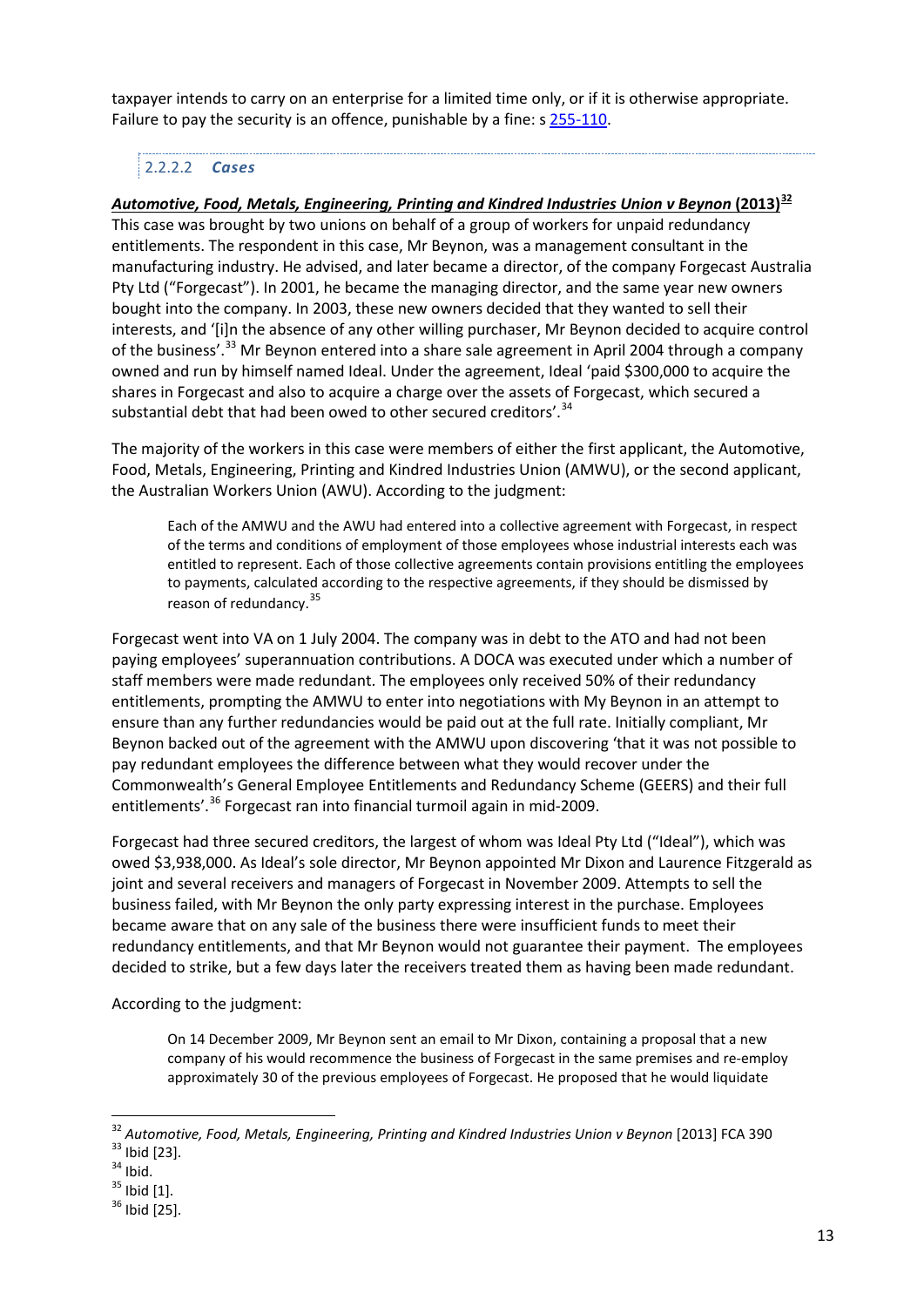Forgecast, so that employees who were not to be re-employed could apply for payments from GEERS. On 18 December 2009, Mr Beynon on behalf of Ideal made a formal offer to purchase from the receivers Forgecast's plant, equipment, tooling and intellectual property. On the same day, Forgecast received statutory demands from some of the former employees as creditors.<sup>[37](#page-17-0)</sup>

Mr Beynon proceeded to register a new company, naming himself the sole director and shareholder, and made an offer to buy the business of Forgecast in January 2010. The receivers accepted the offer. Forgecast subsequently went into liquidation. It ignored its agreement with the AMWU and the AWU, failing to pay the employees any redundancy entitlements.

The applicants needed to demonstrate that as the directing mind and will of Forgecast, Mr Beynon's state of mind was such that he intended, with full knowledge of the facts of the contravention, to deny the employees their entitlements. However, Justice Gray found that since the contraventions occurred while Forgecast was in receivership, the directing mind and will at the relevant time belonged to the receivers. Therefore, in order for the contraventions to be made out, the director and receivers would have had to be "linked in purpose" with a common intention of denying the employees their entitlements. While Justice Gray found that Mr Beynon (and therefore Ideal) possessed this intention, he held that the receiver did not, and therefore ultimately the applicants' claims failed.

#### *Fair Work Ombudsman v Happy Cabby Pty Ltd* **(2013)**[38](#page-17-1)

This case was brought by the FWO against Happy Cabby Pty Ltd ("Happy Cabby") and Mr Graeme Thomas Paff, its sole director and secretary, for underpayment of drivers' wages. Happy Cabby offered airport shuttle services. On 10 April 2013 it ceased operating, leaving over \$26,000 worth of wages unpaid. Shortly afterwards, another company within the same group of companies controlled by Mr Paff - Happy Cabby Shuttles - took over the business. The judgment noted that the respondents failed to provide a credible explanation for the organisational restructure, and that they also failed to 'explain the impact of the change on the assets or income of the Company'.<sup>[39](#page-17-2)</sup> The FWO submitted that it was 'open to the Court to form the view that the restructure has been undertaken in order to avoid the financial consequences of the Company's admitted contraventions'. <sup>[40](#page-17-3)</sup> While the judge agreed that this inference was available to him, he made no finding on this point.

#### *Re Quinlivan and Australian Securities and Investments Commission* **(2010)***[41](#page-17-4)*

ASIC disqualified Mr Quinlivan from managing corporations for three years under s 206F of the *Corporations Act*. This case was an appeal by Mr Quinlivan against his banning. His disqualification specifically related to 15 companies which had failed and been wound up, although it should be noted that at the time proceedings commenced he was also the director – usually the sole director – of numerous other entities, some 70 in total.

Mr Quinlivan's companies were arranged in a vertically integrated business structure. All of the companies within the group broadly related to the marketing and sale of properties. Some of the activities undertaken by various entities within the group included:

- offering seminars promoting investment opportunities;
- operating call centres promoting the seminars;
- arranging travel or accommodation for seminar participants;
- acquiring and refurbishing homes for sale;
- offering real estate services for interested investors;
- financing loans.

 $\overline{\phantom{a}}$ 

<span id="page-17-2"></span>

<span id="page-17-4"></span><span id="page-17-3"></span>

<span id="page-17-1"></span><span id="page-17-0"></span><sup>&</sup>lt;sup>37</sup> Ibid [38].<br><sup>38</sup> Fair Work Ombudsman v Happy Cabby Pty Ltd [2013] FCCA 397<br><sup>39</sup> Ibid [3].<br><sup>40</sup> Ibid [81].<br><sup>41</sup> Re Quinlivan and Australian Securities and Investments Commission (2010) 113 ALD 599. See also Quinlivan v *ASIC* (2010) 81 ACSR 522; [2010] FCAFC 161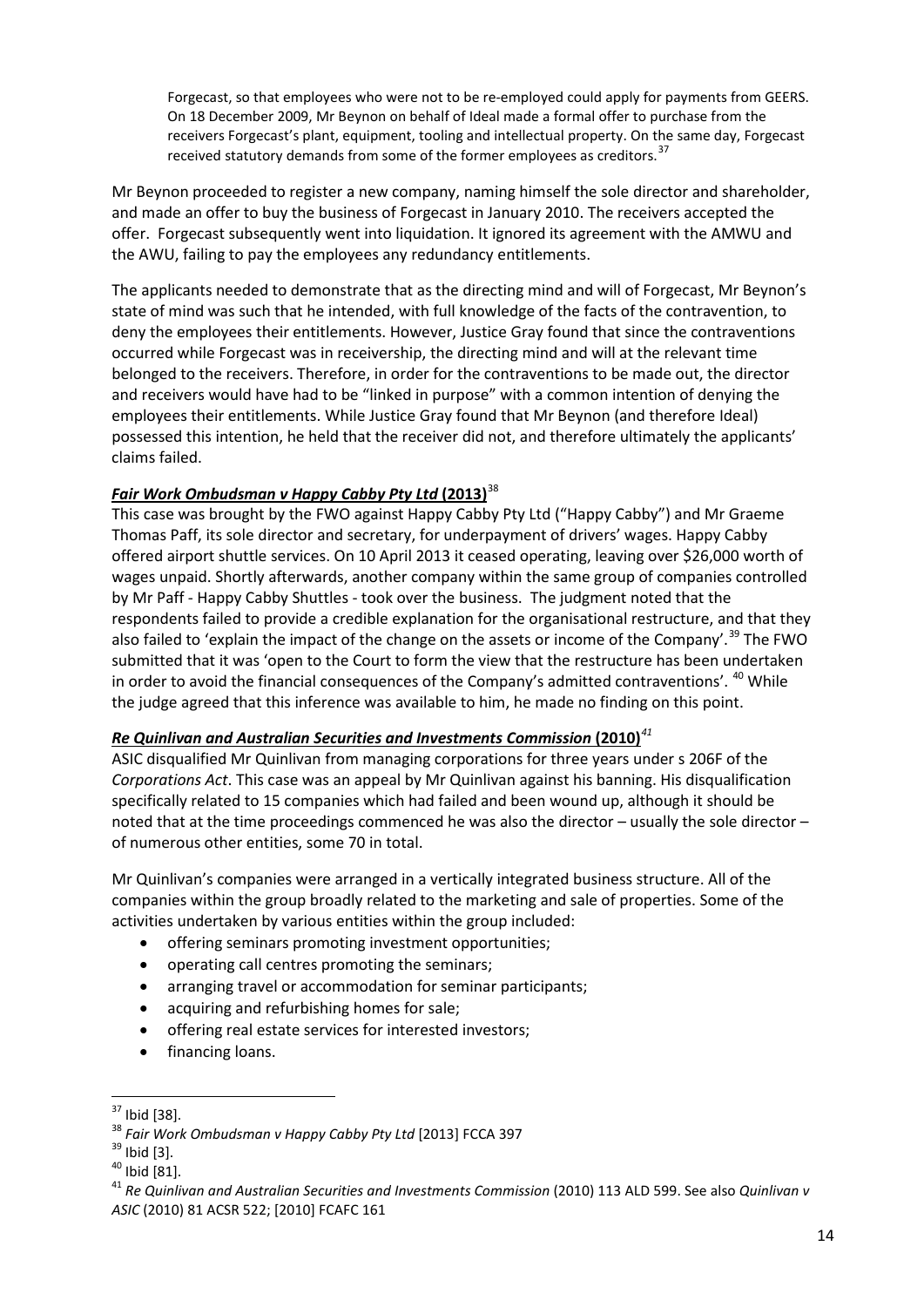According to the judgment, '[a]ll of the companies charged each other for the services they provided. Most of them dealt exclusively with other group members. As a result, each company ran up large debts owed to other companies in the group. Many of them had no other clients or debts, apart from those owed to the Commissioner of Taxation'.<sup>[42](#page-18-1)</sup> Companies within the group started failing in 2002 with significant debts but no assets to pay these off because all of the group's assets were owned by other entities within the group.

While it was open to the AAT to infer that Mr Quinlivan deliberately set up the corporate group structure to avoid the payment of debts and protect himself from liability to creditors, the AAT did not do so due to lack of evidence. Nevertheless, the AAT affirmed ASIC's decision and increased Mr Quinlivan's disqualification from three years to five years.

## 2.2.2.3 *Policy questions*

- This type of business person needs to be educated about possible illegal phoenix activity. Should this education be compulsory?
- Should there be some restrictions placed on this person incorporating another company?
- Should consideration be given to the introduction of measures to restrict the sale of a failed business to its previous owner?
- The omission by local and international governments to mandate minimum capitalisation rules for newly incorporated companies typically shifts the risk of loss from the controllers of the company to the company's unsecured creditors. Should minimum capitalisation legislation be introduced?
- Should the controllers face a reverse onus of proof with respect to directors' duty breaches?
- **Should the controllers be required to lodge bonds with respect to corporate, as well as tax,** debts?
- Should Newco be required to lodge financial statements, even where the *Corporations Act* does not presently require it (ie small proprietary limited ('pty ltd') companies)?
- Should there be additional funding for liquidators to investigate these sorts of repeated insolvencies thoroughly?

## <span id="page-18-0"></span>**2.2.3 THE ILLEGAL PHOENIX TYPE 1- INTENTION TO AVOID DEBTS VIA PHOENIXING IS FORMED AS COMPANY STARTS TO FAIL**

The first type of illegal phoenixing occurs where a company was set up with the best of intentions but nonetheless finds itself in financial difficulties. This could be as a result of bad luck or bad business practice. The intention to engage in the phoenixing behaviour is formed at a later time, at, or immediately prior to, the failure of the business. The controllers in this scenario deliberately seek to separate the business from its debts, including loans, tax debts, trading debts, judgment debts, or employee entitlements. As above, this can be done via liquidation, voluntary administration or by allowing the company to remain dormant. As in all other cases of phoenix activity, the business is then continued through a newly created entity or through an existing entity controlled by the same people or their associates.

The illegality of the behaviour turns on the improper intention of the company's controllers, which inevitably involves a contravention of one or more laws such as the directors' duties or the provisions governing the fraudulent removal of company property, for example. Often a feature of this behaviour is the transfer of assets at below market value. Relevant cases and statutory provisions are outlined below. The fact that there is no express 'phoenix offence' presents difficulties in classifying these cases, because courts often describe the typical circumstances of a phoenix but do not use that actual term. We have therefore included in paragraph 2.2.3.2 cases

<span id="page-18-1"></span> $42$  Ibid [17].  $\overline{\phantom{a}}$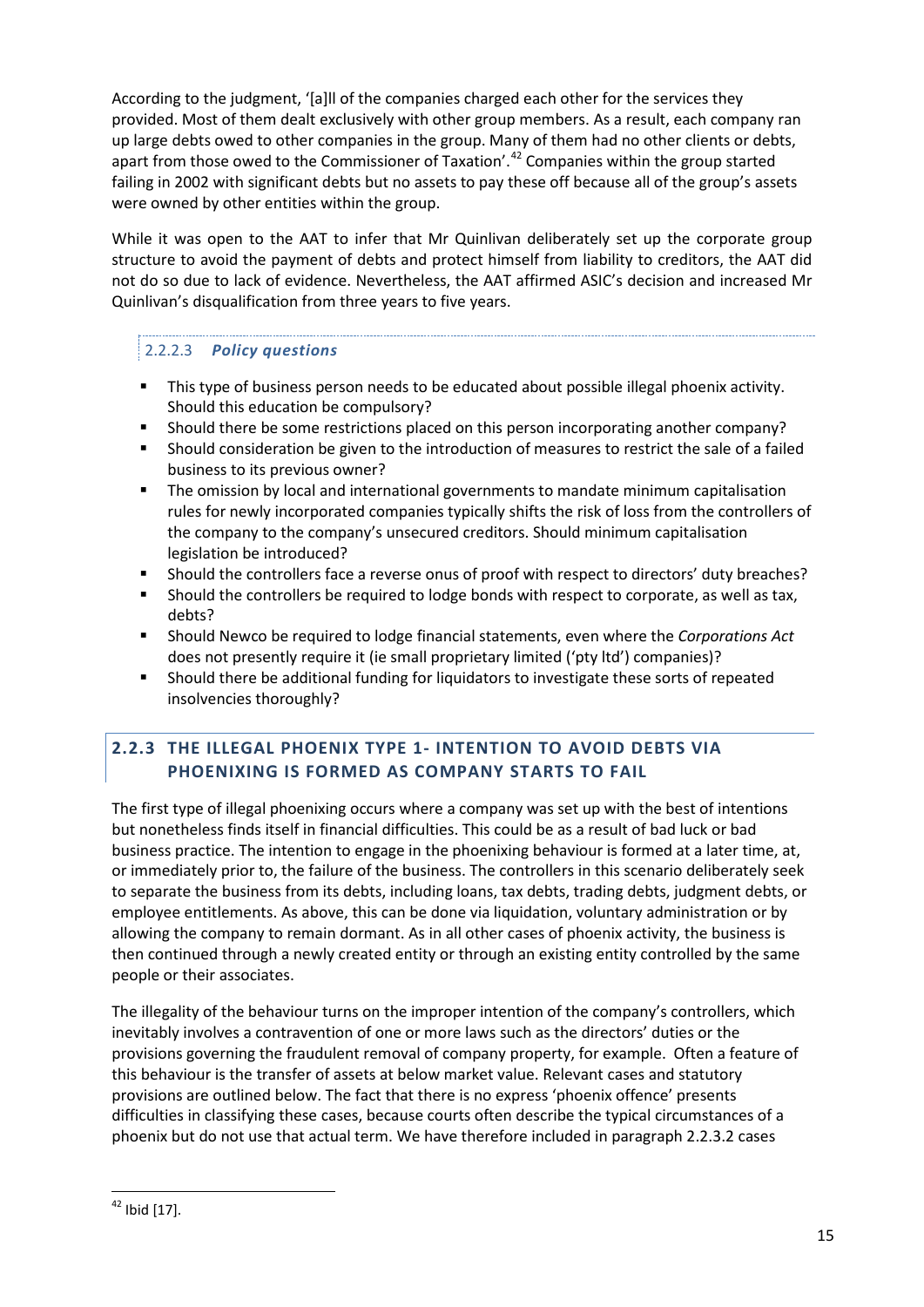where courts have made adverse findings in circumstances that meet the phoenix scenario outlined here.

Its external indicators include the transfer of Oldco's assets to Newco for inadequate consideration, which can take place prior to or during the external administration of Oldco, or during the company's period of dormancy. However, assessing the adequacy of the consideration is difficult, and the fact that Oldco's controllers were the purchasers, or the controllers of the purchaser Newco, is not determinative. There may be a limited or non-existent alternative market for the company's assets. Obtaining an independent valuation of the assets is problematic where assets are specific to a particular business.



#### 2.2.3.1 *Relevant legislation*

The legislation noted in 2.2.1.2 and 2.2.2.1 is also relevant where illegal phoenixing type 1 has taken place, in addition to the following:

#### *Corporations Act*

- 1. [Voidable transactions \(s 588FE\)](#page-60-0) [uncommercial transactions [\(s 588FB\)](#page-59-0); insolvent transactions [\(s 588FC\)](#page-60-1); unreasonable director-related transactions [\(s 588FDA\)](#page-60-2)];
- 2. Director's duty to prevent insolvent trading by company  $(s$  588G) via an uncommercial transaction [\(s 588FB](#page-59-0) o[r s 588G1A\)](#page-62-0);
- 3. Offences by officers of certain companies [\(s 590\)](#page-62-1):
	- a. Failing to disclose property of the company, improper disposition or fraudulent concealment of property, or the concealment of debts [\(s 590\)](#page-62-1);
	- b. Incurring of certain debts; fraudulent conduct [\(s 592\)](#page-64-0);
	- c. Frauds by officers [\(s 596\)](#page-65-0).
- 4. Entering into agreements or transactions to avoid employee entitlements [\(s 596AB\)](#page-65-1) [person who contravenes s 596AB liable to compensate for loss [\(s 596AC\)](#page-65-2)];
- 5. Order against person concerned with corporation [\(s 598\)](#page-66-0);
- 6. Court power of disqualification--insolvency and non-payment of debts [\(s 206D\)](#page-56-0);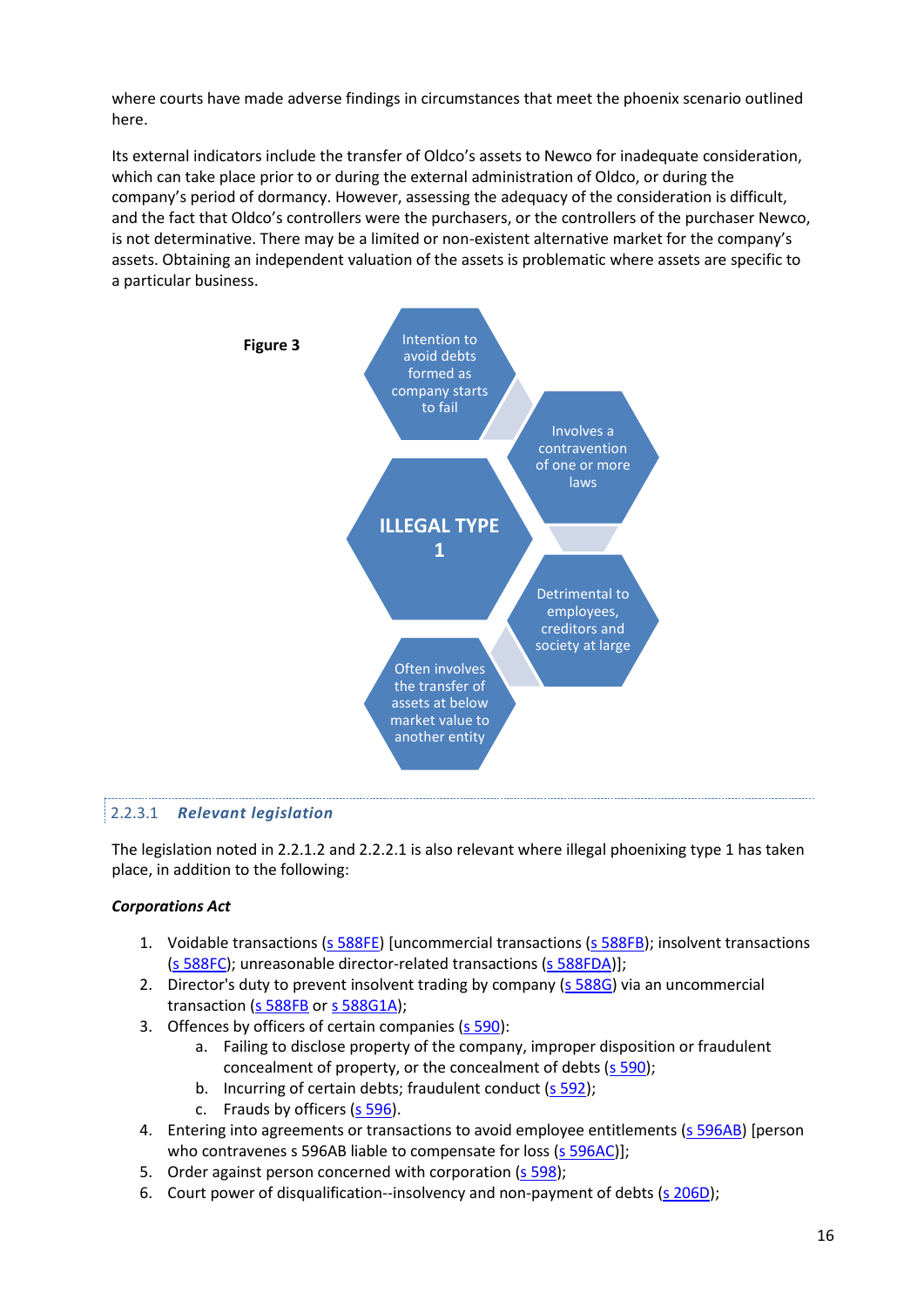- 7. Directors' and officers' duties:
	- a. Duty of care and diligence [\(s 180\)](#page-54-1);
	- b. Duty to exercise powers and discharge duties in good faith in the best interests of the corporation; and for a proper purpose  $(s 181)$ ;
	- c. Duty to not use position improperly to gain an advantage for oneself or someone else, or to cause detriment to the company  $(s 182)$ ;
	- d. Duty to not use information improperly to gain an advantage for oneself or someone else, or to cause detriment to the company [\(s 183\)](#page-55-2).
- 8. Court power of disqualification--contravention of civil penalty provision [\(s 206C\)](#page-56-1);
- 9. Court power of disqualification--insolvency and non-payment of debts [\(s 206D\)](#page-56-0);
- 10. Compensation orders-- a court may order a person to compensate a corporation or registered scheme for damage suffered by the corporation or scheme if that person has contravened a corporation/scheme civil penalty provision in relation to the corporation or scheme and damage resulted from the contravention [\(s 1317H\)](#page-69-0);
- 11. Court ordered pecuniary penalties where a contravention materially prejudices the interests of the corporation or scheme, or its members; or materially prejudices the corporation's ability to pay its creditors; or is serious  $(s 1317G)$ ;
- 12. ASIC may apply for a declaration of contravention, a pecuniary penalty order or a compensation order [\(s 1317J\)](#page-70-1);
- 13. Criminal breach of directors' duties [\(s 184\)](#page-55-3);
- 14. Liability of the advisor as an accessory to directors' duty breaches  $(s 79)$ ;
- 15. Breaches of the company's obligation to correctly record and explain transactions and the financial position and performance of the company (s [286\)](#page-57-2);
- 16. Falsification of books [\(s 1307\)](#page-66-1);
- 17. A court may set aside a resolution where the outcome of voting at a creditors' meeting was determined by a related entity [\(s 600A\)](#page-66-2).

#### **TAA**

- 18. Failure to comply with requirements under taxation law  $(s \, 8C)$ ;
- 19. Failure to answer questions when attending before the Commissioner or another person pursuant to a taxation law [\(s 8D\)](#page-78-0);
- 20. Making false or misleading statements to a taxation officer [\(s 8K\)](#page-78-1) or recklessly making false or misleading statements [\(s 8N\)](#page-79-0);
- 21. Incorrectly keeping records (s  $8L$ ) or recklessly incorrectly keeping records ( $58Q$ );
- 22. Incorrectly keeping records with intention of deceiving or misleading  $(s 8T)$ ;
- 23. Falsifying or concealing identity with intention of deceiving or misleading (s  $8U$ );
- 24. Directors and officers are liable for taxation offences committed by the company [\(s 8Y\)](#page-80-3).

#### *Criminal Code Act 1995* **(Cth)**

- 25. Dishonestly obtaining Commonwealth property [\(s 134.1\(1\)\)](#page-70-2);
- 26. Obtaining financial advantage by deception [\(s 134.2\(1\)\)](#page-71-0);
- 27. Dishonestly causing a loss to the Commonwealth [\(s 135.4\(3\)\)](#page-71-1).

#### 2.2.3.2 *Cases*

 $\overline{a}$ 

Here we include cases where courts have made adverse findings in circumstances that meet the illegal phoenix type 1 scenario outlined in paragraph 2.2.3 above.

#### *ASIC v Somerville* **(2009)**[43](#page-20-0)

*ASIC v Somerville* is a case dealing with both accessorial liability and illegal phoenix activity. It represents the only occasion on which a lawyer has been bought to account in this way. ASIC issued

<span id="page-20-0"></span><sup>43</sup> *ASIC v Somerville* [2009] NSWSC 934.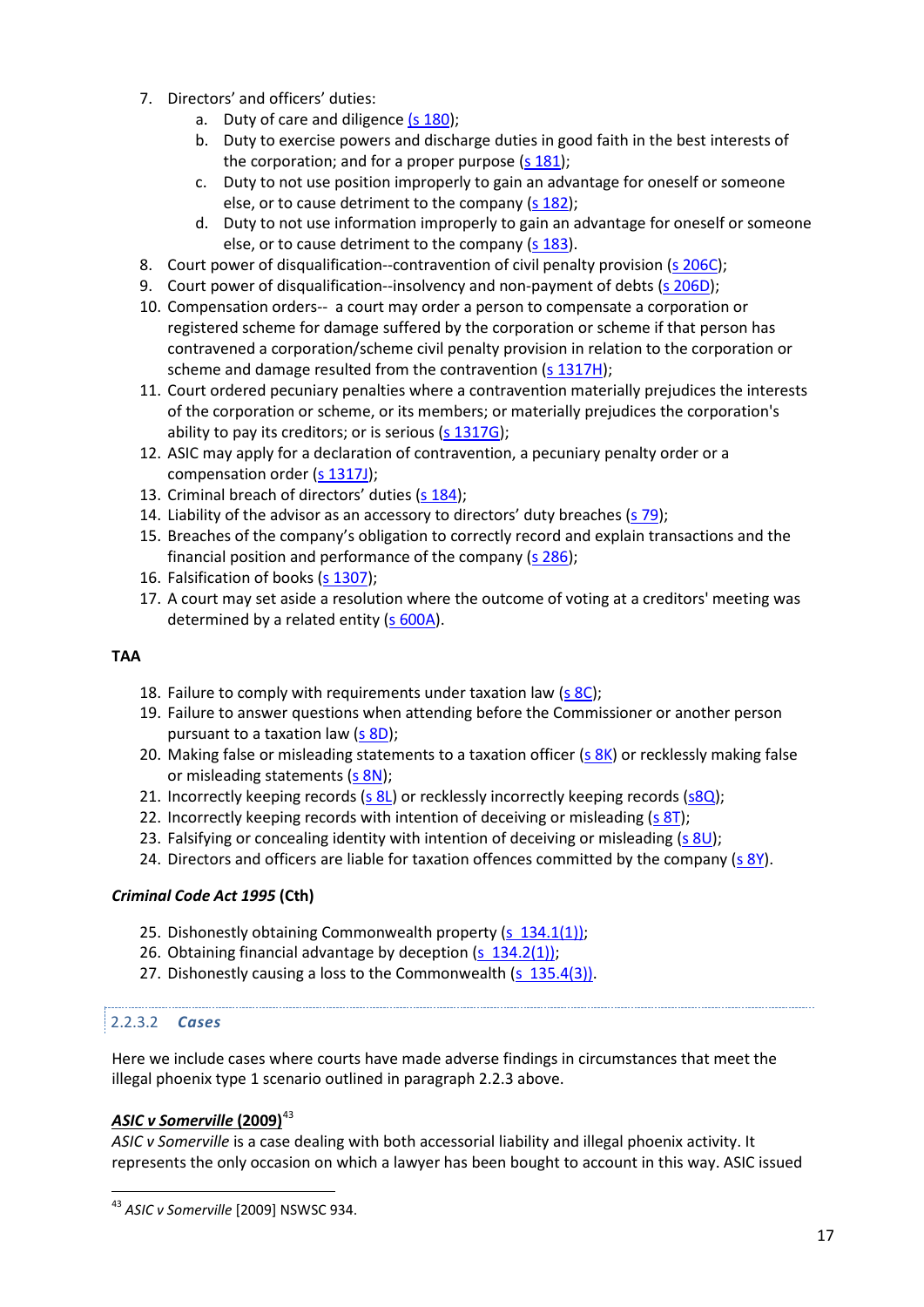civil penalty proceedings against Mr Somerville and eight directors of companies advised by him, seeking declarations that the directors had acted in breach of the statutory directors' duties contained in *Corporations Act* ss 181(1), 182(1) and 183(1).<sup>[44](#page-21-0)</sup>

The action related to advice provided to the directors by Mr Somerville in relation to fifteen Oldco companies that were either insolvent or likely to become insolvent. On each occasion Mr Somerville wrote a letter of advice to the director<sup>[45](#page-21-1)</sup> in very similar<sup>[46](#page-21-2)</sup> terms. After pointing out the disadvantages and impracticalities of entering a scheme of arrangement or selling the business on the open market, the letters advised the directors that 'the only viable alternative open … is to transfer the business to a solvent entity'[47](#page-21-3) and to pay Oldco for assets transferred to Newco with 'V' class shares. These shares carried the right to receive dividends from Newco up to the agreed value of the assets transferred. However, the court found that Mr Somerville and the directors considered payment of any such dividends 'optional or discretionary' [and] 'there was no proper purpose in any of the transactions other than to keep the benefit of the assets in another company without the burden of liabilities.'[48](#page-21-4)

Mr Somerville's involvement was unquestioned. In addition to the encouraging letters of advice that advised directors of the 'only' way forward, once clients gave instructions to proceed, Mr Somerville prepared the necessary agreements between Oldco and Newco, registered Newco, prepared Newco's returns and resolutions for the 'V' class shares and made sure Oldco was wound up at the right time so as to avoid exposing the directors to personal liability.<sup>[49](#page-21-5)</sup> Hence Mr Somerville was held liable under ss 181(2), 182(2) and 183(2) as a person involved in the directors' breaches of duty.<sup>[50](#page-21-6)</sup>

ASIC sought Mr Somerville's disqualification as a director for 12 years. However, Windeyer AJ considered that 'excessive and unnecessarily punitive' and that 'to some extent deterrence and punishment would be achieved by the publicity resulting from the case and the eventual costs order.<sup>'[51](#page-21-7)</sup> He instead disqualified Mr Somerville from managing corporations for six years, which prevented him from continuing as a director of his incorporated legal practice.

Windeyer AJ had made it clear that he did not believe Mr Somerville's sworn affidavit evidence,<sup>[52](#page-21-8)</sup> considered the arrangements a 'subterfuge'<sup>[53](#page-21-9)</sup> and Mr Somerville's conduct serious.<sup>[54](#page-21-10)</sup> However, despite the findings of Windeyer AJ as to Mr Somerville's character, no disciplinary action ever eventuated against him, either by the Law Society of NSW or Legal Services Commissioner.<sup>[55](#page-21-11)</sup>

#### *Canadian Solar v ACN 138 535 832 Pty Ltd* **(2014)**[56](#page-21-12)

In this case the Federal Court of Australia terminated a DOCA executed by Redset Group Pty Limited (Redset), and issued a winding up order. The DOCA was terminated because the Court was satisfied

<span id="page-21-0"></span> $44$  Ibid [6].

<span id="page-21-2"></span><span id="page-21-1"></span><sup>&</sup>lt;sup>45</sup> Most companies were sole director companies: ibid [8].<br><sup>46</sup> The letters only varied in relation to the stated fee for a deed administrator and the consideration for the transfer of assets from Oldco to Newco, ibid at [8].<br><sup>47</sup> Ibid Annexure A.

<span id="page-21-6"></span>

<span id="page-21-7"></span>

<span id="page-21-8"></span>

<span id="page-21-9"></span>

<span id="page-21-11"></span><span id="page-21-10"></span>

<span id="page-21-5"></span><span id="page-21-4"></span><span id="page-21-3"></span><sup>&</sup>lt;sup>48</sup> Ibid [42].<br><sup>49</sup> Ibid [47].<br><sup>50</sup> Ibid [46].<br><sup>51</sup> Ibid [36].<br><sup>52</sup> Ibid [31].<br><sup>53</sup> Ibid. 5<sup>4</sup> Ibid [35].<br><sup>54</sup> Ibid [35]. Disciplinary Action: *Legal Profession Act 2004* (NSW) s 577. The register can be found here: Office of the Legal Services Commissioner, *Register of Disciplinary Action,* Lawlink

<span id="page-21-12"></span>[<sup>&</sup>lt;http://www.lawlink.nsw.gov.au/olsc/nswdr.nsf/ListByName?OpenAgent&Start=S>](http://www.lawlink.nsw.gov.au/olsc/nswdr.nsf/ListByName?OpenAgent&Start=S). <sup>56</sup> *Canadian Solar v ACN 138 535 832 Pty Ltd, In the Matter of ACN 138 535 832 Pty Ltd (Subject to a Deed of Company Arrangement)* [2014] FCA 783.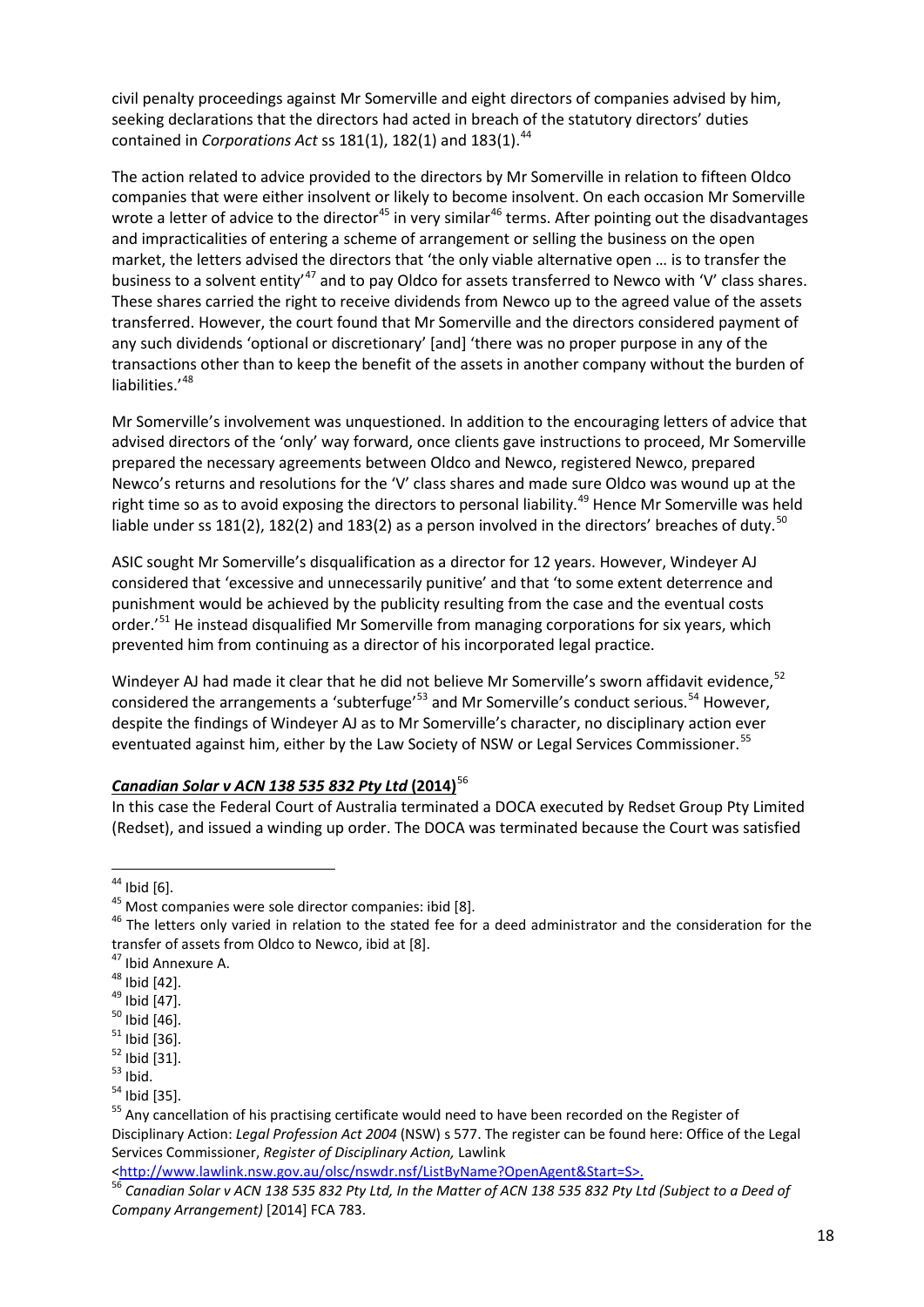that a number of transactions surrounding its execution were suspicious and potentially voidable, it was clearly contrary to the interests of the creditors as a whole and there was evidence that there had been material contraventions of its terms. One of the reasons given for issuing the winding up order was that it would allow the transactions surrounding the DOCA to be investigated by a court appointed liquidator.

Prior to the entering of the DOCA, Redset was owned and controlled by Ross Young. Following advice that the company was distressed, Young entered into an agreement with a firm of business advisers to identify a buyer for the whole of Redset's business and assets. On 7 August 2013, AJK Group Pty Ltd was incorporated. Its sole director and secretary was an employee or officer of the same firm of business advisors. Redset executed an asset sale agreement with AJK under which AJK paid the business advisory firm \$300,000 as part of its fee for brokering the deal. The sale agreement was structured in a way that no money actually passed between AJK and Redset for the assets. Perry J noted that:

[...] while the beneficial owners of the shares in AJK are not yet known, Mr Young appears to have assumed the role of manager of the business now undertaken by AJK. On its face, therefore, it is fair to observe, as did the plaintiff, that the transaction has the appearance of a so-called 'phoenix' transaction to which Mr Young 'committed' the company in breach of his fiduciary duties. <sup>[57](#page-22-0)</sup>

#### *Emerson Industries[58](#page-22-1)*

Gregory Harkin was a form worker who operated his business through two companies. When Harkin started having financial difficulties, he restructured his business to operate through three new companies, and transferred all employees, contracts and assets into these new entities:

- . a trading company;
- . an assets-owning company; and
- . a labour-employing company.

His family trust company was a shareholder of the assets-owning company. His debts, particularly to the ATO for payroll tax and workers compensation premiums increased and his original two companies went into administration. One was then deregistered and the second was liquidated.

Out of the three new entities he created, the labour-supply company failed first. Harkin went on to replace it with a new company with his wife as director. In October 2000, Harkin was made bankrupt. Nevertheless, he continued operating through the two remaining companies because of an administrative failure to ascertain his financial history by the head contractors on the companies' projects. In mid-2001, Harkin was no longer able to pay his employees as a result of a building contract dispute. His two remaining companies went into administration thereafter and all contracts were cancelled. The Construction, Forestry, Mining and Energy Union (CFMEU) intervened, leading to an agreement by the major builders on the project to pay the employees their outstanding entitlements; however no action was ever taken against Harkin by ASIC because the matter was 'in the hands of liquidators'.<sup>[59](#page-22-2)</sup>

According to the 2003 Cole Report:

This case demonstrates, as do the other case examples that it is possible for phoenix company activities involving a series of companies owned by the same or related persons to continue for a number of years, unchecked by any action by Commonwealth or State regulatory authorities.<sup>[60](#page-22-3)</sup>

#### *Fair Work Ombudsman v Foure Mile Pty Ltd* **(2013)**[61](#page-22-4)

<span id="page-22-0"></span> $57$  Ibid [15].

<span id="page-22-2"></span>

<span id="page-22-4"></span><span id="page-22-3"></span>

<span id="page-22-1"></span><sup>58</sup> Referred to in the Cole Report. Above no 10, vol 8, 121-123.<br><sup>59</sup> Ibid 122 [39].<br><sup>60</sup> Ibid 123 [41].<br><sup>61</sup> *Fair Work Ombudsman v Foure Mile Pty Ltd* [2013] FCCA 682.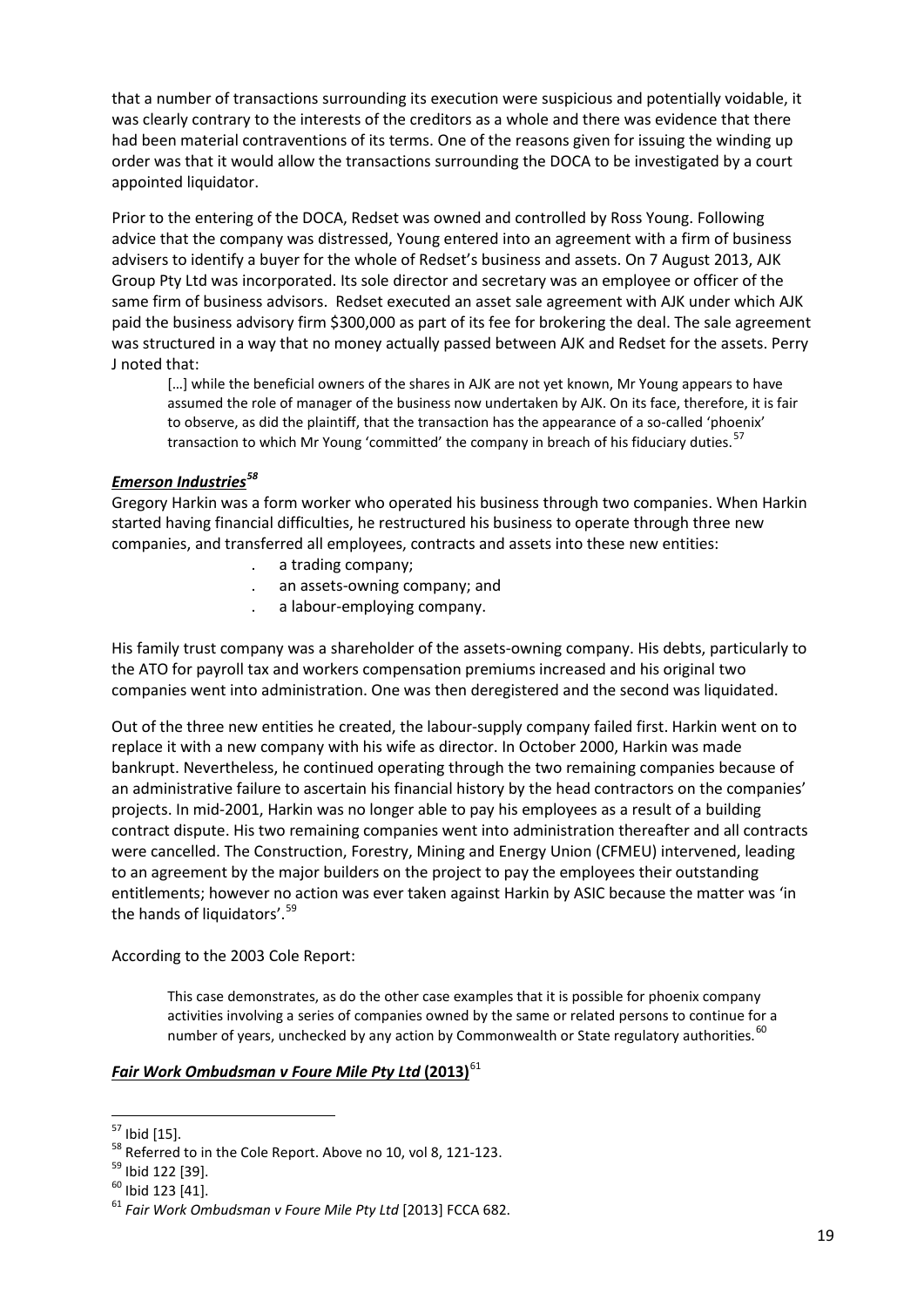Foure Mile Pty Ltd was a transport and road freight company run by a husband and wife team, the former actively and the latter in name only. Before entering liquidation in 2011, its assets were stripped and sold for inadequate consideration to a newly incorporated company, Foure Mile Holdings Pty Ltd, allowing the business to continue operating under the same ownership, debt-free.

This case was brought by the Fair Work Ombudsman (FWO) on behalf of a former employee denied wages as a result of the illegal phoenix activity. FWO claimed contraventions of the Pre-Modern Award,  $62$  the FWA and the Modern Award.  $63$  While the judge noted that he was not persuaded that the directors' actions were deliberate in the sense of 'setting out to exploit the employee', he was persuaded that they were 'a product of recklessness'.<sup>[64](#page-23-2)</sup> In finding against the respondents, Judge Riethmuller of the Federal Circuit Court stated the following:

It does not appear to me that the Second Respondent has shown any real remorse or contrition, nor has corrective action been taken. Rather, the contrary has occurred in the operation of the business. Its re-structure has been such as to effectively deny the employee the capacity of suing the First Respondent with any real expectations of recovering the amount owing. There is clearly a need for deterrence, not only with respect to the specific conduct in the underpayments and with respect to the conditions but also with respect to the conduct in operating the business in such a fashion as to result in an employee being left without any practical remedies for the underpayment.<sup>[65](#page-23-3)</sup>

The respondents were ordered to pay \$41,303.21 directly to the applicant, pursuant to s 841(b) of the *Workplace Relations Act 1996* (Cth) (hereinafter '*Workplace Relations Act'*) and s 546(3)(c) of the FWA.

#### *FWO v Ramsey* **(2006 and 2011)[66](#page-23-4)**

The FWO sought a freezing order over Newco's assets as a consequence of the conduct of Stuart Ramsey. Ramsey attempted to avoid Ramsey Food Processing Pty Ltd's liability for workers' entitlements by setting up a company called Tempus Holdings Pty Ltd ("Tempus"). Tempus employed workers and supplied them to Ramsey Food Processing Pty Ltd to work at its abattoir under a labour-hire arrangement. After the employment of eleven abattoir workers was terminated, Tempus was drained of funds and placed into liquidation in an effort to prevent the workers from recovering their termination entitlements. In 2006, Ramsey had shut down four companies he controlled to avoid paying more than \$200,000 in fines and back-payment orders imposed by the Federal Court for underpayment of \$125,000 in termination entitlements of South Grafton abattoir workers in  $2002.<sup>67</sup>$  $2002.<sup>67</sup>$  $2002.<sup>67</sup>$ 

In the 2011 proceedings, Ramsey Food Processing was found to be the true employer, rather than Tempus. By failing to pay to the employees payments in lieu of notice, severance pay and untaken annual leave entitlement under the provisions of the Federal Meat Industry (Processing) Award 2000, Ramsey Food Processing breached s 235 of the *Workplace Relations Act*. Mr Ramsey was involved in the contraventions of Ramsey Food Processing within the meaning of s 728 of the *Workplace Relations Act*.

## *Grossman v ASIC* **(2011) [68](#page-23-6)**

 $\overline{a}$ 

<span id="page-23-0"></span> $62$  A modern award is 'a legal document that outlines the wages and conditions of employment for employees that are covered by it within a particular industry or occupation'. See Fair Work Ombudsman, *Dictionary* 

<span id="page-23-2"></span>

<span id="page-23-4"></span><span id="page-23-3"></span>

<span id="page-23-1"></span><sup>&</sup>lt;sup>[63](http://www.fairwork.gov.au/dictionary.aspx?exactterm=Award)</sup> A term used by FWO to refer to awards that existed before 1 January 2010.<br><sup>64</sup> Above no 61, [33].<br><sup>64</sup> Above no 61, [33].<br><sup>65</sup> Ibid [34].<br><sup>66</sup> FWO v Ramsey (2011) 198 FCR 174, 176–7 [3]; Fair Work Ombudsman v Ramsey F 2) [2012] FCA 408; [2011] FCA 1176.

<span id="page-23-5"></span><sup>67</sup> *Mcllwain v Ramsey Food Packaging Pty Ltd* [2006] FCA 828; 154 IR 111; *Mcllwain v Ramsey Food Packaging Pty Ltd (No. 4)* [2006] FCA 1302. 68*Grossman v ASIC* [2011] AATA 6.

<span id="page-23-6"></span>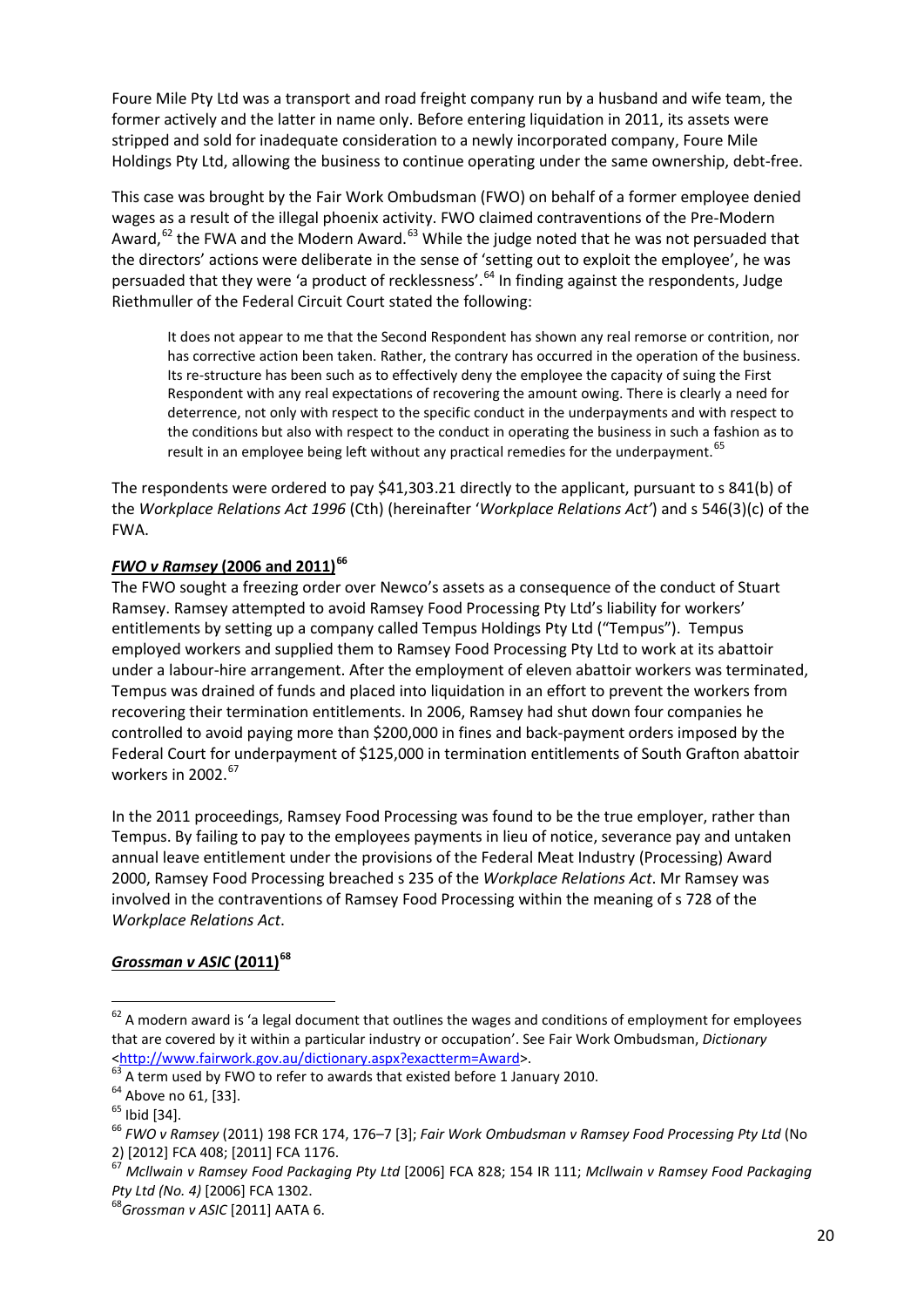ASIC disqualified Mr Grossman from managing corporations for five years in February 2009 under s 206F of the *Corporations Act*. This case was an appeal to the AAT by Mr Grossman against his disqualification. Mr Grossman was an officer of three corporations that had been wound up, Hot Metal Pty Ltd ("Hot Metal"), Vahuzun Pty Ltd ("Vahuzun") and Bico Designs Pty Ltd ("Bico").

Hot Metal, a jewellery design and casting company, was incorporated in 1999. Mr Grossman was the sole director and secretary of the company from May 2001 until October 2004, and his wife its sole shareholder. Hot Metal went into VA in 2003.Vahuzun was incorporated in March 1987. Mr Grossman was appointed as its sole director and secretary from June 2003 until May 2005. Vahuzun went into VA in November 2003 and was deregistered in May 2005. Vahuzun's shareholders when it entered administration were all relatives of Mr Grossman. Bico was incorporated in June 1998. Mr Grossman was one of Bico's three directors from July 2003 until September 2007, and an employee from July 2002. When Bico went into VA in 2007, his wife owned 30 per cent of the company's shares. However, this did not insulate Mr Grossman's other businesses from Bico's actions.

Bico had a factory that carried out the finishing, coating, and packaging of the jewellery sent to it by Hot Metal, which only carried out the casting and dressing of the jewellery. Between July 2000 and July 2002, 80 per cent of Hot Metal's business related to orders placed by Bico. In March 2002, Bico started importing castings from Asia at a cheaper price, and Hot Metal stopped turning a profit. According to the judgment, in mid-2002 Bico approached Mr Grossman 'to assist in their production, and to assume control of its factory operations'.<sup>[69](#page-24-0)</sup> Mr Grossman subsequently 'worked out a scheme in order to maximise the return for Hot Metal', $70$  which included Bico taking over Hot Metal's business, some of Hot Metal's employees moving to Bico, and Bico moving into Hot Metal's premises and taking over its lease. Bico did not assume responsibility for any of Hot Metal's debts.

Vahuzun's primary business was the rental of property leased by Hot Metal. When Hot Metal went into VA in 2003, Vahuzun lost its main client. It sold the property and ceased trading. From the proceeds of sale of the property \$180,000 was paid to Mr Grossman in wages and \$165,832 was paid to his wife, Linda Grossman. Hot Metal, Vahuzun and Bico all failed owing substantial amounts in superannuation, tax, and other debts, totalling \$1,338,787. Upon entering VA, each of the company's gave preference to the interests of some unsecured creditors, including Mr Grossman's wife, himself, and his other relatives, over the payment of each company's respective debts.

The Member presiding over the case, Ms Ettinger, held that Hot Metal's business was transferred to Bico for the purpose of avoiding its statutory responsibilities. The Member also concluded the following in relation to the sale of Bico's business to a fourth company, Bico Australia Pty Ltd, in 2006:

Further activity ASIC held to be Phoenix-like was Bico Designs entering into an Agreement for Sale of Business with Bico Australia Pty Ltd (Bico Australia), on 9 June 2006 five days prior to the appointment of the administrator on 14 June 2006. […] ASIC considered that Mr Grossman may have breached his duties under ss 180, 181, and/or 182 of the Act as the Agreement for Sale gave unfair preference to particular unsecured creditors of Bico Designs to the exclusion of other unsecured creditors of the company. […]ASIC drew the inference that the sale of the business was done to transfer the business of Bico Designs, and to avoid paying the ATO and its other statutory liabilities. Given the date of incorporation of Bico Australia (1 June 2006), its directors being Joseph Biton and Mr Grossman (also Bico Designs directors), and the exclusion of responsibility for liabilities, in particular to the ATO, leads me to strongly come to that same conclusion as ASIC. $^{71}$  $^{71}$  $^{71}$ 

Ms Ettinger stated that she was satisfied that Mr Grossman 'engaged in Phoenix-like activity in transferring the business of Bico Designs to Bico Australia in 2006<sup>7</sup>.<sup>[72](#page-24-3)</sup> In upholding the disqualification, she stated that 'Mr Grossman is not a suitable person to be concerned in the

 $69$  Ibid [47].

<span id="page-24-2"></span><span id="page-24-1"></span><span id="page-24-0"></span> $\frac{70}{71}$  Ibid.<br> $\frac{71}{72}$  Ibid [91-92]; [98].

<span id="page-24-3"></span>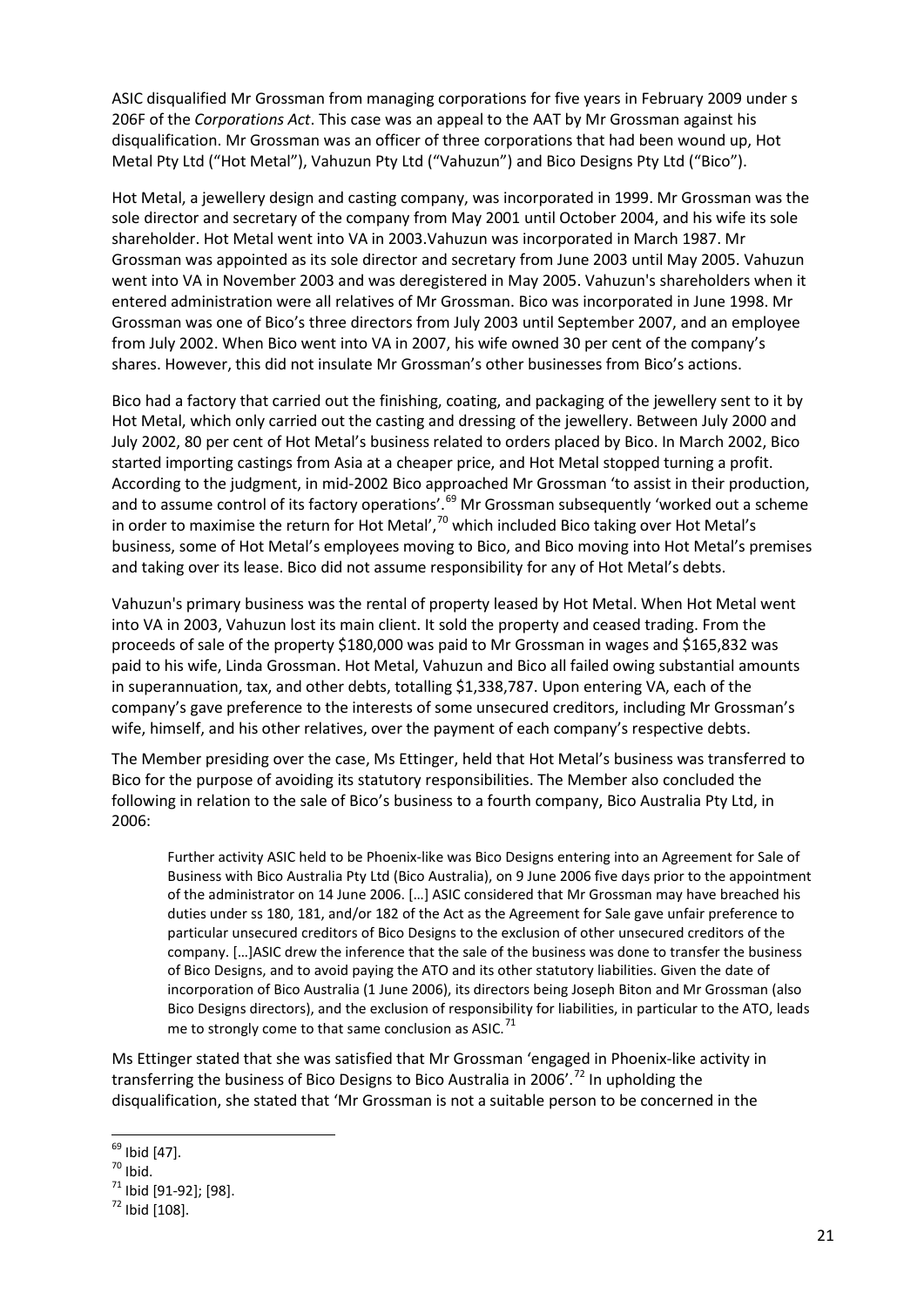management of corporations. Taking into account the protection of the public, and the interests of the public, and in terms of general deterrence, he should be disqualified pursuant to s 206F of the Act from managing corporations'.<sup>[73](#page-25-0)</sup>

#### *Jeffree v National Companies and Securities Commission (1990)<sup>[74](#page-25-1)</sup>*

The director of a company that faced an adverse commercial arbitration decision transferred the company's business name and assets to another company. The consideration paid to the company for the transfer was sufficient to meet trade creditor claims but left nothing to pay the debt created by the arbitration award. This was held to be an improper use of information acquired in his position as a director, contrary to the equivalent of the *Corporations Act* s 183.

#### *R v Heilbronn* **(1999)[75](#page-25-2)**

Criminal action was taken against Greig Heilbronn, the director of a company with substantial sales tax liabilities, who stripped the company of its assets and transferred them to a second company, and subsequently to a third company. On each occasion, the same business was conducted under the same trading name. A proper price was not paid for the assets and no effort was made to ensure that liabilities and legal obligations under the predecessor to the *Corporations Act* had been met. The director, Heilbronn, was found to have knowingly and intentionally defrauded the creditors of the second company and, in doing so, made an improper use of his position as officer to cause detriment to that company.<sup>[76](#page-25-3)</sup> He was sentenced to two years imprisonment.

#### *R v William John Walters* **(2001)[77](#page-25-4)**

In 2001, Mr Walters was convicted of having been knowingly concerned in the defrauding of the Commonwealth 'in respect of group tax required to be remitted to the Commissioner of Taxation'.[78](#page-25-5) This was a contravention of s 29D of the *Crimes Act 1914* (Cth), attracting a statutory maximum sentence of imprisonment for 10 years (NB. s 29D has now been repealed).

Mr Walters was a bricklayer who ran apparently successful businesses. However, as the Court noted:

[...] two conflicting but closely intertwined forces became predominant in his personal and business affairs. One was his aspiration to a very high standard of living. The other was the grossly disorganised manner in which he managed what was, on any reasonable reckoning, a major, successful and lucrative business enterprise. An off-shoot of that chaotic business management style was that the prisoner, although he made proper taxation deductions from the weekly pay packet of every employee, failed persistently to account as he was lawfully required to do to the Commissioner of Taxation for the group tax deductions which came into his hands.**[79](#page-25-6)**

In total, Mr Walters' ten companies failed to remit \$7,302,221.58 in group tax payments over a period of nine years and four months. The Court also highlighted the following:

In the case of each company, it was demonstrable that the prisoner had systematically drawn out for his personal use very large sums of money; that he had failed, just as systematically, to remit the amounts of group tax for which he was accountable to the Commissioner of Taxation; and that when a point was reached in the life of the particular company when it was clear that the company had no chance of paying its accumulated arrears of group tax, the company was wound down; and both its employees and its work in progress were simply transferred over to a new company. This approach

 $^{73}$  Ibid [112].

<span id="page-25-3"></span>

<span id="page-25-2"></span><span id="page-25-1"></span><span id="page-25-0"></span>This particle of the companies and Securities Commission [1990] WAR 183.<br>
<sup>75</sup> R v Heilbronn (1999) 150 FLR 43.<br>
<sup>75</sup> This was a breach of s 232(6) of the Corporations Law (Cth), as it then was (now Corporations Act s 182 was therefore a civil penalty breach. Because of Heilbronn's intentionally dishonest behaviour, it became a criminal offence under the equivalent of the present s 184(2).

<span id="page-25-4"></span><sup>77</sup> *R v William John Walters* [2001] NSWSC 640; [2001] NSWSC 786; [2002] NSWCCA 291. <sup>78</sup> Ibid [1]. <sup>79</sup> Ibid [20].

<span id="page-25-5"></span>

<span id="page-25-6"></span>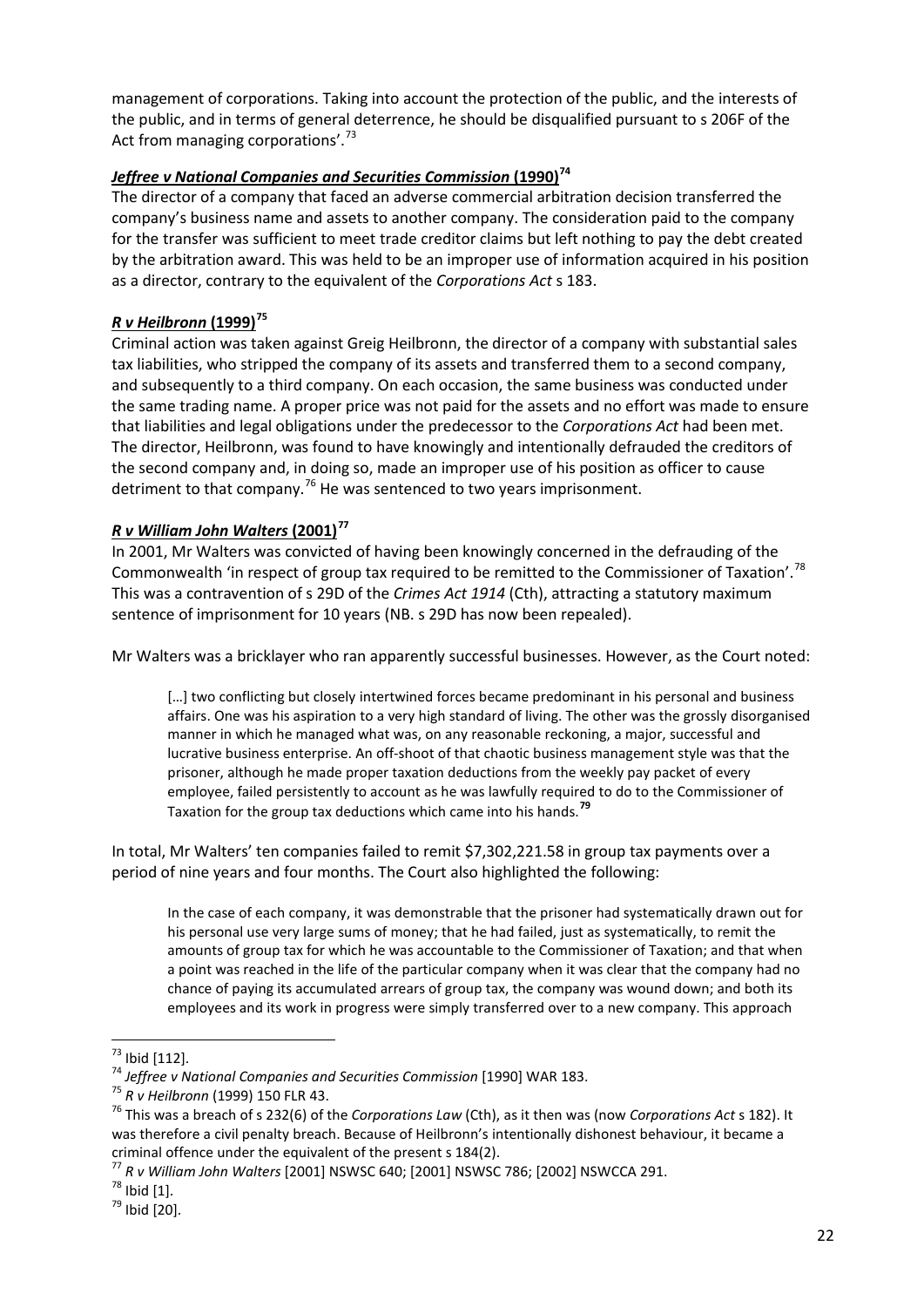entailed, of course, that the Commissioner of Taxation had no practical recourse against the remaining, asset-stripped, corporate shell.**[80](#page-26-0)**

Mr Walters also breached a restraining order made on 13 May 1998 pursuant to s 43 of the *Proceeds of Crime Act 1987* (Cth).

From a profiling perspective, it is noteworthy that:

- Each of the companies had a very different name (Lymkom Pty Ltd; Kindby Pty Ltd; Frego Pty Ltd; Taureema Pty Ltd; Budscan Pty Ltd; Milcoy Pty Ltd; Camotray Pty Ltd; Convoy Pty Ltd; Aloprom Pty Ltd; AJ Australia Pty Ltd). As in the case of the Guss family noted in 2.2.4.2, detection based on similar names would be ineffective.
- The periods of time over which the companies failed to remit tax varied from six weeks to three years and six months, although in general, the time periods became shorter as the years went on.

#### *Ferrari v Ferrari Invest (T'ville) P/L (in Lig)* (1999)<sup>[81](#page-26-1)</sup>

Oldco was a real estate company that had amassed significant customer goodwill through its business of letting property for clients. Oldco became insolvent in June 1987 and ceased trading on 1 July 1987. Before trading ceased, the directors (also sole shareholders) incorporated Newco, and continued on the business utilising the same customer "rent roll" and the same premises as Oldco. Oldco remained dormant for two years before being placed into liquidation. In this case, the liquidators of Oldco were pursuing equitable damages or compensation for the uncommercial transfer of the company's goodwill. While not specifically stated in the judgment, it can be extrapolated from the facts that the liquidator's action was brought based on the fact that Oldco's creditors were not paid in full since the directors conceded at trial that 'the transfer or gift of the rent roll to the new company was in breach of their fiduciary duty to the original company'.<sup>82</sup> Justice Thomas held that the directors were personally liable for the breach of their duties, and that since Newco had received the benefits of the transfer with full knowledge of the facts, that it had become accountable to Oldco as a constructive trustee.

#### *Kovacic* **(2006)**[83](#page-26-3)

ASIC brought charges against company director Mr Kovacic in 2006, citing concerns that he had engaged in illegal phoenix activity. The case was prosecuted by the Commonwealth Director of Public Prosecutions. In 2003, Mr Kovacic transferred assets from a failing company of which he was the sole director, Southern Concrete Australia, into an associated company, Southern Concrete (NSW) Pty Limited, before placing the former into administration.

According to ASIC's media release:

Mr Kovacic placed Southern Concrete Australia into administration due to financial problems. A week later Mr Kovacic personally collected a cheque for \$48,938.45 made payable to Southern Concrete Australia, banked it into an account held by Southern Concrete (NSW) then used these funds to pay the expenses of that company. When confronted by the Administrator and directed to repay the monies Mr Kovacic paid back \$33,000.00 but \$15,938.45 remained outstanding. [84](#page-26-4)

According to the ASIC media release, Mr Kovacic was found guilty of fraudulently removing company property, and was disqualified from managing corporations until 10 April 2011. In addition to his

<span id="page-26-0"></span> $80$  Ibid [23].

<span id="page-26-3"></span><span id="page-26-2"></span>

<span id="page-26-1"></span><sup>&</sup>lt;sup>81</sup> *Ferrari v Ferrari Invest (T'ville) P/L (in Liq)* [1999] QCA 230.<br><sup>82</sup> Ibid [5].<br><sup>83</sup>Australian Securities and Investments Commission, 'ASIC takes action against 'phoenix' director' (Media Release 06-125, 21 April 2006) [<http://www.asic.gov.au/asic/asic.nsf/byheadline/06-](http://www.asic.gov.au/asic/asic.nsf/byheadline/06-125+ASIC+takes+action+against+%27phoenix%27+director?openDocument) [125+ASIC+takes+action+against+%27phoenix%27+director?openDocument>](http://www.asic.gov.au/asic/asic.nsf/byheadline/06-125+ASIC+takes+action+against+%27phoenix%27+director?openDocument). <sup>84</sup> Ibid.

<span id="page-26-4"></span>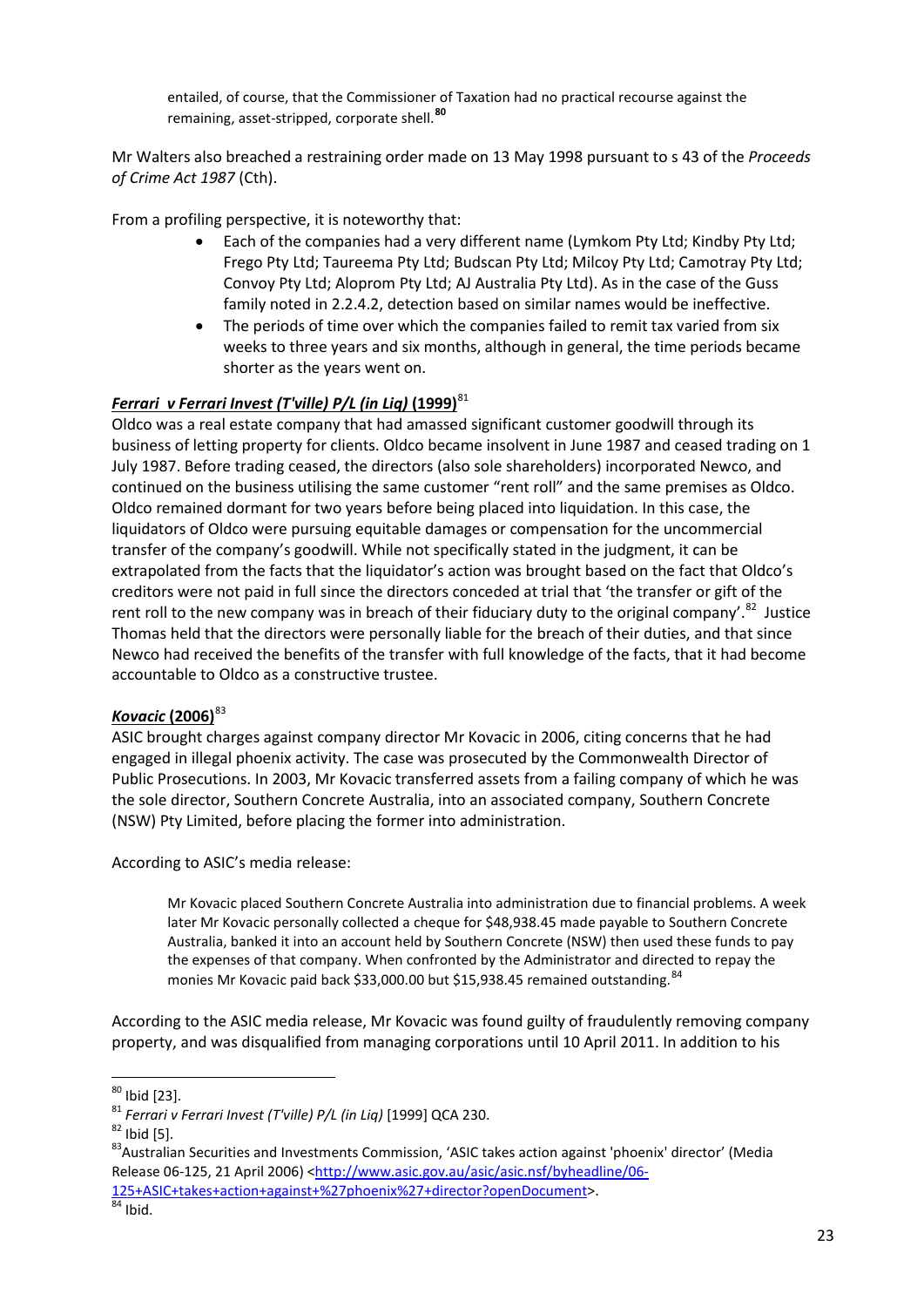disqualification, Mr Kovacic was placed on a two-year good behaviour bond and ordered to repay the \$15,938.45.

#### <span id="page-27-0"></span>**2.2.4 THE ILLEGAL PHOENIX TYPE 2- PHOENIX AS A BUSINESS MODEL**

In the second type of illegal behaviour, the company is deliberately set up to be phoenixed; that is, its controllers never intend the company to succeed. After accumulating tax debts, trading debts, judgment debts or other liabilities, the controllers transfer the assets out of the company and liquidate it or leave it dormant to be eventually deregistered by ASIC. These actions are taken deliberately with the intent of separating the business from its obligations, and may come about as the result of a third party's advice.

Company controllers in the illegal type 2 scenario may facilitate the illegal behaviour through a corporate group structure by deliberately undercapitalising a subsidiary then liquidating it to avoid the payment of tax liabilities and employee entitlements. The subsidiary's assets and employees may have been transferred to another entity in the group prior to the liquidation in an uncommercial transaction, or alternatively, the subsidiary may never have owned any assets, acting simply as the contracting or labour hire arm of the corporate group.



#### 2.2.4.1 *Relevant legislation*

The same legislative tools that come into play in the type 1 illegal phoenix scenario are likely to also be relevant in the type 2 scenario, in addition to the following:

#### *Corporations Act*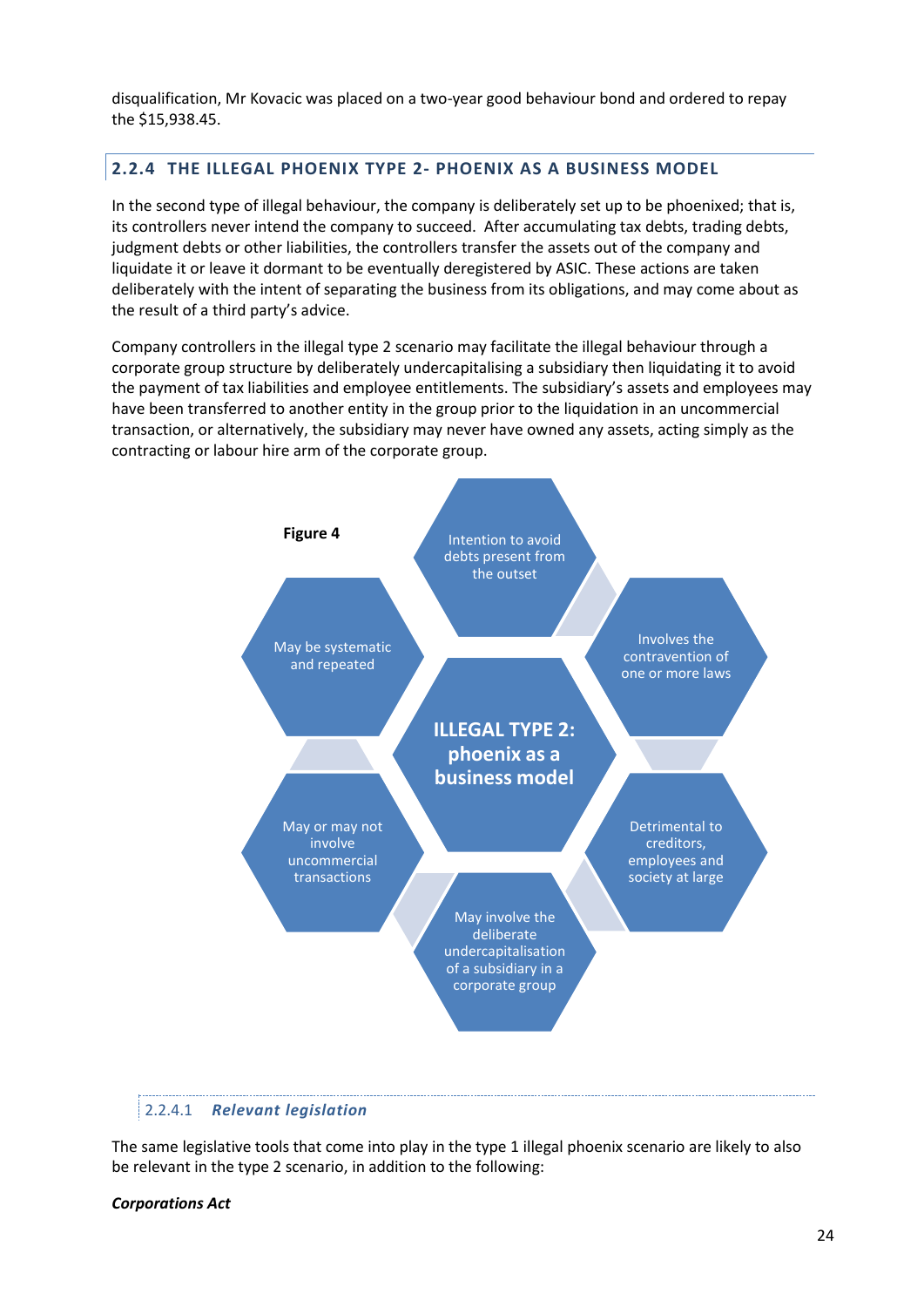Where companies in a group are under external administration and are related body corporates of each other, Part 5.6 Division 8 of the *Corporations Act* allows for the pooling of their assets and liabilities. However, these provisions do not allow the creditors of failed companies within a group to access the assets of any solvent companies within the group.

## 2.2.4.2 *Cases*

Here we include cases where courts have made adverse findings in circumstances that meet the illegal phoenix type 2 scenario outlined in paragraph 2.2.4 above.

#### *Deputy Commissioner of Taxation v Casualife Furniture International Pty Ltd* **(2004)[85](#page-28-0)**

The following facts were alleged by the ATO in an application to wind up companies associated with the Guss family in 2004. Although these allegations were ultimately untested by the court, they appear to fit into the illegal type 2 category.

Joseph Guss was a solicitor conducting his own legal practice. He was also an undischarged bankrupt who had failed to file his statement of affairs. Mr Guss, his wife and adult children controlled a succession of companies operating the same furniture business. The Deputy Commissioner of Taxation (DCT) alleged a typical pattern of illegal phoenix activity over 20 years, whereby a Guss controlled company would become indebted to the ATO, and just as proceedings were commenced to wind that company up for the purpose of debt recovery, stock in trade, plant and equipment, employees and other assets were transferred to another Guss company, which carried on the same business, usually from the same premises and in the same manner.

From a profiling perspective, it is important to note:

- The names utilised by Guss family companies, their predecessor entities and associated businesses were significantly different from each other, and included Casualife Furniture International Pty Ltd ('Casualife'), Kencord Pty Ltd, Bongania Pty Ltd, Burwood Retail Pty Ltd, Outdoor Megastore Holdings Pty Ltd, Bendix Consolidated Industries Pty Ltd, Tropitone Furniture Pty Ltd, Scandi Qld Pty Ltd and Buckland Products Pty Ltd. This means that detection mechanisms solely based on similar names would have missed this pattern of behaviour.
- Mr Guss appears to have utilised his legal knowledge to complicate the legal proceedings, through filing numerous affidavits and seeking adjournments. After the initial winding up order was made, and despite overwhelming evidence of illegal phoenix activity, falsification of documents and untrue testimony, the companies applied for a stay to allow an appeal to the Victorian Court of Appeal. This was rejected.
- To avoid being wound up, the defendant companies brought their tax affairs into compliance by the time of the hearings to deprive the ATO of its status as a creditor with standing to apply. However, by the time of the judgment, they were again in default.
- From time to time non-family members were appointed as directors of Guss companies, including Mr Varendran, a former Casualife employee. He considered himself a nominee director with no decision making power.
- Liquidators gave evidence about the difficulties they encountered in obtaining information about the companies they were winding up. They were met with obfuscatory delaying tactics.
- Based on the evidence of an accountant, Hansen J noted 'the way in which Joseph Guss conducts matters which is, in relation to other people, to tell them no more of his business than what he thinks is in his best interests, and that is as little as possible giving himself and his interest the maximum room to swerve and manoevre'.<sup>[86](#page-28-1)</sup>
- In terms of character, Hansen J described Mr Guss as follows:

<span id="page-28-1"></span><span id="page-28-0"></span><sup>&</sup>lt;sup>85</sup> Deputy Commissioner of Taxation v Casualife Furniture International Pty Ltd [2004] VSC 157.<br><sup>86</sup> Ibid [25].  $\overline{a}$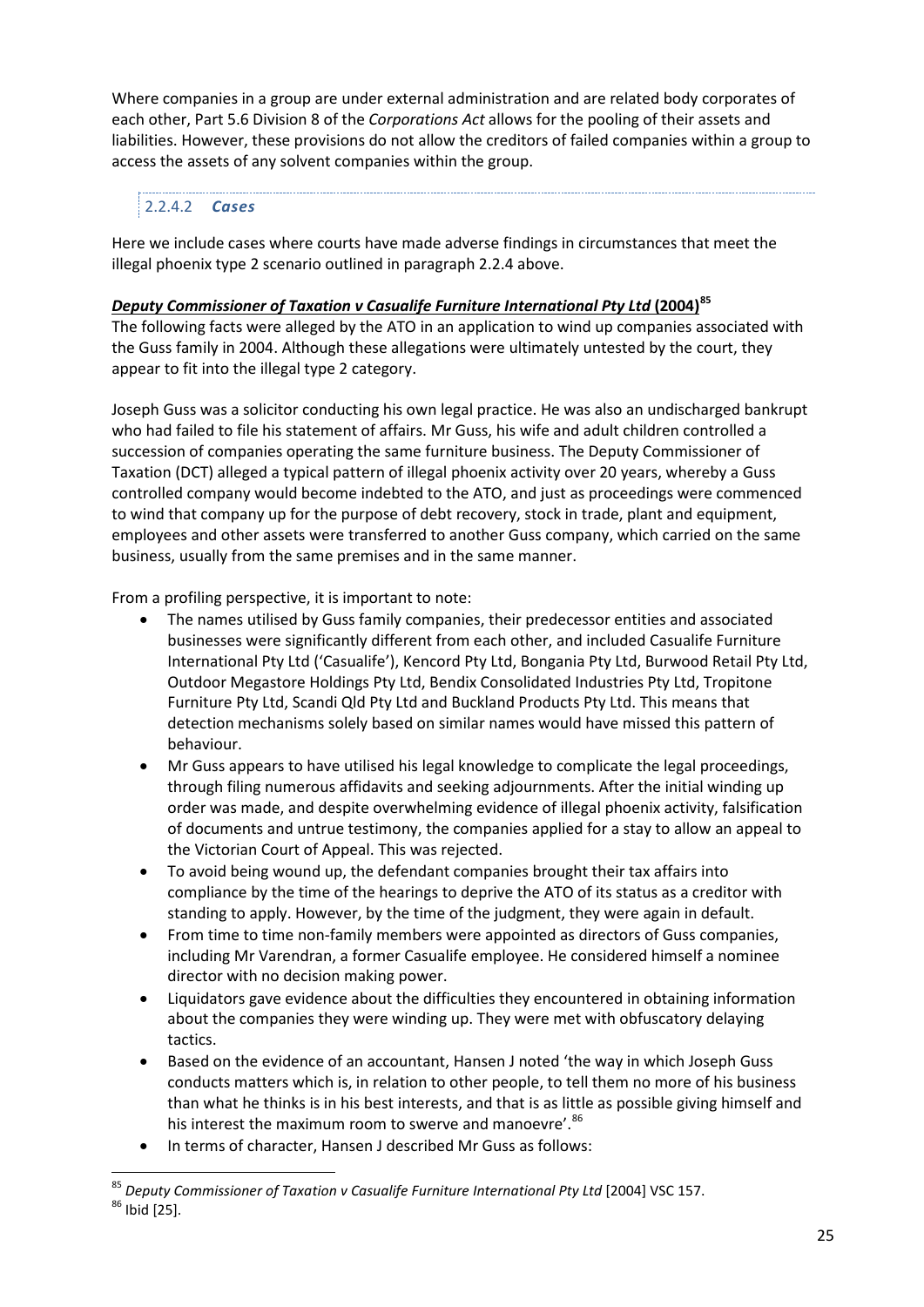While evidently intelligent he is by nature a cunning, plotting type of person giving to deviousness. He is the architect of the Byzantine corporate web discussed in this judgment. He seemed to me to lack any moral concern over the trail of unpaid tax and other liabilities left by some of these companies. I found him an unsatisfactory witness, on numerous occasions his evidence being vague, inconsistent, contradictory and untrue. <sup>[87](#page-29-0)</sup>

#### *DCT v Woodings* **(1994)**[88](#page-29-1)

In *Woodings,* a company Toucan Display Systems Pty Ltd ("Toucan Display Systems"), which was subject to a DOCA, was one of seven companies controlled by the same directors, Mr Morris and his associates. Mr Woodings was the liquidator of Toucan Display Systems. The assets of each of the preceding companies had been stripped, leaving creditors, including the tax office, unpaid. The court used its powers to set aside the DOCA and order Toucan Display Systems to be wound up. The companies went into VA, followed by a DOCA, and then the ATO applied to have the DOCA set aside because the vote was carried by related parties.

The DCT contended that the respondent and his associates had been 'directors or de facto directors of a series of companies which companies, having accumulated significant debts to the petitioner have been systematically stripped by the selling of their various undertakings to other companies controlled by Mr Morris and his associates leaving behind an indebtedness to the petitioner, the companies then being extinguished'.<sup>[89](#page-29-2)</sup> The following amounts were owed to the ATO by each of the companies:

- Bole Consolidated Pty Ltd: \$270,032.51
- Diamond Sky Pty Ltd: \$364,639.79
- Cablewood Holdings Pty Ltd (in liq): \$248,962.00
- Dancroft Holdings Pty Ltd: \$78,648.00
- Pinecroft Investments Pty Ltd (liquidator appointed): \$71,933.00
- Undercliff Nominees Pty Ltd (in liq): \$85,794.80
- **Toucan Display Systems (Aust) Pty Ltd: \$129,559.44.**

In its submission, the DCT alleged that:

[...] certain proxy votes were obtained by equitable fraud, because some of the creditors concerned were offered money additional to that which was to be available to them under the proposed deed of company arrangement. It is contended that the relevant proxy votes were tainted by fraud from the beginning and although there had been mention at the meeting of how they had been obtained, the fraud had not been cleansed, because the proxy votes had also been used at the meeting to obtain the passing of a resolution that the creditors enter into a deed of company arrangement with the company "in the terms set out in the proposal put to the administrator by Mr Morris and put to creditors at today's meeting…". It was said that the true effect of the poposed deed of arrangement would be to confer on some creditors an advantage not shared by other creditors of the same class.  $90$ 

In finding for the DCT, the judge noted that it was probable that the creditors had not known the full extent of Mr Morris' activities and the history of the company when they voted for the DOCA at the meeting of creditors<sup>[91](#page-29-4)</sup>. The judge was satisfied on the evidence that the company should 'not be allowed to continue to operate under Mr Morris's direct or indirect control'.<sup>[92](#page-29-5)</sup> Justice Wallwork ordered the DOCA to be set aside and further found that it was in the public interest that the

 $87$  Ibid [32].

<span id="page-29-1"></span><span id="page-29-0"></span><sup>&</sup>lt;sup>88</sup> *DCT v Woodings* [1994] 13 WAR 189.<br><sup>89</sup> Ibid 191.<br><sup>90</sup> Ibid 192.<br><sup>91</sup> Ibid 200.<br><sup>92</sup> Ibid 203.

<span id="page-29-2"></span>

<span id="page-29-3"></span>

<span id="page-29-4"></span>

<span id="page-29-5"></span>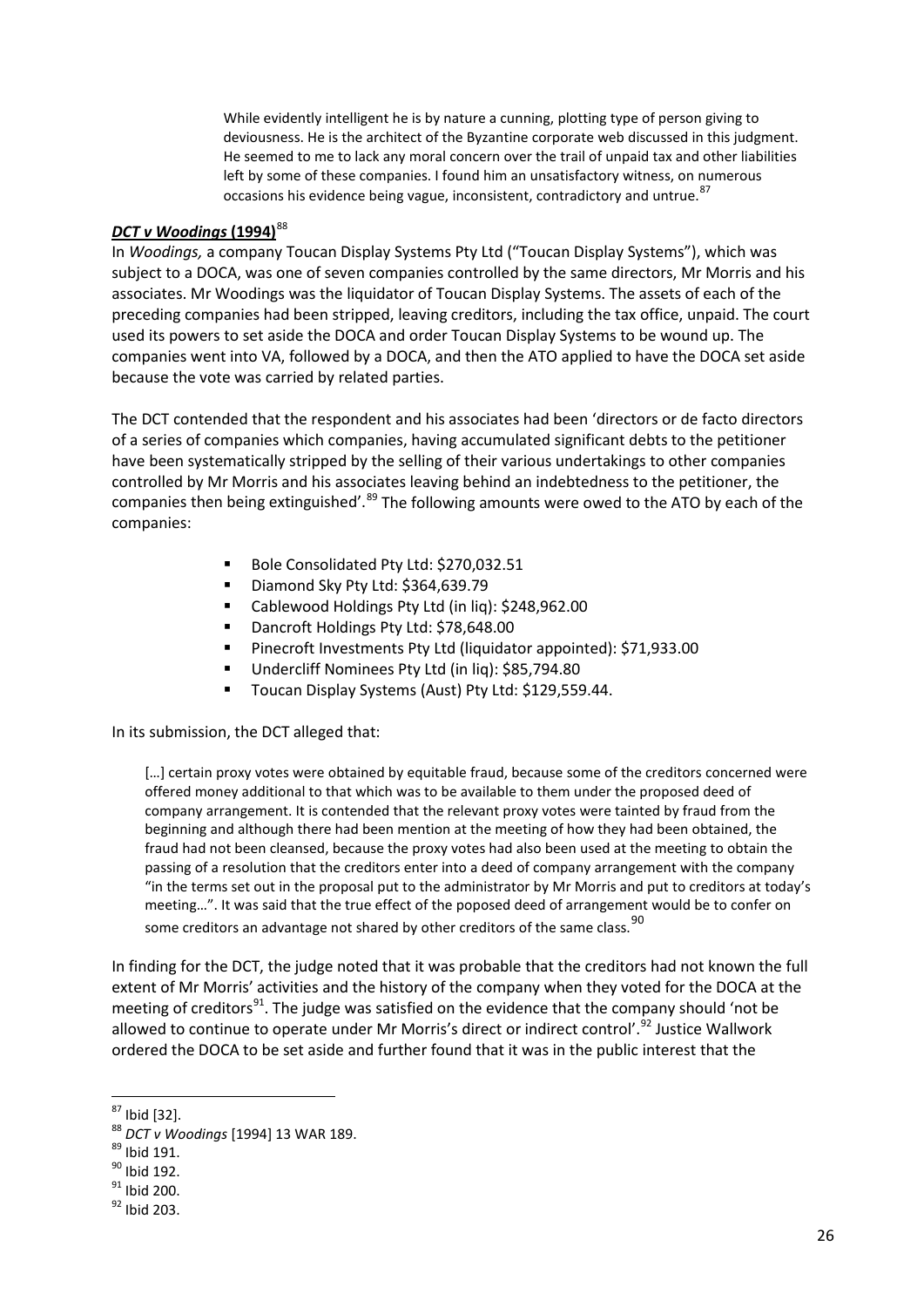company be wound up and a provisional liquidator appointed, so as to preclude Mr Morris and his associates from further 'manipulating' the company and its creditors.<sup>93</sup>

## 2.2.4.3 *Policy Questions*

- This sort of illegal phoenix activity is a business model and is therefore likely to be repeated numerous times. To aid detection, should regulators ensure that their databases have the capacity to link these incorporations?
- Because these companies were set up with the intention that they fail, preventative measures may be effective here. Should incorporation requirements be tightened in order to assist in discouraging or disrupting this sort of serial activity? Should additional compliance hurdles be introduced when persons are associated with multiple failures?
- Should pre-payments or more frequent payments of taxation be considered? For example, should Newco be required to lodge a bond, or pay taxes and superannuation more frequently?
- Is there a need to address the limitations of the current tax avoidance laws, where the sole or dominant purpose must be tax avoidance?
- How do we address the issue of dormant companies being deregistered with little to no scrutiny?
- Should there be a split system of external administrations, with those involving small amounts of creditor claims being subject to a simplified procedure, but those involving larger amounts being subject to court approval of asset transfers where Oldco's controllers are associated with Newco?
- Should there be a sliding scale of procedural requirements for external administrations, with more stringent procedures required where the same person has been associated with more than a certain number of failed companies?

## <span id="page-30-0"></span>**2.2.5 COMPLEX ILLEGAL PHOENIX ACTIVITY**

Complex illegal phoenix activity exhibits the same characteristics as the second type of illegal phoenixing in that the company was deliberately set up to avoid payment of debts from the outset. However, complex illegal phoenix activity is also likely to coincide with other forms of illegality, such as:

- The use of false invoices, including GST fraud;
- **False identities;**
- **Fictitious transactions;**
- **Money laundering;**
- <span id="page-30-1"></span>Visa breaches and misuse of migrant labour.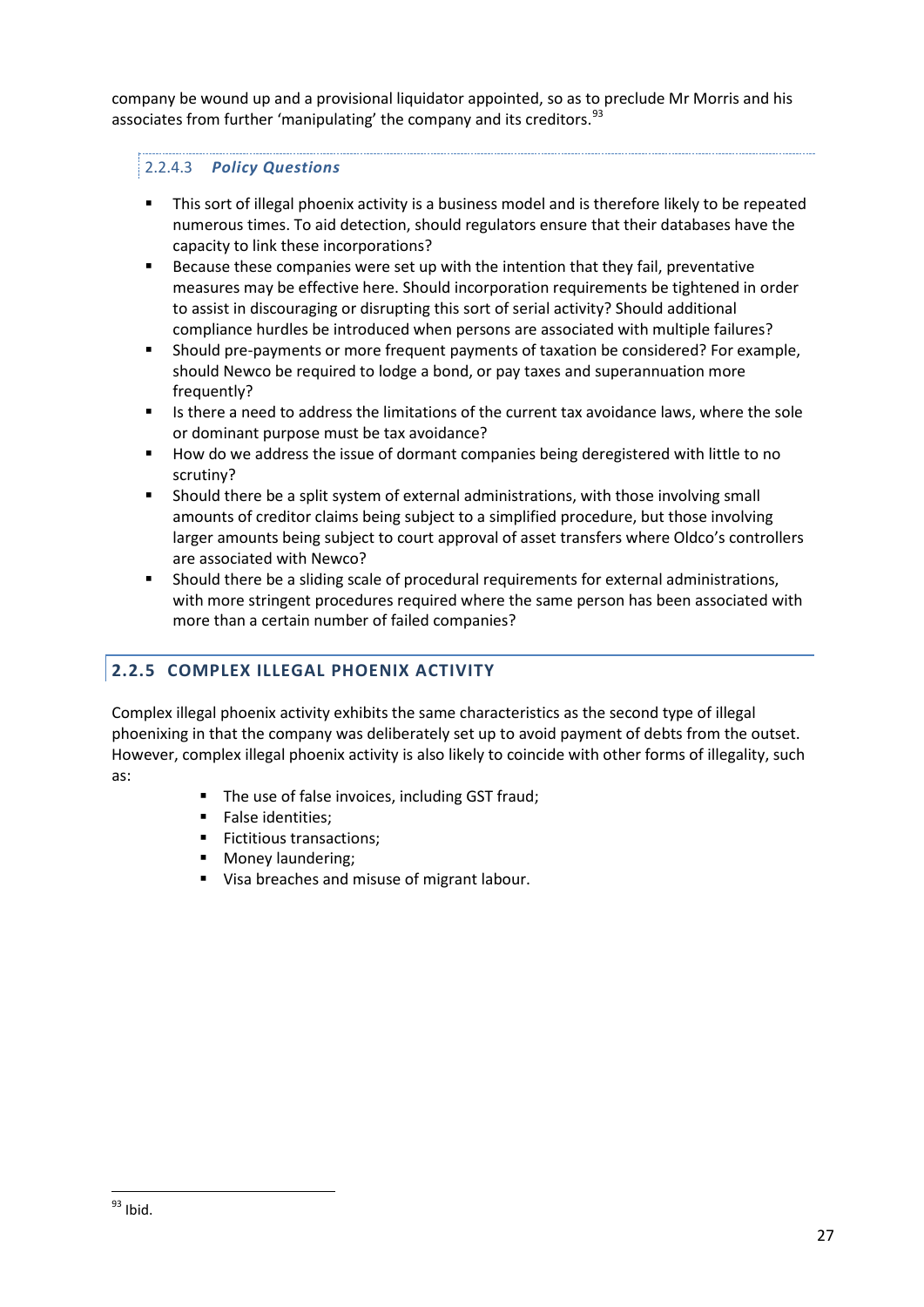

#### 2.2.5.1 *Relevant legislation*

Legislation relevant to complex illegal phoenix activity encompasses those provisions that are relevant to type 1 and type 2 illegal phoenixing, in addition to the following:

#### *Criminal Code Act*

- 1. Giving false or misleading information [\(s 137.1\)](#page-71-2);
- 2. Producing false or misleading documents  $(s 137.2)$ ;
- 3. Forgery [\(s 144.1\)](#page-71-4) and/or using a forged document [\(s 145.1\)](#page-71-5) and/or possessing a forged document [\(s 145.2\)](#page-72-0);
- 4. Giving information derived from false or misleading documents [\(s 145.5\)](#page-72-1);
- 5. Causing a person to enter into debt bondage [\(s 271.8\)](#page-72-2):
- 6. Dealing in proceeds of crime (money or property worth any value up to \$1,000,000 or more) (ss [400.3,](#page-73-0) [400.4,](#page-73-1) [400.5,](#page-74-0) [400.6,](#page-75-0) [400.7,](#page-75-1) [400.8\)](#page-76-0);
- 7. Dealing with property reasonably suspected of being proceeds of crime [\(s 400.9\)](#page-76-1).

#### *Anti-Money Laundering and Counter-Terrorism Financing Act 2006* **(Cth)**

- 8. Conducting transactions so as to avoid reporting requirements relating to threshold transactions [\(s 142\)](#page-53-2);
- 9. The movement of physical currency both in and out of Australia [\(s 53\)](#page-53-3).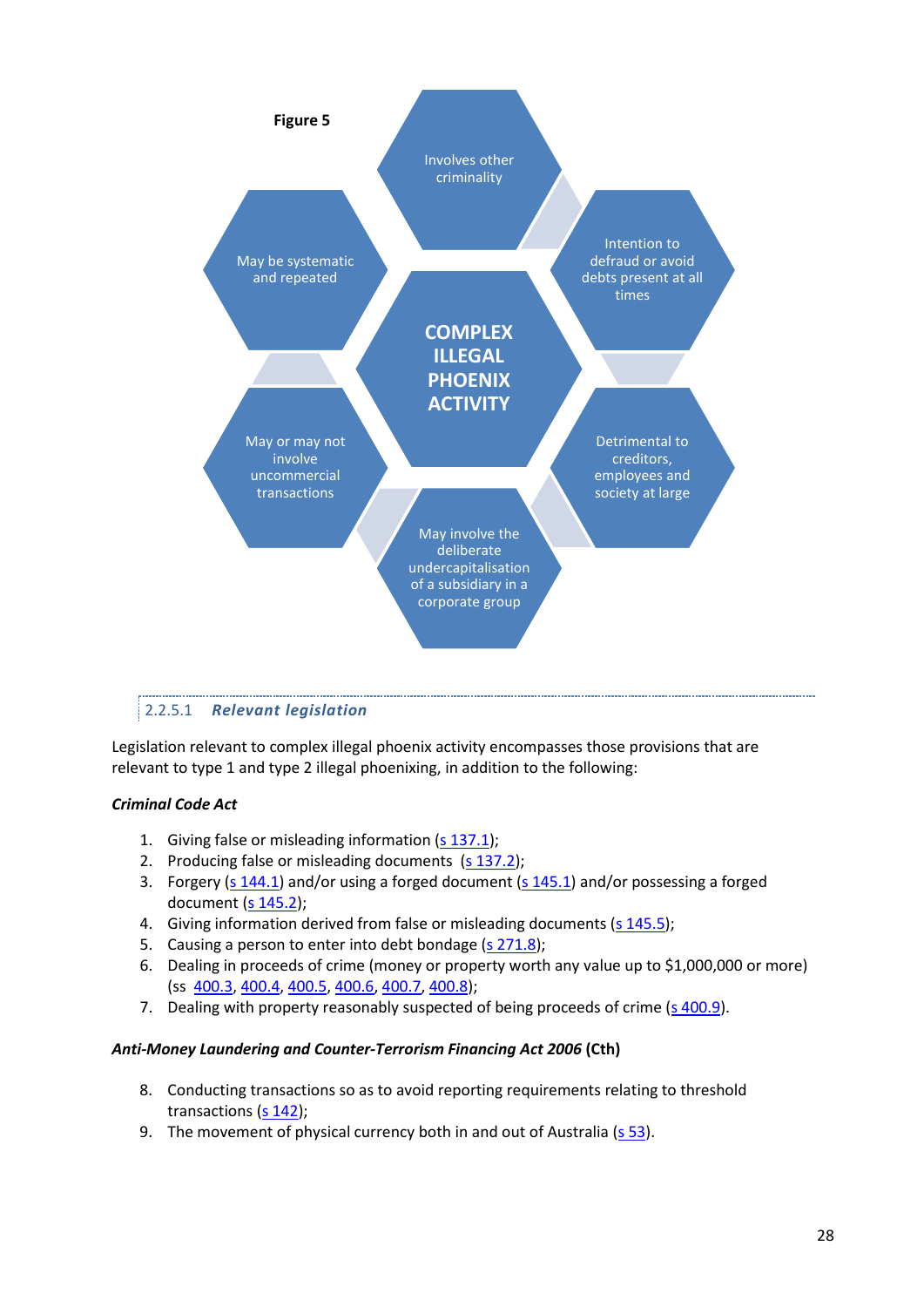#### 2.2.5.2 *Cases*

Here we include a case where the court made adverse findings in circumstances that meet the complex illegal phoenix scenario outlined in paragraph 2.2.5 above.

#### *Fyna Group[94](#page-32-0)*

The Fyna group was comprised of numerous companies (approximately 25) and operated for some 25 years with a large workforce. Based in Sydney, the group specialised in the erection of formwork on building sites.

In 2004, the group's company accountant Edward Pearce was convicted of defrauding the Commonwealth of over \$6.9 million through the evasion of group tax over a period of five years. The charges laid against Pearce related to several of the companies in the group which were registered to pay group tax. The companies were not profitable and were only able to pay for materials and the net wages of their employees. Pearce devised a scheme designed to prevent the companies from becoming insolvent.

He instructed the finance officers for the companies to issue employees with group certificates bearing a variation of the company's name and an incorrect group tax number. The ATO could not data match the incorrect number with any existing ABN, and was unable to identify that group tax was not being remitted. The Fyna group was able to continue paying wages over a period of some years because of the amount it saved operating this illegal scheme.

In 2005, these tactics eventually caught up with the director of the Fyna group, James Soong. Pursuant to s 206F *Corporations Act* he was disqualified from managing companies for four years by ASIC 'over his role in five construction companies that collapsed in seven years leaving unsecured creditors with less than 50 $\zeta$  in the dollar'.<sup>[95](#page-32-1)</sup> Each time a company collapsed, the assets, including employees, were transferred to a new company, leaving the employees' additional entitlements unpaid.<sup>[96](#page-32-2)</sup>

Despite the disqualification of Soong, the Fyna group of companies continued to operate unencumbered under the shadow directorships of a number of Soong's relatives, including James Soong's wife, Desley Soong. It wasn't until June 2010 that Soong was sentenced to three years' imprisonment, and ordered to pay back the \$6.7 million that he had fraudulently deducted from the wages of employees and failed to remit to the ATO (unlikely to ever occur given he was declared bankrupt in 2008).<sup>[97](#page-32-3)</sup> CFMEU national secretary John Sutton estimated in 2010 that the cost of

<span id="page-32-0"></span><sup>&</sup>lt;sup>94</sup> Reported in the Cole Report, above no 10, vol 8, 123-130

<span id="page-32-1"></span><sup>&</sup>lt;sup>95</sup> Adele Ferguson, 'The Phoenix Dilemma: How to Stop Rort Artists From Rising From the Ashes', The Age (Melbourne, Australia), 11 December 2010 [<http://www.theage.com.au/business/the-phoenix-dilemma-how-](http://www.theage.com.au/business/the-phoenix-dilemma-how-to-stop-rort-artists-from-rising-from-the-ashes-20101210-18svy.html%23ixzz3GMkr2Vr3)

<span id="page-32-2"></span>[to-stop-rort-artists-from-rising-from-the-ashes-20101210-18svy.html#ixzz3GMkr2Vr3>](http://www.theage.com.au/business/the-phoenix-dilemma-how-to-stop-rort-artists-from-rising-from-the-ashes-20101210-18svy.html%23ixzz3GMkr2Vr3).<br><sup>96</sup> The Cole Report explained the events as follows: 'The first labour company in the chain was Fyna Formwork Pty Ltd, which changed its name to Concrete Formwork Pty Ltd on 23 June 1995, following a build-up of tax liabilities in the 1992-93 and 1993-94 financial years. On the same day, a new company was incorporated under the name of Fyna Formwork Pty Ltd. Concrete Formwork Pty Ltd entered into a Deed of Company Arrangement in July 1996, and at that time the company directors told Pearce that the employees were being transferred from this company to a new company, Build Form Pty Ltd. Concrete Formwork Pty Ltd was deregistered on 11 November 1998. Build Form Pty Ltd was placed into administration on 29 January 1999. On 5 February 1999, a meeting of the company's creditors was told that a new company, Metroform Pty Ltd, would handle the labour. The majority of creditors voted in favour of liquidation of the company on 26 February 1999'. See above no 10, vol 8, 124 [49-51].<br><sup>97</sup> Adele Ferguson, 'A Free Rise from the Ashes of Others' *Sydney Morning Herald* (Sydney, Australia) 11

<span id="page-32-3"></span>December 2010 [<http://www.smh.com.au/business/a-free-rise-from-the-ashes-of-others-20101210-](http://www.smh.com.au/business/a-free-rise-from-the-ashes-of-others-20101210-18std.html%23ixzz3Cxv6FVbn) [18std.html#ixzz3Cxv6FVbn>](http://www.smh.com.au/business/a-free-rise-from-the-ashes-of-others-20101210-18std.html%23ixzz3Cxv6FVbn).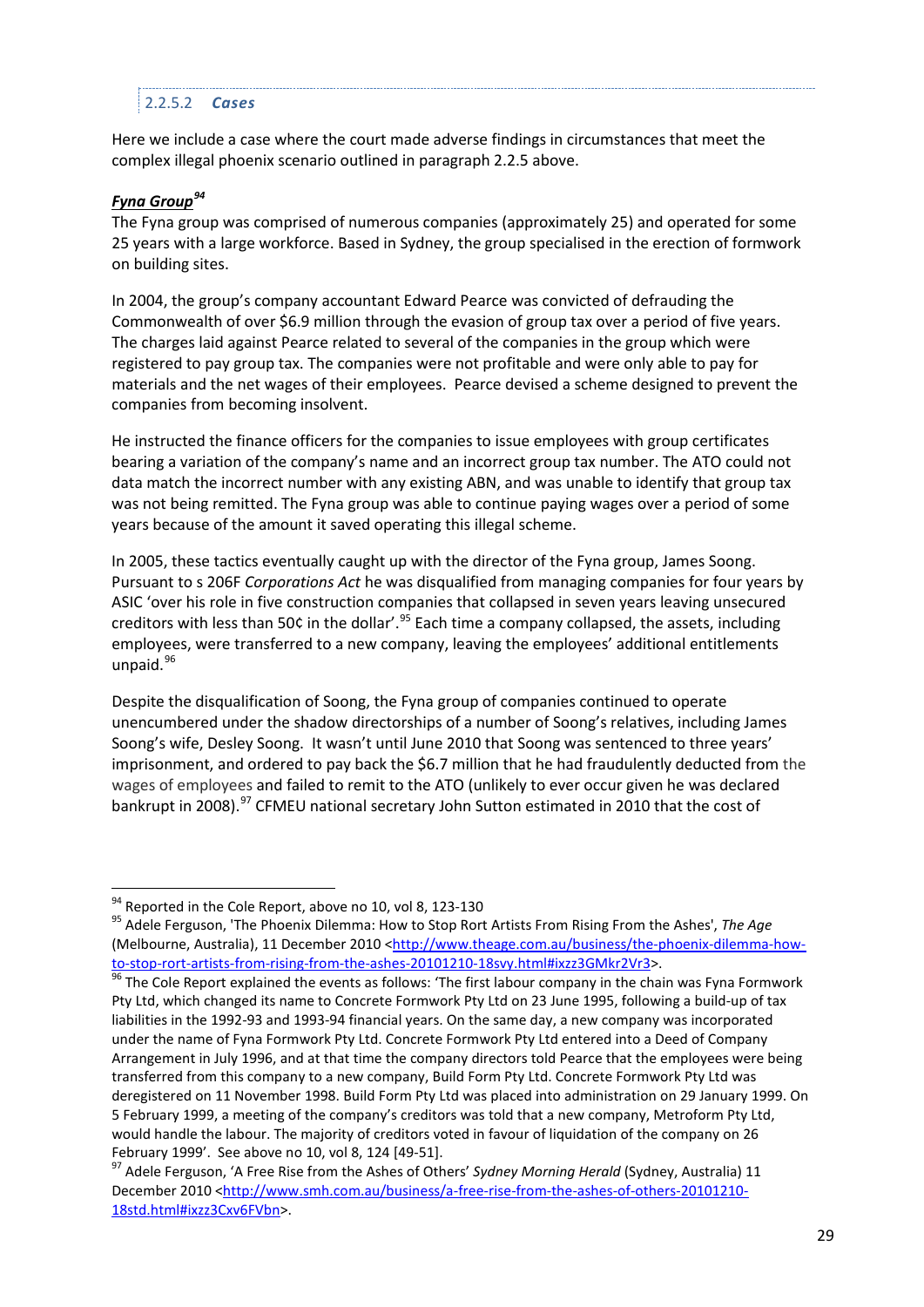Soong's illegal phoenixing, to employees, trade creditors, the ATO, and the community at large exceeded \$100 million.<sup>[98](#page-33-2)</sup>

According to an on-line tax newsletter published by F J Morgan, Barrister:

Tax Commissioner Michael D'Ascenzo said this case was an example of a "phoenix" arrangement which involves the deliberate liquidation of a company to avoid paying outstanding debts. "A typical phoenix arrangement sees a company continue to operate through another company without paying the debts owed. They take deliberate steps to disguise themselves from creditors such as the ATO", Mr D'Ascenzo said. "Phoenix activities can be hard to identify and prosecute, so our main focus is stopping the activity before it occurs." <sup>[99](#page-33-3)</sup>

#### 2.2.5.3 *Policy Questions*

- Should the external administrator report compiled at the end of the insolvency engagement be strengthened?
	- Might it include specific questions about possible illegal phoenix activity?
	- Might it include questions about possible breaches of Acts other than the *Corporations Act 2001* such as taxation laws and workplace laws?
	- Should there be a section asking about the possible involvement of accessories?
- Should the privacy and confidentiality rules be changed so that ASIC can divulge information about suspected phoenix activity to external parties such as banks and trade unions after making an initial investigation?
- Should the regulator models be overhauled? For example:
	- Does there need to be a separate office, located within the ATO or ASIC, dealing with illegal phoenix activity?
	- Should more resources be devoted to preventative measures, including scrutiny of new applications to incorporate companies? Should persons only be only allowed to be appointed a director if they establish their identity to the satisfaction of ASIC with 100 points of identification?

## <span id="page-33-1"></span><span id="page-33-0"></span>**2.3 ROLE OF ADVISORS IN PHOENIXING**

## **2.3.1 BACKGROUND**

Illegal phoenix activity may occur as a result of advice from a solicitor, barrister, accountant, insolvency practitioner, or business advisory/turnaround specialist. Professional assistance from an insolvency practitioner will be required<sup>[100](#page-33-4)</sup> where Oldco is placed into VA or liquidated and its assets are bought by either Oldco's current controllers or Newco. In providing advice and conducting this work, the insolvency practitioner becomes an officer of the company and has a duty to achieve the

<span id="page-33-2"></span> $98$  Ibid.

<span id="page-33-3"></span><sup>&</sup>lt;sup>99</sup> F J Morgan, *Phoenix operator jailed for 3 years - \$6.7m fraud – withheld tax from wages without remitting amounts then did same thing in second company [C18]*, Tax Newsletter Issue 25, 24/6, F J Morgan Tax Barrister, Lawyer and Mediator [<http://www.fjmtax.com/tax-newsletter/1338-phoenix-operator-jailed-for-3](http://www.fjmtax.com/tax-newsletter/1338-phoenix-operator-jailed-for-3-years-67m-fraud-withheld-tax-from-wages-without-remitting-amounts-then-did-same-thing-in-second-company-c18.html) [years-67m-fraud-withheld-tax-from-wages-without-remitting-amounts-then-did-same-thing-in-second](http://www.fjmtax.com/tax-newsletter/1338-phoenix-operator-jailed-for-3-years-67m-fraud-withheld-tax-from-wages-without-remitting-amounts-then-did-same-thing-in-second-company-c18.html)[company-c18.html>](http://www.fjmtax.com/tax-newsletter/1338-phoenix-operator-jailed-for-3-years-67m-fraud-withheld-tax-from-wages-without-remitting-amounts-then-did-same-thing-in-second-company-c18.html) citing ATO Media Release 2010/11, 21 June 2010 (NB. the ATO media release has been removed from the ATO website in accordance with its policy of removing prosecutions media releases after six months).

<span id="page-33-4"></span><sup>100</sup> Powers are only given to liquidators to conduct liquidations: *Corporations Act* s 477. According to ASIC Regulatory Guide 186 *External Administration: Liquidator Registration*, only certain qualified people, such as qualified accountants and members of accounting professional bodies, may apply to become liquidators, at [7]. Application for registration as a liquidator is made to ASIC pursuant to *Corporations Act* s 1279(1)(b).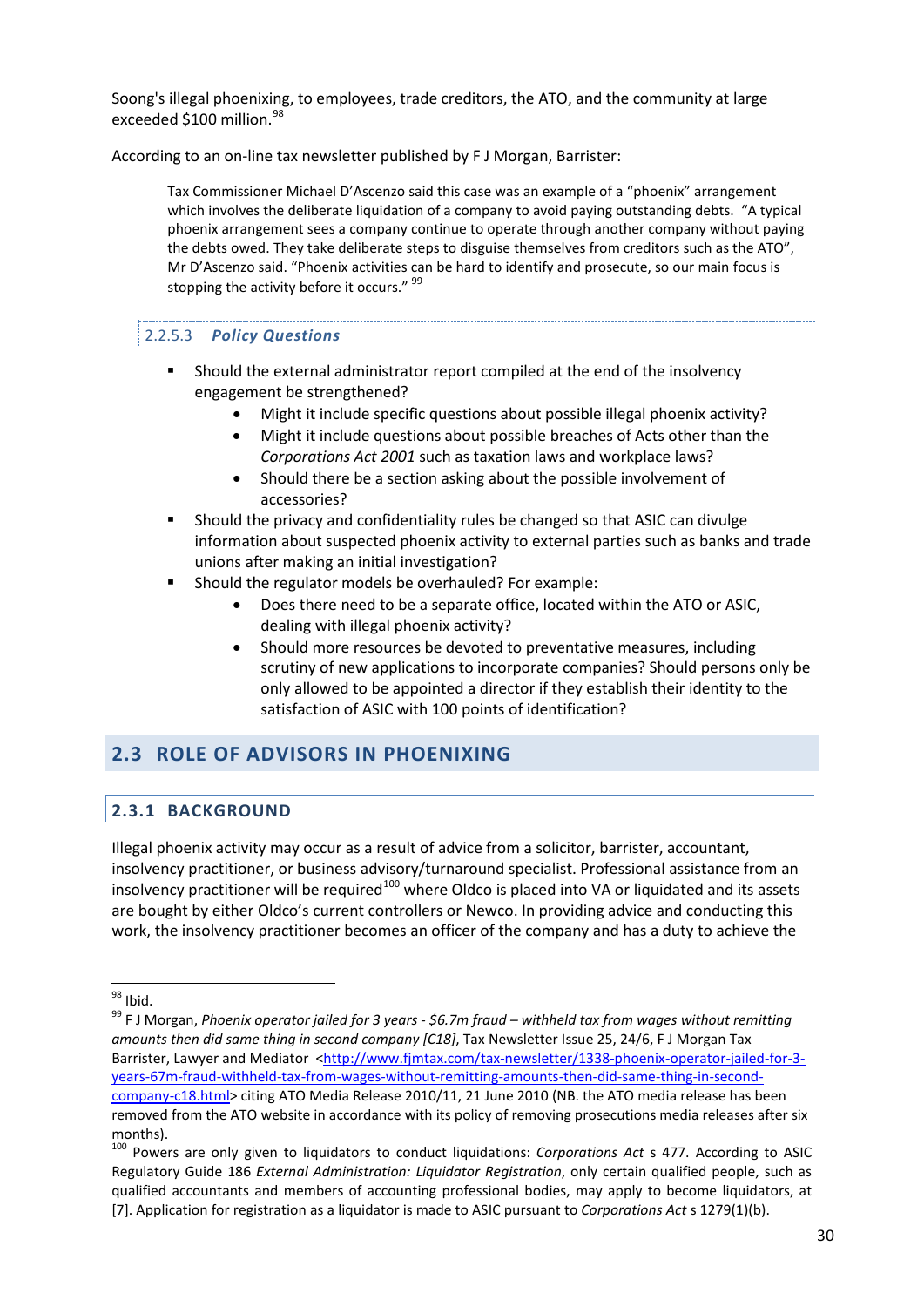best return for Oldco's creditors<sup>[101](#page-34-0)</sup> as the result of powers and responsibilities<sup>[102](#page-34-1)</sup> imposed under the *Corporations Act.* These duties include acting with care and diligence,<sup>[103](#page-34-2)</sup> acting in good faith in the best interests of the company and for a proper purpose,<sup>[104](#page-34-3)</sup> and not misusing their position to make a gain for themselves or someone else, or cause a loss to the company.<sup>[105](#page-34-4)</sup>

Where an insolvency practitioner transfers assets owned by Oldco to Newco for less than their proper market value, each of these duties is likely to be breached. At the conclusion of the administration, the insolvency practitioner is required to report to ASIC on the outcome.<sup>[106](#page-34-5)</sup> These duties and the reporting obligation would appear to give the few insolvency practitioners that may be inclined to engage in impropriety a strong incentive not to do so. $107$ 

In contrast to insolvency practitioners, lawyers and accountants who formulate, advocate and even carry out a fraudulent phoenix scheme are likely to escape characterisation as officers. They will only be considered officers of the company where they are 'a person who … participates in making, decisions that affect the whole, or a substantial part, of the business of the corporation' or 'who has the capacity to affect significantly the corporation's financial standing'.<sup>[108](#page-34-7)</sup> However, it is probable that in many cases, the advisor's involvement in management will fail to be sufficiently 'substantial' or 'significant' to satisfy these requirements.[109](#page-34-8) Moreover, in many situations the lawyers will simply be retained to advise the Newco or its controllers, rather than the controllers of Oldco, even though those individuals are one and the same. Here, the status of each of the companies as separate legal entities poses challenges in framing an appropriate action against the advisor. Similarly, the accountability of the legal practitioner or accountant who concocts a fraudulent phoenix scheme but who leaves the implementation to one or more other, possibly unwitting, professionals presents particular difficulties for both detection and enforcement.<sup>[110](#page-34-9)</sup>

**.** 

<span id="page-34-5"></span><span id="page-34-4"></span>

<span id="page-34-8"></span>

<span id="page-34-0"></span><sup>101</sup> The insolvency practitioner becomes an officer of the company (see *Corporations Act* s 9) and is therefore subject to the same duties as directors under Part 2D.1.

<span id="page-34-1"></span><sup>&</sup>lt;sup>102</sup> In relation to liquidators, see generally *Corporations Act Part 5.4B*, div 2 and Part 5.6, div 3; in relation to administrators, see *Corporations Act Part 5.3A*, divs 3 and 4.

<span id="page-34-3"></span><span id="page-34-2"></span><sup>&</sup>lt;sup>103</sup> lbid s 180(1).<br><sup>104</sup> lbid s 181(1).<br><sup>105</sup> lbid s 182(1).<br><sup>105</sup> lbid ss 438D and 533. Reporting is via Form EX01, Schedule B of Regulatory Guide 16 Report to ASIC under *s422, s 438D or s 533 of the Corporations Act 2001 or for statistical purposes*. <sup>107</sup> Note also that those insolvency practitioners who are members of the Australian Restructuring Insolvency

<span id="page-34-6"></span>and Turnaround Association (ARITA) (formerly the Insolvency Practitioners Association of Australia) are bound by the Code of Professional Practice for Insolvency Practitioners. Principle 2 of the Code requires the insolvency practitioner to be independent, and the practitioner must complete a Declaration of Independence, Relevant Relationships and Indemnities (DIRRI) before taking the insolvency appointment. In addition, a requirement has been added to the latest version of the Code relating to referrals. A practitioner must disclose the referrer's name and their firm's name. The Code also says that the practitioner should disclose in the DIRRI any connection to the insolvent person: Code [6.6]. The practitioner must also declare in the DIRRI that no information or advice, beyond that outlined in the DIRRI, was provided to the Insolvent, officers of the Insolvent (if the Insolvent was a company) or their advisors: Code [6.8.1B]. See Insolvency Practitioners Association of Australia, *Code of Professional Practice for Insolvency Practitioners*, ARITA [<http://www.arita.com.au/docs/about-us-documents/code-20of-20professional-20practice-20-20--](http://www.arita.com.au/docs/about-us-documents/code-20of-20professional-20practice-20-20--20final_1st-ed.pdf?sfvrsn=0)

<span id="page-34-7"></span>[<sup>20</sup>final\\_1st-ed.pdf?sfvrsn=0>](http://www.arita.com.au/docs/about-us-documents/code-20of-20professional-20practice-20-20--20final_1st-ed.pdf?sfvrsn=0). [108](http://www.arita.com.au/docs/about-us-documents/code-20of-20professional-20practice-20-20--20final_1st-ed.pdf?sfvrsn=0) *Corporations Act* s 9 - definition of 'officer'. <sup>109</sup> See *Buzzle Operations Pty Ltd (in liq) v Apple Computer Australia Pty Ltd* (2010) 238 FLR 384, [126] per White J: '[P]ara (b)(ii) should be taken as referring to a person who, in his or her management of the affairs of the corporation, has the capacity to affect significantly the corporation's financial standing. It does not refer to a person who has that capacity as a third party but is not involved in the management of the corporation's affairs.'

<span id="page-34-9"></span> $110$  See further Helen Anderson and Linda Haller, 'Phoenix Activity and the Liability of the Advisor' (2014) 34(3) *Sydney Law Review* 471.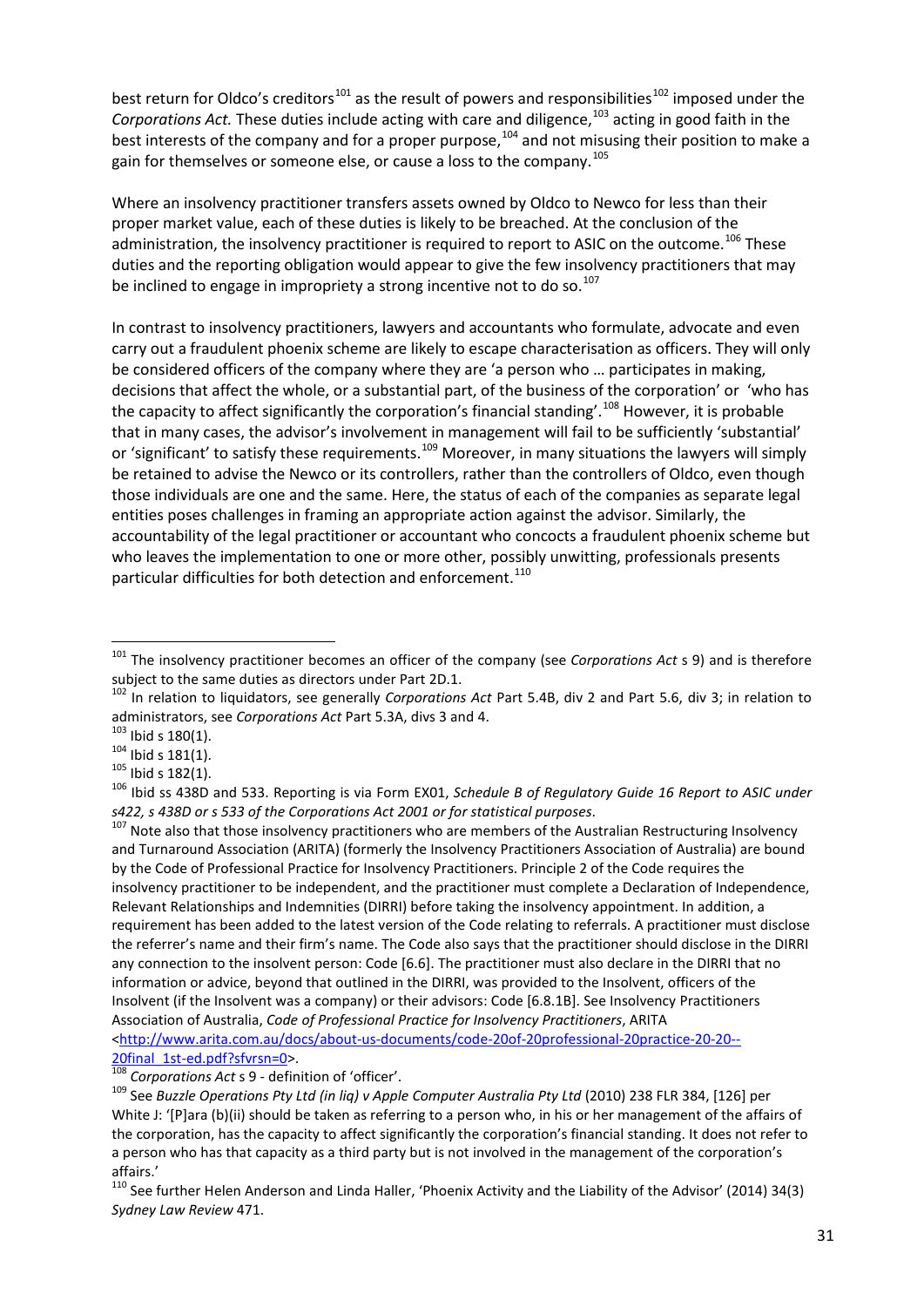A professional adviser may be liable as an accessory for illegal activity undertaken by a company's directors or officers. An example is *ASIC v Somerville* (discussed at 2.2.3.2) where a lawyer was held to be liable as an accessory for breaches by directors of their duties when they engaged in phoenix activity. The accessorial liability was based on the advice Mr Somerville provided to the directors.

## <span id="page-35-0"></span>**2.3.2 POLICY QUESTIONS**

This role of advisors in facilitating illegal phoenix activity raises several unique policy questions:

- How do we ensure intervention by relevant professional bodies, including legal professional bodies, where an advisor has acted to bring about illegal phoenixing?
- How do we increase communication and referrals between government regulatory bodies and professional bodies?
- Should automatic professional disqualification result where a government regulator has successfully brought proceedings against a practitioner as an accessory to illegal phoenixing?
- Should there be registration requirements for debt negotiators and reconstruction specialists? They may strip the company of assets prior *to* the intervention of the official external administrator. At present, these types of intermediaries are not regulated. The reconstruction specialist or business advisory service adds to the difficulties faced by liquidators: if the liquidator accepts multiple insolvency engagements referred by these businesses, the liquidator may be disqualified from acting on the basis of a conflict of interest. This is because the conduct of the reconstruction specialist may need to be investigated, and the liquidator may be reluctant to do so, on the basis of 'biting the hand that feeds it'. See for example *ASIC v Franklin* [2014] FCAFC 85*.*

## <span id="page-35-1"></span>**2.3.3 RELEVANT CASES**

#### *ASIC v Somerville* (discussed at 2.2.3.2)

#### *Australian Securities and Investments Commission v Franklin (liquidator), in the matter of Walton Constructions Pty Ltd* **(2014)[111](#page-35-2)**

*ASIC v Franklin* was a successful action brought by ASIC for the removal of a liquidator on the basis of apprehended bias. The liquidator was engaged by two failing companies through a referral by the pre-insolvency business advisory group of companies (hereinafter referred to as "the Group"). The apprehension of bias arose because the group had previously made a number of referrals to the same liquidator, and ASIC alleged that the liquidator might not make the required 'vigorous' inquiries if this jeopardised future referrals of work. The Full Court agreed with ASIC unanimously, noting that 'a reasonable fair-minded observer might reasonably apprehend that, because of the respondents' interest in not jeopardising future income, they might not discharge their duties with independence and impartiality'. $^{112}$  $^{112}$  $^{112}$ 

The facts involve two companies in the building and construction industry, WC Pty Ltd (operating in Victoria and NSW) and WCQ Pty Ltd (operating in Queensland). Both companies were run by sole director and secretary Craig Walton. In early 2013, after 18 months of financial difficulties, Mr Walton retained the Group on behalf of each company to secure advice as to the companies' options. The Group comprised a holding company and two subsidiaries. Mr Walton placed the companies into administration on 3 October 2013. The Group 'recommended and facilitated' the appointment of the liquidator, despite some concerns being raised by creditors of the two companies as to the independence and impartiality of the appointment.<sup>[113](#page-35-4)</sup>

 $\overline{a}$ 

<span id="page-35-2"></span><sup>111</sup> *Australian Securities and Investments Commission v Franklin (liquidator), in the matter of Walton Constructions Pty Ltd* [2014] FCAFC 85. <sup>112</sup> Ibid [125]. <sup>113</sup> Ibid [67].

<span id="page-35-3"></span>

<span id="page-35-4"></span>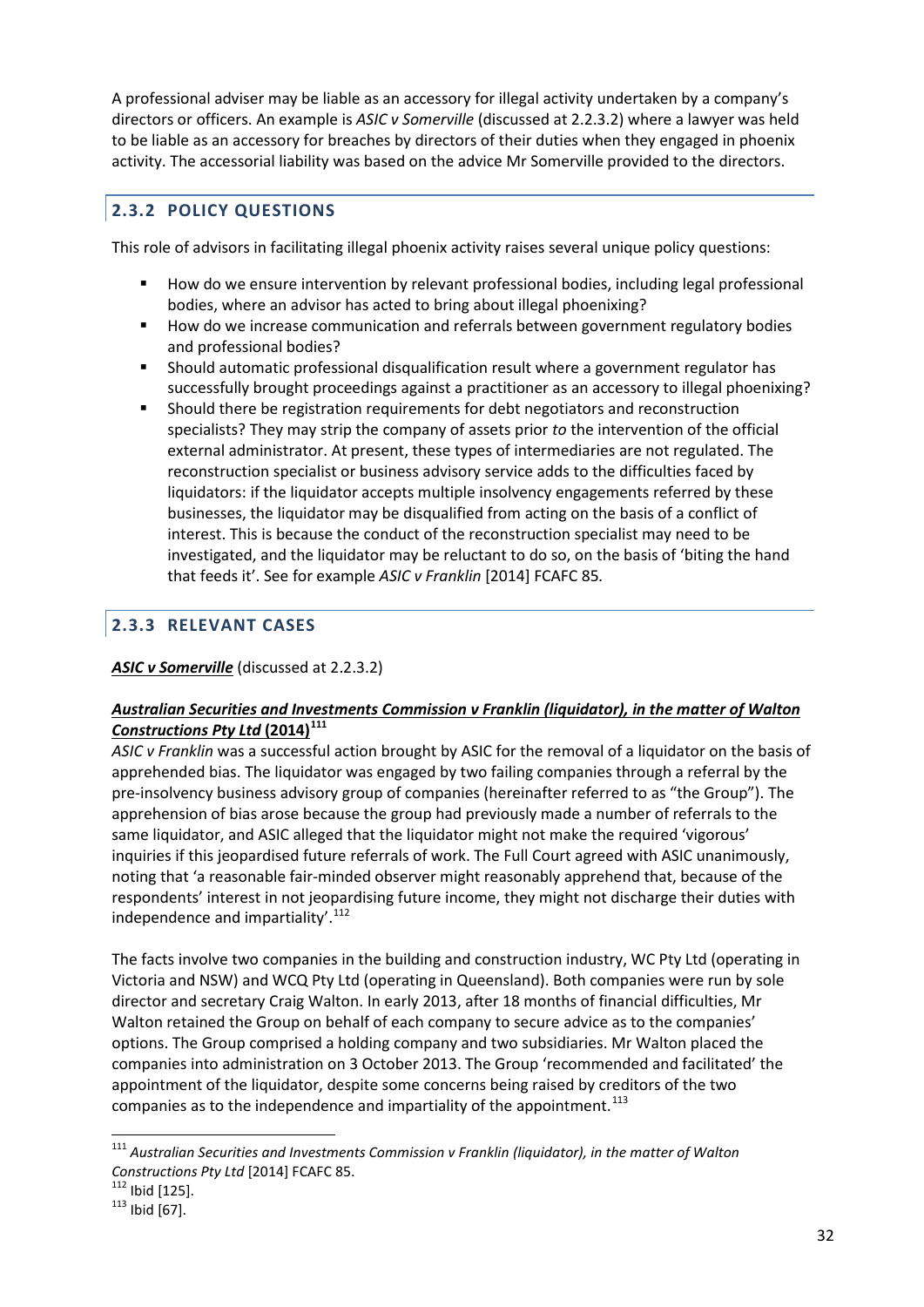In the period preceding WCPL and WCQPL entering into administration, large parts of the two companies' businesses were sold to two companies owned and run by the Group in return for the assumption of some of WCPL and WCQPL's liabilities. According to the judgment, ASIC noted that the two Asset Sale Agreements ('ASAs'), 'involved the transfer of contracts for 31 projects with a total estimated completion cost of \$61 million and an estimated revenue of \$56 million, in addition to all relevant assets of WCPL and WCQPL, including business records, intellectual property, plant and equipment, stock and the benefit of statutory licences'.<sup>114</sup> It was also noted in the judgment that the director of WCPL and WCQPL provided consultancy services to these two companies. In a further transaction, an inter-company debt of \$18.9 million owed by WCPL to WCQPL was assigned to another company related to the Group for a consideration of only \$30,000. According to ASIC, 'the estimated asset deficiencies of WCPL and WCQPL [were] of the order of \$58 million and \$27 million respectively'.<sup>[115](#page-36-1)</sup>

The judgment noted ASIC's concerns surrounding the nominal consideration exchanged under both the ASAs and the debt assignment and its beliefs that the pre-administration transactions warranted investigation. ASIC alleged that the transactions might amount to phoenix transactions, 'because they had the effect of shifting assets from an insolvent company into a new company, of transferring some of the creditors of the insolvent company into the new company, and of leaving little or no assets for distribution to the remaining creditors of the insolvent company'.<sup>[116](#page-36-2)</sup> ASIC urged the liquidators to investigate the following:

[...] whether some or all of these transactions are voidable as uncommercial transactions under s 588FB of the Corporations Act, or voidable as unreasonable director-related transactions under s 588FDA of the Corporations Act; whether Mr Walton, as director of each of WCPL and WCQPL, breached his duties under ss 180-184 of the Corporations Act and as imposed by the common law; and whether members of the …Group were involved in such breaches (under s 79 of the Corporations Act, or under either limb of *Barnes v Addy* (1874) 9 LR Ch App 244).<sup>[117](#page-36-3)</sup>

### *Dae Boong International Pty limited v Dae Boong Australia Pty Limited* **(2008)** [118](#page-36-4)

This case was an unsuccessful negligence action brought by the plaintiff company's liquidator against a barrister based on his alleged negligent advice. The company in question owed a judgment debt of over \$100,000 that it had not satisfied, and was thus issued with a summons on 8 March 2005 seeking its winding up. Advice was solicited from a barrister, Mr Gray, who advised via fax that there were two options that the company could pursue, '[t]o avoid the control of the company and its assets passing into the hands of a liquidator on 8 March 2005'.<sup>[119](#page-36-5)</sup> The first option, in Mr Gray's words, was the following:

No later than 10 am on 8 March, the company must transfer by way of sale the whole of the company's undertaking and assets to a new company. If the new company assumes liability for all the existing company's debts (except the judgment debt on which the winding up summons is based) then there would be no need for any significant sum of money to change hands, but the transaction must be completed (ie transfer of title of assets be actually completed) by 10 am Tuesday 8 March; the consequence of this course will be that the existing company will be wound up by the court and the directors of the company will have to comply with their obligations under the Corporations Act and assist the liquidator in his winding up of the company. On the other hand, control of the company's assets and the continuing conduct of its business will pass to the new company. If the

 $114$  Ibid [51].

<span id="page-36-3"></span>

<span id="page-36-2"></span><span id="page-36-1"></span><span id="page-36-0"></span><sup>115</sup> Ibid [52].<br><sup>115</sup> Ibid [52].<br><sup>118</sup> Ibid [53].<br><sup>118</sup> *Dae Boong International Pty limited v Dae Boong Australia Pty Limited* [2008] NSWSC 357.<br><sup>119</sup> Ibid [3].

<span id="page-36-5"></span><span id="page-36-4"></span>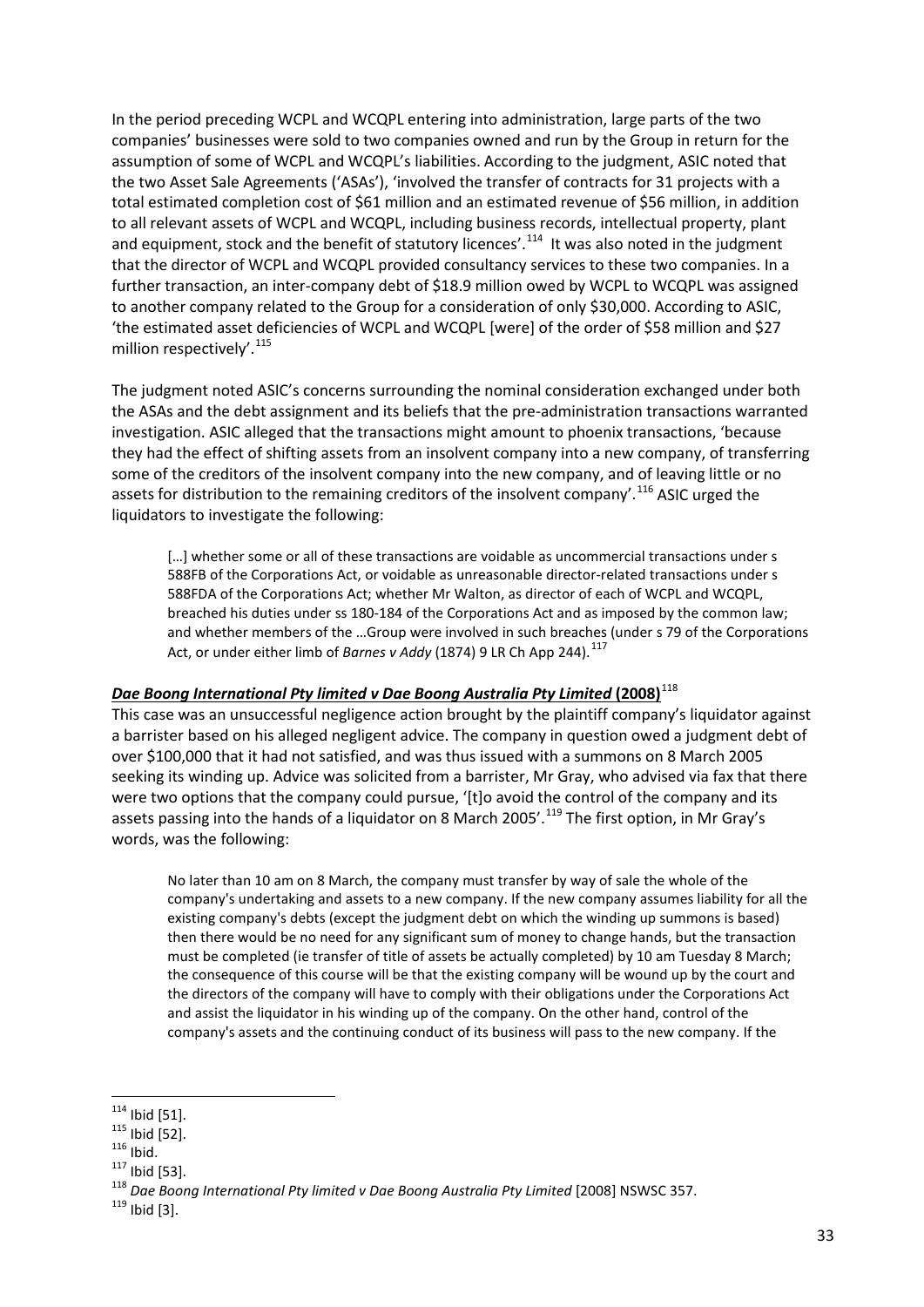existing company be wound up, the directors of the new company can be expected to be examined by the liquidator of the existing company.<sup>[120](#page-37-0)</sup>

On 7 March, a contract was purported to be entered into for the sale of the business to a nonexistent company of a similar name, Dae Boong Australia Pty Ltd, for a maximum sum of \$555,000. The new company was incorporated the next day. In the contract, the goodwill of the company was 'shown to have no value'.<sup>[121](#page-37-1)</sup> Newco also assumed liability for creditors to a total of \$2,309,751.18. On this basis, the judge held that a substantial consideration had been exchanged for the assets of Oldco, meaning that they were not uncommercial transactions.

The liquidators nevertheless alleged that Mr Gray 'gave the advice that the assets be placed beyond the reach of the liquidator and that the petitioning creditor's claim be avoided'.<sup>[122](#page-37-2)</sup> They further alleged that the advice was negligent because it did not specify that the transfer would have to be bona fide and for proper commercial value. The judge found against the applicants, however, stating: 'I do not consider that it was part of [Mr Gray's] responsibility; neither is there any evidence which would show that had such a warning been given, it would have made any difference as to the events which took place'.<sup>[123](#page-37-3)</sup>

### *ASIC v Fiorentino* **(2014)** [124](#page-37-4)

This case was an Illegal Type 1 Phoenix. It involved a successful application by ASIC to the Companies Auditors and Liquidators Disciplinary Board ('CALDB'), the disciplinary body that oversees liquidators, to cancel the registration of Sydney-based insolvency practitioner Mr Pino Fiorentino. The allegations centered on his conduct overseeing the liquidation of a company named ERB International Pty Ltd ('ERB') in April 2008. Another liquidator, Mr William Hamilton, was also appointed, although it was Mr Fiorentino who had primary day-to-day control over the liquidation.

ASIC alleged that a director of ERB contacted Mr Fiorentino prior to the liquidation asking whether ERB might transfer its business to a related third party before liquidation proceedings commenced, leaving debts in the company, including state revenue debts. The director and Mr Fiorentino sought advice from a barrister, who indicated that such a transfer would be illegal unless undertaken for proper commercial value. This advice was ignored and ERB's assets were transferred to a related party 'BWI' controlled by ERB's directors for no cash consideration. ERB then went into liquidation with outstanding debts.

Mr Fiorentino executed a Deed of Settlement and Release between ERB's directors and BWI in January 2009, which ensured unsecured creditors received nothing under the liquidation. ERB was deregistered in 2010, and the \$536,929.15 realised during the liquidation, went for the most part, towards paying the liquidators. The CALDB was satisfied that Mr Fiorentino failed to carry out or perform adequately and properly his duties as a liquidator, and moreover, that his failings were 'significant and extensive<sup>'[125](#page-37-5)</sup>, involving 'dishonest use of position, failure to act in good faith in the best interests of ERB and its creditors, lack of competence and failure to comply with statutory

 $120$  Ibid [5].

<span id="page-37-4"></span><span id="page-37-3"></span>

<span id="page-37-2"></span><span id="page-37-1"></span><span id="page-37-0"></span><sup>121</sup> Ibid [7].<br>
<sup>122</sup> Ibid [12].<br>
<sup>123</sup> Ibid [15].<br>
<sup>124</sup> *ASIC v Fiorentino* [2014] CALDB 240614.<br>
<sup>125</sup> Ibid [1008].

<span id="page-37-5"></span>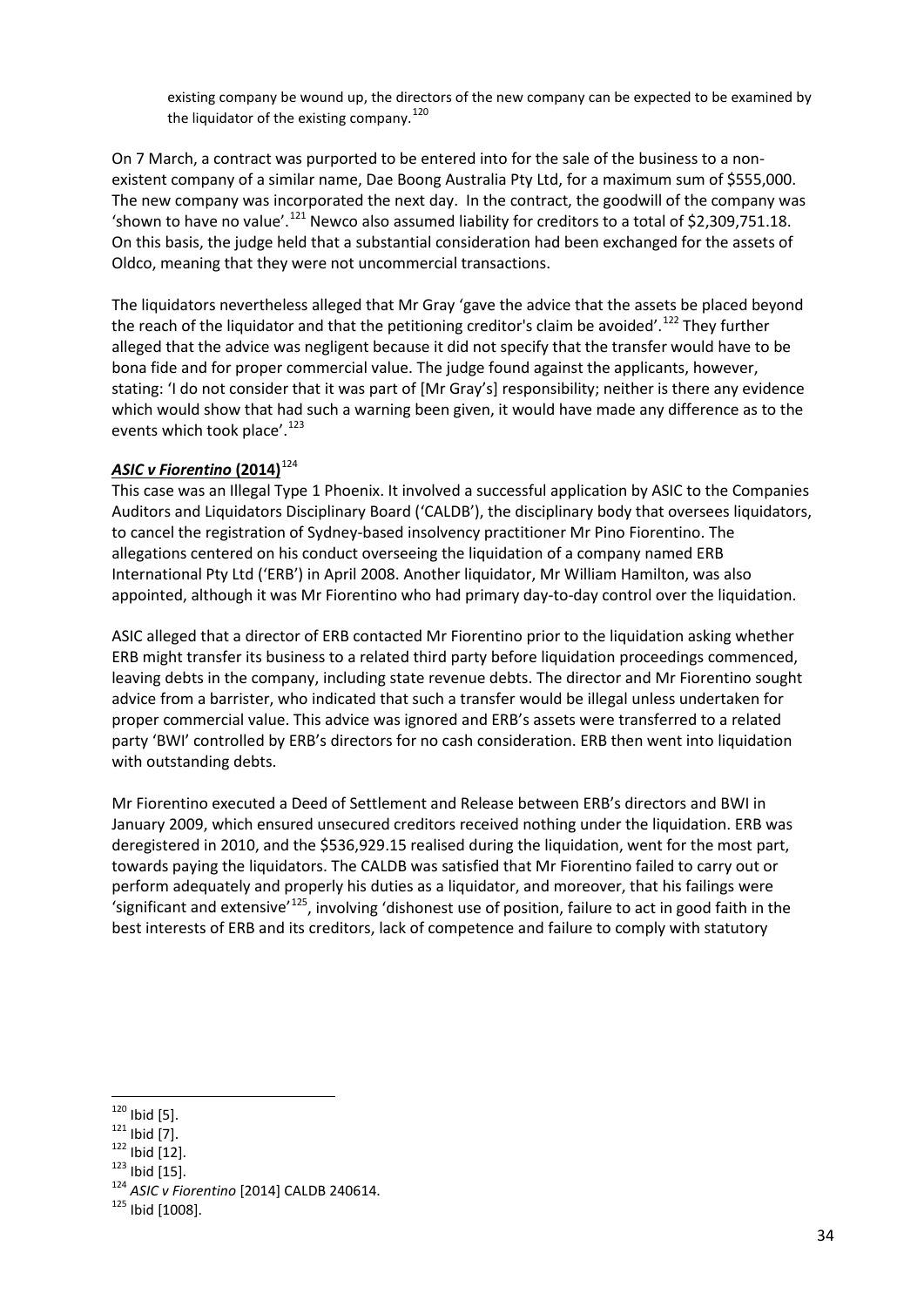provisions'.[126](#page-38-0) In April 2014, Mr Hamilton's liquidator's license was also cancelled for six months based on his contribution to the liquidation.<sup>[127](#page-38-1)</sup>

## **2.4 UNCLASSIFIED CASES**

One of the consequences of the lack of a phoenix offence or clear definition of phoenix activity is that many 'cases' in the public domain are not susceptible to classification. Courts may not need to make any findings based on allegations of illegal phoenixing as they are peripheral to the issues before it, and as such, allegations of impropriety relevant to our purposes and questions relating to intention remain unproven or untested.

What follows are alleged instances of phoenix activity, or descriptions of phoenix-like behaviour, drawn from ASIC press releases, media investigations and other sources. We do not suggest that these instances involve illegality, nor do we claim that the behaviour involved in each case was legal. Nevertheless, we have included these examples to offer as broad a selection of profiling cases as possible.

### *Afmepkiu, New South Wales Branch v David* **(2006)** [128](#page-38-2)

This case concerned an application brought by a union relating to unfair contract provisions under s 106 of the *Industrial Relations Act 1996* (NSW) on behalf of a number of employees of failed company David Graphics Ltd ("David Graphics"). The respondent in this case, Mr David, was a director and major shareholder in the company, which went into liquidation. Mr David had not paid his employees their superannuation contributions for a number of years, but had informed staff that the contributions would be made in due course. Based on this promise, the employees continued to work for Mr David up until the company was liquidated. Upon entering into liquidation, however, the employees received little to no payment of their entitlements.

A new company controlled and co-run by Mr David's children and a close personal associate called Digital Graphics Communications Pty Ltd ("Digital Graphics") was subsequently registered. Digital Graphics purchased David Graphics' assets, and continued to run the business from the same premises. Digital Graphics also employed Mr David as a consultant. The appellants alleged that the assets, including the company's goodwill, were purchased at an undervalue. They sought leave to appeal so as to join Digital Graphics as a respondent in the proceedings. The appellants submitted that the case raised substantial policy considerations in regards to the regulation of phoenix companies, noting that 'the unfair contracts jurisdiction is designed in part to deal with subterfuge'.<sup>[129](#page-38-3)</sup> The appellants submitted that 'phoenix companies are a modern corporate subterfuge and a decision as to the proper application [of] s 106 [of the *Industrial Relations Act 1996*] to phoenix companies will be of widespread practical application'.[130](#page-38-4)

In granting the application to join Digital Graphics as a respondent, the Industrial Court of New South Wales noted that 'there existed a clear linkage between the two companies',  $131$  stating:

The whole of the business of David Graphics was apparently transferred to Digital Graphics, which appears, at one level, to have a personal connection with the Managing Director of David Graphics, a company that could not comply with its statutory obligations to make superannuation payments on

<span id="page-38-0"></span><sup>&</sup>lt;sup>126</sup> Companies Auditors and Liquidators Disciplinary Board, 'CALDB Cancels the Registration of NSW Liquidator' (media release, 8 July 2014) [<https://dv8nx270cl59a.cloudfront.net/media/1248077/caldb-media-release-](https://dv8nx270cl59a.cloudfront.net/media/1248077/caldb-media-release-03nsw13-fiorentino.pdf)[03nsw13-fiorentino.pdf>](https://dv8nx270cl59a.cloudfront.net/media/1248077/caldb-media-release-03nsw13-fiorentino.pdf).<br><sup>[127](https://dv8nx270cl59a.cloudfront.net/media/1248077/caldb-media-release-03nsw13-fiorentino.pdf)</sup> Australian Securities and Investments Commission, 'CALDB suspends NSW joint liquidator for six months' **.** 

<span id="page-38-1"></span><sup>(</sup>media release 14-080MR, 16 April 2014) [<http://www.asic.gov.au/about-asic/media-centre/find-a-media](http://www.asic.gov.au/about-asic/media-centre/find-a-media-release/2014-releases/14-080mr-caldb-suspends-nsw-joint-liquidator-for-six-months/)[release/2014-releases/14-080mr-caldb-suspends-nsw-joint-liquidator-for-six-months/>](http://www.asic.gov.au/about-asic/media-centre/find-a-media-release/2014-releases/14-080mr-caldb-suspends-nsw-joint-liquidator-for-six-months/).<br>
<sup>[128](http://www.asic.gov.au/about-asic/media-centre/find-a-media-release/2014-releases/14-080mr-caldb-suspends-nsw-joint-liquidator-for-six-months/)</sup> *Afmepkiu, New South Wales Branch v David* [2006] NSWIRComm206.<br>
<sup>130</sup> Ibid [17].<br>
<sup>130</sup> Ibid. 131 Ibid [40].

<span id="page-38-2"></span>

<span id="page-38-3"></span>

<span id="page-38-4"></span>

<span id="page-38-5"></span>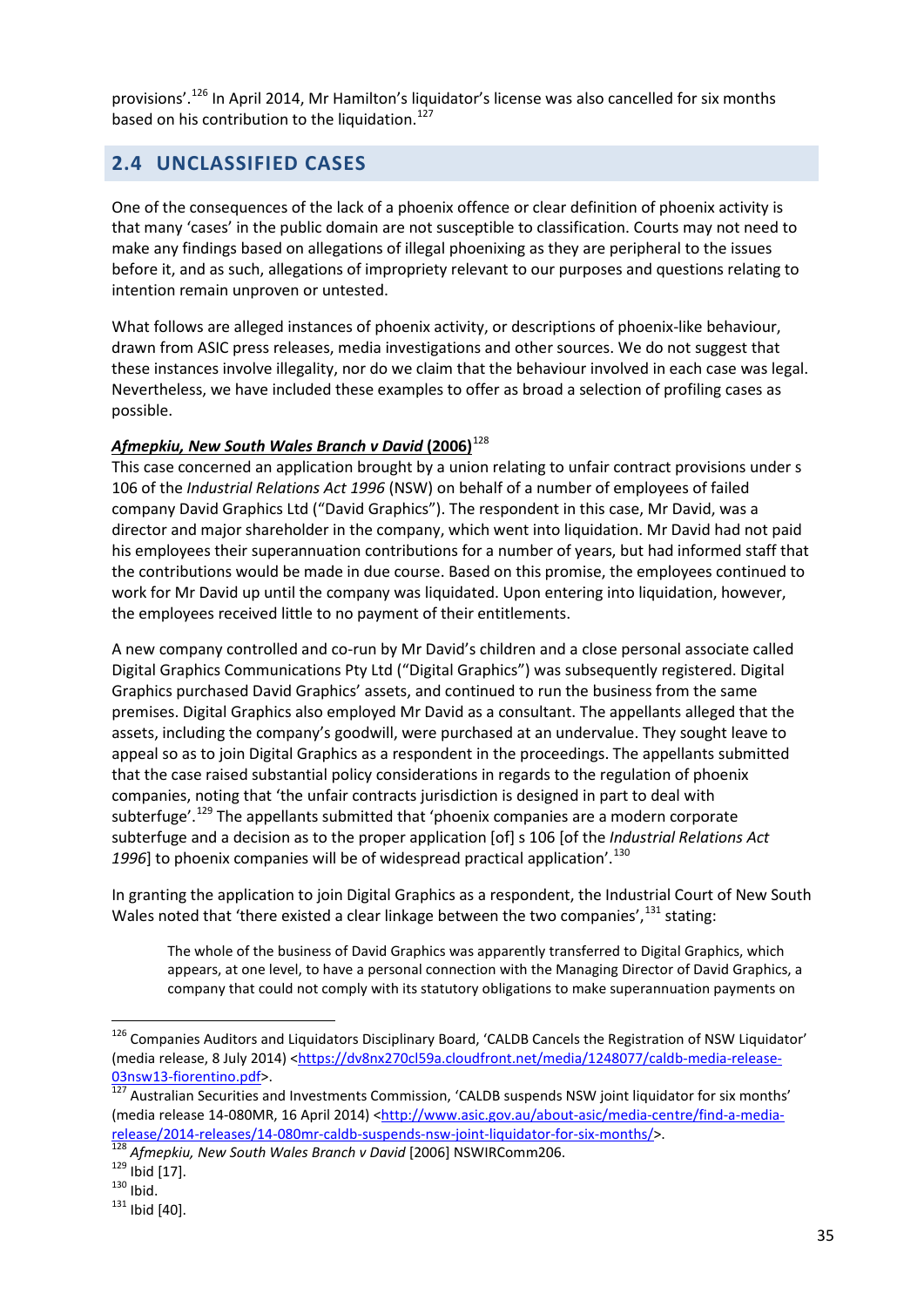behalf of its employees but whose business was sufficient to generate \$30,000 per week to pay the vendor. The approval of the arrangement rested in the hands of secured creditors, who, only some weeks before, happened to be the same persons who later became directors of Digital Graphics. As such, the situation may arguably come within the description in the judgment of Barwick CJ in Brown v Rezitis (at 164) of there being power in the Court to apply a broad concept of restitution and "to make remedial provision for what has taken place or been done under the contract ... [such that] ... there will be persons who are not the parties to the contract but who have in fact participated in its making and there may be persons who have received money indirectly from one of the parties to the contract or who may be holding money derived therefrom for one of the parties."<sup>[132](#page-39-0)</sup>

### *Ben Polis* **(2012)**[133](#page-39-1)

According to a report in the Age newspaper on 11 April 2012, ASIC was considering laying charges against the director of Energy Watch Ben Polis 'over the collapse of a previous version of the business'.[134](#page-39-2) Allegations that Mr Polis failed to pay \$500,000 in staff entitlements were also reportedly being probed by the FWO. The article reported the following:

Australian Securities and Investments Commission investigators are considering allegations that assets belonging to Mr Polis' old company, Polis Australia, were transferred to the new Energy Watch business without any payment. […] Company documents show that Polis Australia, which traded under the name Green Energy Watch, owed \$397,000 to creditors when it collapsed in August 2009 after a dispute with power company Red Energy. In a report to creditors, liquidator Brad Tonks said Energy Watch, which was set up in February 2009, was operating with the same contact details as Polis Australia and was using its assets, including its website and phone number. ''We are not aware of a sale of [the] company's business or its assets and the director [Mr Polis] has not indicated that a sale has occurred," Mr Tonks said in the report, sent to creditors in May 2010.<sup>[135](#page-39-3)</sup>

### *Bruck Textiles* **(2014)**[136](#page-39-4)

On 11 July 2014, Wangaratta based company Bruck Textile Technologies ("Bruck") went into liquidation, reportedly owing creditors around \$11 million, including \$4 million to employees in unpaid entitlements, an average of almost \$70,000 each.The next day, the business resumed operating as Australian Textile Mills, with the same controllers, from the same premises, with the same equipment, and with approximately 130 of the original 190 staff members. Australian Textile Mills paid only \$1 for Bruck's assets. The 67 employees who were made redundant were informed that they would not be paid any of their entitlements, including long service and annual leave, nor would they receive any redundancy pay. Instead, they were told they would have to rely on the government scheme FEG, which has reportedly since paid out around \$3.5 million of the \$4 million owed.

The Chief Executive Officer of Australian Textile Mills, Geoff Parker, claimed that in addition to retaining the employment of some 130 staff, the company had taken on \$20 million in liabilities,

[manufacturing-giant-collapses.html>](http://www.smartcompany.com.au/finance/cashflow/42866-60-year-old-regional-manufacturing-giant-collapses.html); Senator the Hon Eric Abetz, *Government Support for Redundant Employees of Bruck Textiles* (media release, 14 July 2014).

<span id="page-39-0"></span> $132$  Ibid [40]-[41].

<span id="page-39-1"></span><sup>133</sup> As referenced by the Age: Ben Butler, Lucy Battersby and Rachel Wells, 'Disgraced CEO faces 'phoenix' company claim', *The Age* (Melbourne, Australia) 11 April 2012<br>
<http://www.theage.com.au/business/disgraced-ceo-faces-phoenix-company-claim-20120410-1wn14.html>.

<span id="page-39-4"></span>

<span id="page-39-3"></span><span id="page-39-2"></span>[<sup>134</sup>](http://www.theage.com.au/business/disgraced-ceo-faces-phoenix-company-claim-20120410-1wn14.html) Ibid.<br>135 Ibid.<br><sup>136</sup> As referenced by ABC Lateline: Emma Younger, 'Bruck Textiles under Investigation', ABC Lateline, 16 July 2014. [<http://www.abc.net.au/lateline/content/2014/s4047754.htm>](http://www.abc.net.au/lateline/content/2014/s4047754.htm); Mark Phillips, 'Textile Workers Left High and Dry Again', *Working Life,* 18 July 2014 ; Josh Gordon, 'Wangaratta Textile Maker Shreds Company, Sheds Worker Entitlements', *The Age* (Melbourne, Australia), 13 July 2014.

[<sup>&</sup>lt;http://www.theage.com.au/victoria/wangaratta-textile-maker-shreds-company-sheds-worker-entitlements-](http://www.theage.com.au/victoria/wangaratta-textile-maker-shreds-company-sheds-worker-entitlements-20140713-zt65q.html)[20140713-zt65q.html>](http://www.theage.com.au/victoria/wangaratta-textile-maker-shreds-company-sheds-worker-entitlements-20140713-zt65q.html); Broede Carmody, *60-Year-Old Regional Manufacturing Giant Collapses* (17 July 2014) Smart Company [<http://www.smartcompany.com.au/finance/cashflow/42866-60-year-old-regional-](http://www.smartcompany.com.au/finance/cashflow/42866-60-year-old-regional-manufacturing-giant-collapses.html)

[<sup>&</sup>lt;https://ministers.employment.gov.au/abetz/government-support-redundant-employees-bruck-textiles>](https://ministers.employment.gov.au/abetz/government-support-redundant-employees-bruck-textiles).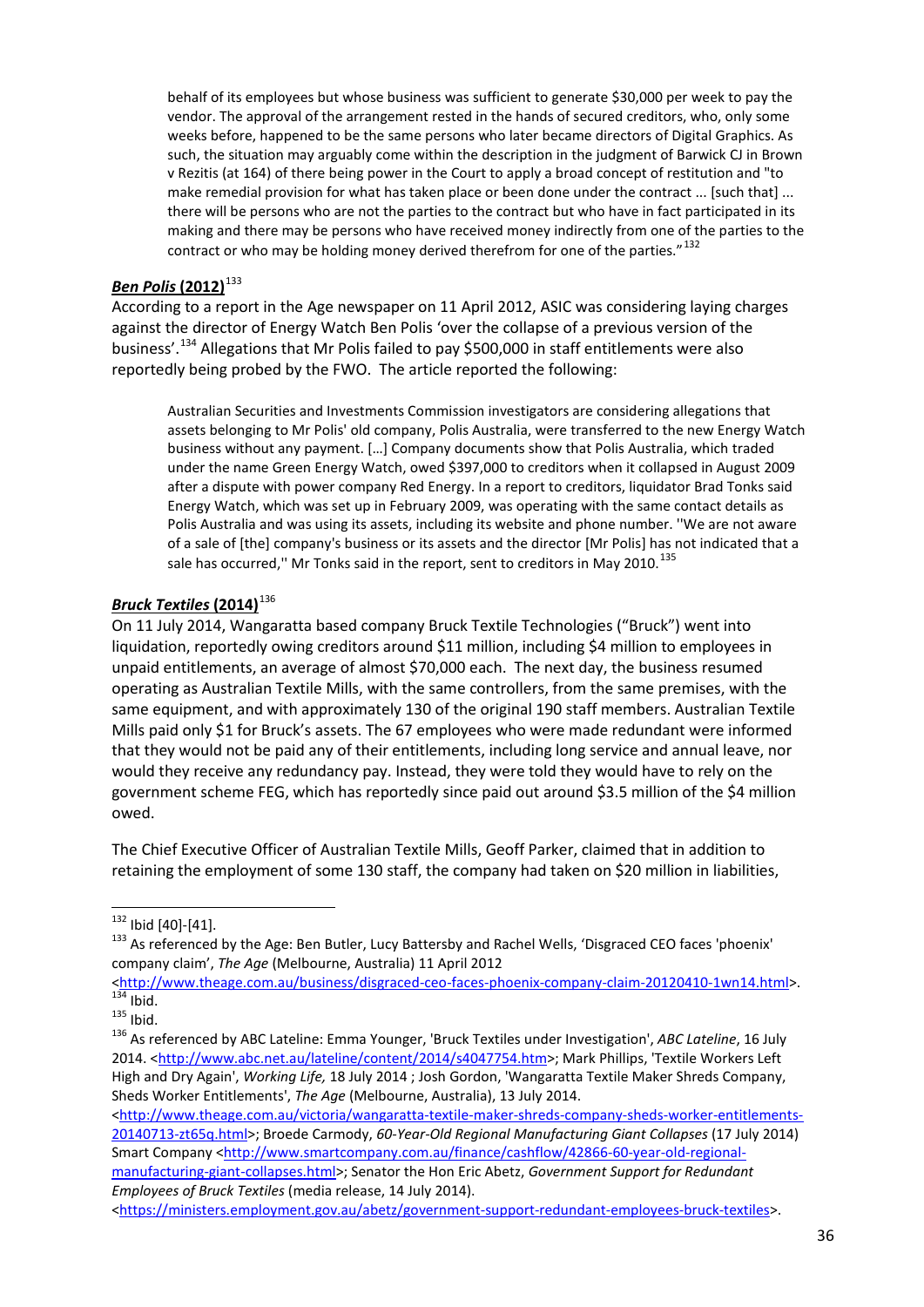indicating his belief that the transfer was therefore at value. The principal shareholder and chairman of both Bruck and Australian Textile Mills, Mr Philip Bart, was also previously the main shareholder of another Newcastle-based company National Textiles, which collapsed in 1998 owing \$11 million to 340 workers, of which it paid only \$7 million. Federal Employment Minister, Eric Abetz, has referred the allegations that the transfer of Bruck's assets was done deliberately so as to avoid paying employees' entitlements to ASIC for investigation.

### *BVM Group* **(2014)**[137](#page-40-0)

The Age newspaper reported on 16 March 2014 that well-known construction firms Brookfield Multiplex and Bovis Lend Lease were implicated in a scandal involving the exploitation of migrant workers to build the new Royal Children's Hospital and the Docklands headquarters of Medibank Private. The article reports that the construction firms were paying Chinese and Afghan workers half the award rate, requiring them to work more than 60 hours a week to receive payment for a standard 36 hour week. Fairfax Media also reported that organised crime gangs were involved in supplying local subcontractors with the migrant workers, most of whom had entered the country on visas without working rights.

Relevantly for the purposes of this report, the article states that both projects engaged a 'rogue subcontractor' who had 'failed to pay millions of dollars in tax after collapsing four times in the past five years'.<sup>[138](#page-40-1)</sup> The article queries how a subcontracting business subject to repeated failures could continue to be awarded government and corporate jobs. The companies in question were operated and run by the same family, under the BVM group branding. Since 2009, a string of BVM group companies collapsed owing creditors more than \$4.8 million. According to the Age, following each collapse, a new BVM-branded company would step in to buy the failed company's assets, rehire its employees and 'take over any outstanding contracts, leaving the bad debts behind'.<sup>[139](#page-40-2)</sup> The Age notes that 'Brookfield Multiplex and Bovis Lend Lease have continued to employ the related companies despite being aware of the collapses and concerns about these activities being raised by the ATO, CFMEU and corporate liquidators'.<sup>[140](#page-40-3)</sup>

### *FWO v Francis* **(2011)[141](#page-40-4)**

Mr Robert Michael Francis operated a printing company in Sydney named Beaver Press Sales Pty Ltd ("Beaver Press Sales"). The company underpaid five employees a total of \$55,145 in wages and annual leave entitlements between November 2009 and March 2010 in order to profit from their free labour. Mr Francis subsequently placed the company into VA in April 2010, leaving outstanding wages unpaid. In this case brought by the FWO, he was ordered to pay a penalty of \$8,000 for his contraventions of the FWA with the employees relying on GEERS in order to recoup some of their wages. The Magistrate stated that Mr Francis maintained an 'attitude of denial' concerning the contraventions and showed no remorse or contrition for the losses he caused his employees.<sup>[142](#page-40-5)</sup> Magistrate Smith noted that, '[t]he basic circumstances point to a substantial level of culpability'.<sup>[143](#page-40-6)</sup>

The FWO referred the case on to other regulatory agencies after learning that shortly after placing Beaver Press Sales into administration Mr Francis opened another printing business on the same premises, Goodcrowd Integrated Print Communications Pty Limited ("Goodcrowd"). Mr Francis is the sole director and majority owner of Goodcrowd. In his judgment, Magistrate Smith

**.** 

<span id="page-40-0"></span><sup>&</sup>lt;sup>137</sup> As referenced by the Age: Cameron Houston and Chris Vedelago, 'Chinese plasterers exploited by rogue companies at two big sites', *The Age* (Melbourne, Australia) 16 March 2014 [<http://www.theage.com.au/victoria/chinese-plasterers-exploited-by-rogue-companies-at-two-big-sites-](http://www.theage.com.au/victoria/chinese-plasterers-exploited-by-rogue-companies-at-two-big-sites-20140315-34u1b.html)

<span id="page-40-2"></span>

<span id="page-40-4"></span><span id="page-40-3"></span>

<span id="page-40-1"></span><sup>&</sup>lt;sup>138</sup> Ibid.<br><sup>139</sup> Ibid.<br><sup>140</sup> Ibid. <sup>141</sup> *FWO v Francis* [2011] FMCA 1005.<br><sup>142</sup> Ibid [35].<br><sup>143</sup> Ibid [30].

<span id="page-40-5"></span>

<span id="page-40-6"></span>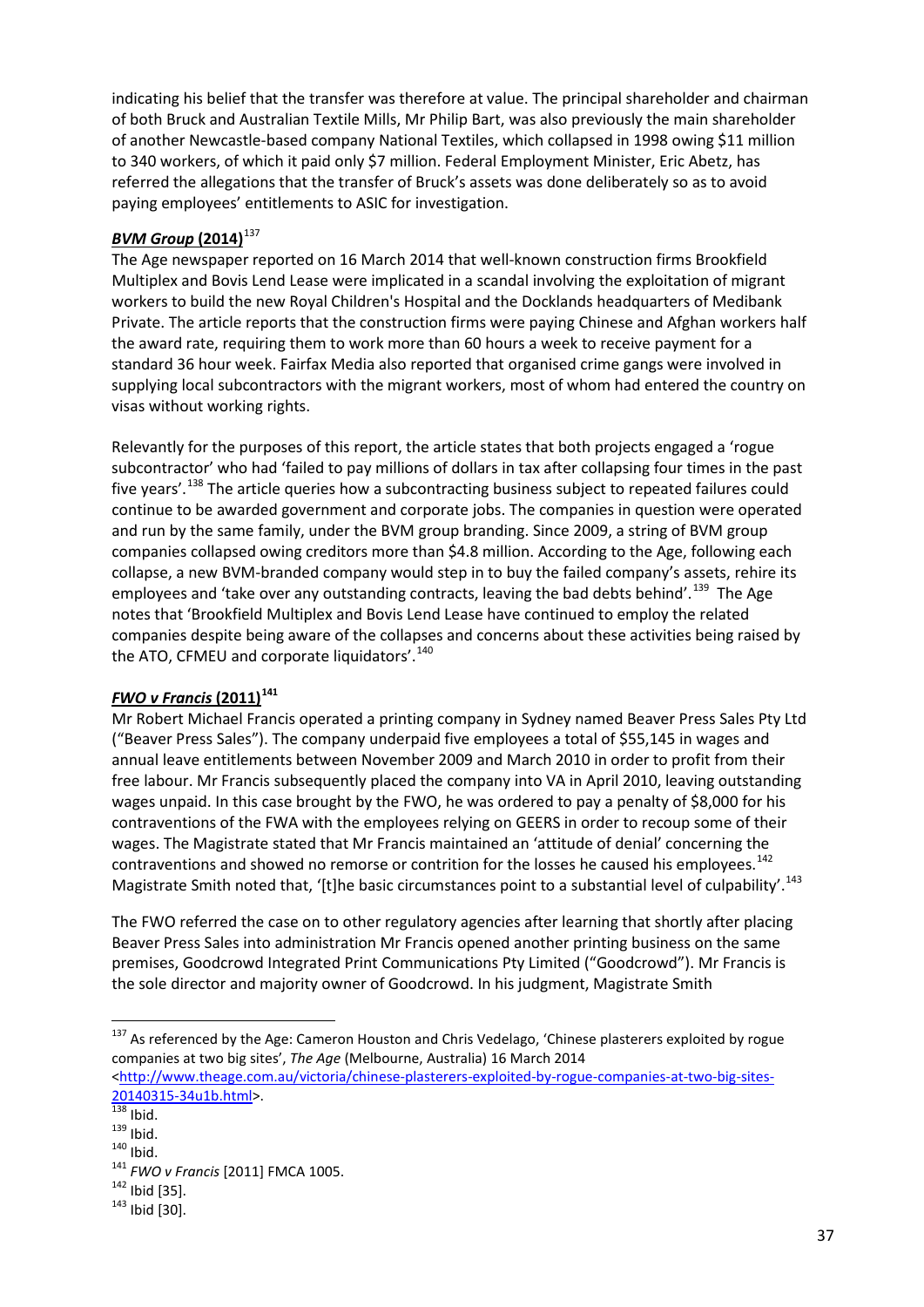acknowledged 'suggestions in the evidence that there *might* have been aggravating circumstances in relation to all of the contraventions', in relation to Goodcrowd rising from the ashes of Beaver Press Sales. Nonetheless, the Magistrate was unable to make any adverse findings in this regard due to lack of evidence.<sup>[144](#page-41-0)</sup>

### *Lisa Ho* **(2013)**[145](#page-41-1)

The ATO raised concerns in August 2013 that Australian fashion designer Lisa Ho was attempting to "phoenix' her failed fashion empire', $146$  which collapsed owing creditors at least \$17 million. According to the Age newspaper, external administrators 'sold the rights to the Lisa Ho apparel brand for an undisclosed amount to a new company [Lisa Ho IP Holdings] recently founded by the fashionista'.<sup>[147](#page-41-3)</sup> The concerns were raised at a creditors' meeting, but the administrators denied that the deal was a phoenix transaction. The administrators claimed that they had put a tender out for the company and the best offer received was from Lisa Ho herself. According to minutes of the creditors' meeting filed with ASIC, the administrators argued that, '[t]he business was offered for sale to the general public, the transaction … took place was at arm's length and the business was not continuing to trade'.<sup>[148](#page-41-4)</sup>

### *Simon Myers* (2012)<sup>[149](#page-41-5)</sup>

According to an article published in the Age newspaper in March 2012, Mr Myers, a theatre producer based in Melbourne, placed two of his companies into VA on 5 March 'leaving angry creditors ... a collective \$1.4 million out of pocket'.<sup>150</sup> One company, Bold Jack Pty Ltd, owed creditors over \$1 million, and the other, Folsom Prison Productions Pty Ltd, almost \$370,000. According to the article, some creditors queried the events leading up to the companies being placed into administration, 'pointing to the fact that the cash-strapped producer appears to have bounced back', staging a new season of a show previously owned by Folsom Prison Productions Pty Ltd, through a new company Bold Jack International Pty Ltd.<sup>[151](#page-41-7)</sup> The latter was registered on 30 January 2012, five weeks before its predecessor was placed into administration. The Age noted that '[f]ormer employee Moira Bennett is its sole director' and that '[t]he shares in the company are held equally by Bennett and Myers'.<sup>[152](#page-41-8)</sup>

### **Other cases:**

Numerous other cases exist in which ASIC has raised allegations or concerns that illegal or problematic phoenixing of some variety has taken place. However, since the allegations were untested or because the facts described are unclear, we were not able to classify them within our profile structure. These cases are summarised in the ASIC Media Releases which can be accessed through the following links:

- [ASIC Media Release 07-235: ASIC obtains injunctions and orders against John](http://www.asic.gov.au/asic/asic.nsf/byheadline/07-235+ASIC+obtains+injunctions+and+orders+against+John+Georgiadis+and+his+companies?openDocument)  [Georgiadis and his companies](http://www.asic.gov.au/asic/asic.nsf/byheadline/07-235+ASIC+obtains+injunctions+and+orders+against+John+Georgiadis+and+his+companies?openDocument)
- [ASIC Media Release 05-198: Melbourne woman banned from managing](http://www.asic.gov.au/asic/asic.nsf/byheadline/05-198+Melbourne+woman+banned+from+managing+corporations+for+five+years?openDocument)  [corporations for five years](http://www.asic.gov.au/asic/asic.nsf/byheadline/05-198+Melbourne+woman+banned+from+managing+corporations+for+five+years?openDocument)
- [ASIC Media Release 05-350: ASIC bans Sydney director for three years](http://www.asic.gov.au/asic/asic.nsf/byheadline/05-350+ASIC+bans+Sydney+director+for+three+years?openDocument)

 $\overline{a}$ 

<span id="page-41-1"></span><span id="page-41-0"></span><sup>144</sup> Ibid [31]. <sup>145</sup> As referenced by the Age: Chris Vedelago, 'Tax Office flags concern at 'phoenix' plan by Lisa Ho', *The Age*  (Melbourne, Australia) <http://www.theage.com.au/business/tax-office-flags-concern-at-phoenix-plan-by-lisa-<br>ho-20130804-2r7k9.html>.

<span id="page-41-5"></span><span id="page-41-4"></span>

<span id="page-41-3"></span><span id="page-41-2"></span>horal [146](http://www.theage.com.au/business/tax-office-flags-concern-at-phoenix-plan-by-lisa-ho-20130804-2r7k9.html) Ibid.<br><sup>147</sup> Ibid. 149 Ibid.<br><sup>149</sup> As referenced by the Age: Karl Quinn, 'Producer behind Tex Perkins show folds, owing \$1.4 million', *The Age* (Melbourne, Australia) 15 March 2012 [<http://www.theage.com.au/entertainment/theatre/producer-behind](http://www.theage.com.au/entertainment/theatre/producer-behind-tex-perkins-show-folds-owing-14-million-20120314-1v3lq.html)[tex-perkins-show-folds-owing-14-million-20120314-1v3lq.html>](http://www.theage.com.au/entertainment/theatre/producer-behind-tex-perkins-show-folds-owing-14-million-20120314-1v3lq.html).<br>
<sup>[150](http://www.theage.com.au/entertainment/theatre/producer-behind-tex-perkins-show-folds-owing-14-million-20120314-1v3lq.html)</sup> Ibid.<br>
<sup>151</sup> Ibid. <sup>152</sup> Ibid.

<span id="page-41-6"></span>

<span id="page-41-7"></span>

<span id="page-41-8"></span>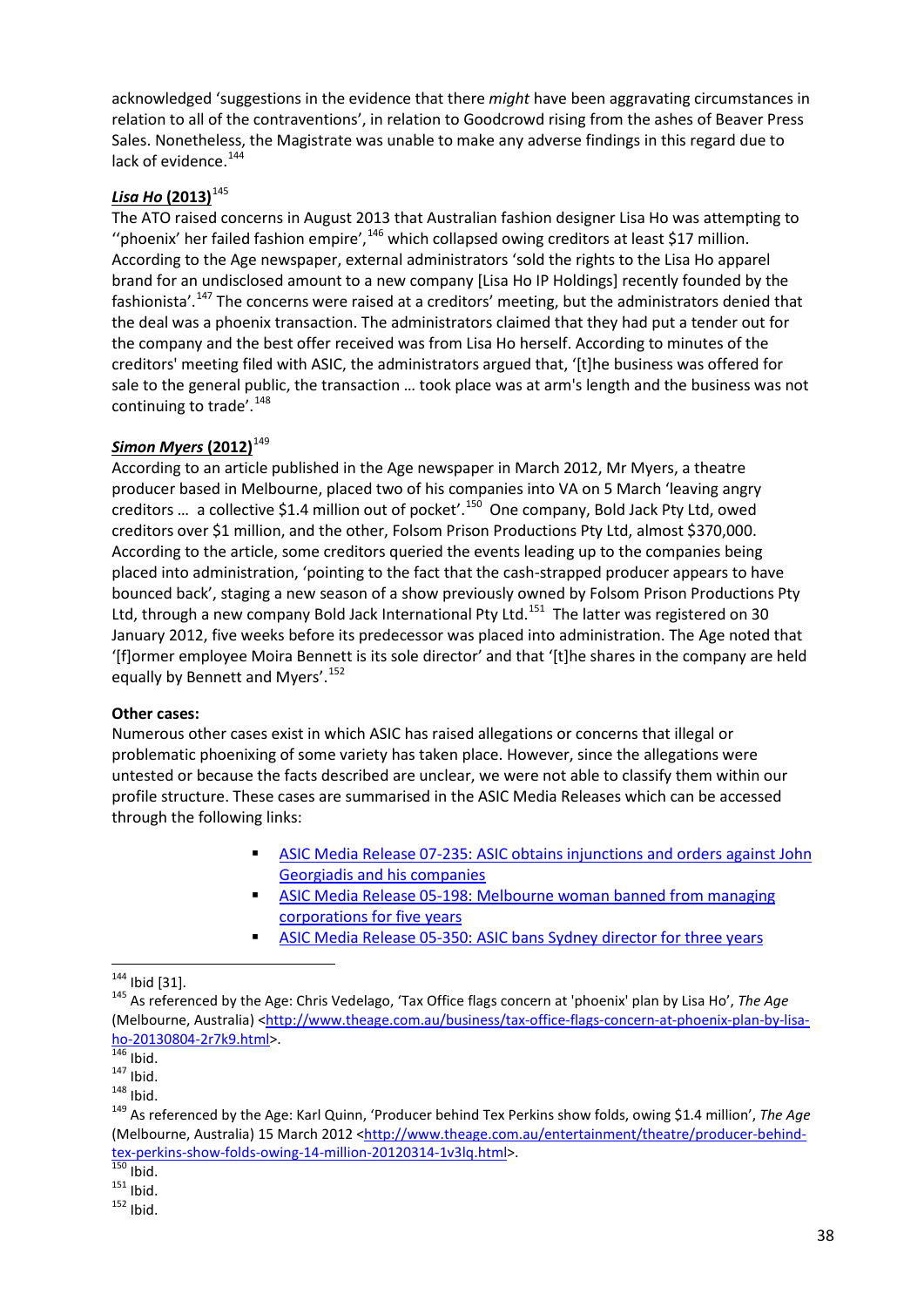- [ASIC Media Release 05-386: ASIC bans three directors involved in the](http://www.asic.gov.au/asic/asic.nsf/byheadline/05-386+ASIC+bans+three+directors+involved+in+the+management+of+failed+companies?openDocument)  [management of failed companies](http://www.asic.gov.au/asic/asic.nsf/byheadline/05-386+ASIC+bans+three+directors+involved+in+the+management+of+failed+companies?openDocument)
- [ASIC Media Release 05-408: ASIC bans two NSW directors involved in the](http://www.asic.gov.au/asic/asic.nsf/byheadline/05-408+ASIC+bans+two+NSW+directors+involved+in+the+management+of+failed+companies++?openDocument)  [management of failed companies](http://www.asic.gov.au/asic/asic.nsf/byheadline/05-408+ASIC+bans+two+NSW+directors+involved+in+the+management+of+failed+companies++?openDocument)
- [ASIC Media Release 06-354: ASIC bans company directors in New South](http://www.asic.gov.au/asic/asic.nsf/byheadline/06-354+ASIC+bans+company+directors+in+New+South+Wales+and+Victoria?openDocument)  [Wales and Victoria](http://www.asic.gov.au/asic/asic.nsf/byheadline/06-354+ASIC+bans+company+directors+in+New+South+Wales+and+Victoria?openDocument)
- [ASIC Media Release: 07-02 ASIC bans nine directors](http://www.asic.gov.au/asic/asic.nsf/byheadline/07-02+ASIC+bans+nine+directors)
- [ASIC Media Release: 07-64 ASIC bans eleven directors in February](http://www.asic.gov.au/asic/asic.nsf/byheadline/07-64+ASIC+bans+eleven+directors?openDocument)
- [ASIC Media Release: 07-182 ASIC disqualifies nine directors](http://www.asic.gov.au/asic/asic.nsf/byheadline/07-182+ASIC+disqualifies+nine+directors?openDocument)
- [ASIC Media Release: 07-270 ASIC disqualifies six directors](http://www.asic.gov.au/asic/asic.nsf/byheadline/07-270+ASIC+disqualifies+six+directors?openDocument)
- [ASIC Media Release: 08-22 ASIC disqualifies Queensland director from](http://www.asic.gov.au/asic/asic.nsf/byheadline/08-22+ASIC+disqualifies+Queensland+director+from+managing+corporations?openDocument)  [managing corporations](http://www.asic.gov.au/asic/asic.nsf/byheadline/08-22+ASIC+disqualifies+Queensland+director+from+managing+corporations?openDocument)
- [ASIC Media Release: 08-45 ASIC disqualifies seven directors](http://www.asic.gov.au/asic/asic.nsf/byheadline/08-45+ASIC+disqualifies+seven+directors?openDocument)
- [ASIC Media Release: 08-57 ASIC disqualifies two directors](http://www.asic.gov.au/asic/asic.nsf/byheadline/08-57+ASIC+disqualifies+two+directors?openDocument)
- [ASIC Media Release: 08-178 ASIC disqualifies six directors](http://www.asic.gov.au/asic/asic.nsf/byheadline/08-178+ASIC+disqualifies+six+directors?openDocument)
- [ASIC Media Release: AD09-155 ASIC disqualifies 21 directors from managing](http://www.asic.gov.au/asic/asic.nsf/byheadline/AD09-155+ASIC+disqualifies+21+directors+from+managing+corporations)  [corporations](http://www.asic.gov.au/asic/asic.nsf/byheadline/AD09-155+ASIC+disqualifies+21+directors+from+managing+corporations)
- [ASIC Media Release: 09-247AD Five directors of failed companies](http://www.asic.gov.au/asic/asic.nsf/byheadline/09-247AD+Five+directors+of+failed+companies+disqualified+from+managing+corporations+for+over+15+years?openDocument)  [disqualified from managing corporations for over 15 years](http://www.asic.gov.au/asic/asic.nsf/byheadline/09-247AD+Five+directors+of+failed+companies+disqualified+from+managing+corporations+for+over+15+years?openDocument)
- [ASIC Media Release: 10-172AD ASIC disqualifies 13 directors of failed](http://www.asic.gov.au/asic/asic.nsf/byheadline/10-172AD+ASIC+disqualifies+13+directors+of+failed+companies+from+managing+corporations?openDocument)  [companies from managing corporations](http://www.asic.gov.au/asic/asic.nsf/byheadline/10-172AD+ASIC+disqualifies+13+directors+of+failed+companies+from+managing+corporations?openDocument)

## **2.5 VICTIM PROFILES**

The victims of illegal phoenix activity do not form an easily identifiable or homogenous group. They include government, unsecured trade creditors, small businesses, individual employees, and the public at large. While the victims of illegal phoenix activity are multifarious, certain victim groups exhibit characteristics that exacerbate their vulnerability. The following profiles briefly outline the major groups affected by illegal phoenix activity.

### **2.5.1 GOVERNMENT**

Government is affected both through the non-payment of tax, but also through the cost of the employee entitlements safety net scheme FEG (formerly GEERS). FEG is administered by the Department of Employment and currently costs the taxpayer about \$250million per annum. State and federal taxation authorities lose non-remitted payroll tax revenue, and PAYG instalments and superannuation amounts. This loss can cause severe economic repercussions. The government suffers loss and the taxpayer is further burdened where properly levied taxation liabilities are unable to be recovered.

The ATO is likely to be the arm of government most affected in any given illegal phoenixing situation. Since 1993, all debts due to the ATO rank equally with other unsecured creditors. Unlike trade creditors who can choose not to provide goods or services to those who may be at a higher risk of defaulting on payment, the ATO has no power to choose its debtors. To protect the revenue, the ATO has a number of powers at its disposal. Some of these were outlined in paragraphs 2.2.1.2, 2.2.2.1 and 2.2.3.1 above.

### **2.5.2 UNSECURED TRADE CREDITORS**

Once a phoenixed company is stripped of its assets, unsecured creditors are left to compete with other poorly ranked creditors for whatever little remains. They are therefore unlikely to recoup that which was owed to them for goods or services provided. The flow on effects for unsecured creditors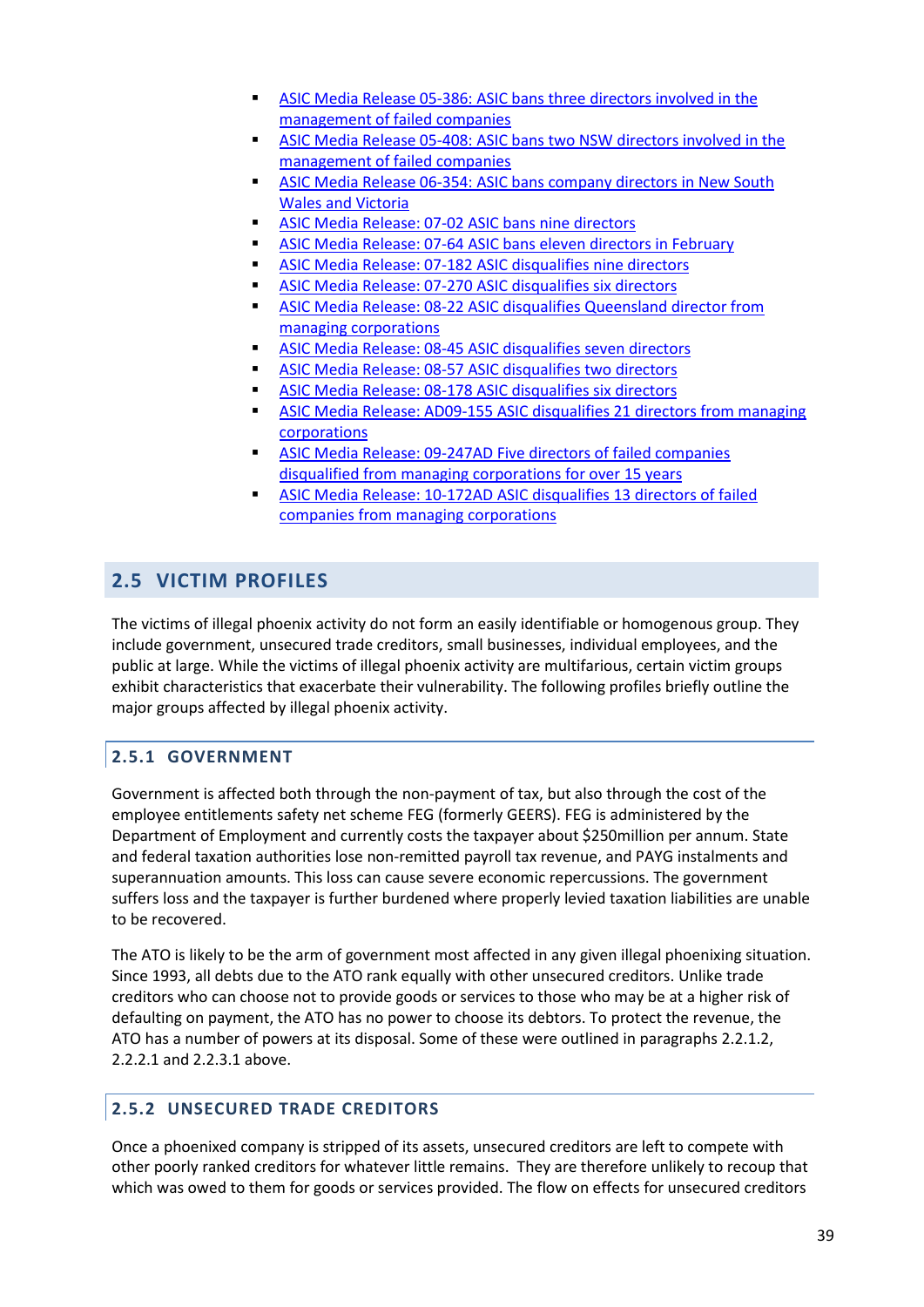can be severe. Loss of income may in turn render the creditor's business insolvent, or may impact on their customer base, goodwill, or relationships vis-à-vis other suppliers. While it is true that trade creditors may choose not to do business with high-risk companies, the small supplier may not have much choice – they may rely on each and every contract that comes their way in order to keep their business afloat.

## **2.5.3 EMPLOYEES**

When a company fails, its employees may lose their accrued annual and long service leave entitlements, in addition to wages, redundancy and pay in lieu of notice. In addition, superannuation contributions may not have been remitted to their fund. Employees are especially vulnerable because:

- They cannot diversify their risk by working for many employers;
- They lack the market power to demand additional compensation for the risk of nonpayment;
- They are particularly vulnerable in times of high unemployment.

However, unlike other unsecured creditors, employees benefit from the government funded safety net scheme – FEG – and are priority unsecured creditors when liquidation takes place.

Illegal phoenix activity may affect employees in one of two ways when Oldco is shut down:

- The employees lose both their jobs and their accrued entitlements. These employees are compensated by FEG but not all their entitlements are met;
- Newco offers the workers jobs but their entitlements are not carried over. The FWA contains rules about 'transfer of business' and 'transferring employees'.

Where the first employer is in liquidation, FEG will pay unpaid wages, subject to other criteria being met. Whether employees can claim other accrued entitlements from FEG depends upon whether the new employer is obliged to take on the accrued leave and redundancy entitlements of the employees.<sup>[153](#page-43-0)</sup> In terms of retaining accrued entitlements and establishing continuity of service, a 'transfer of employment' occurs when an employee moves from one employer to another within three months,<sup>[154](#page-43-1)</sup> and either there is a 'transfer of business',  $155$  or the two employers are associated entities, as defined by *Corporations Act* s 50AAA. Where the new employer is an associated entity, it must credit the employee with their period of service to the former employer, unless the former employer has already paid it out. In other cases, the new employer may choose to do so.<sup>[156](#page-43-3)</sup>

The entitlement to a redundancy payment under an industrial instrument depends on the particular circumstances. FWA s 119 provides for employee entitlements to redundancy pay upon termination of employment by the first employer. An application by the employer to Fair Work Australia may reduce this obligation where the employer has obtained other acceptable employment for the employee.<sup>[157](#page-43-4)</sup> What amounts to obtaining employment and acceptable employment is a matter for interpretation.<sup>[158](#page-43-5)</sup> If an employee is offered and rejects employment with the second employer on terms and conditions substantially similar to, and, considered on an overall basis, no less favourable than their terms and conditions of employment with the first employer, the first employer need not

 $\overline{a}$ 

<span id="page-43-0"></span><sup>153</sup> See Department of Education, Employment and Workplace Relations, *GEERS OA*: *1 January 2011*, cl 16(c); and *Fair Entitlements Guarantee Act 2012* (Cth) ss 16(2)–(4).<br><sup>154</sup> FWA s 22(7).<br><sup>155</sup> Ibid s 311.<br><sup>156</sup> Ibid s 120.<br><sup>158</sup> See. eg. Stream Communications Pty Ltd v Bonomo [2011] FWA 62; Affinity Risk Partners (Brokers) Pt

<span id="page-43-1"></span>

<span id="page-43-2"></span>

<span id="page-43-3"></span>

<span id="page-43-4"></span>

<span id="page-43-5"></span><sup>[2011]</sup> FWA 295; and *Australian Nursing Federation* [2012] FWA 6460.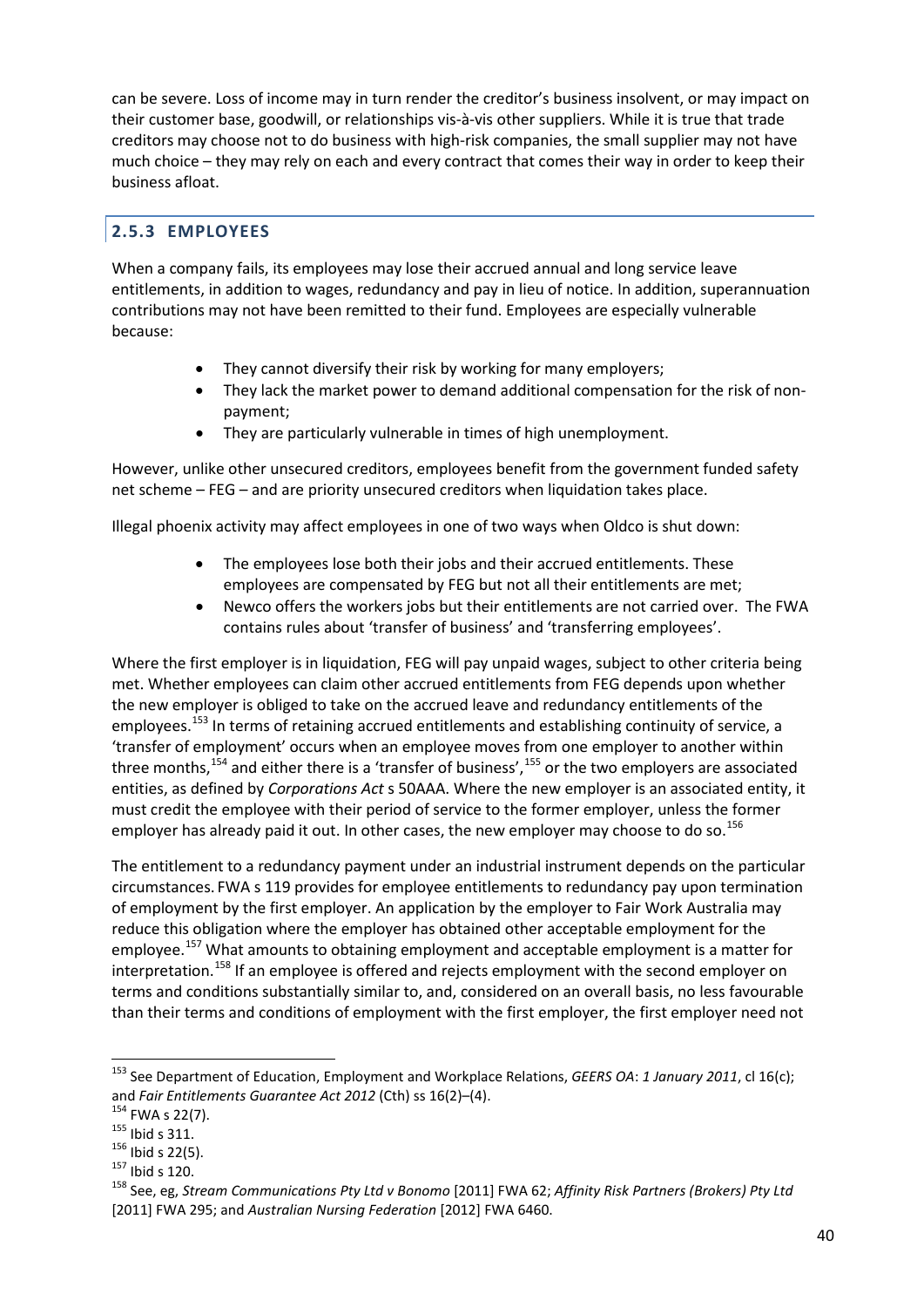pay a redundancy payment.<sup>[159](#page-44-0)</sup> An employer may also apply to Fair Work Australia to pay less or no redundancy pay if the employer cannot afford it,  $160$  but the onus is on the employer to prove its inability to pav.<sup>[161](#page-44-2)</sup>

The FEG scheme does not pay advances if:

- (a) the business in which the employer employed the person is transferred to someone else (the transferee) other than the bankruptcy trustee of the employer; and
- (b) within 14 days of the end of the person's employment by the employer, the transferee offers to employ the person:
	- (i) to do work that is the same, or substantially the same, as the work the person did for the employer; and
	- (ii) on terms and conditions substantially similar to, and, considered on an overall basis, no less favourable than, the person's terms and conditions of employment with the employer immediately before the end of that employment: *Fair Entitlements Guarantee Act 2012* s 16(2).

### **2.5.4 MIGRANT WORKERS**

Migrant workers form a subset of employees that are particularly vulnerable to the effects of illegal phoenix activity. There are a number of reasons for this:

- Visa types, visa status uncertainty, and insecure work. Migrant workers often enter the country on 457 visas, working holiday visas, or student visas. Certain visa types tie migrant workers to a specific employer, or the worker may not be allowed to work at all. In this way, an employee who changes to a new employer while in the country, or an employee who is technically not allowed to work, may simply be happy just to have a job and as such be unlikely to speak out. They might also be unwilling to speak out against the suspicion of illegality or the non-payment of their entitlements for fear of losing their job and/or being deported;
- Lack of awareness of workplace rights and worker entitlements (exacerbated within the building and construction industry for migrant workers who are on daily hire to subcontractors);
- Language barriers, which can lead to an unwillingness or inability to complain, and/or a lack of understanding about their situation and rights;
- Unscrupulous employers and advisors targeting migrant workers because they believe that they can get away with it;<sup>[162](#page-44-3)</sup>
- Migrant workers may not possess adequate documentation and identifiers of personal information (including names, dates of birth, addresses, phone numbers, emails), which can

<span id="page-44-0"></span><sup>&</sup>lt;sup>159</sup> Above no 102, s 122(3).

<span id="page-44-3"></span>

<span id="page-44-2"></span><span id="page-44-1"></span><sup>&</sup>lt;sup>160</sup> Ibid s 120(1)(b)(ii).<br><sup>161</sup> See Baywood Products Pty Ltd v Inall [2010] FWA 9303.<br><sup>162</sup> The recent decision of the Federal Circuit Court in *Fair Work Ombudsman v Jooine (Investment) Pty Ltd* [2013] FCCA 2144, in relation to an allegation of sham contracting, illustrates the concern: "This can only be seen as a deliberate attempt to avoid the substantial and protective provisions of the FW Act. Consequently, the penalty made in this matter should be a strong and specific deterrent to Mr Lee and to others who seek to pursue this type of contacting [sic] versus employment structure. The deterrent should also extend to the advisors who have facilitated the orchestration of these scams, to prevent their further proliferation of such advice and facilitation. From a limited examination of the contract material and associated documentation, *it appears to have been prepared by someone who was familiar with employment law within this country and with a deliberate intention to circumvent the legislative framework that has been put in place to protect vulnerable individuals from exploitation in a labour environment*. It would seem unlikely that Mr Lee could have obtained this document and modified it for his own purposes and understanding to avoid the structures of labour law currently in operation".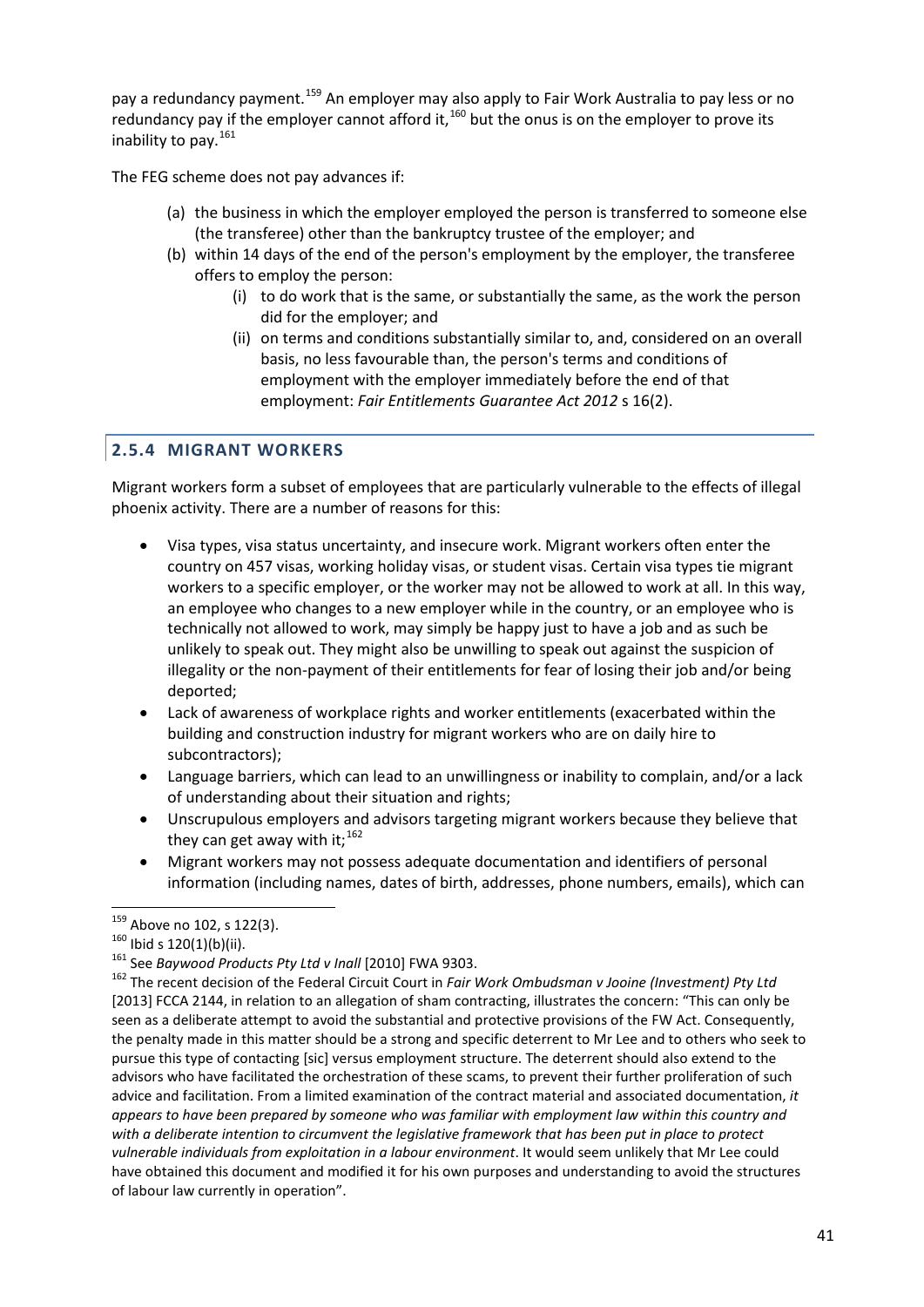inhibit regulators and professional bodies from chasing up the payment of migrant workers' entitlements, including superannuation.

## **2.5.5 COMPETITORS AND FREE MARKET PRINCIPLES**

The money that phoenix operators save through their illegal activities gives them the opportunity either to pocket the illegitimate savings, or else to price their products and services lower than their competitors to gain an unethical competitive advantage over them. Where the latter option is chosen, illegal phoenix operators may unfairly gain a larger share of the market than they would otherwise have been able to do, increase their revenue, and augment their customer goodwill. Competitors may be priced out of the market, or may consider illegal phoenixing themselves in order to resuscitate their failed businesses. The unfair competitive advantage gained by the illegal phoenix operator erodes the operation of the free market system because businesses are not able to offer their goods and services on an equal footing.

## **2.6 INDUSTRY PROFILES**

Illegal phoenix activity can potentially occur in any industry. However, some industries are particularly vulnerable to this activity. In this section we identify two industries – the building and construction industry and the financial services industry – where illegal phoenix activity has been identified as a particular concern.

## **2.6.1 BUILDING AND CONSTRUCTION INDUSTRY**

In 2003, the Cole Royal Commission drew attention to the high incidence of phoenix activity in the building and construction industry. The Cole Report identified that it was most likely to occur in 'building sub-industries which have large workforces of semi or unskilled labour, and where labour costs are a significant part of the running costs of the business'.<sup>[163](#page-45-0)</sup>

The at-risk sub-industries identified by the Cole Report included:

- formworking;
- scaffolding;
- concreting;
- bricklaying;
- plastering;
- gyprock fixing; and
- steel-fixing.

Other sub-industries at risk, albeit to a lesser extent included electricians, glaziers and plumbers.<sup>[164](#page-45-1)</sup>

Phoenixing is considered to be an occupational hazard in the building and construction industry, because the unique skillsets possessed by company controllers are likely to keep them in the same line of work when their business fails. Illegal phoenix operators who re-enter the same industry are at a higher risk of failing again, thereby perpetuating the phoenix cycle.

NSW is said to be the worst affected of all the states.<sup>[165](#page-45-2)</sup> The 2012 Collins Inquiry into Construction Industry Insolvency in NSW noted the 'inequality of bargaining power' experienced by subcontractors on construction sites, highlighting that phoenix activity is one of the ways this

 $163$  Above no 10, vol 8, 115

<span id="page-45-2"></span><span id="page-45-1"></span><span id="page-45-0"></span>Above no 10, vol 8, 115<br><sup>164</sup> Ibid.<br><sup>165</sup> Bruce Collins QC, 'Independent Inquiry into Construction Industry Insolvency in NSW - Final Report' (NSW Government, November 2012), 34.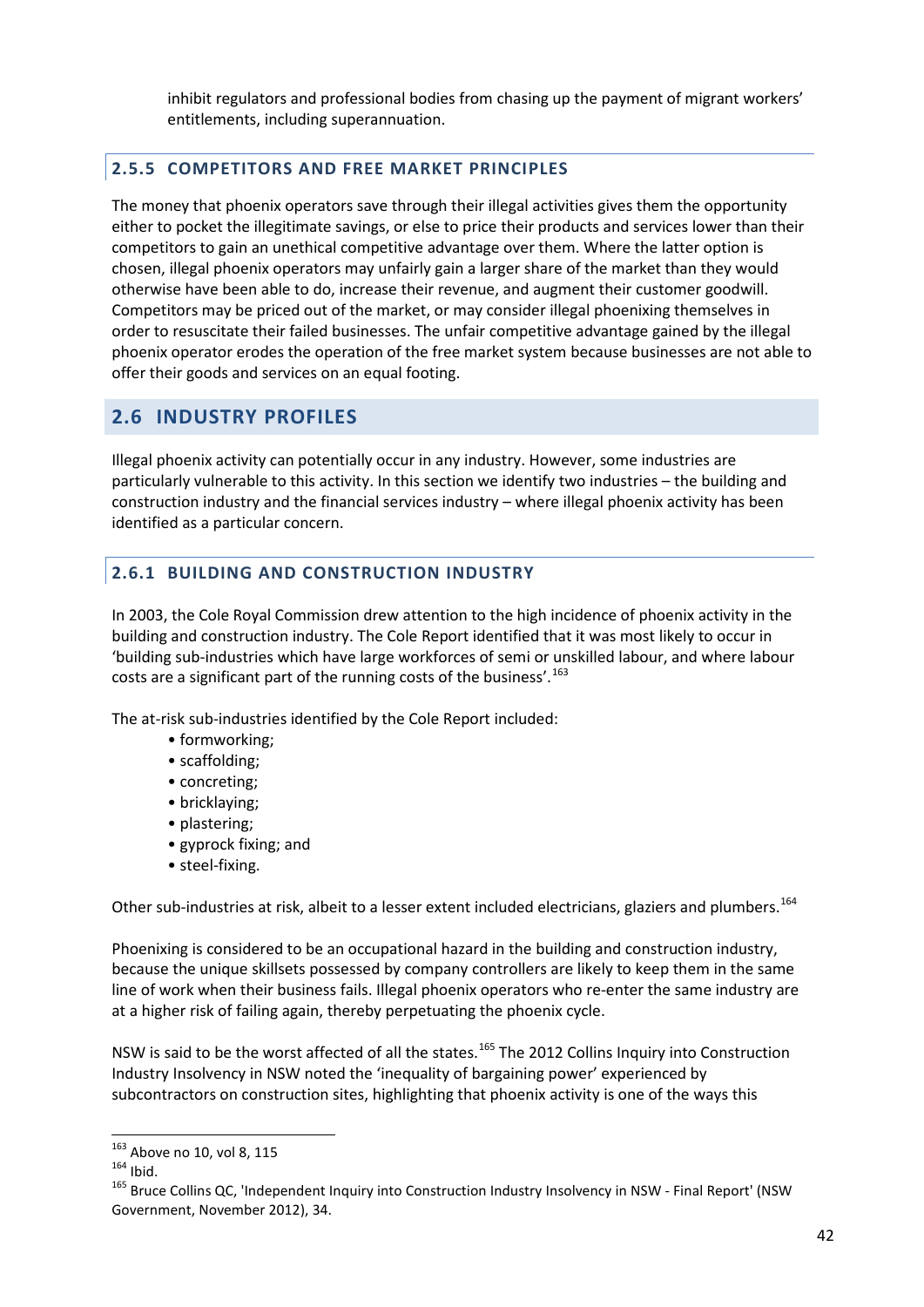inequality can manifest itself. One submission to the Inquiry stated that head contractors were advised "to create a separate company for each project and close it down after the completion of the project" as a "harm minimisation strategy". The Inquiry noted that this sort of behaviour was by no means solely confined to head contractors.<sup>[166](#page-46-0)</sup>

Characteristics of the industry that hinder the detection of illegal phoenixing include the following:

- Record-keeping in the building and construction industry may be minimal;
- Employment conditions are different to other industries:
	- Employees are often hired intermittently for temporary periods of time ("daily hire");
	- **The industry employs high numbers of temporary migrant workers whose** knowledge of their entitlements may be low. These workers may not work under their own names;
	- Workers may be paid as independent contractors;
	- While unions have a strong presence on big CBD sites, they don't exert the same influence on small building sites;
- The trading name of companies that operate in the building and construction industry is not necessarily important and so it is not always reused when a company phoenixes.<sup>[167](#page-46-1)</sup>

## **2.6.2 FINANCIAL SERVICES INDUSTRY**

The 2012 Report by Richard St John commissioned by Treasury on the Future of Financial Advice (the 'St John Report') noted the incidence of phoenixing in the sector, describing it thus:

A licensed firm may re-emerge by forming a new company and being granted a new financial services licence before it becomes apparent that the misconduct of the prior licensee has resulted in large scale client loss. Retail clients who suffer loss from licensee misconduct where the licensee ceases to trade, disappears or becomes insolvent, will struggle to obtain payment for awards made in their favour. […] Consumers are unlikely to be aware that much the same financial services business is being run under a different licence. It is difficult for consumers to protect themselves in those circumstances by avoiding dealing with providers who have engaged in prior misconduct. In other instances, directors of an insolvent company move on to become authorised representatives or employees of other licensees.<sup>[168](#page-46-2)</sup>

### *Why the financial services industry?*

In 2009, ASIC informed the Parliamentary Joint Committee on Corporations and Financial Services' Inquiry into financial products and services that regulation of the sector has traditionally been kept to an absolute minimum in order to maximise market efficiency, to the detriment of investors.<sup>[169](#page-46-3)</sup> The Inquiry noted that regulation aimed at protecting investors is limited to minimal conduct and disclosure requirements overseen by the already overstretched and under-resourced ASIC. The Parliamentary Joint Committee outlined several major issues with the sector, stating that, '[t]he licensing system is deficient', and that 'competency requirements for licensees and/or their authorised representatives are too low, oversight of individual advisers is too diffuse, and consumers are unable to readily identify varying capabilities'. $170$ 

<span id="page-46-0"></span><sup>&</sup>lt;sup>166</sup> Ibid 63-64.

<span id="page-46-1"></span> $167$  PWC and Fair Work Ombudsman, 'Phoenix Activity - Sizing the Problem and Matching Solutions' (June

<span id="page-46-2"></span><sup>2012), 11-12.&</sup>lt;br><sup>168</sup> Richard St John, 'Compensation Arrangements for Consumers of Financial Services - Future of Financial Advice' (Australian Government Treasury, April 2012) 44 [2.169 - 2.171].

<span id="page-46-3"></span><sup>&</sup>lt;sup>169</sup> Parliamentary Joint Committee on Corporations and Financial Services, Parliament of Australia, *Inquiry into Financial Products and Services in Australia* (November 2009) 7 [2.2].<br><sup>170</sup> Ibid 74 [5.22].

<span id="page-46-4"></span>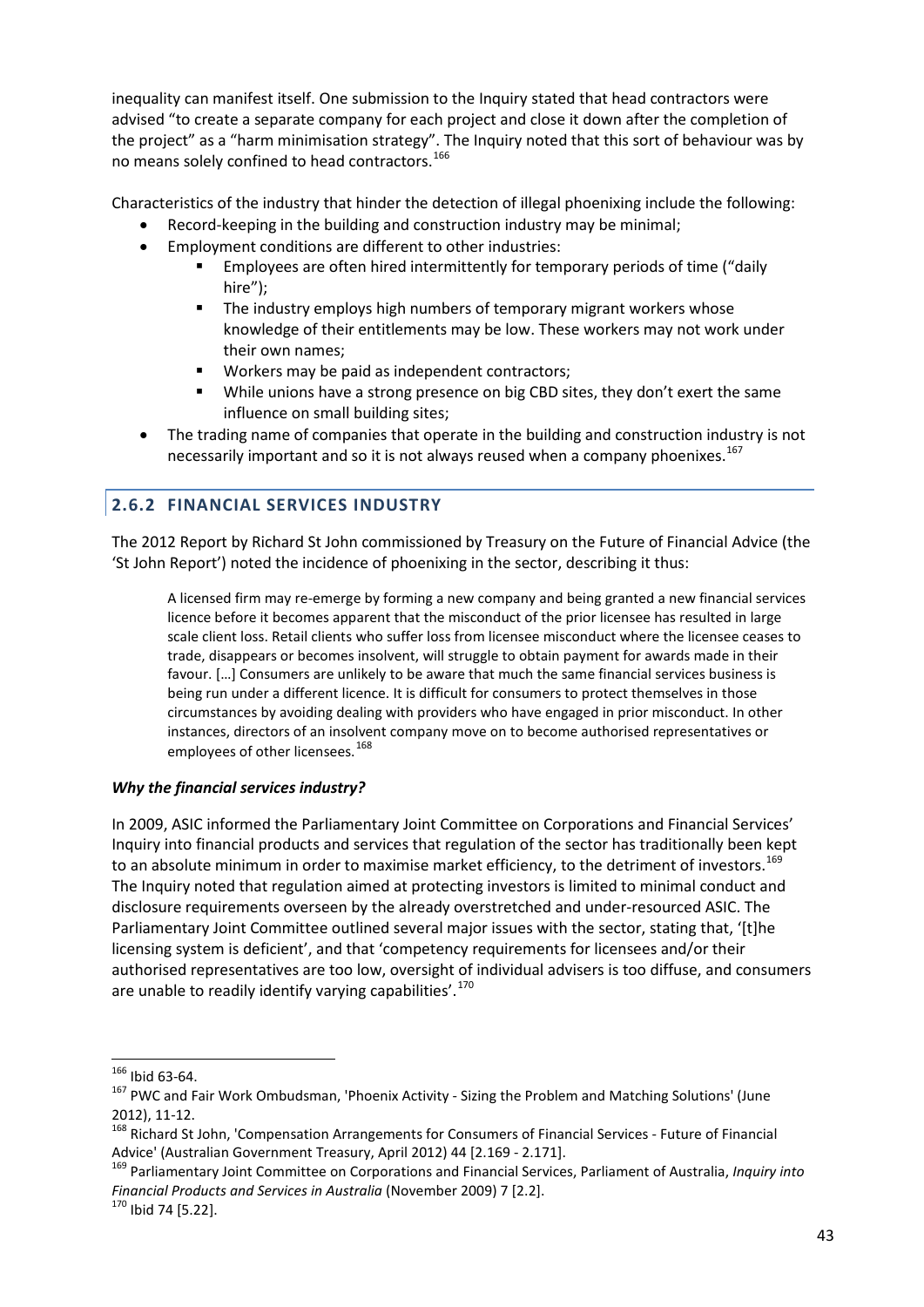The St John Report described the case of a financial services licensee against whom numerous allegations of misconduct were levelled by clients spanning the period 2008-2010. The licensee's business was liquidated, leaving no assets for unsecured creditors (including those who were still in the process of bringing legal proceedings against the company), nor any professional indemnity insurance to cover their losses. At least one of the directors set up a new company and was still operating from the same office at the time the report was published.<sup>[171](#page-47-0)</sup>

Deficiencies in the sector that exacerbate its vulnerability to illegal phoenixing include:

- The steps a prospective adviser must undertake to acquire a license are not particularly onerous. [172](#page-47-1) According to the Parliamentary Joint Committee on Corporations and Financial Services Inquiry, the 'minimum qualification threshold for [financial] advisers is low',<sup>[173](#page-47-2)</sup> and there are ongoing concerns 'about the varying competence of a broad range of people able to operate under the same 'financial adviser' or 'financial planner' banner''; [174](#page-47-3)
- **ASIC** has limited grounds on which to deny an application for a licence;<sup>[175](#page-47-4)</sup>
- ASIC's oversight of the licensing system is arguably lacking;
- Advisers are not required to obtain professional indemnity insurance;
- **Professional indemnity insurance is designed to indemnify advisers and not compensate** investors who suffer losses as a result of poor/legally deficient advice; $^{176}$  $^{176}$  $^{176}$
- There are inadequate disclosure and conduct standards for managing conflicts of interest:<sup>[177](#page-47-6)</sup>
- There is poor financial literacy amongst many consumers.

## **3 CONCLUSION**

This report profiles phoenix activity, categorises that activity, considers existing legislative responses, provides case examples and raises important policy questions. It provides details of the industries that have been identified as being highly susceptible to illegal phoenix activity and the potential victims of that activity. While noting the difficulties associated with identifying and categorising phoenix activity, the report profiles that activity for the purpose of assisting regulators in the formation of strategies designed to educate the regulated community, detect incidences of the activity, and enhance enforcement.

We classify phoenix activity as legal where the outcome for creditors and/or employees is better than it would have been had the business not been resurrected. Legal phoenixing often occurs in the context of a business rescue. Phoenix activity becomes problematic where there are repeated resurrections of failed businesses which result in creditors receiving minimal returns. However undesirable the problematic phoenix is, it is not the same as the illegal phoenix. In order for the

<span id="page-47-4"></span>(a) the application is made properly;

(b) ASIC is satisfied that the applicant or the applicant's responsible managers are of good character;

(c) ASIC has no reason to believe that the applicant will not comply with licensee obligations; and (d) the applicant has provided ASIC with any additional information requested for the purposes of assessing the application. ASIC cannot refuse an application for an AFS licence for reasons beyond the above-specified criteria (e.g. ASIC cannot refuse to grant a licence on the basis of the licensee's proposed business model). ASIC cannot refuse to grant a licence without giving the applicant an opportunity to be heard and a refusal to grant a licence can be appealed to the Administrative Appeals Tribunal (AAT). Ibid 7 [2.12].

<span id="page-47-6"></span><span id="page-47-5"></span> $176$  Ibid 74 [5.22].<br> $177$  Ibid.

<span id="page-47-0"></span><sup>&</sup>lt;sup>171</sup> Ibid 44 [2.172].

<span id="page-47-2"></span>

<span id="page-47-3"></span>

<span id="page-47-1"></span><sup>&</sup>lt;sup>172</sup> Ibid 7 [2.11].<br><sup>173</sup> Ibid 90 [5.85].<br><sup>174</sup> Ibid 90 [5.87].<br><sup>175</sup> The Inquiry noted that, 'ASIC must grant an AFS licence if: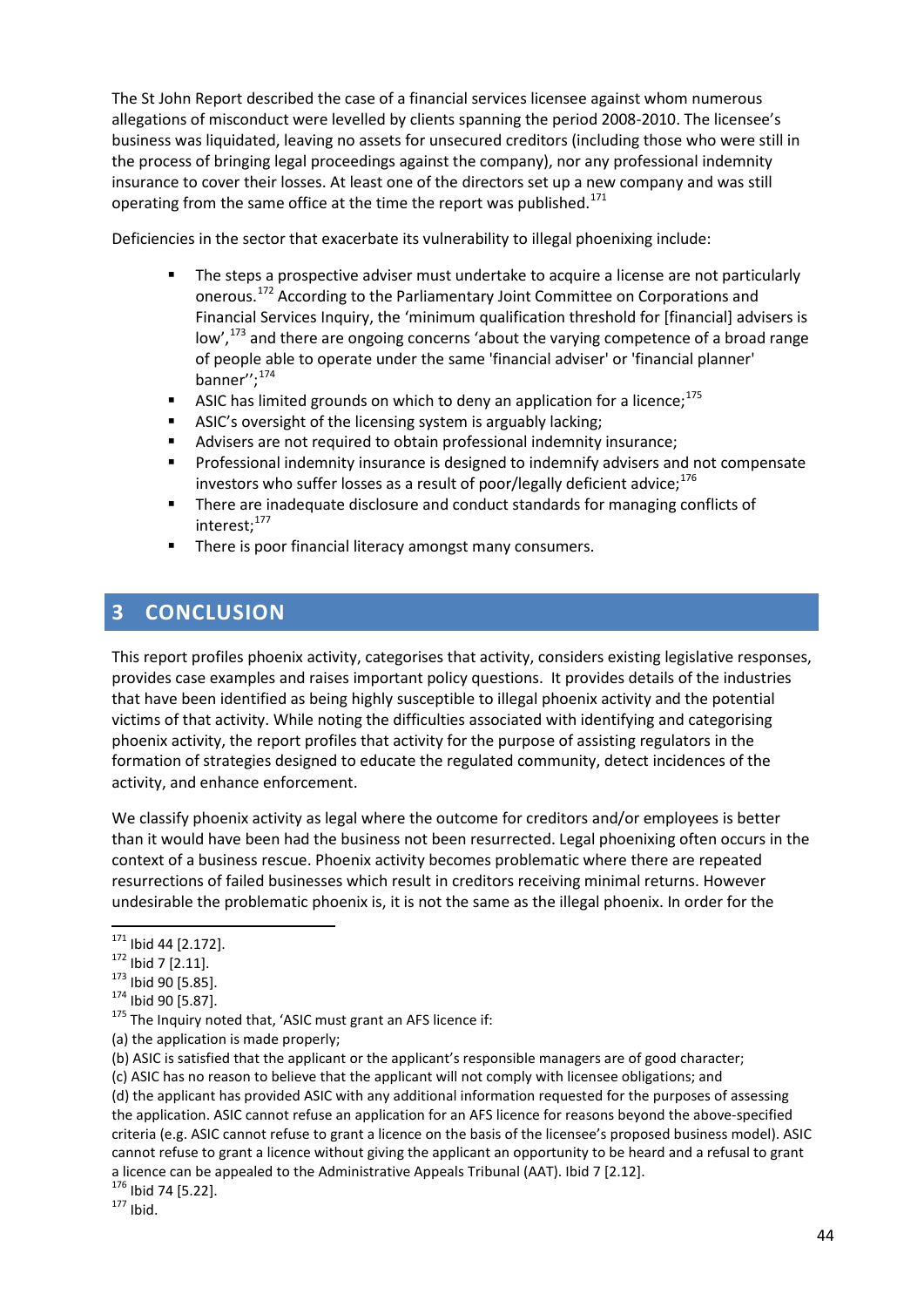behaviour to be classified as illegal, there must be more than multiple failures followed by the formation of new companies, or the use of other existing companies, with the same controllers, business name, and/or business premises.

Phoenix activity is classified as illegal where there is evidence of an intention on the part of the company's controllers to use the company's failure as a device to avoid paying its creditors amounts which they otherwise would have received had the company's assets been properly dealt with. Proving the required intent is the crux of the difficulty in differentiating illegal phoenix activity from the legal and problematic types. We identify three categories of illegal phoenix activity. Type one occurs where the intention to avoid debts is formed as the company starts to fail; type two, where the phoenix is a business model; and type three, where there is complex illegal phoenix activity.

This report has demonstrated that the victims of illegal phoenix activity are widespread and that the harm it can cause is significant. Illegal forms of phoenix activity have been linked to certain industries in particular, two of which were profiled in this report – the building and construction industry and the financial services industry.

The issues raised in this report demonstrate the need for further study in order to minimise the harmful consequences of problematic and illegal forms of phoenix activity. In our future companion report *Quantifying Phoenix Activity: Cost, Incidence and Enforcement*, we explore the difficulties associated with quantifying the costs of phoenix activity and the enforcement activity undertaken by regulators. A separate future report will address the issues raised in the policy questions contained in this report and will detail our recommendations.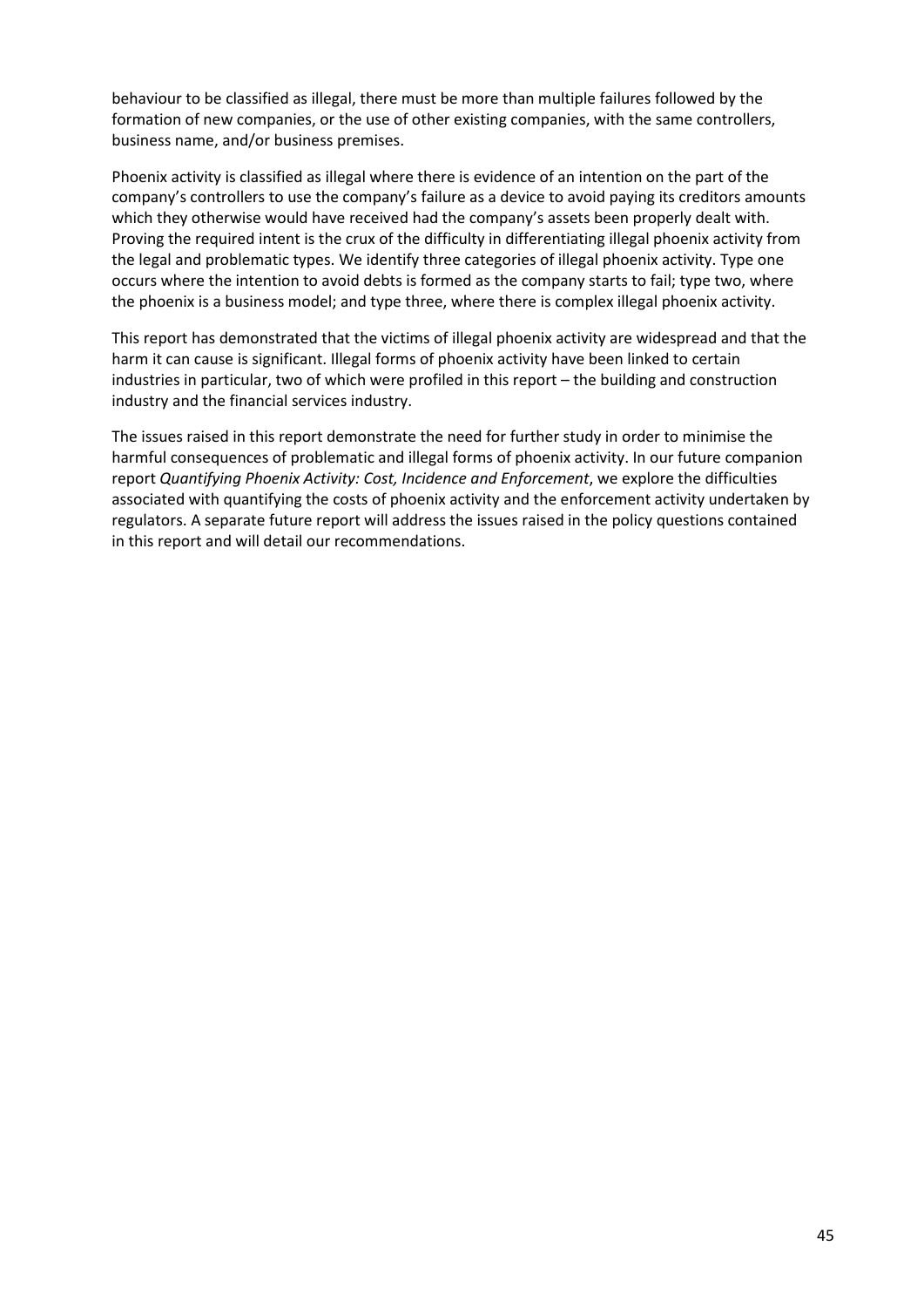# **4 GLOSSARY OF COMMON ABBREVIATIONS**

- ASC Australian Securities Commission
- ASIC Australian Securities and Investments Commission
- ATO Australian Taxation Office
- CALDB Companies Auditors and Liquidators Disciplinary Board
- DCT Deputy Commissioner of Taxation
- DOCA Deed of Company Arrangement
- DPN director penalty notice
- FEG Fair Entitlements Guarantee
- FWA *Fair Work Act 2009* (Cth)
- FWBC Fair Work Building and Construction
- FWO Fair Work Ombudsman
- GEERS General Employee Entitlements and Redundancy Scheme
- PAYG Pay As You Go
- TAA *Taxation Administration Act 1953* (Cth)
- VA voluntary administration
- VLRC Victorian Law Reform Committee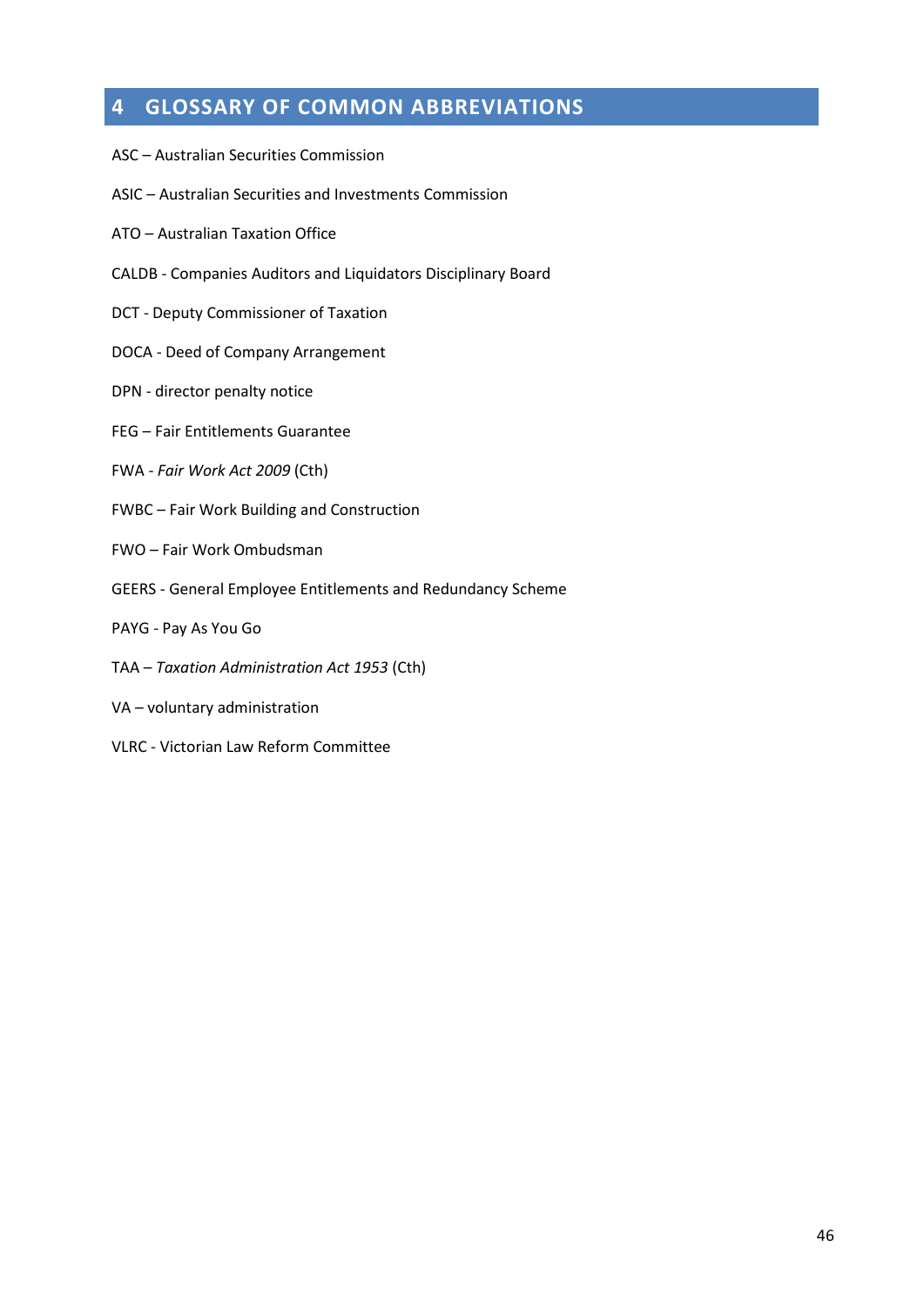## **5 BIBLIOGRAPHY**

#### *Articles/Books/Reports*

- 1. Australian Law Reform Commission, *General Insolvency Inquiry*, Report No. 45 (1988).
- 2. Australian Securities Commission, 'Project One: Phoenix Activity and Insolvent Trading Public Version' (Research Paper 95/01, May 1996).
- 3. Australian Taxation Office, *Targeting Tax Crime: a Whole-of-Government Approach - July*  2009 (28 January 2010), 15-6 [<https://www.ato.gov.au/General/The-fight-against-tax](https://www.ato.gov.au/General/The-fight-against-tax-crime/In-detail/Targeting-Tax-Crime-magazine/Archive/Targeting-tax-crime--a-whole-of-government-approach---July-2009/)[crime/In-detail/Targeting-Tax-Crime-magazine/Archive/Targeting-tax-crime--a-whole-of](https://www.ato.gov.au/General/The-fight-against-tax-crime/In-detail/Targeting-Tax-Crime-magazine/Archive/Targeting-tax-crime--a-whole-of-government-approach---July-2009/)[government-approach---July-2009/>](https://www.ato.gov.au/General/The-fight-against-tax-crime/In-detail/Targeting-Tax-Crime-magazine/Archive/Targeting-tax-crime--a-whole-of-government-approach---July-2009/).
- 4. Bruce Collins QC, 'Independent Inquiry into Construction Industry Insolvency in NSW Final Report' (NSW Government, November 2012).
- 5. Commonwealth, Royal Commission into the Building and Construction Industry, *Final Report* (2003).
- 6. Fair Work Ombudsman, *Annual Report 2012-2013* (Commonwealth of Australia, 2013) [<http://www.fairwork.gov.au/about-us/reports-and-submissions/annual-reports>](http://www.fairwork.gov.au/about-us/reports-and-submissions/annual-reports).
- 7. Helen Anderson and Linda Haller, 'Phoenix Activity and the Liability of the Advisor' (2014) 34(3) *Sydney Law Review* 471.
- 8. Parliament of Victoria Law Reform Committee, *Curbing the Phoenix Company - First Report on the Law Relating to Directors and Managers of Insolvent Corporations,* Report No 83 (1994).
- 9. Parliamentary Joint Committee on Corporations and Financial Services, Parliament of Australia, *Inquiry into Financial Products and Services in Australia* (November 2009)
- 10. Parliamentary Joint Committee on Corporations and Financial Services, Parliament of Australia, *Corporate Insolvency Laws: A Stocktake* (2004).
- 11. PWC and Fair Work Ombudsman, 'Phoenix Activity Sizing the Problem and Matching Solutions' (June 2012).
- 12. Richard St. John, 'Compensation Arrangements for Consumers of Financial Services Future of Financial Advice' (Australian Government Treasury, April 2012).
- 13. Treasury (Cth), 'Action against Fraudulent Phoenix Activity' (Proposals Paper, Treasury, Australian Government, 2009).

#### *Cases*

- 14. *Affinity Risk Partners (Brokers) Pty Ltd* [2011] FWA 295.
- 15. *Afmepkiu, New South Wales Branch v David & Ors* [2006] NSWIRComm 206.
- 16. *ASIC v Fiorentino* [2014] CALDB 240614.
- 17. *ASIC v Somerville & Ors* [2009] NSWSC 934.
- 18. Australian Nursing Federation [2012] FWA 6460.
- 19. *Australian Securities and Investments Commission v Franklin (liquidator), in the matter of Walton Constructions Pty Ltd* [2014] FCAFC 85.
- 20. *Automotive, Food, Metals, Engineering, Printing and Kindred Industries Union v Beynon* [2013] FCA 390.
- 21. *Baywood Products Pty Ltd v Inall* [2010] FWA 9303.
- 22. *Buzzle Operations Pty Ltd (in liq) v Apple Computer Australia Pty Ltd* (2010) 238 FLR 384.
- 23. *Canadian Solar v ACN 138 535 832 Pty Ltd, In the Matter of ACN 138 535 832 Pty Ltd (Subject to a Deed of Company Arrangement)* [2014] FCA 783.
- 24. *Dae Boong International Pty limited v Dae Boong Australia Pty Limited* [2008] NSWSC 357.
- 25. *DCT v Woodings* [1994] 13 WAR 189.
- 26. *Deputy Commissioner of Taxation v Casualife Furniture International Pty Ltd* [2004] VSC 157.
- 27. *Fair Work Ombudsman v Foure Mile Pty Ltd* [2013] FCCA 682.
- 28. *Fair Work Ombudsman v Happy Cabby Pty Ltd & Anor* [2013] FCCA 397.
- 29. *Fair Work Ombudsman v Jooine (Investment) Pty Ltd & Anor* [2013] FCCA 2144.
- 30. *Fair Work Ombudsman v Ramsey Food Processing Pty Ltd* (No 2) [2012] FCA 408 (20 April 2012); also [2011] FCA 1176.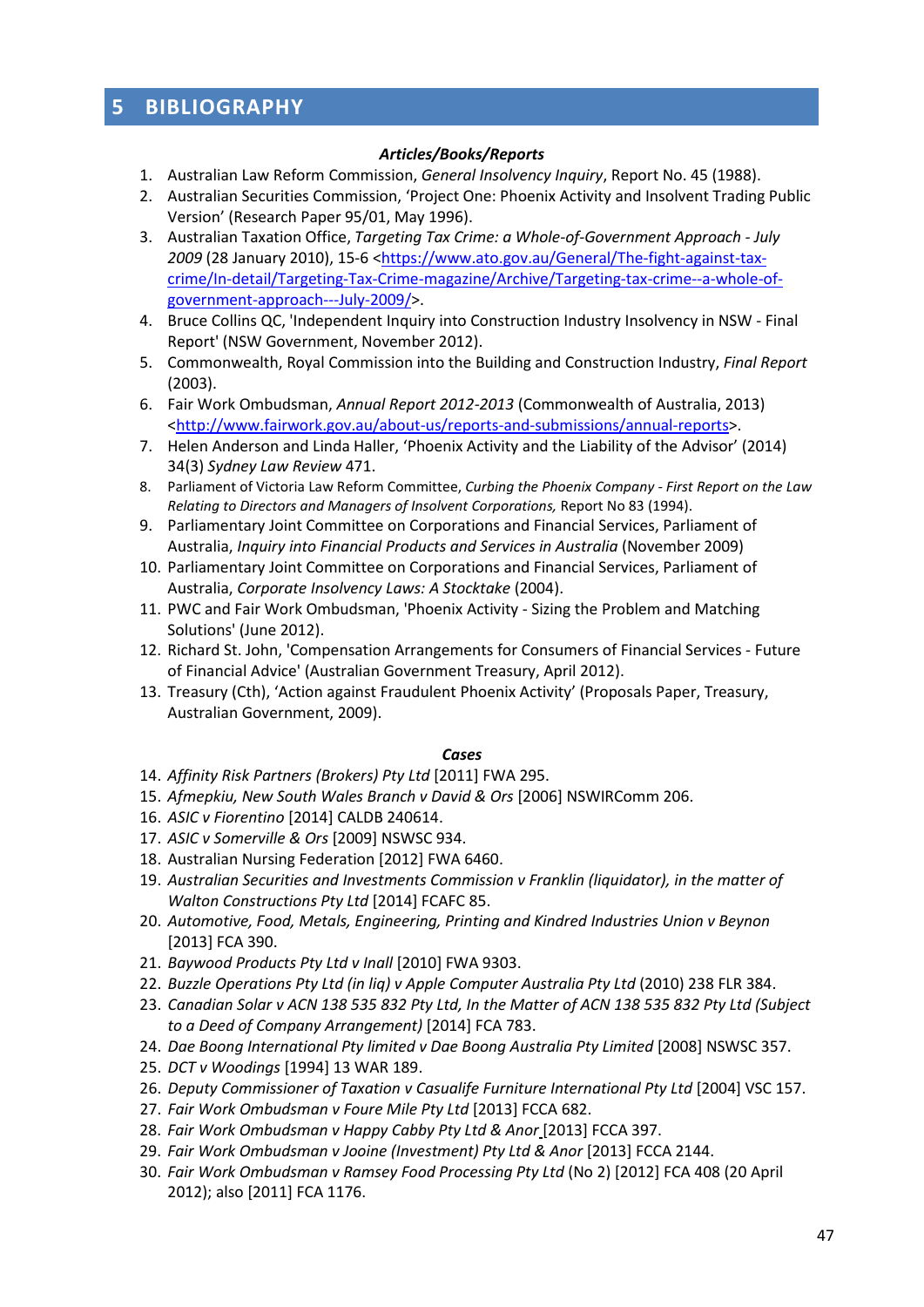- 31. *Ferrari & Anor v Ferrari Invest (T'ville) P/L (in Liq)* [1999] QCA 230 (22 June 1999).
- 32. *FWO v Francis* [2011] FMCA 1005.
- 33. *FWO v Ramsey* (2011) 198 FCR 174, 176–7 [3]; *Fair Work Ombudsman v Ramsey Food Processing Pty Ltd* (No 2) [2012] FCA 408; [2011] FCA 1176.
- 34. *Grossman v ASIC* [2011] AATA 6
- 35. *Jeffree v National Companies and Securities Commission* [1990] WAR 183.
- 36. *Mcllwain v Ramsey Food Packaging Pty Ltd (No. 4)* [2006] FCA 1302.
- 37. *Mcllwain v Ramsey Food Packaging Pty Ltd* [2006] FCA 828; 154 IR 111.
- 38. *Quinlivan v ASIC* (2010) 81 ACSR 522; [2010] FCAFC 161
- 39. *R v Heilbronn* (1999) 150 FLR 43.
- 40. *R v William John Walters* [2001] NSWSC 640; [2001] NSWSC 786; [2002] NSWCCA 291.
- 41. *Re Quinlivan and Australian Securities and Investments Commission* (2010) 113 ALD 599
- 42. *Stream Communications Pty Ltd v Bonomo* [2011] FWA 62.

#### *Legislation*

- 43. *Anti-Money Laundering and Counter-terrorism Financing Act 2006* (Cth)
- 44. *Corporations Act 2001* (Cth).
- 45. *Criminal Code Act 1995* (Cth)
- 46. *Fair Entitlements Guarantee Act 2012* (Cth).
- 47. *Fair Work Act 2009* (Cth)
- 48. *Taxation Administration Act 1953* (Cth)

#### *Newspaper articles/ Media releases*

- 49. Adele Ferguson, 'The Phoenix Dilemma: how to stop rort artists from rising from the ashes', *The Age* (Melbourne, Australia), 11 December 2010 [<http://www.theage.com.au/business/the-phoenix-dilemma-how-to-stop-rort-artists-from](http://www.theage.com.au/business/the-phoenix-dilemma-how-to-stop-rort-artists-from-rising-from-the-ashes-20101210-18svy.html%23ixzz3GMkr2Vr3)[rising-from-the-ashes-20101210-18svy.html#ixzz3GMkr2Vr3>](http://www.theage.com.au/business/the-phoenix-dilemma-how-to-stop-rort-artists-from-rising-from-the-ashes-20101210-18svy.html%23ixzz3GMkr2Vr3).
- 50. Adele Ferguson, 'A Free Rise from the Ashes of Others' *Sydney Morning Herald* (Sydney, Australia) 11 December 2010 [<http://www.smh.com.au/business/a-free-rise-from-the](http://www.smh.com.au/business/a-free-rise-from-the-ashes-of-others-20101210-18std.html%23ixzz3Cxv6FVbn)[ashes-of-others-20101210-18std.html#ixzz3Cxv6FVbn>](http://www.smh.com.au/business/a-free-rise-from-the-ashes-of-others-20101210-18std.html%23ixzz3Cxv6FVbn).
- 51. Australian Securities and Investments Commission, 'ASIC takes action against 'phoenix' director' (media release 06-125, 21 April 2006) [<http://www.asic.gov.au/asic/asic.nsf/byheadline/06-](http://www.asic.gov.au/asic/asic.nsf/byheadline/06-125+ASIC+takes+action+against+%27phoenix%27+director?openDocument) [125+ASIC+takes+action+against+%27phoenix%27+director?openDocument>](http://www.asic.gov.au/asic/asic.nsf/byheadline/06-125+ASIC+takes+action+against+%27phoenix%27+director?openDocument).
- 52. Australian Securities and Investments Commission, 'CALDB suspends NSW joint liquidator for six months' (media release 14-080MR, 16 April 2014) [<http://www.asic.gov.au/about](http://www.asic.gov.au/about-asic/media-centre/find-a-media-release/2014-releases/14-080mr-caldb-suspends-nsw-joint-liquidator-for-six-months/)[asic/media-centre/find-a-media-release/2014-releases/14-080mr-caldb-suspends-nsw-joint](http://www.asic.gov.au/about-asic/media-centre/find-a-media-release/2014-releases/14-080mr-caldb-suspends-nsw-joint-liquidator-for-six-months/)[liquidator-for-six-months/>](http://www.asic.gov.au/about-asic/media-centre/find-a-media-release/2014-releases/14-080mr-caldb-suspends-nsw-joint-liquidator-for-six-months/).
- 53. Ben Butler, Lucy Battersby and Rachel Wells, 'Disgraced CEO faces 'phoenix' company claim', *The Age* (Melbourne, Australia) 11 April 2012 [<http://www.theage.com.au/business/disgraced-ceo-faces-phoenix-company-claim-](http://www.theage.com.au/business/disgraced-ceo-faces-phoenix-company-claim-20120410-1wn14.html)[20120410-1wn14.html>](http://www.theage.com.au/business/disgraced-ceo-faces-phoenix-company-claim-20120410-1wn14.html).
- 54. Cameron Houston and Chris Vedelago, 'Chinese plasterers exploited by rogue companies at two big sites', *The Age* (Melbourne, Australia) 16 March 2014 [<http://www.theage.com.au/victoria/chinese-plasterers-exploited-by-rogue-companies-at](http://www.theage.com.au/victoria/chinese-plasterers-exploited-by-rogue-companies-at-two-big-sites-20140315-34u1b.html)[two-big-sites-20140315-34u1b.html>](http://www.theage.com.au/victoria/chinese-plasterers-exploited-by-rogue-companies-at-two-big-sites-20140315-34u1b.html).
- 55. Chris Vedelago, 'Tax Office flags concern at 'phoenix' plan by Lisa Ho', *The Age* (Melbourne, Australia) [<http://www.theage.com.au/business/tax-office-flags-concern-at-phoenix-plan](http://www.theage.com.au/business/tax-office-flags-concern-at-phoenix-plan-by-lisa-ho-20130804-2r7k9.html)[by-lisa-ho-20130804-2r7k9.html>](http://www.theage.com.au/business/tax-office-flags-concern-at-phoenix-plan-by-lisa-ho-20130804-2r7k9.html).
- 56. Companies Auditors and Liquidators Disciplinary Board, 'CALDB Cancels the Registration of NSW Liquidator' (media release, 8 July 2014) [<https://dv8nx270cl59a.cloudfront.net/media/1248077/caldb-media-release-03nsw13](https://dv8nx270cl59a.cloudfront.net/media/1248077/caldb-media-release-03nsw13-fiorentino.pdf) [fiorentino.pdf>](https://dv8nx270cl59a.cloudfront.net/media/1248077/caldb-media-release-03nsw13-fiorentino.pdf).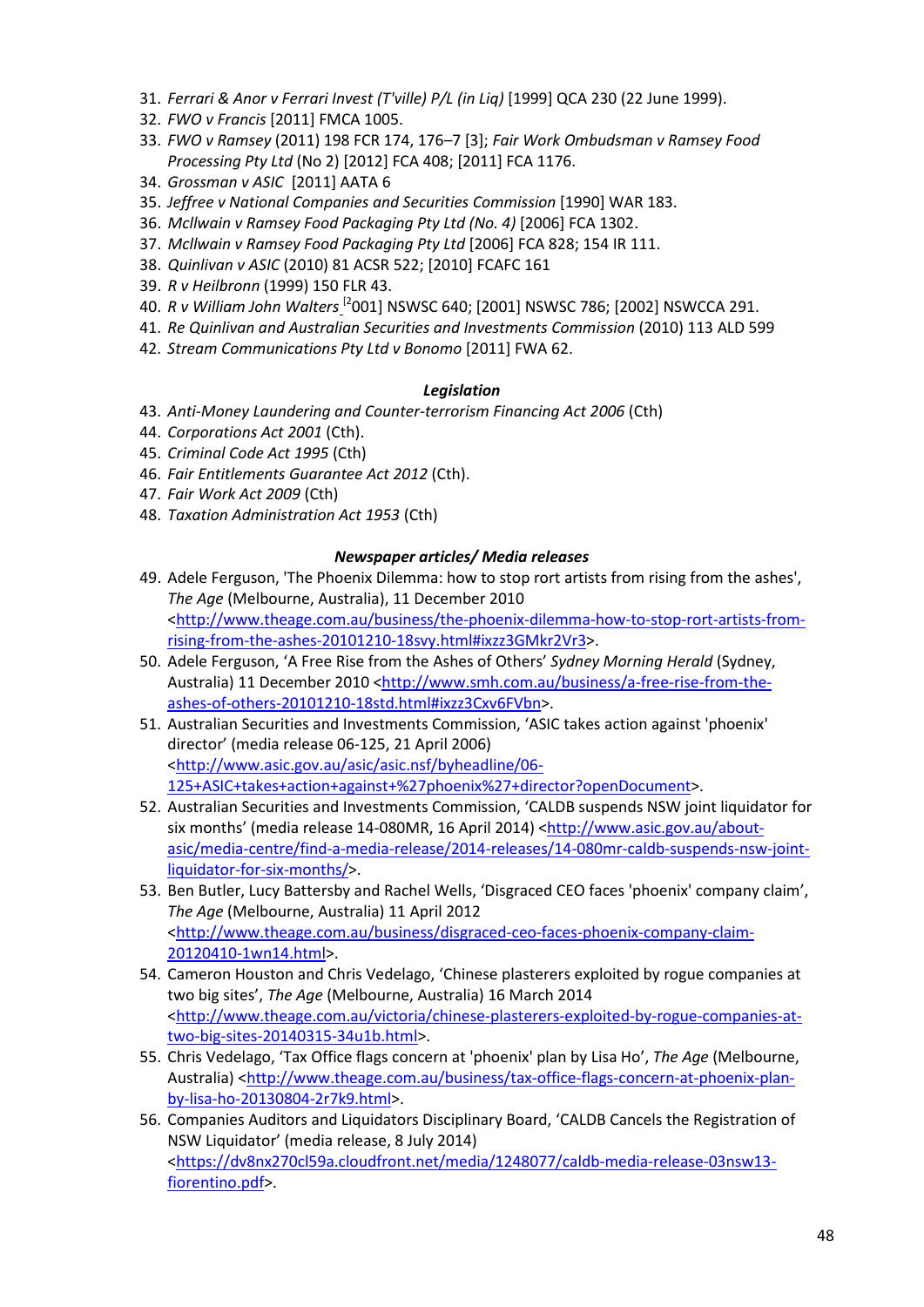- 57. Josh Gordon, 'Wangaratta Textile Maker Shreds Company, Sheds Worker Entitlements', *The*  Age (Melbourne, Australia), 13 July 2014 [<http://www.theage.com.au/victoria/wangaratta](http://www.theage.com.au/victoria/wangaratta-textile-maker-shreds-company-sheds-worker-entitlements-20140713-zt65q.html)[textile-maker-shreds-company-sheds-worker-entitlements-20140713-zt65q.html>](http://www.theage.com.au/victoria/wangaratta-textile-maker-shreds-company-sheds-worker-entitlements-20140713-zt65q.html).
- 58. Karl Quinn, 'Producer behind Tex Perkins show folds, owing \$1.4 million', *The Age* (Melbourne, Australia) 15 March 2012 [<http://www.theage.com.au/entertainment/theatre/producer-behind-tex-perkins-show](http://www.theage.com.au/entertainment/theatre/producer-behind-tex-perkins-show-folds-owing-14-million-20120314-1v3lq.html)[folds-owing-14-million-20120314-1v3lq.html>](http://www.theage.com.au/entertainment/theatre/producer-behind-tex-perkins-show-folds-owing-14-million-20120314-1v3lq.html).
- 59. Mark Phillips, 'Textile Workers Left High and Dry Again', *Working Life,* 18 July 2014.
- 60. Senator the Hon Eric Abetz, *Government Support for Redundant Employees of Bruck Textiles*  (media release, 14 July 2014) [<https://ministers.employment.gov.au/abetz/government](https://ministers.employment.gov.au/abetz/government-support-redundant-employees-bruck-textiles)[support-redundant-employees-bruck-textiles>](https://ministers.employment.gov.au/abetz/government-support-redundant-employees-bruck-textiles).

#### *Websites/ Other*

- 61. Australian Securities and Investments Commission, *Small Business – Illegal Phoenix Activity*  (10 October 2014) [<http://www.asic.gov.au/for-business/your-business/small](http://www.asic.gov.au/for-business/your-business/small-business/compliance-for-small-business/small-business-illegal-phoenix-activity/)[business/compliance-for-small-business/small-business-illegal-phoenix-activity/>](http://www.asic.gov.au/for-business/your-business/small-business/compliance-for-small-business/small-business-illegal-phoenix-activity/).
- 62. Australian Taxation Office, *Compliance Program 2012–13 – What we will particularly be focusing on in 2012-13* (17 August 2013) [<https://www.ato.gov.au/Print](https://www.ato.gov.au/Print-publications/Compliance-program-2012-13/?page=80)[publications/Compliance-program-2012-13/?page=80>](https://www.ato.gov.au/Print-publications/Compliance-program-2012-13/?page=80).
- 63. Australian Taxation Office, *The Fight Against Tax Crime – Fraudulent Phoenix Activities* (16 July 2014) [<https://www.ato.gov.au/General/The-fight-against-tax-crime/Our](https://www.ato.gov.au/General/The-fight-against-tax-crime/Our-focus/Fraudulent--phoenix--activities/)[focus/Fraudulent--phoenix--activities/>](https://www.ato.gov.au/General/The-fight-against-tax-crime/Our-focus/Fraudulent--phoenix--activities/).
- 64. Broede Carmody, *60-Year-Old Regional Manufacturing Giant Collapses* (17 July 2014) Smart Company [<http://www.smartcompany.com.au/finance/cashflow/42866-60-year-old](http://www.smartcompany.com.au/finance/cashflow/42866-60-year-old-regional-manufacturing-giant-collapses.html)[regional-manufacturing-giant-collapses.html>](http://www.smartcompany.com.au/finance/cashflow/42866-60-year-old-regional-manufacturing-giant-collapses.html).
- 65. Department of Education, Employment and Workplace Relations, *GEERS OA*: *1 January 2011*.
- 66. Emma Younger, 'Bruck Textiles under Investigation', *ABC Lateline*, 16 July 2014 [<http://www.abc.net.au/lateline/content/2014/s4047754.htm>](http://www.abc.net.au/lateline/content/2014/s4047754.htm).
- 67. F J Morgan, *Phoenix operator jailed for 3 years - \$6.7m fraud – withheld tax from wages without remitting amounts then did same thing in second company [C18]*, Tax Newsletter Issue 25, 24/6, F J Morgan Tax Barrister, Lawyer and Mediator [<http://www.fjmtax.com/tax-newsletter/1338-phoenix-operator-jailed-for-3-years-67m](http://www.fjmtax.com/tax-newsletter/1338-phoenix-operator-jailed-for-3-years-67m-fraud-withheld-tax-from-wages-without-remitting-amounts-then-did-same-thing-in-second-company-c18.html)[fraud-withheld-tax-from-wages-without-remitting-amounts-then-did-same-thing-in-second](http://www.fjmtax.com/tax-newsletter/1338-phoenix-operator-jailed-for-3-years-67m-fraud-withheld-tax-from-wages-without-remitting-amounts-then-did-same-thing-in-second-company-c18.html)[company-c18.html>](http://www.fjmtax.com/tax-newsletter/1338-phoenix-operator-jailed-for-3-years-67m-fraud-withheld-tax-from-wages-without-remitting-amounts-then-did-same-thing-in-second-company-c18.html).
- 68. Fair Work Building and Construction, *Insolvency and Phoenix Activities* (2012) [<http://www.fwbc.gov.au/insolvency-and-phoenix-activities>](http://www.fwbc.gov.au/insolvency-and-phoenix-activities).
- 69. Insolvency Practitioners Association of Australia, *Code of Professional Practice for Insolvency Practitioners*, ARITA [<http://www.arita.com.au/docs/about-us-documents/code-20of-](http://www.arita.com.au/docs/about-us-documents/code-20of-20professional-20practice-20-20--20final_1st-ed.pdf?sfvrsn=0)[20professional-20practice-20-20--20final\\_1st-ed.pdf?sfvrsn=0>](http://www.arita.com.au/docs/about-us-documents/code-20of-20professional-20practice-20-20--20final_1st-ed.pdf?sfvrsn=0).
- 70. Office of the Legal Services Commissioner, *Register of Disciplinary Action,* Lawlink [<http://www.lawlink.nsw.gov.au/olsc/nswdr.nsf/ListByName?OpenAgent&Start=S>](http://www.lawlink.nsw.gov.au/olsc/nswdr.nsf/ListByName?OpenAgent&Start=S).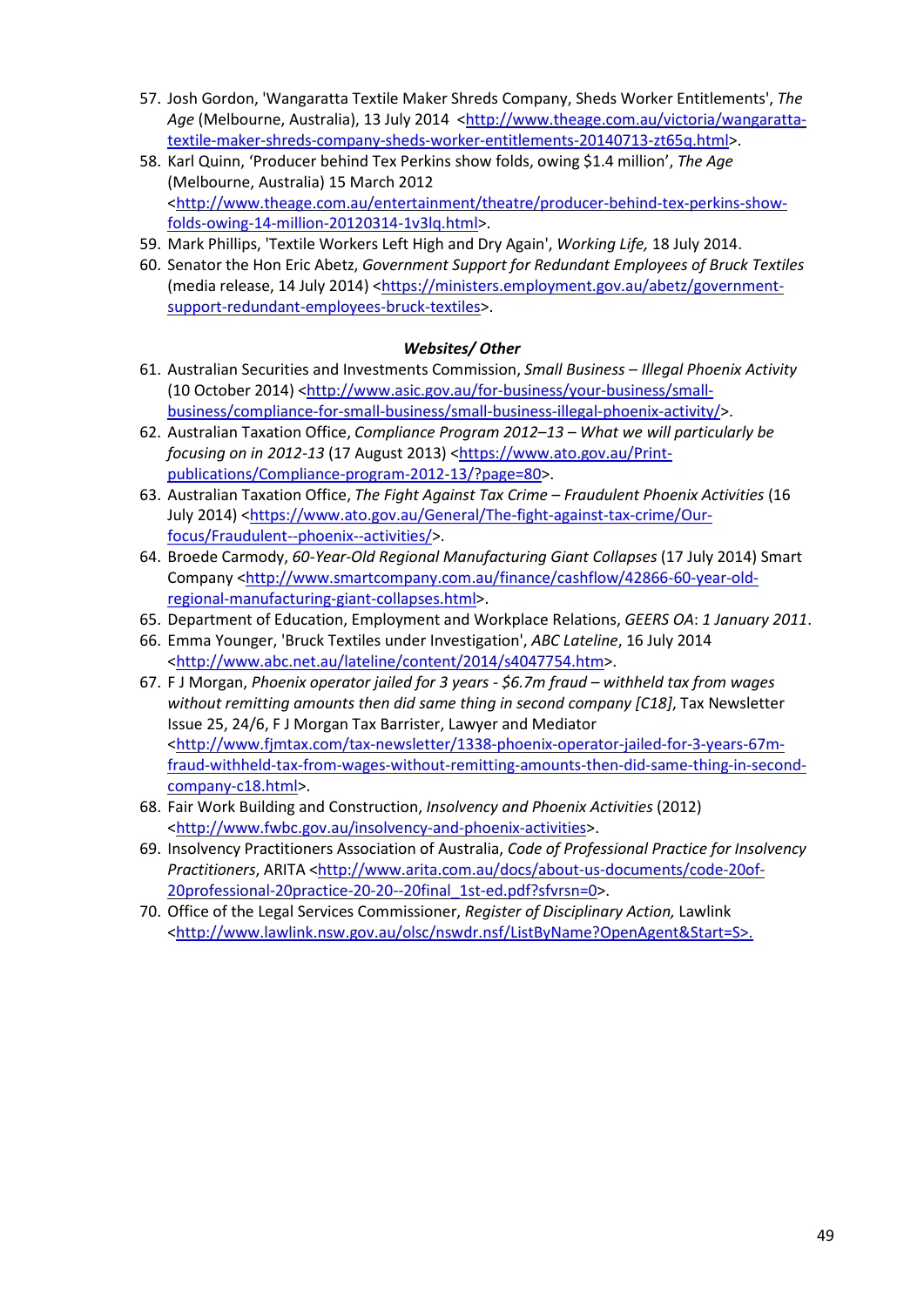## **6 APPENDIX OF RELEVANT LEGISLATION**

## *6.1 ANTI-MONEY LAUNDERING AND COUNTER-TERRORISM FINANCING ACT 2006*

### **SECTION 53: REPORTS ABOUT MOVEMENTS OF PHYSICAL CURRENCY INTO OR OUT OF AUSTRALIA**

Offence

- (1) A person commits an offence if:
	- (a) either:
		- (i) the person moves physical currency into Australia; or
		- (ii) the person moves physical currency out of Australia; and
	- (b) the total amount of the physical currency is not less than \$10,000; and
	- (c) a report in respect of the movement has not been given in accordance with this section.

Penalty: Imprisonment for 2 years or 500 penalty units, or both.

(2) Strict liability applies to paragraph  $(1)(c)$ .

Note: For strict liability, see section 6.1 of the Criminal Code .

Civil penalty

- (3) A person must not:
	- (a) move physical currency into Australia; or
	- (b) move physical currency out of Australia;

if:

- (c) the total amount of the physical currency is not less than \$10,000; and
- (d) a report in respect of the movement has not been given in accordance with this section.
- (4) Subsection (3) is a civil penalty provision.

#### Commercial carriers

- (5) Subsections (1) and (3) do not apply to a person if:
	- (a) the person is a commercial passenger carrier; and
	- (b) the physical currency is in the possession of any of the carrier's passengers.
- (6) Subsections (1) and (3) do not apply to a person if:
	- (a) the person is a commercial goods carrier; and
	- (b) the physical currency is carried on behalf of another person; and
	- (c) the other person has not disclosed to the carrier that the goods carried on behalf of the other person include physical currency.
- (7) A person who wishes to rely on subsection (5) or (6) bears an evidential burden in relation to that matter.

#### Requirements for reports under this section

- (8) A report under this section must:
	- (a) be in the approved form; and
	- (b) contain such information relating to the matter being reported as is specified in the AML/CTF Rules; and
	- (c) be given to the AUSTRAC CEO, a customs officer or a police officer; and
	- (d) comply with the applicable timing rule in subsection 54(1).

### **SECTION 142: CONDUCTING TRANSACTIONS SO AS TO AVOID REPORTING REQUIREMENTS RELATING TO THRESHOLD TRANSACTIONS**

- (1) A person (the first person) commits an offence if:
	- (a) the first person is, or causes another person to become, a party to 2 or more non-reportable transactions; and
	- (b) having regard to:
		- (i) the manner and form in which the transactions were conducted, including the matters to which subsection (3) applies; and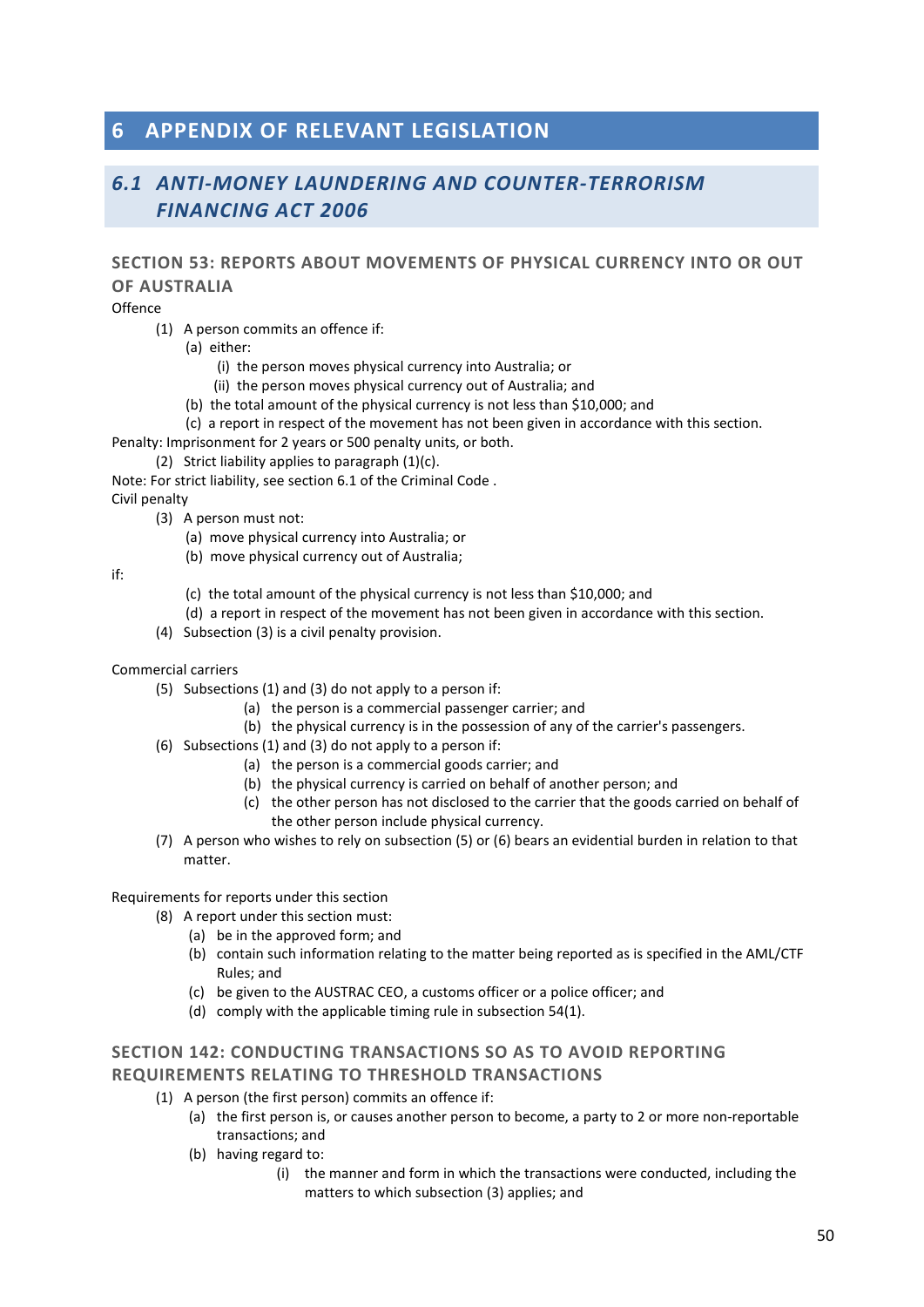(ii) any explanation made by the first person as to the manner or form in which the transactions were conducted;

it would be reasonable to conclude that the first person conducted, or caused the transactions to be conducted, in that manner or form for the sole or dominant purpose of ensuring, or attempting to ensure, that the money or property involved in the transactions was transferred in a manner and form that would not give rise to a threshold transaction that would have been required to have been reported under section 43. Penalty: Imprisonment for 5 years or 300 penalty units, or both.

(2) Subsection (1) does not apply if the defendant proves that the first person did not conduct the transactions, or cause the transactions to be conducted, as the case may be, for the sole or dominant purpose of ensuring, or attempting to ensure, that the money or property involved in the transactions was transferred in a manner and form that would not give rise to a threshold transaction that would have been required to have been reported under section 43.

Note: A defendant bears a legal burden in relation to the matters in subsection (2)--see section 13.4 of the Criminal Code.

- (3) This subsection applies to the following matters:
	- (a) the value of the money or property involved in each transaction;
	- (b) the total value of the transactions;
	- (c) the period of time over which the transactions took place;
	- (d) the interval of time between any of the transactions;
	- (e) the locations at which the transactions took place.

## *6.2 CORPORATIONS ACT 2001*

#### **SECTION 79***:* **INVOLVEMENT IN CONTRAVENTIONS**

A person is involved in a contravention if, and only if, the person:

- (a) has aided, abetted, counselled or procured the contravention; or
- (b) has induced, whether by threats or promises or otherwise, the contravention; or
- (c) has been in any way, by act or omission, directly or indirectly, knowingly concerned in, or party to, the contravention; or
- (d) has conspired with others to effect the contravention.

### **SECTION 180***:* **DIRECTORS' AND OTHERS' OFFICERS DUTY OF CARE AND DILIGENCE-- CIVIL OBLIGATION ONLY**

- (1) A director or other officer of a corporation must exercise their powers and discharge their duties with the degree of care and diligence that a reasonable person would exercise if they:
	- (a) were a director or officer of a corporation in the corporation's circumstances; and
	- (b) occupied the office held by, and had the same responsibilities within the corporation as, the director or officer.

Note: This subsection is a civil penalty provision (see section 1317E).

Business judgment rule

- (2) A director or other officer of a corporation who makes a business judgment is taken to meet the requirements of subsection (1), and their equivalent duties at common law and in equity, in respect of the judgment if they:
	- (a) make the judgment in good faith for a proper purpose; and
	- (b) do not have a material personal interest in the subject matter of the judgment; and
	- (c) inform themselves about the subject matter of the judgment to the extent they reasonably believe to be appropriate; and
	- (d) rationally believe that the judgment is in the best interests of the corporation.

The director's or officer's belief that the judgment is in the best interests of the corporation is a rational one unless the belief is one that no reasonable person in their position would hold.

Note: This subsection only operates in relation to duties under this section and their equivalent duties at common law or in equity (including the duty of care that arises under the common law principles governing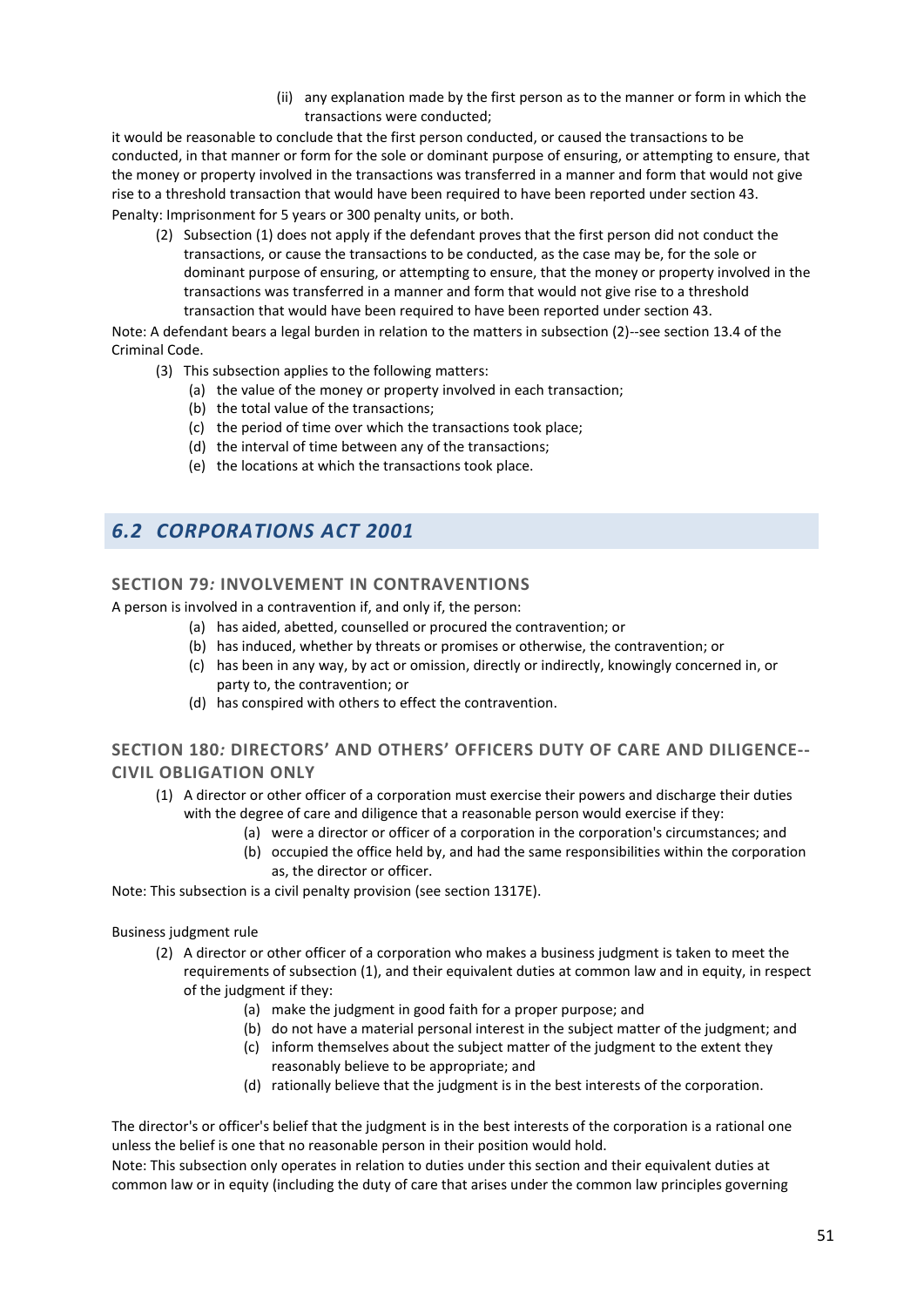liability for negligence)--it does not operate in relation to duties under any other provision of this Act or under any other laws.

(3) In this section: "business judgment" means any decision to take or not take action in respect of a matter relevant to the business operations of the corporation.

#### **SECTION 181***:* **GOOD FAITH--CIVIL OBLIGATIONS: DIRECTORS AND OTHER OFFICERS**

- (1) A director or other officer of a corporation must exercise their powers and discharge their duties:
	- (a) in good faith in the best interests of the corporation; and
	- (b) for a proper purpose.
- (2) A person who is involved in a contravention of subsection (1) contravenes this subsection.

#### **SECTION 182***:* **USE OF POSITION--CIVIL OBLIGATIONS**

Use of position--directors, other officers and employees

- (1) A director, secretary, other officer or employee of a corporation must not improperly use their position to:
	- (a) gain an advantage for themselves or someone else; or
	- (b) cause detriment to the corporation.

Note: This subsection is a civil penalty provision (see section 1317E).

(2) A person who is involved in a contravention of subsection (1) contravenes this subsection.

### **SECTION 183***:* **USE OF INFORMATION--CIVIL OBLIGATIONS: DIRECTORS, OTHER OFFICERS AND EMPLOYEES**

- (1) A person who obtains information because they are, or have been, a director or other officer or employee of a corporation must not improperly use the information to:
	- (a) gain an advantage for themselves or someone else; or
	- (b) cause detriment to the corporation.

Note 1: This duty continues after the person stops being an officer or employee of the corporation.

Note 2: This subsection is a civil penalty provision (see section 1317E).

(2) A person who is involved in a contravention of subsection (1) contravenes this subsection.

### **SECTION 184: DIRECTORS AND OTHER OFFICERS - GOOD FAITH, USE OF POSITION AND USE OF INFORMATION--CRIMINAL OFFENCES**

- (1) A director or other officer of a corporation commits an offence if they:
	- (a) are reckless; or
	- (b) are intentionally dishonest;

and fail to exercise their powers and discharge their duties:

- (c) in good faith in the best interests of the corporation; or
- (d) for a proper purpose.

Note: Section 187 deals with the situation of directors of wholly-owned subsidiaries.

Use of position--directors, other officers and employees

- (2) A director, other officer or employee of a corporation commits an offence if they use their position dishonestly:
	- (a) with the intention of directly or indirectly gaining an advantage for themselves, or someone else, or causing detriment to the corporation; or
	- (b) recklessly as to whether the use may result in themselves or someone else directly or indirectly gaining an advantage, or in causing detriment to the corporation.

Use of information--directors, other officers and employees

- (3) A person who obtains information because they are, or have been, a director or other officer or employee of a corporation commits an offence if they use the information dishonestly:
	- (a) with the intention of directly or indirectly gaining an advantage for themselves, or someone else, or causing detriment to the corporation; or
	- (b) recklessly as to whether the use may result in themselves or someone else directly or indirectly gaining an advantage, or in causing detriment to the corporation.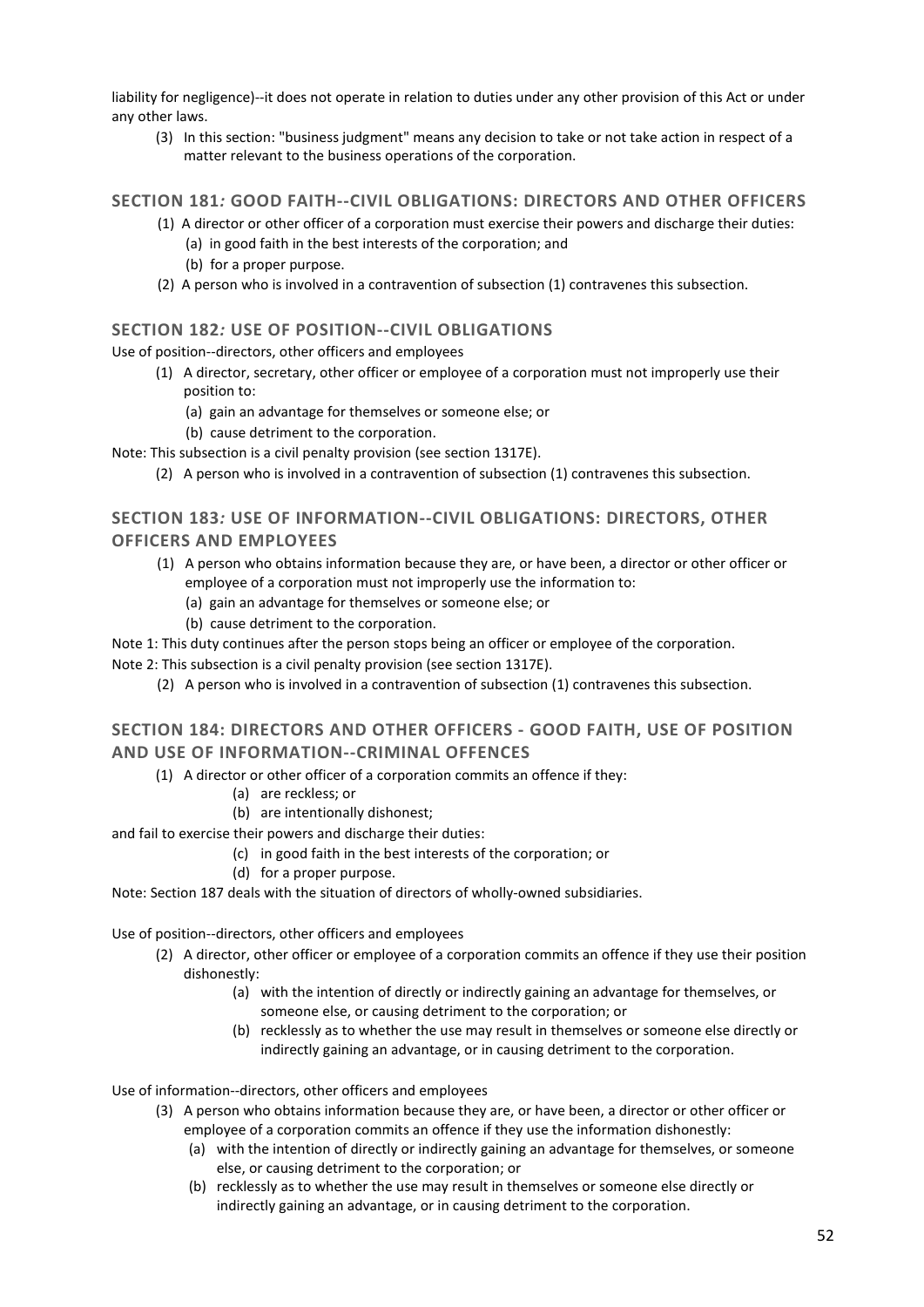### **SECTION 206C***:* **COURT POWER OF DISQUALIFICATION--CONTRAVENTION OF CIVIL PENALTY PROVISION**

- (1) On application by ASIC, the Court may disqualify a person from managing corporations for a period that the Court considers appropriate if:
	- (a) a declaration is made under:
		- (i) section 1317E (civil penalty provision) that the person has contravened a corporation/scheme civil penalty provision; or
		- (ii) section 386- 1 (civil penalty provision) of the Corporations (Aboriginal and Torres Strait Islander) Act 2006 that the person has contravened a civil penalty provision (within the meaning of that Act); and
	- (b) the Court is satisfied that the disqualification is justified.
- (2) In determining whether the disqualification is justified, the Court may have regard to:
	- (a) the person's conduct in relation to the management, business or property of any corporation; and
	- (b) any other matters that the Court considers appropriate.
- (3) To avoid doubt, the reference in paragraph (2)(a) to a corporation includes a reference to an Aboriginal and Torres Strait Islander corporation.

### **SECTION 206D***:* **COURT POWER OF DISQUALIFICATION--INSOLVENCY AND NON-PAYMENT OF DEBTS**

- (1) On application by ASIC, the Court may disqualify a person from managing corporations for up to 20 years if:
	- (a) within the last 7 years, the person has been an officer of 2 or more corporations when they have failed; and
	- (b) the Court is satisfied that:
		- (i) the manner in which the corporation was managed was wholly or partly responsible for the corporation failing; and
		- (ii) the disqualification is justified.
- (1A) To avoid doubt, the references in paragraphs (1)(a) and (b) to a corporation include references to an Aboriginal and Torres Strait Islander corporation.
- (2) For the purposes of subsection (1), a corporation fails if:
	- (a) a Court orders the corporation to be wound up under:
		- (i) section 459B of this Act; or
		- (ii) section 526-1 of the Corporations (Aboriginal and Torres Strait Islander) Act 2006 because the Court is satisfied that the corporation is insolvent; or
	- (b) the corporation enters into voluntary liquidation and creditors are not fully paid or are unlikely to be fully paid; or
	- (c) the corporation executes a deed of company arrangement and creditors are not fully paid or are unlikely to be fully paid; or
	- (d) the corporation ceases to carry on business and creditors are not fully paid or are unlikely to be fully paid; or
	- (e) a levy of execution against the corporation is not satisfied; or
	- (f) a receiver, receiver and manager, or provisional liquidator is appointed in relation to the corporation; or
	- (g) the corporation enters into a compromise or arrangement with its creditors under Part 5.1 (including that Part as applied by section 45-1 of the Corporations (Aboriginal and Torres Strait Islander) Act 2006 ); or
	- (h) the corporation is wound up and a liquidator lodges a report under subsection  $533(1)$ (including that subsection as applied by section 526-35 of the Corporations (Aboriginal and Torres Strait Islander) Act 2006 ) about the corporation's inability to pay its debts.

Note: To satisfy paragraph (h), a corporation must begin to be wound up while the person is an officer or within 12 months after the person ceases to be an officer. However, the report under subsection  $\frac{533(1)}{2}$  may be lodged by the liquidator at a time that is more than 12 months after the person ceases to be an officer. Sections 513A to 513D contain rules about when a company begins to be wound up.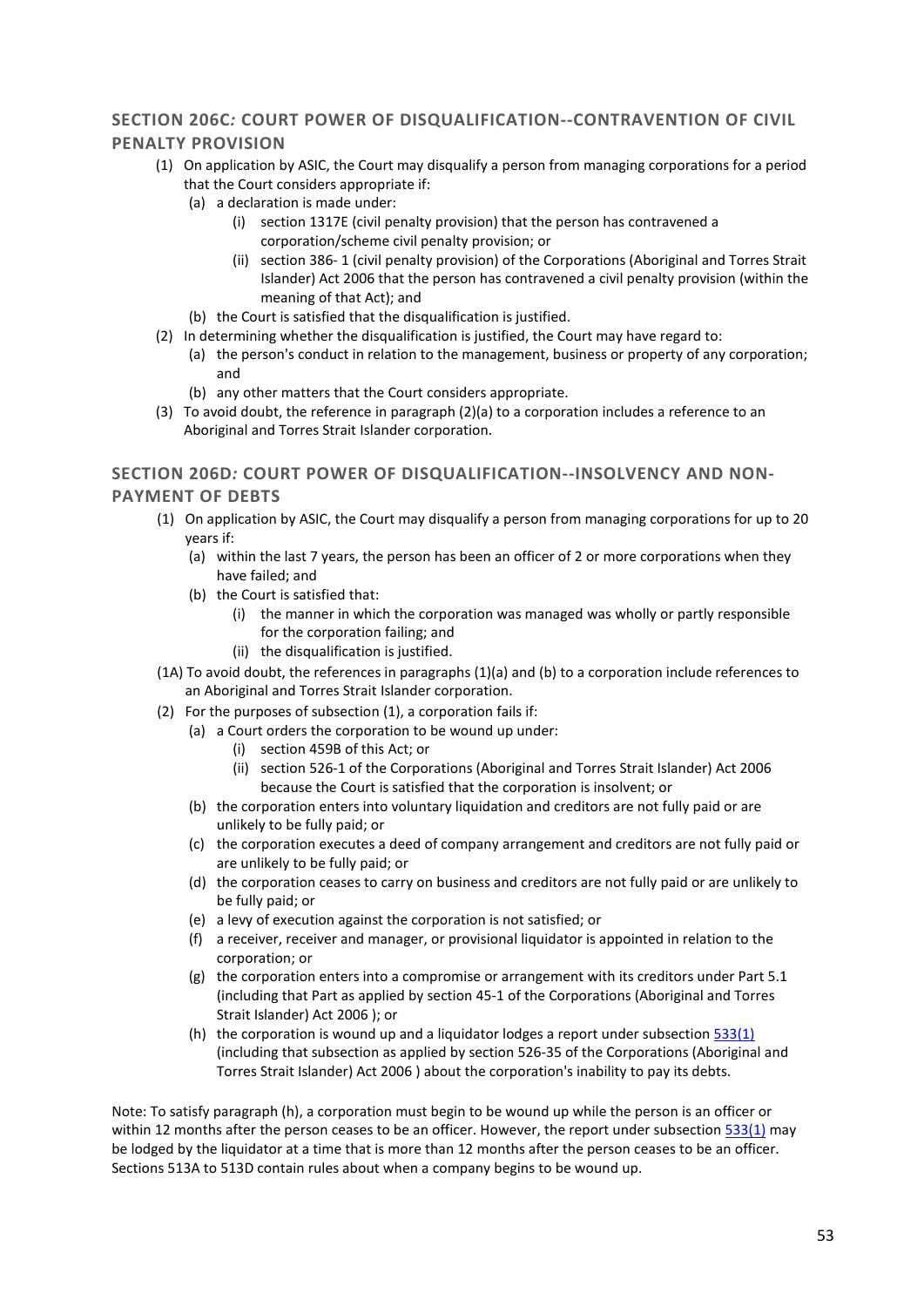- (2A) The reference in paragraph (2)(c) to a deed of company arrangement includes a reference to a deed of corporation arrangement (within the meaning of the Corporations (Aboriginal and Torres Strait Islander) Act 2006 .
- (2B) For the purposes of subsection (1), a person is an officer of an Aboriginal and Torres Strait Islander corporation if the person is an officer of that corporation within the meaning of the Corporations (Aboriginal and Torres Strait Islander) Act 2006 .
	- (3) In determining whether the disqualification is justified, the Court may have regard to:
		- (a) the person's conduct in relation to the management, business or property of any corporation; and
			- (b) any other matters that the Court considers appropriate.
	- (4) To avoid doubt, the reference in paragraph (3)(a) to a corporation includes a reference to an Aboriginal and Torres Strait Islander corporation.

### **SECTION 206F: DISQUALIFICATION OF THE COMPANY'S DIRECTORS FOR A MAXIMUM PERIOD OF FIVE YEARS**

- (1) ASIC may disqualify a person from managing corporations for up to 5 years if:
	- (a) within 7 years immediately before ASIC gives a notice under paragraph (b)(i):
		- (i) the person has been an officer of 2 or more corporations; and
		- (ii) while the person was an officer, or within 12 months after the person ceased to be an officer of those corporations, each of the corporations was wound up and a liquidator lodged a report under subsectio[n 533\(1\)](#page-59-0) … about the corporation's inability to pay its debts; and
	- (b) ASIC has given the person:
		- (i) a notice in the prescribed form requiring them to demonstrate why they should not be disqualified; and
		- (ii) an opportunity to be heard on the question; and
	- (c) ASIC is satisfied that the disqualification is justified.

#### Grounds for disqualification

- (2) In determining whether disqualification is justified, ASIC:
	- (a) must have regard to whether any of the corporations mentioned in subsection (1) were related to one another; and
	- (b) may have regard to:
		- (i) the person's conduct in relation to the management, business or property of any corporation; and
		- (ii) whether the disqualification would be in the public interest; and
		- (iii) any other matters that ASIC considers appropriate.

#### **SECTION 286***:* **OBLIGATION TO KEEP FINANCIAL RECORDS**

- (1) A company, registered scheme or disclosing entity must keep written financial records that:
	- (a) correctly record and explain its transactions and financial position and performance; and
		- (b) would enable true and fair financial statements to be prepared and audited.

The obligation to keep financial records of transactions extends to transactions undertaken as trustee. Note: Section 9 defines financial records.

Period for which records must be retained

(2) The financial records must be retained for 7 years after the transactions covered by the records are completed.

Strict liability offences

(3) An offence based on subsection (1) or (2) is an offence of strict liability.

### **SECTION 461: GENERAL GROUNDS ON WHICH COMPANY MAY BE WOUND UP BY COURT**

(1) The Court may order the winding up of a company if: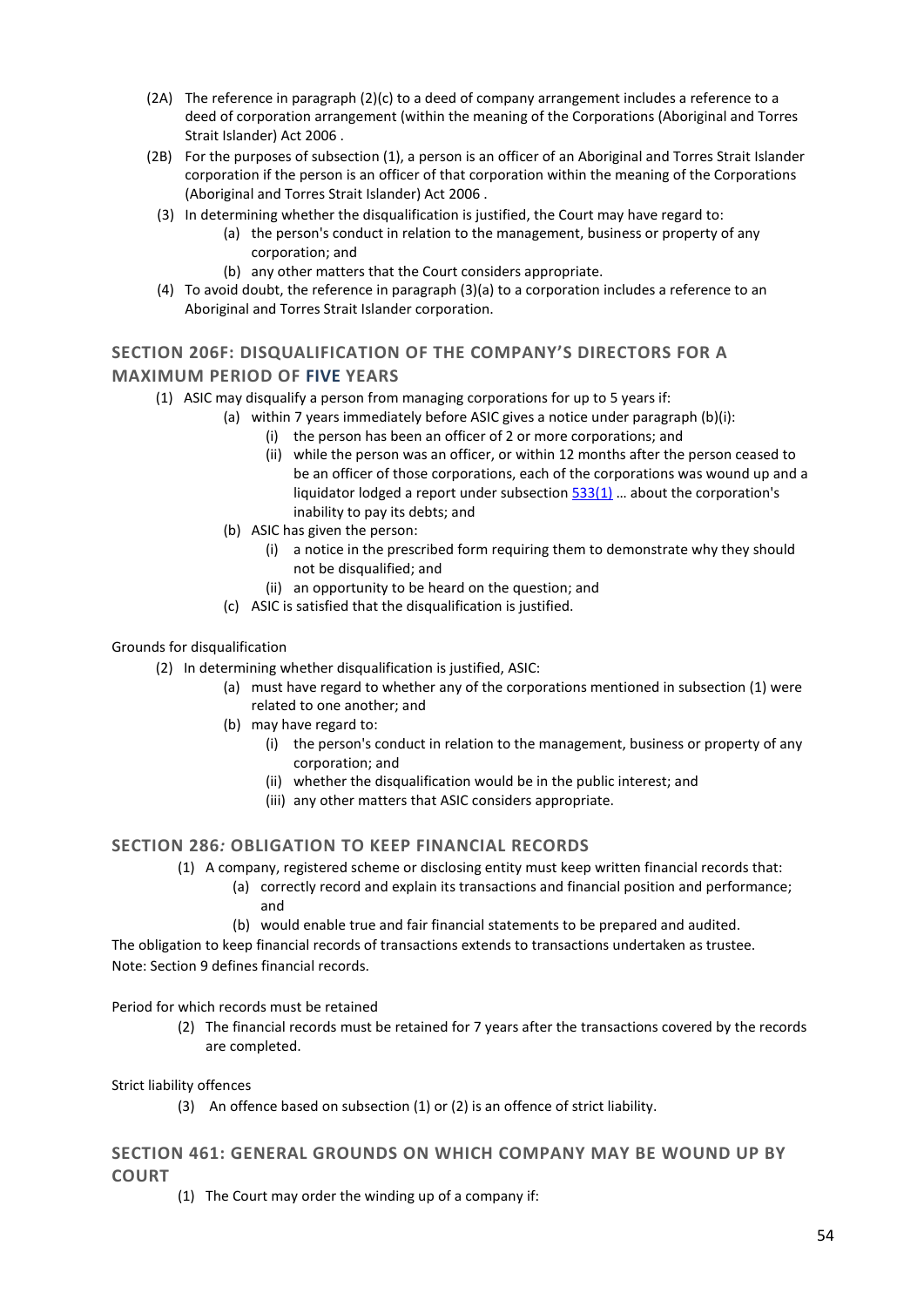- (a) the company has by special resolution resolved that it be wound up by the Court; or
- (c) the company does not commence business within one year from its incorporation or suspends its business for a whole year; or
- (d) the company has no members; or
- (e) directors have acted in affairs of the company in their own interests rather than in the interests of the members as a whole, or in any other manner whatsoever that appears to be unfair or unjust to other members; or
- (f) affairs of the company are being conducted in a manner that is oppressive or unfairly prejudicial to, or unfairly discriminatory against, a member or members or in a manner that is contrary to the interests of the members as a whole; or
- (g) an act or omission, or a proposed act or omission, by or on behalf of the company, or a resolution, or a proposed resolution, of a class of members of the company, was or would be oppressive or unfairly prejudicial to, or unfairly discriminatory against, a member or members or was or would be contrary to the interests of the members as a whole; or
- (h) ASIC has stated in a report prepared under Division 1 of Part 3 of the ASIC Act that, in its opinion:
	- (i) the company cannot pay its debts and should be wound up; or it is in the interests of the public, of the members, or of the creditors, that the company should be wound up; or
	- (ii) the Court is of opinion that it is just and equitable that the company be wound up.
- (2) A company must lodge a copy of a special resolution referred to in paragraph (1)(a) with ASIC within 14 days after the resolution is passed.

#### **SECTION 489EA: ASIC MAY ORDER THE WINDING UP OF A COMPANY**

- (1) ASIC may order the winding up of a company if:
	- (a) the response to a return of particulars given to the company is at least 6 months late; and
	- (b) the company has not lodged any other documents under this Act in the last 18 months; and
	- (c) ASIC has reason to believe that the company is not carrying on business; and
	- (d) ASIC has reason to believe that making the order is in the public interest.
- (2) ASIC may order the winding up of a company if the company's review fee in respect of a review date has not been paid in full at least 12 months after the due date for payment.
- (3) ASIC may order the winding up of a company if:
	- (a) ASIC has reinstated the registration of the company under subsection 601AH(1) in the last 6 months; and
	- (b) ASIC has reason to believe that making the order is in the public interest.
- (4) ASIC may order the winding up of a company if:
	- (a) ASIC has reason to believe that the company is not carrying on business; and
	- (b) at least 20 business days before making the order, ASIC gives to:
		- (i) the company; and
		- (ii) each director of the company;
	- a notice:
		- (iii) stating ASIC's intention to make the order; and
		- (iv) informing the company or the director, as the case may be, that the company or the director may, within 10 business days after the receipt of the notice, give ASIC a written objection to the making of the order; and
	- (c) neither the company, nor any of its directors, has given ASIC such an objection within the time limit specified in the notice.
- (5) Paragraphs (4)(b) and (c) do not apply to a person if ASIC does not have the necessary information about the person's identity or address.
- (6) Before making an order under subsection (1), (2), (3) or (4), ASIC must:
	- (a) give notice of its intention to make the order on ASIC database; and (b) both:
		- (i) publish notice of its intention to make the order; and
			- (ii) do so in the prescribed manner.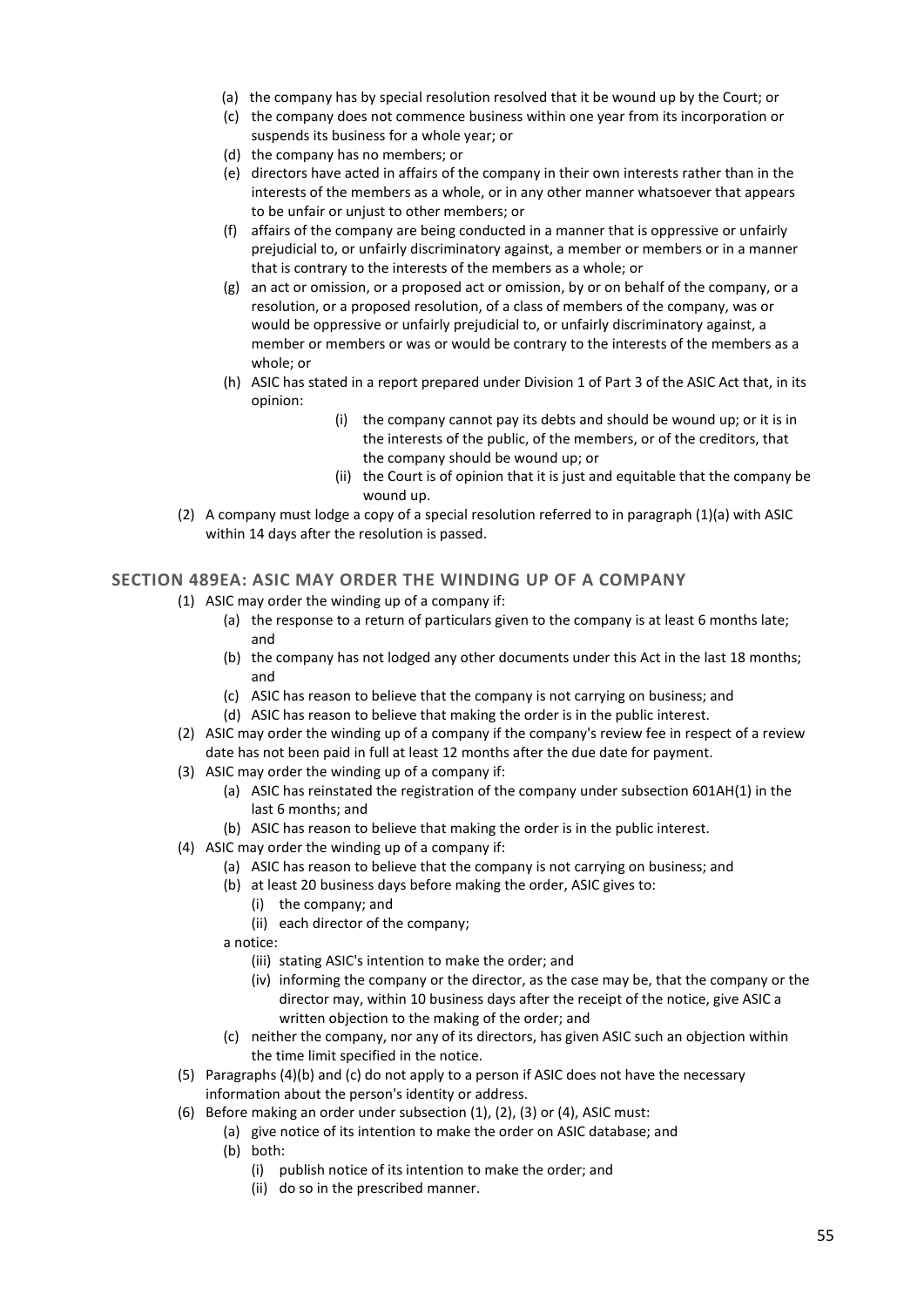- (7) ASIC must not order the winding up of a company under subsection (1), (2), (3) or (4) if an application is before the Court for the winding up of the company.
- (8) Paragraph (b) of the definition of director in section 9 does not apply to subsection (4) of this section.
- (9) To avoid doubt, subsections  $(1)$ ,  $(2)$ ,  $(3)$  and  $(4)$ :
	- (a) have effect independently of each other; and
	- (b) do not limit each other.

#### <span id="page-59-0"></span>**SECTION 533: REPORTS BY LIQUIDATOR**

- (1) If it appears to the liquidator of a company, in the course of a winding up of the company, that:
	- (a) a past or present officer or employee, or a member or contributory, of the company may have been guilty of an offence under a law of the Commonwealth or a State or Territory in relation to the company; or
	- (b) a person who has taken part in the formation, promotion, administration, management or winding up of the company:
		- (i) may have misapplied or retained, or may have become liable or accountable for, any money or property of the company; or
		- (ii) may have been guilty of any negligence, default, breach of duty or breach of trust in relation to the company; or
	- (c) the company may be unable to pay its unsecured creditors more than 50 cents in the dollar: the liquidator must:
	- (d) …, lodge a report with respect to the matter …; and
	- (e) give ASIC such information, and give to it such access to and facilities for inspecting and taking copies of any documents, as ASIC requires.

#### **SECTION 588FA: UNFAIR PREFERENCES**

- (1) A transaction is an unfair preference given by a company to a creditor of the company if, and only if:
	- (a) the company and the creditor are parties to the transaction (even if someone else is also a party); and
	- (b) the transaction results in the creditor receiving from the company, in respect of an unsecured debt that the company owes to the creditor, more than the creditor would receive from the company in respect of the debt if the transaction were set aside and the creditor were to prove for the debt in a winding up of the company;

even if the transaction is entered into, is given effect to, or is required to be given effect to, because of an order of an Australian court or a direction by an agency.

- (2) For the purposes of subsection (1), a secured debt is taken to be unsecured to the extent of so much of it (if any) as is not reflected in the value of the security.
- (3) Where:
	- (a) a transaction is, for commercial purposes, an integral part of a continuing business relationship (for example, a running account) between a company and a creditor of the company (including such a relationship to which other persons are parties); and
	- (b) in the course of the relationship, the level of the company's net indebtedness to the creditor is increased and reduced from time to time as the result of a series of transactions forming part of the relationship;

then:

(c) the transaction referred to in paragraph (a) may only be taken to be an unfair preference given by the company to the creditor if, because of subsection (1) as applying because of paragraph (c) of this subsection, the single transaction referred to in the lastmentioned paragraph is taken to be such an unfair preference.

### **SECTION 588FB***:* **UNCOMMERCIAL TRANSACTIONS**

- (1) A transaction of a company is an uncommercial transaction of the company if, and only if, it may be expected that a reasonable person in the company's circumstances would not have entered into the transaction, having regard to:
	- (a) the benefits (if any) to the company of entering into the transaction; and
	- (b) the detriment to the company of entering into the transaction; and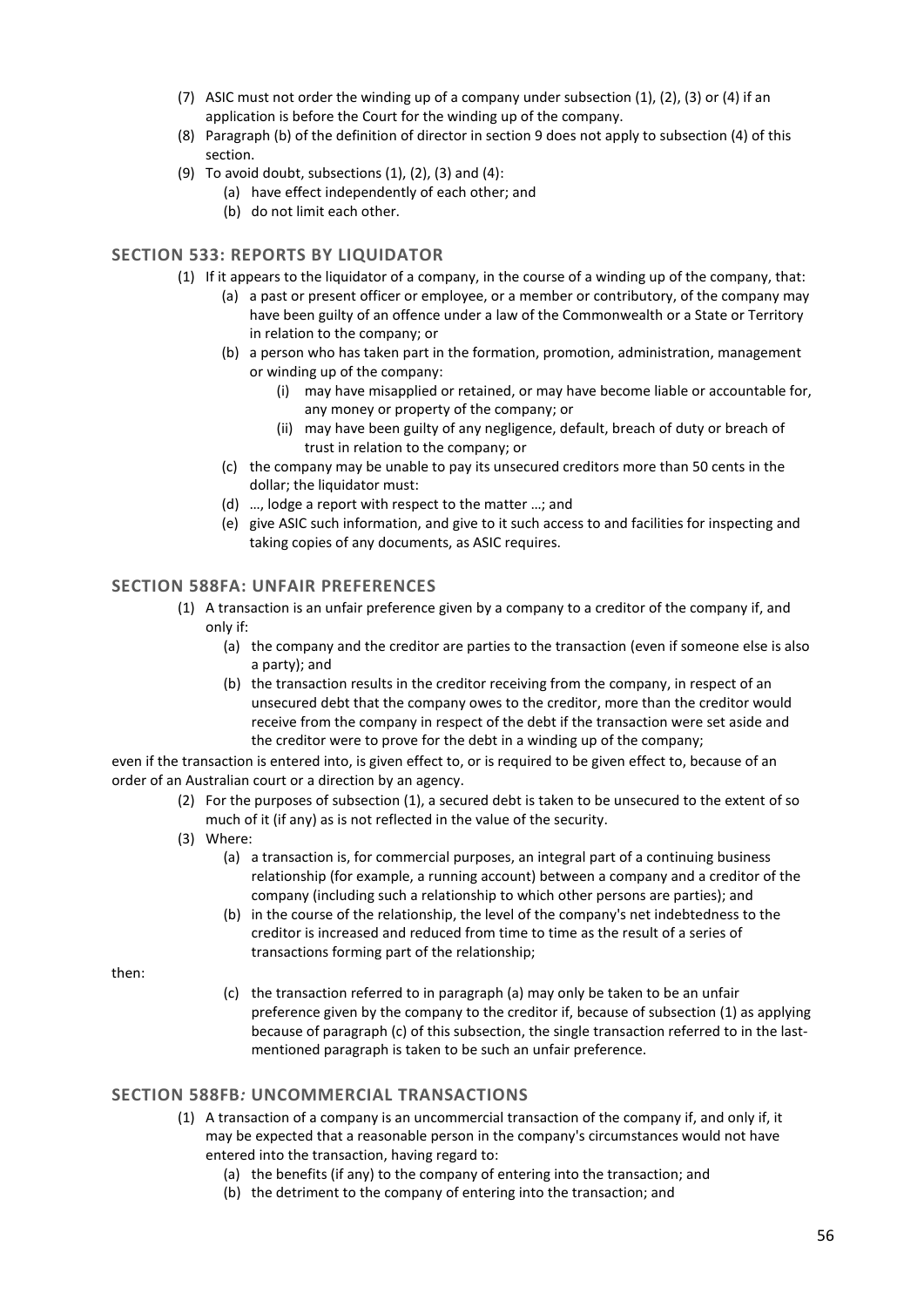- (c) the respective benefits to other parties to the transaction of entering into it; and
- (d) any other relevant matter.
- (2) A transaction may be an uncommercial transaction of a company because of subsection
	- (a) whether or not a creditor of the company is a party to the transaction; and
	- (b) even if the transaction is given effect to, or is required to be given effect to, because of an order of an Australian court or a direction by an agency.

### **SECTION 588FC: INSOLVENT TRANSACTIONS**

A transaction of a company is an insolvent transaction of the company if, and only if, it is an unfair preference given by the company, or an uncommercial transaction of the company, and:

- (a) any of the following happens at a time when the company is insolvent:
	- (i) the transaction is entered into; or
	- (ii) an act is done, or an omission is made, for the purpose of giving effect to the transaction; or
- (b) the company becomes insolvent because of, or because of matters including:
	- (i) entering into the transaction; or
	- (ii) a person doing an act, or making an omission, for the purpose of giving effect to the transaction.

#### **SECTION 588FDA: UNREASONABLE DIRECTOR-RELATED TRANSACTIONS**

- (1) A transaction of a company is an unreasonable director-related transaction of the company if, and only if:
	- (a) the transaction is:
		- (i) a payment made by the company; or
		- (ii) a conveyance, transfer or other disposition by the company of property of the company; or
		- (iii) the issue of securities by the company; or
		- (iv) the incurring by the company of an obligation to make such a payment, disposition or issue; and
	- (b) the payment, disposition or issue is, or is to be, made to:
		- (i) a director of the company; or
		- (ii) a close associate of a director of the company; or
		- (iii) a person on behalf of, or for the benefit of, a person mentioned in subparagraph (i) or (ii); and
	- (c) it may be expected that a reasonable person in the company's circumstances would not have entered into the transaction, having regard to:
		- (i) the benefits (if any) to the company of entering into the transaction; and
		- (ii) the detriment to the company of entering into the transaction; and
		- (iii) the respective benefits to other parties to the transaction of entering into it; and
		- (iv) any other relevant matter.

The obligation referred to in subparagraph (a)(iv) may be a contingent obligation.

Note: Subparagraph (a)(iv)--This would include, for example, granting options over shares in the company.

- (2) To avoid doubt, if:
	- (a) the transaction is a payment, disposition or issue; and
	- (b) the transaction is entered into for the purpose of meeting an obligation the company has incurred;

the test in paragraph (1)(c) applies to the transaction taking into account the circumstances as they exist at the time when the transaction is entered into (rather than as they existed at the time when the obligation was incurred).

- (3) A transaction may be an unreasonable director-related transaction because of subsection (1):
	- (a) whether or not a creditor of the company is a party to the transaction; and
	- (b) even if the transaction is given effect to, or is required to be given effect to, because of an order of an Australian court or a direction by an agency.

### **SECTION 588FE: VOIDABLE TRANSACTIONS**

- (1) If a company is being wound up:
	- (a) a transaction of the company may be voidable because of any one or more of subsections (2) to (6) if the transaction was entered into on or after 23 June 1993; and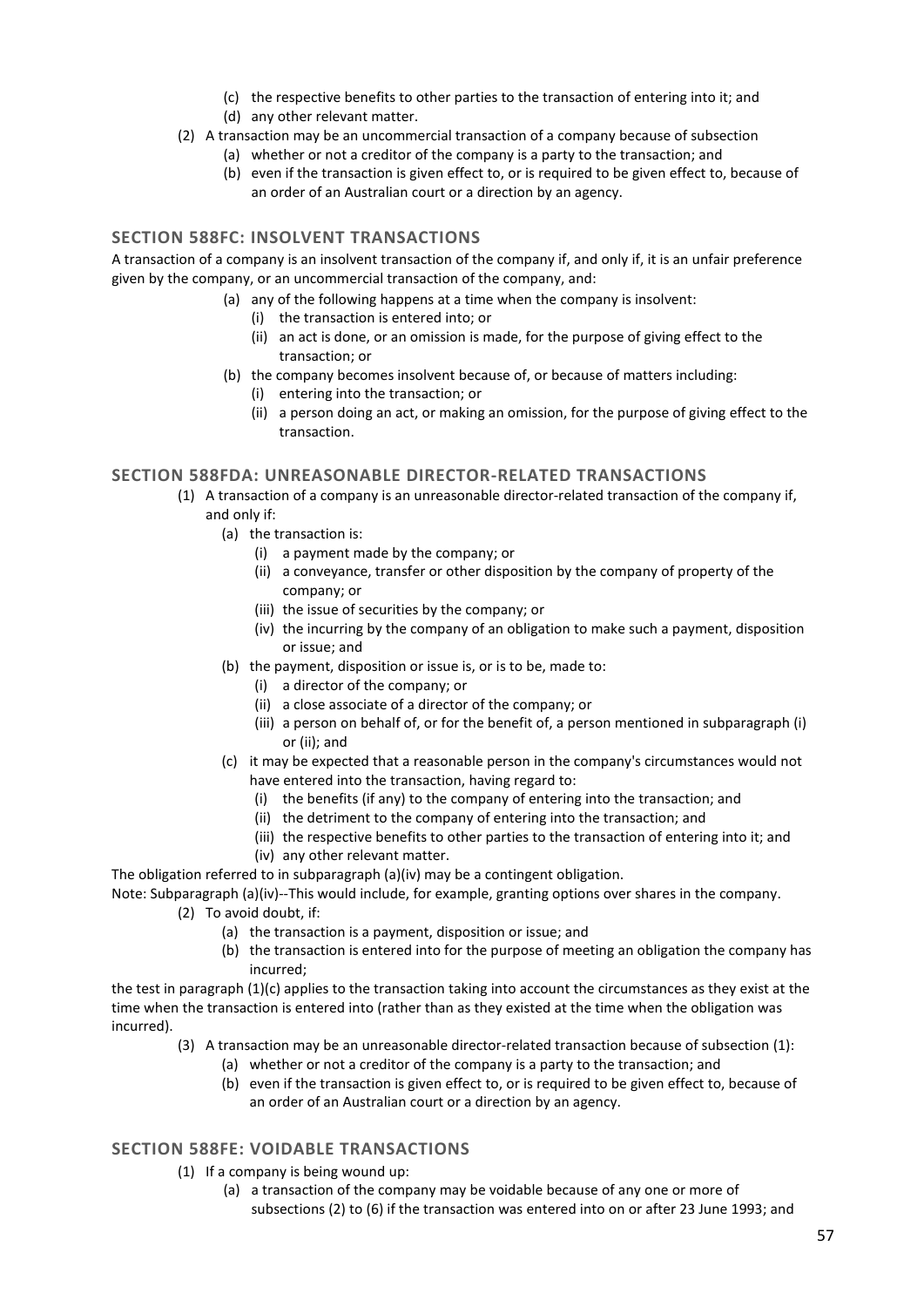- (b) a transaction of the company may be voidable because of subsection (6A) if the transaction was entered into on or after the commencement of the Corporations Amendment (Repayment of Directors' Bonuses) Act 2003 .
- (2) The transaction is voidable if:
	- (a) it is an insolvent transaction of the company; and
	- (b) it was entered into, or an act was done for the purpose of giving effect to it: (i) during the 6 months ending on the relation-back day; or
		- (ii) after that day but on or before the day when the winding up began.
- (2A) The transaction is voidable if:
	- (a) the transaction is:
		- (i) an uncommercial transaction of the company; or
		- (ii) an unfair preference given by the company to a creditor of the company; or
		- (iii) an unfair loan to the company; or
		- (iv) an unreasonable director-related transaction of the company; and
	- (b) the company was under administration immediately before:
		- (i) the company resolved by special resolution that it be wound up voluntarily; or
		- (ii) the Court ordered that the company be wound up; and
	- (c) the transaction was entered into, or an act was done for the purpose of giving effect to it, during the period beginning at the start of the relation-back day and ending:
		- (i) when the company made the special resolution that it be wound up voluntarily; or
		- (ii) when the Court made the order that the company be wound up; and
	- (d) the transaction, or the act done for the purpose of giving effect to it, was not entered into, or done, on behalf of the company by, or under the authority of, the administrator of the company.
- (2B) The transaction is voidable if:
	- (a) the transaction is:
		- (i) an uncommercial transaction of the company; or
		- (ii) an unfair preference given by the company to a creditor of the company; or
		- (iii) an unfair loan to the company; or
		- (iv) an unreasonable director-related transaction of the company; and
	- (b) the company was subject to a deed of company arrangement immediately before:
		- (i) the company resolved by special resolution that it be wound up voluntarily; or
		- (ii) the Court ordered that the company be wound up; and
	- (c) the transaction was entered into, or an act was done for the purpose of giving effect to it, during the period beginning at the start of the relation-back day and ending:
		- (i) when the company made the special resolution that it be wound up voluntarily; or
		- (ii) when the Court made the order that the company be wound up; and
	- (d) the transaction, or the act done for the purpose of giving effect to it, was not entered into, or done, on behalf of the company by, or under the authority of:
		- (i) the administrator of the deed; or
		- (ii) the administrator of the company.
- (3) The transaction is voidable if:
	- (a) it is an insolvent transaction, and also an uncommercial transaction, of the company; and
	- (b) it was entered into, or an act was done for the purpose of giving effect to it, during the 2 years ending on the relation-back day.
- (4) The transaction is voidable if:
	- (a) it is an insolvent transaction of the company; and
	- (b) a related entity of the company is a party to it; and
	- (c) it was entered into, or an act was done for the purpose of giving effect to it, during the 4 years ending on the relation-back day.
- (5) The transaction is voidable if:
	- (a) it is an insolvent transaction of the company; and
	- (b) the company became a party to the transaction for the purpose, or for purposes including the purpose, of defeating, delaying, or interfering with, the rights of any or all of its creditors on a winding up of the company; and
	- (c) the transaction was entered into, or an act done was for the purpose of giving effect to the transaction, during the 10 years ending on the relation-back day.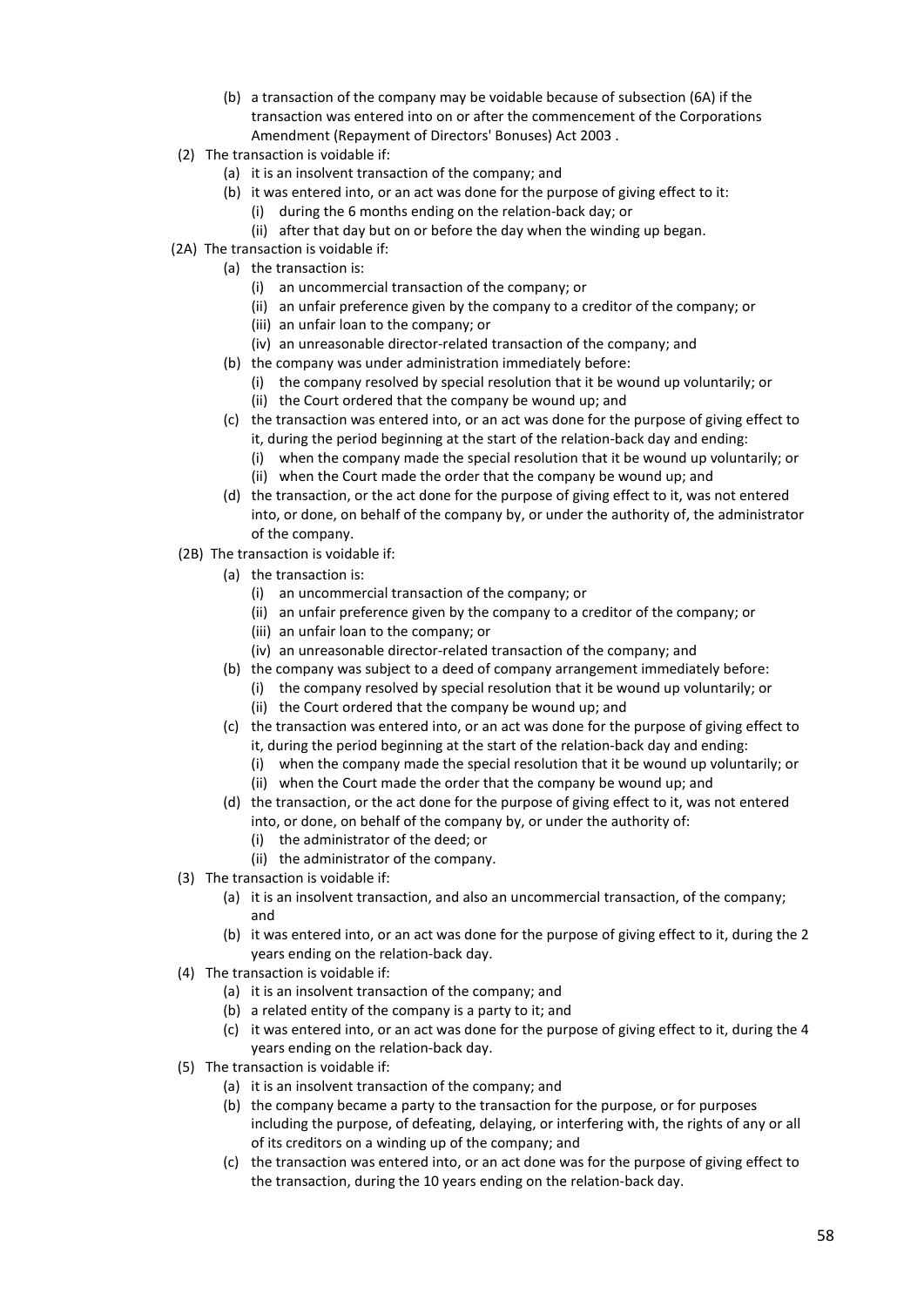- (6) The transaction is voidable if it is an unfair loan to the company made at any time on or before the day when the winding up began.
- (6A) The transaction is voidable if:
	- (a) it is an unreasonable director-related transaction of the company; and
	- (b) it was entered into, or an act was done for the purposes of giving effect to it:
		- (i) during the 4 years ending on the relation-back day; or
		- (ii) after that day but on or before the day when the winding up began.
- (7) A reference in this section to doing an act includes a reference to making an omission.

#### **SECTION 588G***:* **DIRECTOR'S DUTY TO PREVENT INSOLVENT TRADING BY COMPANY**

- (1) This section applies if:
	- (a) a person is a director of a company at the time when the company incurs a debt; and
	- (b) the company is insolvent at that time, or becomes insolvent by incurring that debt, or by incurring at that time debts including that debt; and
	- (c) at that time, there are reasonable grounds for suspecting that the company is insolvent, or would so become insolvent, as the case may be; and
	- (d) that time is at or after the commencement of this Act.
- (1A) For the purposes of this section, if a company takes action set out in column 2 of the following table, it incurs a debt at the time set out in column 3.

*[NB. table only partially included…]*

| <b>Action of company</b>         | When debt is incurred                |
|----------------------------------|--------------------------------------|
| entering into an uncommercial    | when the transaction is entered into |
| transaction (within the meaning  |                                      |
| of section 588FB) other than one |                                      |
| that a court orders, or a        |                                      |
| prescribed agency directs, the   |                                      |
| company to enter into            |                                      |

- (2) By failing to prevent the company from incurring the debt, the person contravenes this section if:
	- (a) the person is aware at that time that there are such grounds for so suspecting; or
	- (b) a reasonable person in a like position in a company in the company's circumstances would be so aware.

Note: This subsection is a civil penalty provision (see subsection 1317E(1)).

- (3) A person commits an offence if:
	- (a) a company incurs a debt at a particular time; and
	- (aa) at that time, a person is a director of the company; and
	- (b) the company is insolvent at that time, or becomes insolvent by incurring that debt, or by incurring at that time debts including that debt; and
	- (c) the person suspected at the time when the company incurred the debt that the company was insolvent or would become insolvent as a result of incurring that debt or other debts (as in paragraph (1)(b)); and
	- (d) the person's failure to prevent the company incurring the debt was dishonest.
	- (3A) For the purposes of an offence based on subsection (3), absolute liability applies to paragraph (3)(a).

Note: For absolute liability, see section 6.2 of the Criminal Code.

 (3B) For the purposes of an offence based on subsection (3), strict liability applies to paragraphs (3)(aa) and (b).

Note: For strict liability, see section 6.1 of the Criminal Code.

(4) The provisions of Division 4 of this Part are additional to, and do not derogate from, Part 9.4B as it applies in relation to a contravention of this section.

#### **SECTION 590***:* **OFFENCES BY OFFICERS OF CERTAIN COMPANIES**

(1) A person who, being a past or present officer or employee of a company to which this section applies: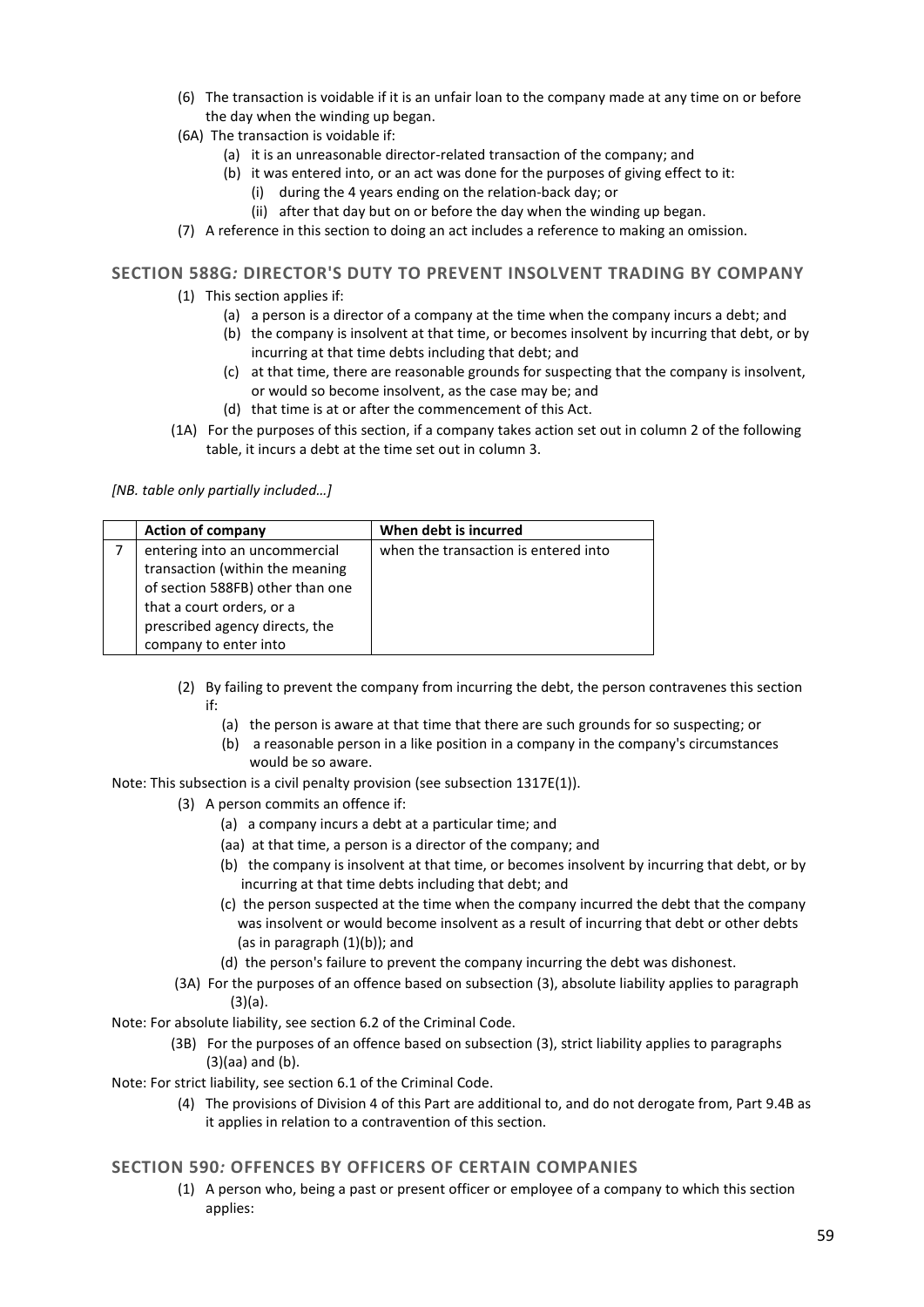- (a) does not disclose to the appropriate officer all the property of the company, and how and to whom and for what consideration and when any part of the property of the company was disposed of within 10 years next before the relevant day, except such part as has been disposed of in the ordinary course of the business of the company; or
- (c) has, within 10 years next before the relevant day or at a time on or after that day:
	- (iii) engaged in conduct that resulted in the fraudulent concealment or removal of any part of the property of the company to the value of \$100 or more; or
	- (iv) engaged in conduct that resulted in the concealment of any debt due to or by the company; or
	- (v) engaged in conduct that resulted in the fraudulent parting with, alteration or making of any omission in, or being privy to fraudulent parting with, altering or making any omission in, any book affecting or relating to affairs of the company; or
	- (vi) by any false representation or other fraud, obtained on credit, for or on behalf of the company, any property that the company has not subsequently paid for; or
	- (vii) engaged in conduct that resulted in the fraudulent pawning, pledging or disposal of, otherwise than in the ordinary course of the business of the company, property of the company that has been obtained on credit and has not been paid for;
- (d) fraudulently makes any material omission in any statement or report relating to affairs of the company; or
- (e) engaged in conduct that prevented the production to the appropriate officer of any book affecting or relating to affairs of the company; or
- (f) has, within 10 years next before the relevant day or at a time on or after that day, attempted to account for any part of the property of the company by making entries in the books of the company showing fictitious transactions, losses or expenses; or
- (g) has, within 10 years next before the relevant day or at a time on or after that day, been guilty of any false representation or other fraud for the purpose of obtaining the consent of the creditors of the company or any of them to an agreement with reference to affairs of the company or to the winding up;

contravenes this subsection.

(2) Absolute liability applies to so much of an offence based on paragraph  $(1)(c)$ ,  $(g)$  or  $(h)$  as requires that an event occur within 10 years next before the relevant day or at a time on or after that day.

Note: For absolute liability, see section 6.2 of the Criminal Code.

(3) Paragraph (1)(a) does not apply to the extent that the person is not capable of disclosing the information referred to in that paragraph.

Note: A defendant bears an evidential burden in relation to the matters in subsection (3), see subsection 13.3(3) of the Criminal Code.

- (4) A person who, being a past or present officer or employee of a company to which this section applies, does not deliver up to, or in accordance with the directions of, the appropriate officer:
	- (a) all the property of the company in the person's possession; or
	- (b) all books in the person's possession belonging to the company (except books of which the person is entitled, as against the company and the appropriate officer, to retain possession);

contravenes this subsection.

- (4A) A person who, being a past or present officer or employee of a company and knowing or believing that a false debt has been proved by a person, fails for a period of one month to inform the appropriate officer of his or her knowledge or belief contravenes this subsection.
- (4B) A person must not intentionally or recklessly fail to comply with subsection (4) or (4A).
- (5) Where a person pawns, pledges or disposes of any property in circumstances that amount to a contravention by virtue of subparagraph  $(1)(c)(v)$ , a person who takes in pawn or pledge or otherwise receives the property knowing it to be pawned, pledged or disposed of in those circumstances contravenes this subsection.
- (6) A person who takes in pawn or pledge or otherwise receives property in circumstances mentioned in subsection (5) and with the knowledge mentioned in that subsection is taken to hold the property as trustee for the company concerned and is liable to account to the company for the property.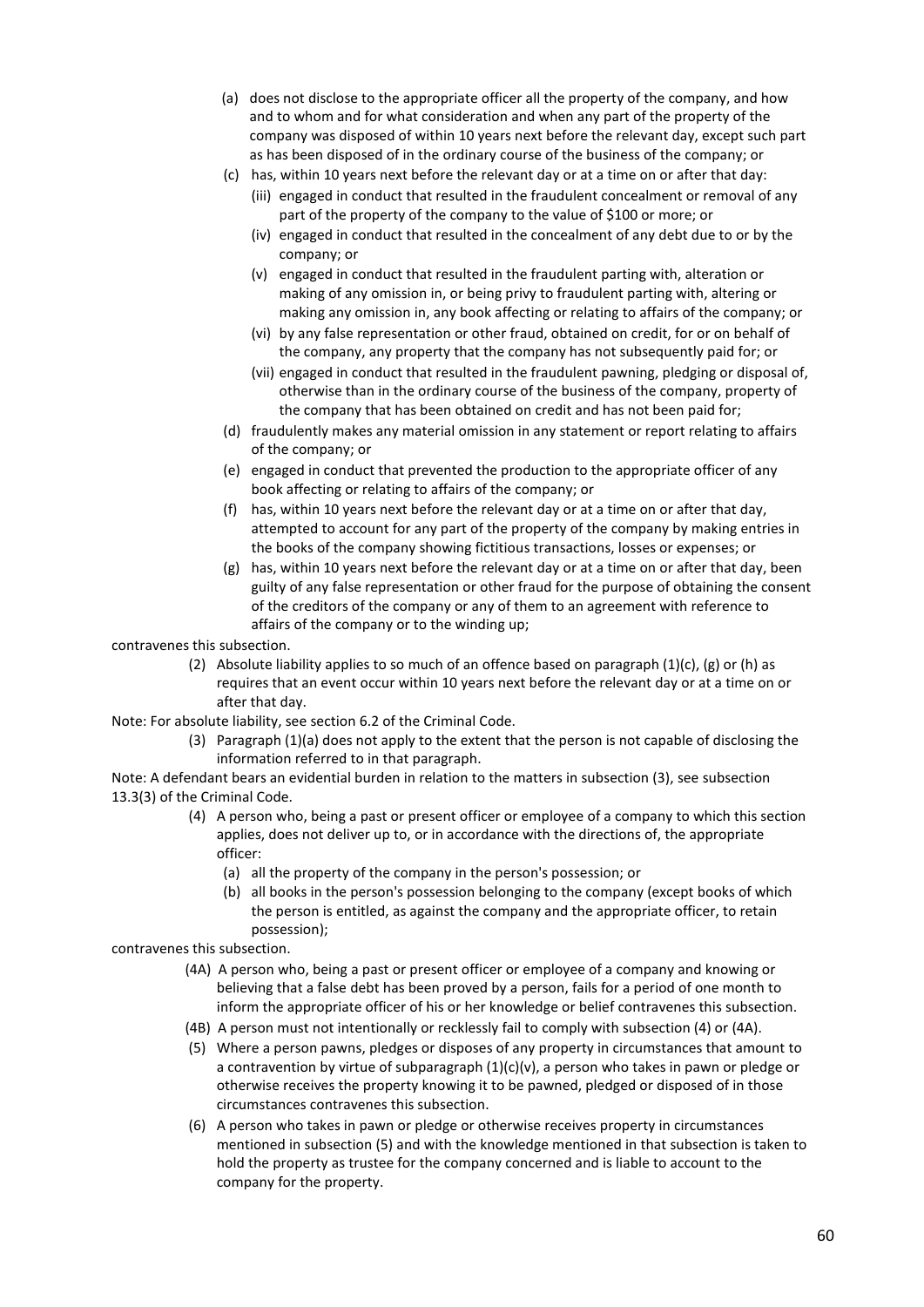- (7) Where, in proceedings under subsection (6), it is necessary to establish that a person has taken property in pawn or pledge, or otherwise received property:
	- (a) in circumstances mentioned in subsection (5); and
	- (b) with the knowledge mentioned in that subsection;

the matter referred to in paragraph (b) of this subsection may be established on the balance of probabilities.

#### **SECTION 592: INCURRING OF CERTAIN DEBTS; FRAUDULENT CONDUCT**

- (1) Where:
	- (a) a company has incurred a debt before 23 June 1993; and
	- (b) immediately before the time when the debt was incurred:
		- (i) there were reasonable grounds to expect that the company will not be able to pay all its debts as and when they become due; or
		- (ii) there were reasonable grounds to expect that, if the company incurs the debt, it will not be able to pay all its debts as and when they become due; and
	- (c) the company was, at the time when the debt was incurred, or becomes at a later time, a company to which this section applies;

any person who was a director of the company, or took part in the management of the company, at the time when the debt was incurred contravenes this subsection and the company and that person or, if there are 2 or more such persons, those persons are jointly and severally liable for the payment of the debt.

(1A) An offence based on subsection (1) is an offence of strict liability.

Note: For strict liability , see section 6.1 of the Criminal Code .

- (2) In any proceedings against a person under subsection (1), it is a defence if it is proved:
	- (a) that the debt was incurred without the person's express or implied authority or consent; or
	- (b) that at the time when the debt was incurred, the person did not have reasonable cause to expect:
		- (i) that the company would not be able to pay all its debts as and when they became due; or
		- (ii) that, if the company incurred that debt, it would not be able to pay all its debts as and when they became due.

Note: A defendant bears a legal burden in relation to a matter mentioned in subsection (2), see section 13.4 of the Criminal Code.

- (3) Proceedings may be brought under subsection (1) for the recovery of a debt whether or not the person against whom the proceedings are brought, or any other person, has been convicted of an offence under subsection (1) in respect of the incurring of that debt.
- (4) In proceedings brought under subsection (1) for the recovery of a debt, the liability of a person under that subsection in respect of the debt may be established on the balance of probabilities.
- (5) Where subsection (1) renders a person or persons liable to pay a debt incurred by a company, the payment by that person or either or any of those persons of the whole or any part of that debt does not render the company liable to the person concerned in respect of the amount so paid.
- (6) Where:
	- (a) a company has done an act (including the making of a contract or the entering into of a transaction) with intent to defraud creditors of the company or of any other person or for any other fraudulent purpose; and
	- (b) the company was at the time when it does the act, or becomes at a later time, a company to which this section applies;

any person who was knowingly concerned in the doing of the act with that intent or for that purpose contravenes this subsection.

> (6A) For the purposes of an offence based on subsection (6), absolute liability applies to paragraph (6)(b).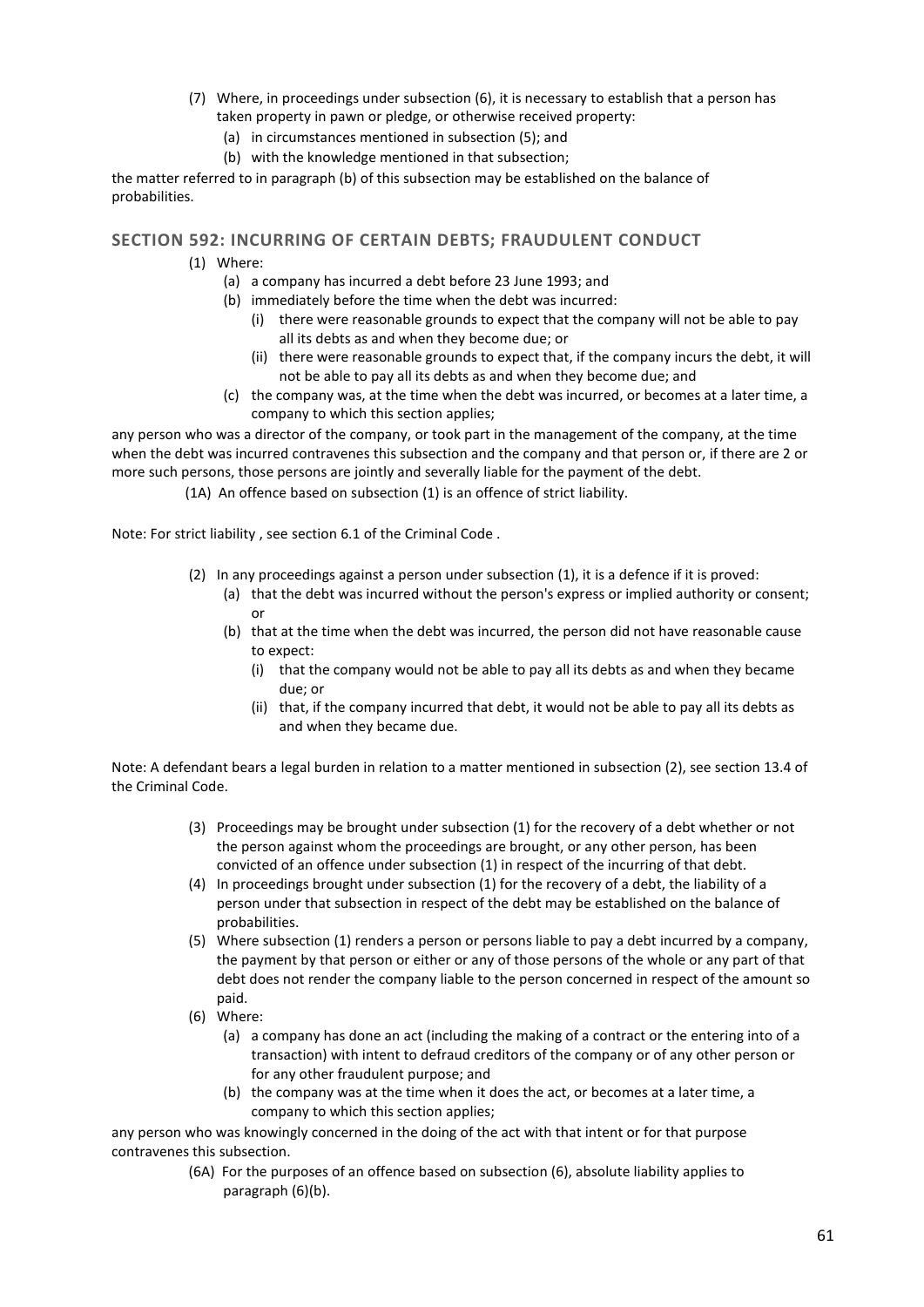Note: For absolute liability, see section 6.2 of the Criminal Code .

- (7) A certificate issued by the proper officer of an Australian court stating that a person specified in the certificate:
	- (a) was convicted of an offence under subsection (1) in relation to a debt specified in the certificate incurred by a company so specified; or
	- (b) was convicted of an offence under subsection (6) in relation to a company specified in the certificate;
- is, in any proceedings, prima facie evidence of the matters stated in the certificate.
	- (8) A document purporting to be a certificate issued under subsection (7) is, unless the contrary is established, taken to be such a certificate and to have been duly issued.

#### **SECTION 596***:* **FRAUDS BY OFFICERS**

- (1) A person who, while an officer or employee of a company:
	- (a) by false pretences or by means of any other fraud, induces a person to give credit to the company or to a related body corporate; or
	- (b) with intent to defraud the company or a related body corporate, or members or creditors of the company or of a related body corporate, makes or purports to make, or causes to be made or to be purported to be made, any gift or transfer of, or security interest in, or causes or connives at the levying of any execution against, property of the company or of a related body corporate; or
	- (c) with intent to defraud the company or a related body corporate, or members or creditors of the company or of a related body corporate, engages in conduct that results in the concealment or removal of any part of the property of the company or of a related body corporate after, or within 2 months before, the date of any unsatisfied judgment or order for payment of money obtained against the company or a related body corporate;

contravenes this section.

(2) Absolute liability applies to so much of an offence based on paragraph  $(1)(c)$  as requires that an event occur after, or within 2 months before, the date of any unsatisfied judgment or order for payment of money obtained against the company or a related body corporate.

### **SECTION 596AB: ENTERING INTO AGREEMENTS OR TRANSACTIONS TO AVOID EMPLOYEE ENTITLEMENTS**

- (1) A person must not enter into a relevant agreement or a transaction with the intention of, or with intentions that include the intention of:
	- (a) preventing the recovery of the entitlements of employees of a company; or
	- (b) significantly reducing the amount of the entitlements of employees of a company that can be recovered.
- (2) Subsection (1) applies even if:
	- (a) the company is not a party to the agreement or transaction; or
	- (b) the agreement or transaction is approved by a court.
- (3) A reference in this section to a relevant agreement or a transaction includes a reference to:
	- (a) a relevant agreement and a transaction; and
	- (b) a series or combination of:
		- (i) relevant agreements or transactions; or
		- (ii) relevant agreements; or
		- (iii) transactions.
- (4) If a person contravenes this section by incurring a debt (within the meaning of section 588G), the incurring of the debt and the contravention are linked for the purposes of this Act.

### **SECTION 596AC***:* **PERSON WHO CONTRAVENES SECTION 596AB LIABLE TO COMPENSATE FOR LOSS**

- (1) A person is liable to pay compensation under subsection (2) or (3) if:
	- (a) the person contravenes section 596AB in relation to the entitlements of employees of a company; and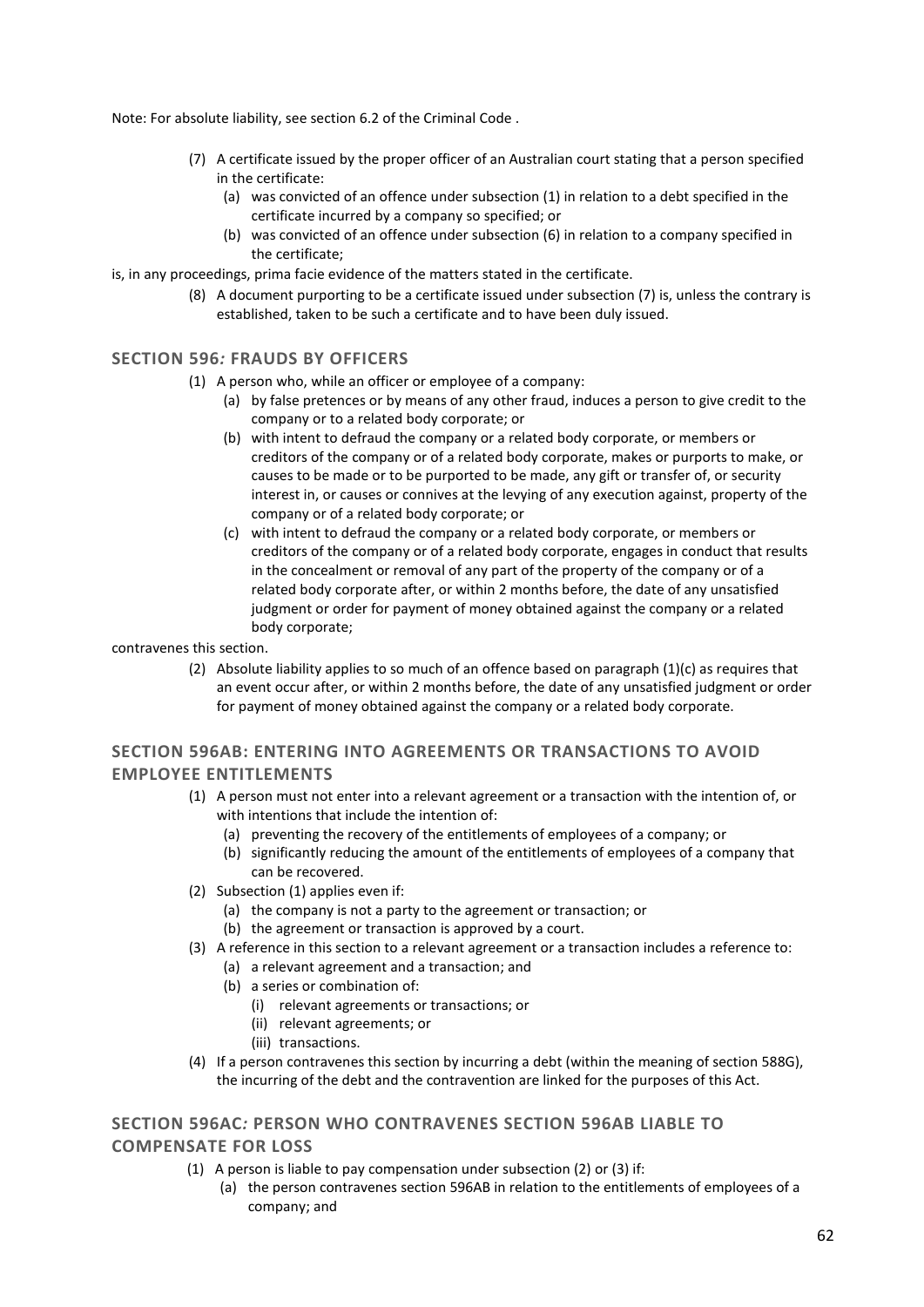- (b) the company is being wound up; and
- (c) the employees suffer loss or damage because of:
	- (i) the contravention; or
	- (ii) action taken to give effect to an agreement or transaction involved in the contravention.

The person is liable whether or not the person has been convicted of an offence in relation to the contravention.

> (2) The company's liquidator may recover from the person an amount equal to the loss or damage as a debt due to the company.

Note: Because employee entitlements are priority payments under paragraphs 556(1)(e) to (h), employees have priority to any compensation recovered by the liquidator in proceedings brought under this section.

- (3) If an employee of the company has suffered loss or damage because of:
	- (a) the contravention; or
	- (b) action taken to give effect to an agreement or transaction involved in the contravention;

the employee may, as provided in section 596AF to 596AI (but not otherwise), recover from the person, as a debt due to the employee, an amount equal to the amount of the loss or damage. Any amount recovered by the employee under this subsection is to be taken into account in working out the amount for which the employee may prove in the liquidation of the company.

> (4) Proceedings under this section may only be begun within 6 years after the beginning of the winding up.

### **SECTION 598: ORDER AGAINST PERSON CONCERNED WITH CORPORATION**

- (2) Subject to subsection (3), where, on application by an eligible applicant, the Court is satisfied that:
	- (a) a person is guilty of fraud, negligence, default, breach of trust or breach of duty in relation to a corporation; and
	- (b) the corporation has suffered, or is likely to suffer, loss or damage as a result of the fraud, negligence, default, breach of trust or breach of duty;

the Court may make such order or orders as it thinks appropriate against or in relation to the person (including either or both of the orders specified in subsection (4)) and may so make an order against or in relation to a person even though the person may have committed an offence in respect of the matter to which the order relates.

- (3) The Court must not make an order against a person under subsection (2) unless the Court has given the person the opportunity:
	- (a) to give evidence; and
	- (b) to call witnesses to give evidence; and
	- (c) to bring other evidence in relation to the matters to which the application relates; and
	- (d) to employ, at the person's own expense, a solicitor, or a solicitor and counsel, to put to the person, or to any other witness, such questions as the Court considers just for the purpose of enabling the person to explain or qualify any answers or evidence given by the person.
- (4) The orders that may be made under subsection (2) against a person include:
	- (a) an order directing the person to pay money or transfer property to the corporation; and (b) an order directing the person to pay to the corporation the amount of the loss or
- damage. (5) Nothing in this section prevents any person from instituting any other proceedings in relation
- to matters in respect of which an application may be made under this section.

### **SECTION 600A: POWERS OF COURT WHERE OUTCOME OF VOTING AT CREDITORS' MEETING DETERMINED BY RELATED ENTITY**

- (1) Subsection (2) applies where, on the application of a creditor of a company or Part 5.1 body, the Court is satisfied:
	- (a) that a proposed resolution has been voted on at:
		- (i) in the case of a company--a meeting of creditors of the company held:
			- (A) under Part 5.3A or a deed of company arrangement executed by the company;
				- (B) in connection with winding up the company; or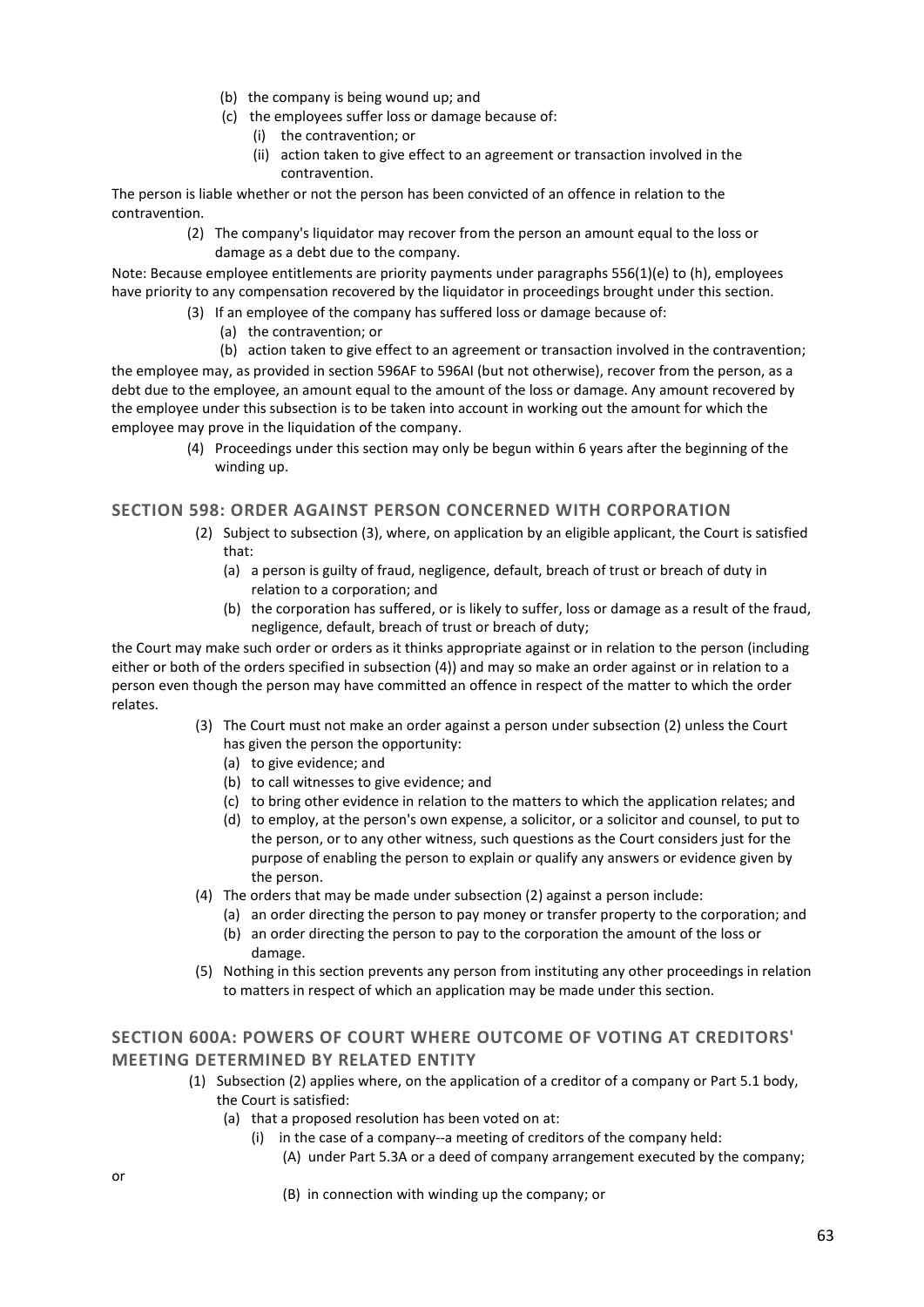- (ii) in the case of a Part 5.1 body--a meeting of creditors, or of a class of creditors, of the body held under Part 5.1; and
- (b) that, if the vote or votes that a particular related creditor, or particular related creditors, of the company or body cast on the proposed resolution had been disregarded for the purposes of determining whether or not the proposed resolution was passed, the proposed resolution:
	- (i) if it was in fact passed--would not have been passed; or
	- (ii) if in fact it was not passed--would have been passed;
- or the question would have had to be decided on a casting vote; and
	- (c) that the passing of the proposed resolution, or the failure to pass it, as the case requires:
		- (i) is contrary to the interests of the creditors as a whole or of that class of creditors as a whole, as the case may be; or
		- (ii) has prejudiced, or is reasonably likely to prejudice, the interests of the creditors who voted against the proposed resolution, or for it, as the case may be, to an extent that is unreasonable having regard to:
			- (A) the benefits resulting to the related creditor, or to some or all of the related creditors, from the resolution, or from the failure to pass the proposed resolution, as the case may be; and
			- (B) the nature of the relationship between the related creditor and the company or body, or of the respective relationships between the related creditors and the company or body; and
			- (C) any other relevant matter.
- (2) The Court may make one or more of the following:
	- (a) if the proposed resolution was passed--an order setting aside the resolution;
	- (b) an order that the proposed resolution be considered and voted on at a meeting of the creditors of the company or body, or of that class of creditors, as the case may be, convened and held as specified in the order;
	- (c) an order directing that the related creditor is not, or such of the related creditors as the order specifies are not, entitled to vote on:
		- (i) the proposed resolution; or
		- (ii) a resolution to amend or vary the proposed resolution;
	- (d) such other orders as the Court thinks necessary.
- (3) In this section:

"related creditor" , in relation to a company or Part 5.1 body, in relation to a vote, means a person who, when the vote was cast, was a related entity, and a creditor, of the company or body.

#### **SECTION 1307***:* **FALSIFICATION OF BOOKS**

- (1) An officer, former officer, employee, former employee, member or former member of a company who engages in conduct that results in the concealment, destruction, mutilation or falsification of any securities of or belonging to the company or any books affecting or relating to affairs of the company is guilty of an offence.
- (2) Where matter that is used or intended to be used in connection with the keeping of any books affecting or relating to affairs of a company is recorded or stored in an illegible form by means of a mechanical device, an electronic device or any other device, a person who:
	- (a) records or stores by means of that device matter that the person knows to be false or misleading in a material particular; or
	- (b) engages in conduct that results in the destruction, removal or falsification of matter that is recorded or stored by means of that device, or has been prepared for the purpose of being recorded or stored, or for use in compiling or recovering other matter to be recorded or stored by means of that device; or
	- (c) having a duty to record or store matter by means of that device, fails to record or store the matter by means of that device:
		- (i) with intent to falsify any entry made or intended to be compiled, wholly or in part, from matter so recorded or stored; or
		- (ii) knowing that the failure so to record or store the matter will render false or misleading in a material particular other matter so recorded or stored;

contravenes this subsection.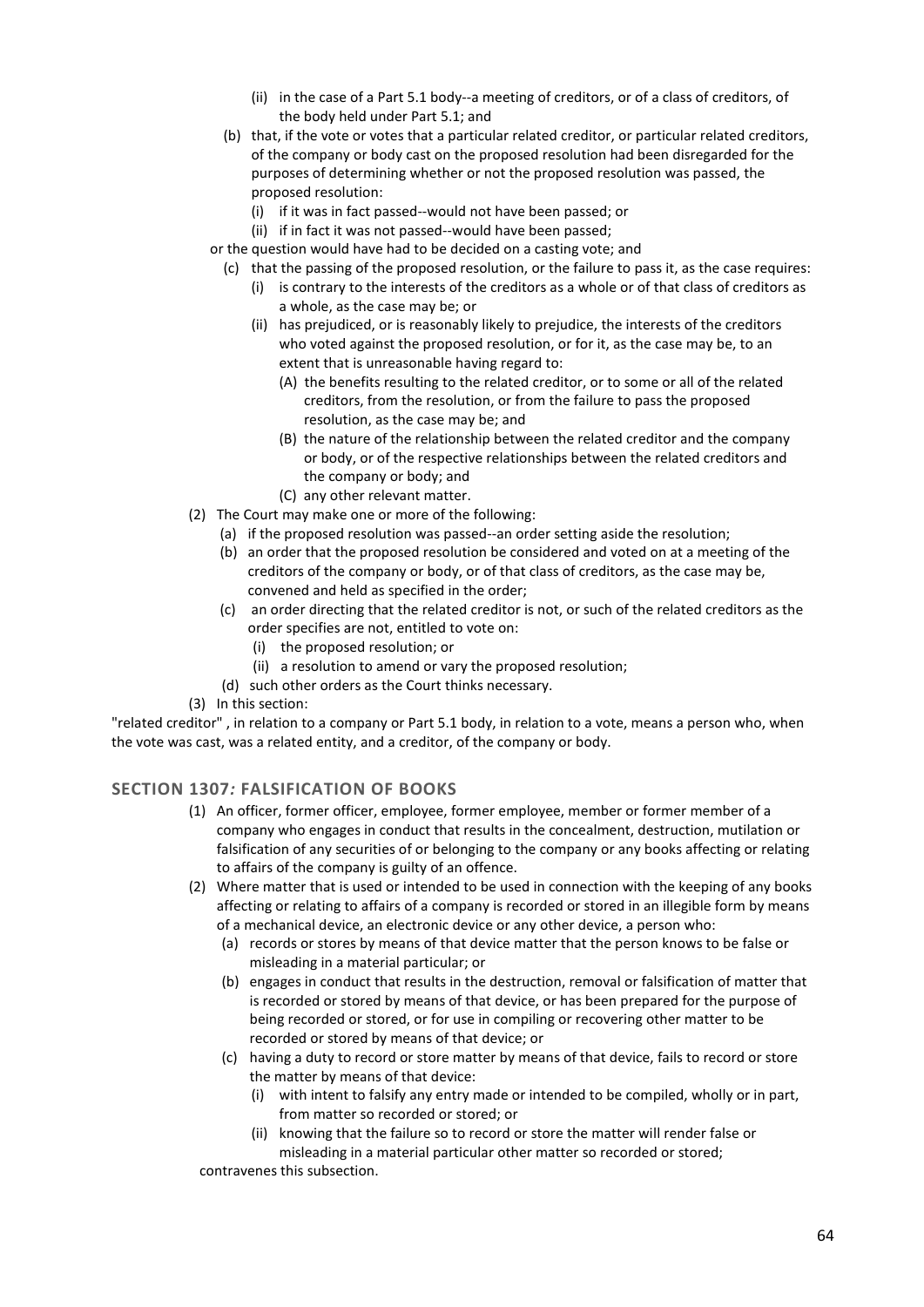(3) It is a defence to a charge arising under subsection (1) or (2) if the defendant proves that he, she or it acted honestly and that in all the circumstances the act or omission constituting the offence should be excused.

Note: A defendant bears a legal burden in relation to the matter mentioned in subsection (3), see section 13.4 of the Criminal Code.

### **SECTION 1317G: PECUNIARY PENALTY ORDERS: CORPORATION/SCHEME CIVIL PENALTY PROVISIONS**

- (1) A Court may order a person to pay the Commonwealth a pecuniary penalty of up to \$200,000 if:
	- (a) a declaration of contravention by the person has been made under section 1317E; an
	- (aa) the contravention is of a corporation/scheme civil penalty provision; and
	- (b) the contravention:
		- (i) materially prejudices the interests of the corporation or scheme, or its members; or
		- (ii) materially prejudices the corporation's ability to pay its creditors; or
		- (iii) is serious.

#### Financial services civil penalty provisions

- (1A) A Court may order a person to pay the Commonwealth a pecuniary penalty of the relevant maximum amount if:
	- (a) a declaration of contravention by the person has been made under section 1317E; and
	- (b) the contravention is of a financial services civil penalty provision not dealt with in subsections (1E) to (1G); and
	- (c) the contravention:
		- (i) materially prejudices the interests of acquirers or disposers of the relevant financial products; or
		- (ii) materially prejudices the issuer of the relevant financial products or, if the issuer is a corporation or scheme, the members of that corporation or scheme; or
		- (iii) is serious.
- (1B) The relevant maximum amount is:
	- (a) \$200,000 for an individual; or
	- (b) \$1 million for a body corporate.

#### Responsibilities of secretaries etc. for certain corporate contraventions

(1BA) Without limiting subsection (1), if a declaration of contravention by a person of subsection 188(1) or (2) has been made under section 1317E, a Court may order the person to pay the Commonwealth a pecuniary penalty of up to \$3,000.

#### Market integrity rules

- (1C) A Court may order a person to pay the Commonwealth a pecuniary penalty if:
	- (a) a declaration of contravention by the person has been made under section 1317E; and
	- (b) the contravention is of subsection 798H(1) (complying with market integrity rules).
- (1D) The maximum amount that the court may order the person to pay for contravening a market integrity rule is the penalty amount set out in the market integrity rules for the rule.

#### Derivative transaction rules and derivative trade repository rules

- (1DA) A Court may order a person to pay the Commonwealth a pecuniary penalty if:
	- (a) a declaration of contravention by the person has been made under section 1317E; and
	- (b) the contravention is of:
		- (i) section 901E (complying with derivative transaction rules); or
		- (ii) section 903D (complying with derivative trade repository rules).
- (1DB) The maximum amount that the court may order the person to pay for contravening a derivative transaction rule, or a derivative trade repository rule, is the penalty amount specified in those rules for the rule that has been contravened.

#### Best interests obligations and remuneration

(1E) A Court may order a person to pay the Commonwealth a pecuniary penalty if: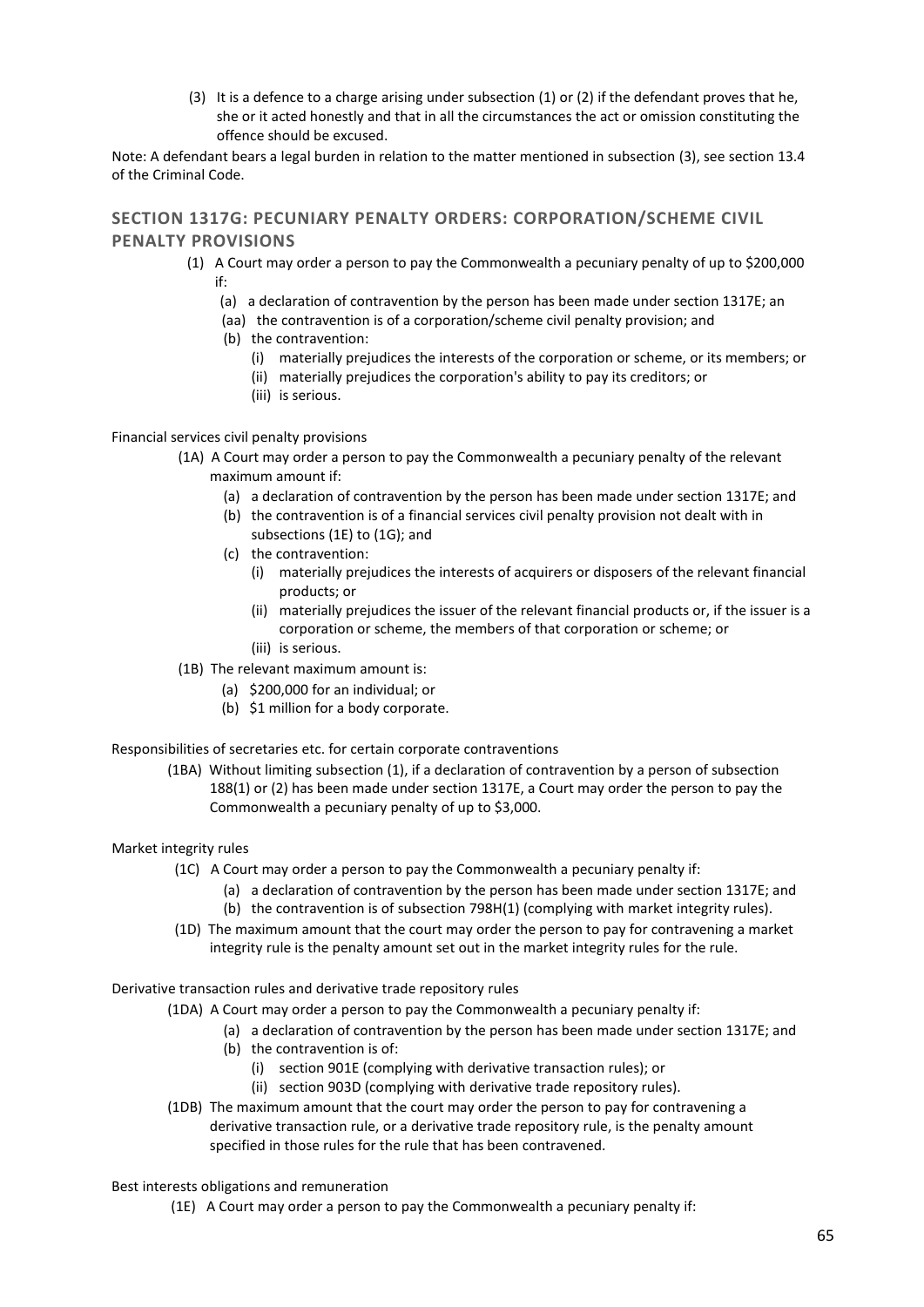- (a) a declaration of contravention by the person has been made under section 1317E; and
- (b) the contravention is of one of the following provisions:
	- (i) subsections 961K(1) and (2) (financial services licensee responsible for breach of certain best interests duties);
	- (ii) section 961L (financial services licensee to ensure compliance with certain best interests duties);
	- (iii) subsection 961Q(1) (authorised representative responsible for breach of certain best interests duties);
	- (iv) section 962P (charging ongoing fee after termination of ongoing fee arrangement);
	- (v) subsection 962S(1) (fee recipient must give fee disclosure statement);
	- (vi) subsections 963E(1) and (2) (financial services licensee must not accept conflicted remuneration);
	- (vii) section 963F (financial services licensee must ensure representatives do not accept conflicted remuneration);
	- (viii)subsection 963G(1) (authorised representative must not accept conflicted remuneration);
	- (ix) section 963J (employer must not pay employees conflicted remuneration);
	- (x) section 963K (financial product issuer or seller must not give conflicted remuneration to financial services licensee or representative);
	- (xi) subsection 964A(1) (platform operator) must not accept volume-based shelf-space fees);
	- (xii) subsections 964D(1) and (2) (financial services licensee must not charge asset-based fees on borrowed amounts);
	- (xiii)subsection 964E(1) (authorised representative must not charge asset-based fees on borrowed amounts);
	- (xiv)section 965 (anti-avoidance of Part 7.7A provisions).
- (1F) The maximum amount that the court may order the person to pay for contravening a provision mentioned in paragraph (1E)(b) (except a provision mentioned in subparagraph (1E)(b)(iv) or (v)) is:
	- (a) \$200,000 for an individual; or
	- (b) \$1 million for a body corporate.
- (1G) The maximum amount that the court may order the person to pay for contravening a provision mentioned in subparagraph (1E)(b)(iv) or (v) is:
	- (a) \$50,000 for an individual; or
	- (b) \$250,000 for a body corporate.

#### Penalty a civil debt etc.

(2) The penalty is a civil debt payable to ASIC on the Commonwealth's behalf. ASIC or the Commonwealth may enforce the order as if it were an order made in civil proceedings against the person to recover a debt due by the person. The debt arising from the order is taken to be a judgment debt.

### **SECTION 1317H***:* **COMPENSATION ORDERS--CORPORATION/SCHEME CIVIL PENALTY PROVISIONS: COMPENSATION FOR DAMAGE SUFFERED**

- (1) A Court may order a person to compensate a corporation or registered scheme for damage suffered by the corporation or scheme if:
	- (a) the person has contravened a corporation/scheme civil penalty provision in relation to the corporation or scheme; and
	- (b) the damage resulted from the contravention.

#### The order must specify the amount of the compensation.

Note: An order may be made under this subsection whether or not a declaration of contravention has been made under section 1317E.

Damage includes profits

(2) In determining the damage suffered by the corporation or scheme for the purposes of making a compensation order, include profits made by any person resulting from the contravention or the offence.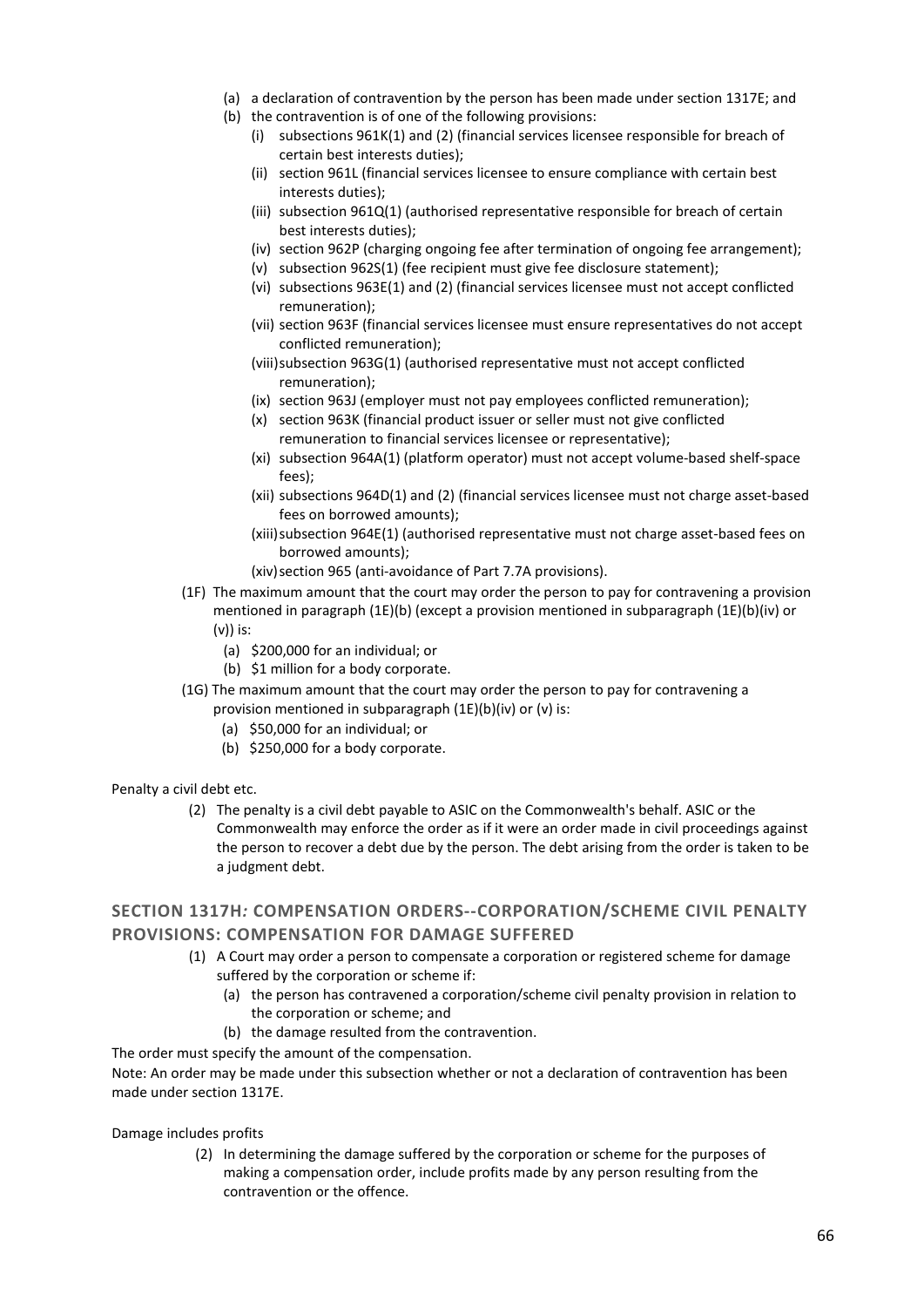#### Damage includes diminution of value of scheme property

- (3) In determining the damage suffered by the scheme for the purposes of making a compensation order, include any diminution in the value of the property of the scheme.
- (4) If the responsible entity for a registered scheme is ordered to compensate the scheme, the responsible entity must transfer the amount of the compensation to scheme property. If anyone else is ordered to compensate the scheme, the responsible entity may recover the compensation on behalf of the scheme.

#### Recovery of damages

(5) A compensation order may be enforced as if it were a judgment of the Court.

# **SECTION 1317J***:* **WHO MAY APPLY FOR A DECLARATION OR ORDER**

#### Application by ASIC

(1) ASIC may apply for a declaration of contravention, a pecuniary penalty order or a compensation order.

#### Application by corporation

(2) The corporation, or the responsible entity for the registered scheme, may apply for a compensation order.

Note: An application for a compensation order may be made whether or not a declaration of contravention has been made under section 1317E.

> (3) The corporation, or the responsible entity for the registered scheme, may intervene in an application for a declaration of contravention or a pecuniary penalty order in relation to the corporation or scheme. The corporation or responsible entity is entitled to be heard on all matters other than whether the declaration or order should be made.

Compensation order relating to financial services civil penalty provision--any other person who suffers damage may apply

> (3A) Any other person who suffers damage in relation to a contravention, or alleged contravention, of a financial services civil penalty provision may apply for a compensation order under section 1317HA.

Note: An application for a compensation order may be made whether or not a declaration of contravention has been made under section 1317E.

- (3B) Subsections (2) and (3) do not apply in relation to a contravention of:
	- (a) section 901E (complying with derivative transaction rules); or
	- (b) section 903D (complying with derivative trade repository rules).

No one else may apply

- (4) No person may apply for a declaration of contravention, a pecuniary penalty order or a compensation order unless permitted by this section.
- (5) Subsection (4) does not exclude the operation of the Director of Public Prosecutions Act 1983.

## *6.3 CRIMINAL CODE ACT 1995*

#### **SECTION 134.1: OBTAINING PROPERTY BY DECEPTION**

- (1) A person is guilty of an offence if:
	- (a) the person, by a deception, dishonestly obtains property belonging to another with the intention of permanently depriving the other of the property; and
	- (b) the property belongs to a Commonwealth entity.
	- (c) Penalty: Imprisonment for 10 years.
- (2) Absolute liability applies to the paragraph (1)(b) element of the offence.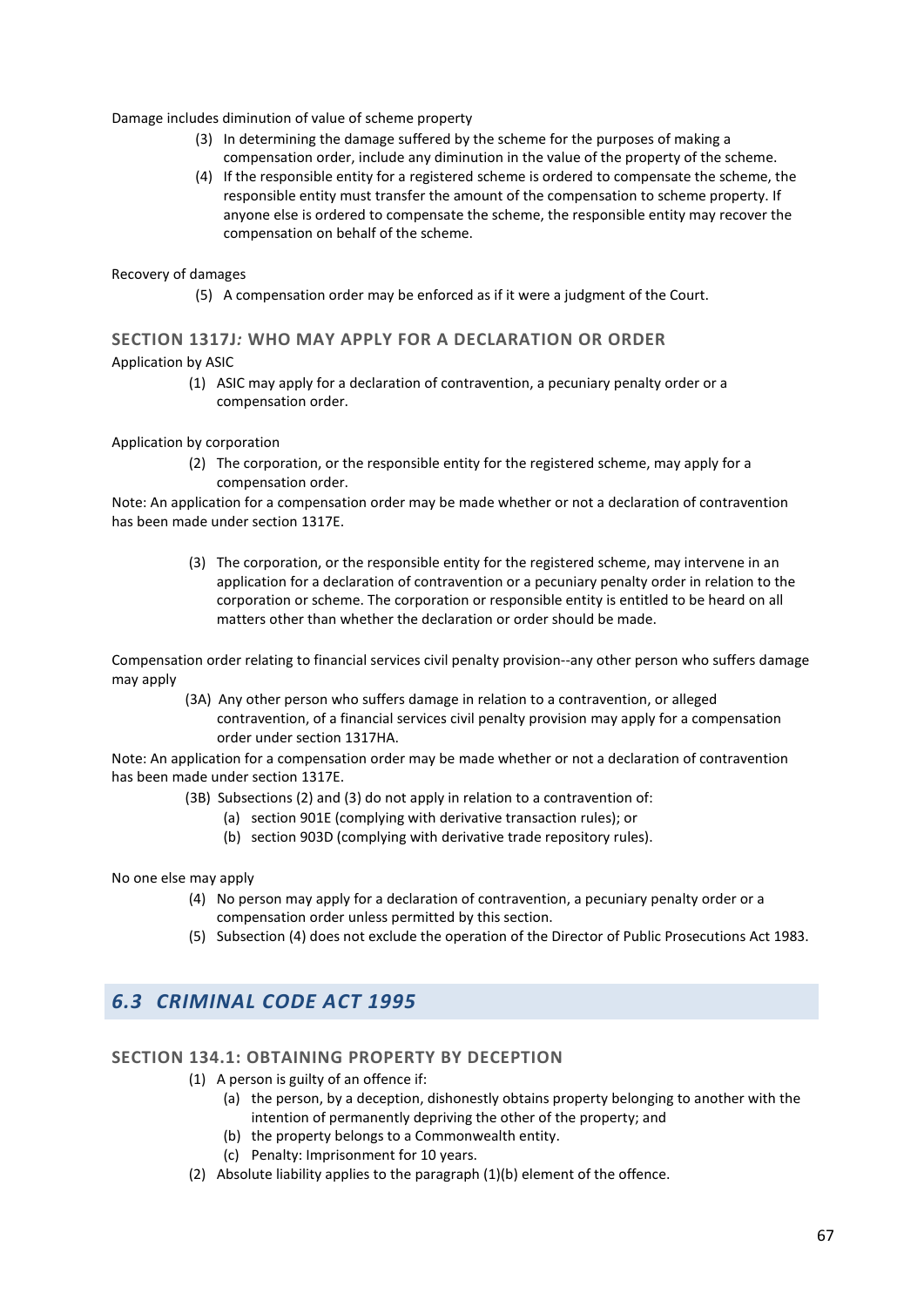#### **SECTION 134.2: OBTAINING A FINANCIAL ADVANTAGE BY DECEPTION**

- (1) A person is guilty of an offence if:
	- (a) the person, by a deception, dishonestly obtains a financial advantage from another person; and
	- (b) the other person is a Commonwealth entity.

Penalty: Imprisonment for 10 years.

(2) Absolute liability applies to the paragraph (1)(b) element of the offence.

#### **SECTION 135.4(3)***:* **CONSPIRACY TO DEFRAUD -CAUSING A LOSS**

- (3) A person is guilty of an offence if:
	- (a) the person conspires with another person with the intention of dishonestly causing a loss to a third person; and
	- (b) the third person is a Commonwealth entity.

Penalty: Imprisonment for 10 years.

#### **SECTION 137.1: FALSE OR MISLEADING INFORMATION**

- (1) A person is guilty of an offence if:
	- (a) the person gives information to another person; and
	- (b) the person does so knowing that the information:
		- (i) is false or misleading; or
		- (ii) omits any matter or thing without which the information is misleading; and
	- (c) any of the following subparagraphs applies:
		- (i) the information is given to a Commonwealth entity;
		- (ii) the information is given to a person who is exercising powers or performing functions under, or in connection with, a law of the Commonwealth;
		- (iii) the information is given in compliance or purported compliance with a law of the Commonwealth.

Penalty: Imprisonment for 12 months.

#### **SECTION 137.2: FALSE OR MISLEADING DOCUMENTS**

- (1) A person is guilty of an offence if:
	- (a) the person produces a document to another person; and
	- (b) the person does so knowing that the document is false or misleading; and
	- (c) the document is produced in compliance or purported compliance with a law of the Commonwealth.

Penalty: Imprisonment for 12 months.

#### **SECTION 144.1: FORGERY**

- (1) A person is guilty of an offence if:
	- (a) the person makes a false document with the intention that the person or another will use it:
		- (i) to dishonestly induce a third person in the third person's capacity as a public official to accept it as genuine; and
		- (ii) if it is so accepted, to dishonestly obtain a gain, dishonestly cause a loss, or dishonestly influence the exercise of a public duty or function; and

(b) the capacity is a capacity as a Commonwealth public official.

Penalty: Imprisonment for 10 years.

(2) In a prosecution for an offence against subsection

### **SECTION 145.1: USING FORGED DOCUMENT**

- (1) A person is guilty of an offence if:
	- (a) the person knows that a document is a false document and uses it with the intention of:
		- (i) dishonestly inducing another person in the other person's capacity as a public official to accept it as genuine; and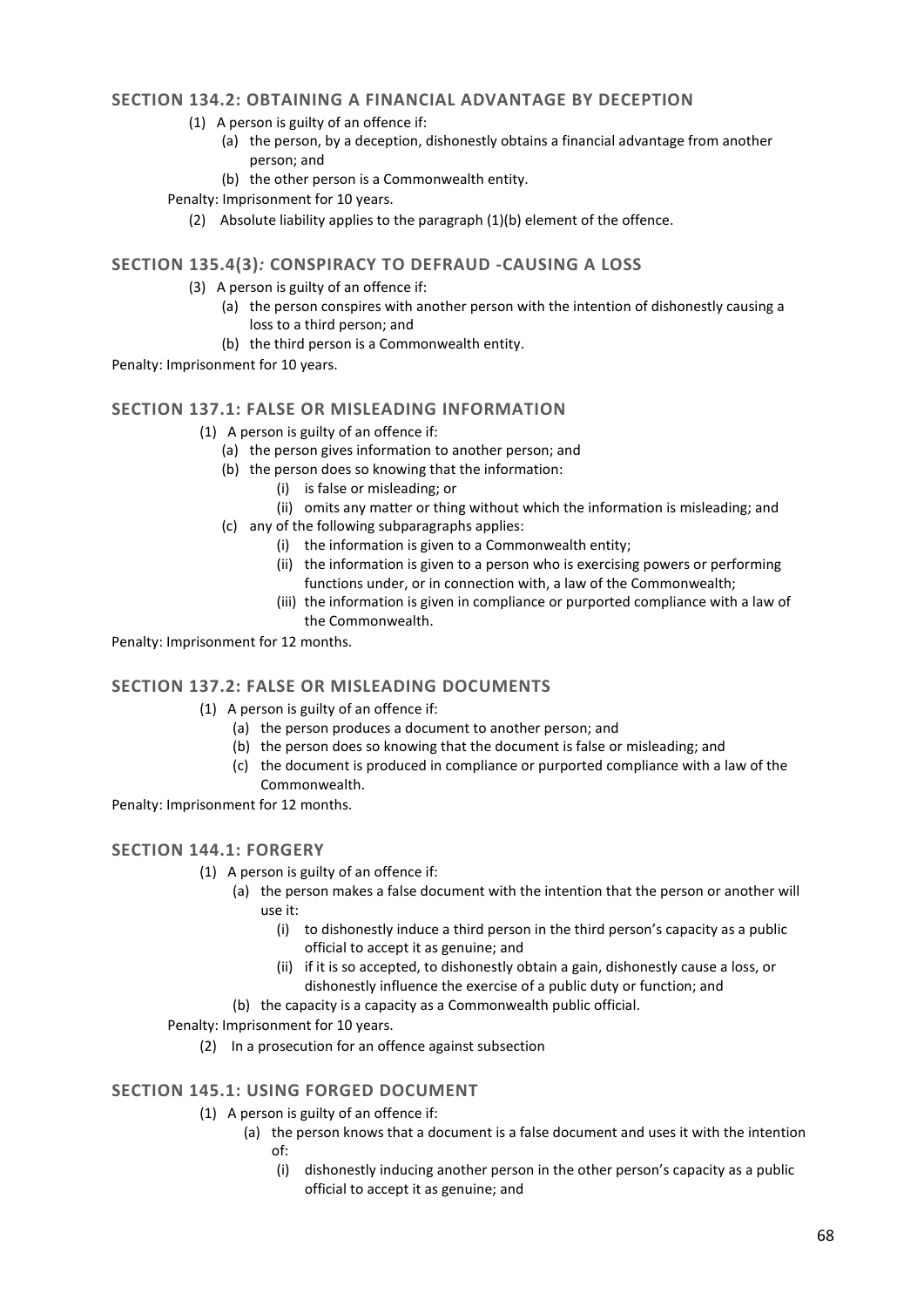(ii) if it is so accepted, dishonestly obtaining a gain, dishonestly causing a loss, or dishonestly influencing the exercise of a public duty or function; and

(b) the capacity is a capacity as a Commonwealth public official.

Penalty: Imprisonment for 10 years.

### **SECTION 145.2: POSSESSION OF FORGED DOCUMENT**

- (1) A person is guilty of an offence if:
	- (a) the person knows that a document is a false document and has it in his or her possession with the intention that the person or another will use it:
		- (i) to dishonestly induce a third person in the third person's capacity as a public official to accept it as genuine; and
	- (ii) if it is so accepted, to dishonestly obtain a gain, dishonestly cause a loss, or dishonestly influence the exercise of a public duty or function; and (b) the capacity is a capacity as a Commonwealth public official.

Penalty: Imprisonment for 10 years.

## **SECTION 145.5: GIVING INFORMATION DERIVED FROM FALSE OR MISLEADING DOCUMENTS**

- (1) A person is guilty of an offence if:
	- (a) the person dishonestly gives information to another person;

and

- (b) the information was derived, directly or indirectly, from a document that, to the knowledge of the first-mentioned person, is false or misleading in a material particular; and
- (c) the document is:
	- (i) kept, retained or issued for the purposes of a law of the Commonwealth; or
	- (ii) made by a Commonwealth entity or a person in the capacity of a Commonwealth public official; or (iii) held by a Commonwealth entity or a
- person in the capacity of a Commonwealth public official; and (d) the first-mentioned person does so with the intention of:
	- (i) obtaining a gain; or
	- (ii) causing a loss.

Penalty: Imprisonment for 7 years.

#### **SECTION 271.8: OFFENCE OF DEBT BONDAGE**

- (1) A person commits an offence of debt bondage if:
	- (a) the person engages in conduct that causes another person to enter into debt bondage; and
	- (b) the person intends to cause the other person to enter into debt bondage.

Penalty: Imprisonment for 12 months.

- (2) In determining, for the purposes of any proceedings for an offence against subsection (1), whether a person (the *first person*) has caused another person (the *second person*) to enter into debt bondage, a court, or if the trial is before a jury, the jury, may have regard to any of the following matters:
	- (a) the economic relationship between the first person and the second person;
	- (b) the terms of any written or oral contract or agreement between the second person and another person (whether or not the first person);
	- (c) the personal circumstances of the second person, including but not limited to:
		- (i) whether the second person is entitled to be in Australia under the *Migration Act 1958*; and
		- (ii) the second person's ability to speak, write and understand English or the language in which the deception or inducement occurred; and
		- (iii) the extent of the second person's social and physical dependence on the first person.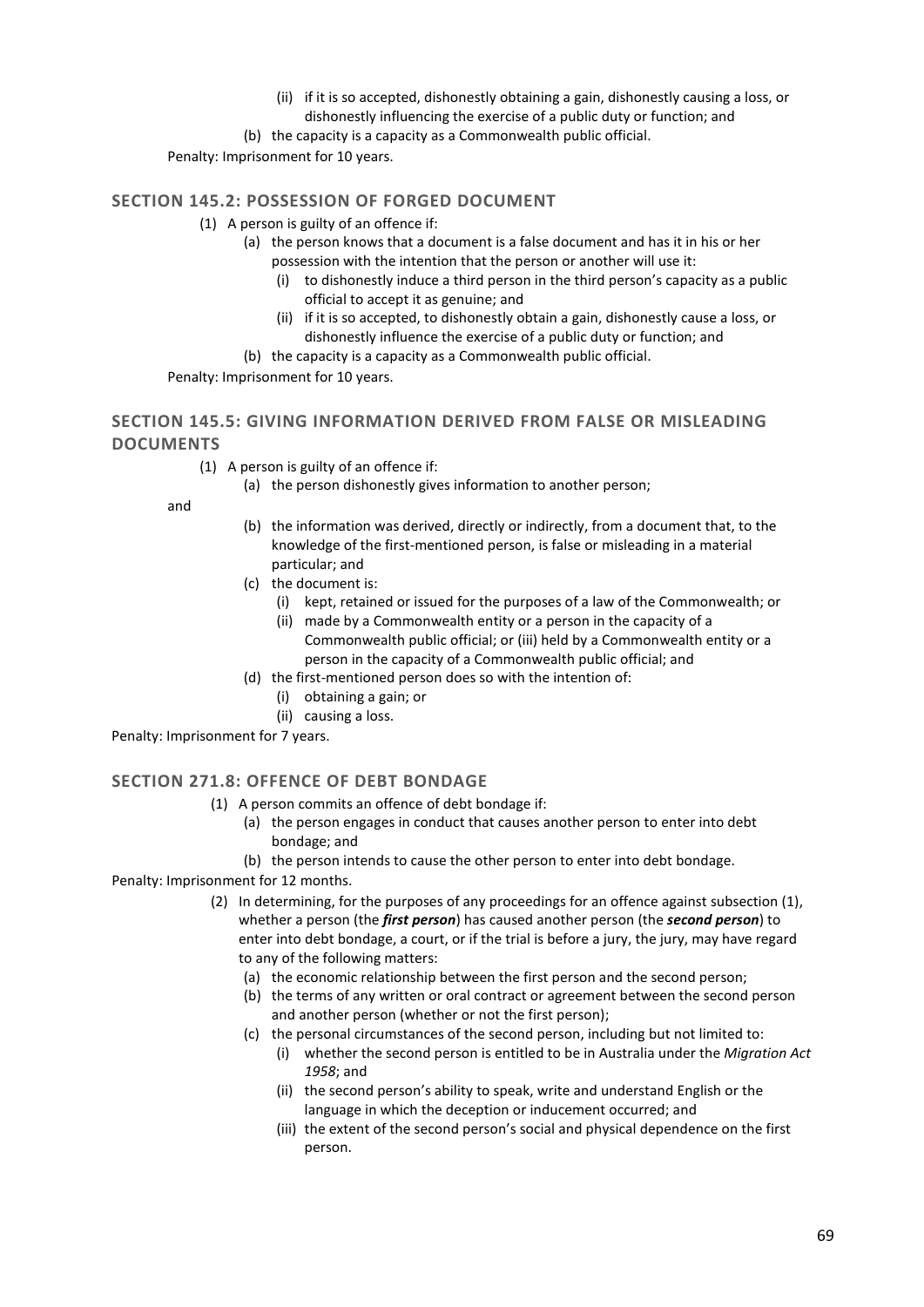### **SECTION 400.3***:* **DEALING IN PROCEEDS OF CRIME ETC.—MONEY OR PROPERTY WORTH \$1,000,000 OR MORE**

- (1) A person is guilty of an offence if:
	- (a) the person deals with money or other property; and
	- (b) either:
		- (i) the money or property is, and the person believes it to be, proceeds of crime; or
		- (ii) the person intends that the money or property will become an instrument of crime; and
	- (c) at the time of the dealing, the value of the money and other property is \$1,000,000 or more.

Penalty: Imprisonment for 25 years, or 1500 penalty units, or both.

- (2) A person is guilty of an offence if:
	- (a) the person deals with money or other property; and
	- (b) either:
		- (i) the money or property is proceeds of crime; or
		- (ii) there is a risk that the money or property will become an instrument of crime;
	- and
		- (c) the person is reckless as to the fact that the money or property is proceeds of crime or the fact that there is a risk that it will become an instrument of crime (as the case requires); and
		- (d) at the time of the dealing, the value of the money and other property is \$1,000,000 or more.

Penalty: Imprisonment for 12 years, or 720 penalty units, or both.

- (3) A person is guilty of an offence if:
	- (a) the person deals with money or other property; and
	- (b) either:
		- (i) the money or property is proceeds of crime; or
		- (ii) there is a risk that the money or property will become an instrument of crime; and
	- (c) the person is negligent as to the fact that the money or property is proceeds of crime or the fact that there is a risk that it will become an instrument of crime (as the case requires); and
	- (d) at the time of the dealing, the value of the money and other property is \$1,000,000 or more.

Penalty: Imprisonment for 5 years, or 300 penalty units, or both.

(4) Absolute liability applies to paragraphs  $(1)(c)$ ,  $(2)(d)$  and  $(3)(d)$ .

Note: Section 400.10 provides for a defence of mistake of fact in relation to these paragraphs.

### **SECTION 400.4: DEALING IN PROCEEDS OF CRIME ETC.—MONEY OR PROPERTY WORTH \$100,000 OR MORE**

- (1) A person is guilty of an offence if:
	- (a) the person deals with money or other property; and
	- (b) either:
		- (i) the money or property is, and the person believes it to be, proceeds of crime; or
		- (ii) the person intends that the money or property will become an instrument of crime; and
	- (c) at the time of the dealing, the value of the money and other property is \$100,000 or more.

Penalty: Imprisonment for 20 years, or 1200 penalty units, or both.

- (2) A person is guilty of an offence if:
	- (a) the person deals with money or other property; and
	- (b) either:
		- (i) the money or property is proceeds of crime; or
		- (ii) there is a risk that the money or property will become an instrument of crime; and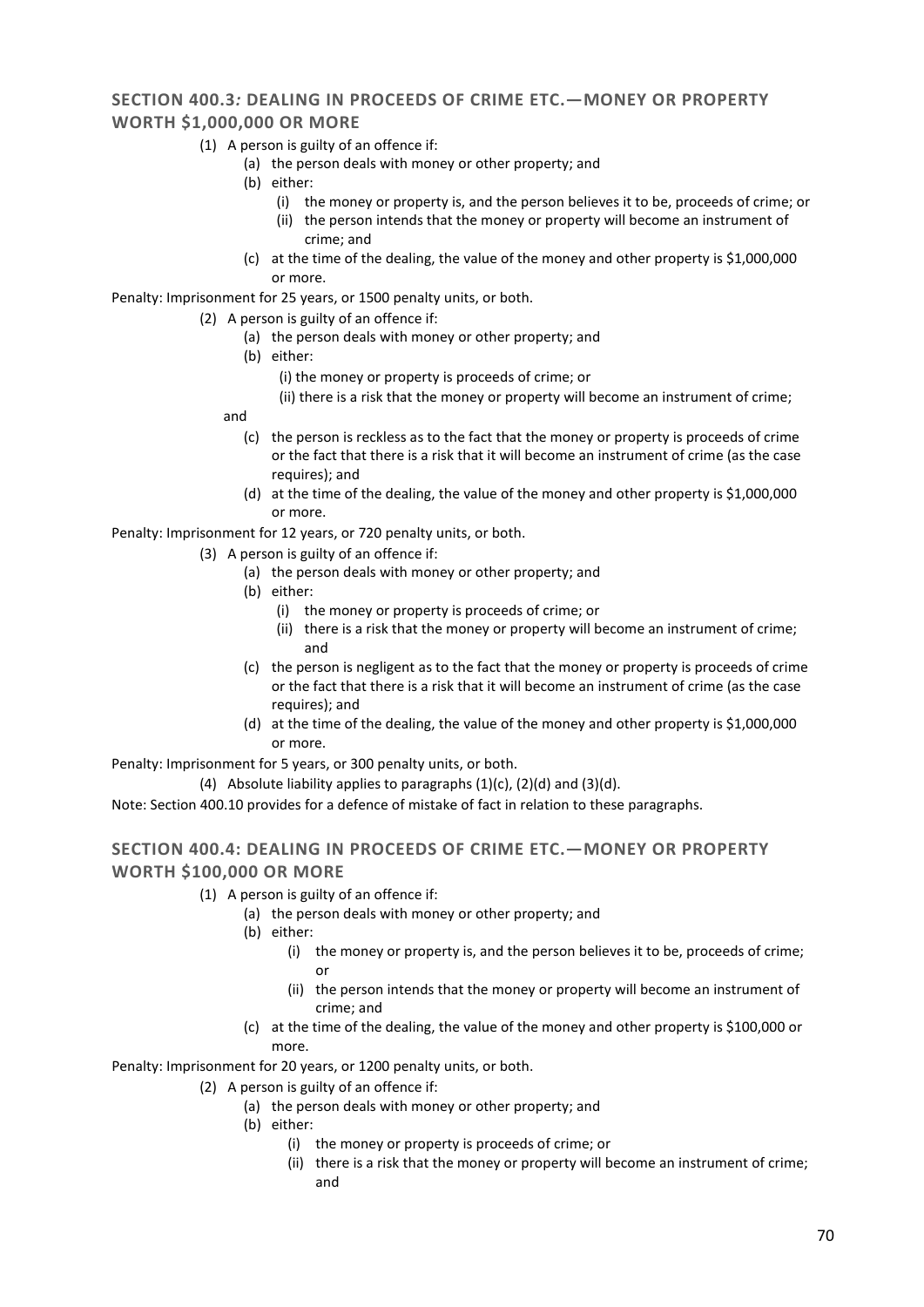- (c) the person is reckless as to the fact that the money or property is proceeds of crime or the fact that there is a risk that it will become an instrument of crime (as the case requires); and
- (d) at the time of the dealing, the value of the money and other property is \$100,000 or more.

Penalty: Imprisonment for 10 years, or 600 penalty units, or both.

- (3) A person is guilty of an offence if:
	- (a) the person deals with money or other property; and
	- (b) either:
		- (i) the money or property is proceeds of crime; or
		- (ii) there is a risk that the money or property will become an instrument of crime; and
	- (c) the person is negligent as to the fact that the money or property is proceeds of crime or the fact that there is a risk that it will become an instrument of crime (as the case requires); and
	- (d) at the time of the dealing, the value of the money and other property is \$100,000 or more.

Penalty: Imprisonment for 4 years, or 240 penalty units, or both.

(4) Absolute liability applies to paragraphs  $(1)(c)$ ,  $(2)(d)$  and  $(3)(d)$ .

Note: Section 400.10 provides for a defence of mistake of fact in relation to these paragraphs.

## **SECTION 400.5: DEALING IN PROCEEDS OF CRIME ETC.—MONEY OR PROPERTY WORTH \$50,000 OR MORE**

- (1) A person is guilty of an offence if:
	- (a) the person deals with money or other property; and
	- (b) either:
		- (i) the money or property is, and the person believes it to be, proceeds of crime; or
		- (ii) the person intends that the money or property will become an instrument of crime; and
	- (c) at the time of the dealing, the value of the money and other property is \$50,000 or more.

Penalty: Imprisonment for 15 years, or 900 penalty units, or both.

(2) A person is guilty of an offence if:

- (a) the person deals with money or other property; and
- (b) either:
	- (i) the money or property is proceeds of crime; or
	- (ii) there is a risk that the money or property will become an instrument of crime; and
- (c) the person is reckless as to the fact that the money or property is proceeds of crime or the fact that there is a risk that it will become an instrument of crime (as the case requires); and
- (d) at the time of the dealing, the value of the money and other property is \$50,000 or more.

Penalty: Imprisonment for 7 years, or 420 penalty units, or both.

- (3) A person is guilty of an offence if:
	- (a) the person deals with money or other property; and
	- (b) either:
		- (i) the money or property is proceeds of crime; or
		- (ii) there is a risk that the money or property will become an instrument of crime; and
	- (c) the person is negligent as to the fact that the money or property is proceeds of crime or the fact that there is a risk that it will become an instrument of crime (as the case requires); and
	- (d) at the time of the dealing, the value of the money and other property is \$50,000 or more.

Penalty: Imprisonment for 3 years, or 180 penalty units, or both.

(4) Absolute liability applies to paragraphs  $(1)(c)$ ,  $(2)(d)$  and  $(3)(d)$ .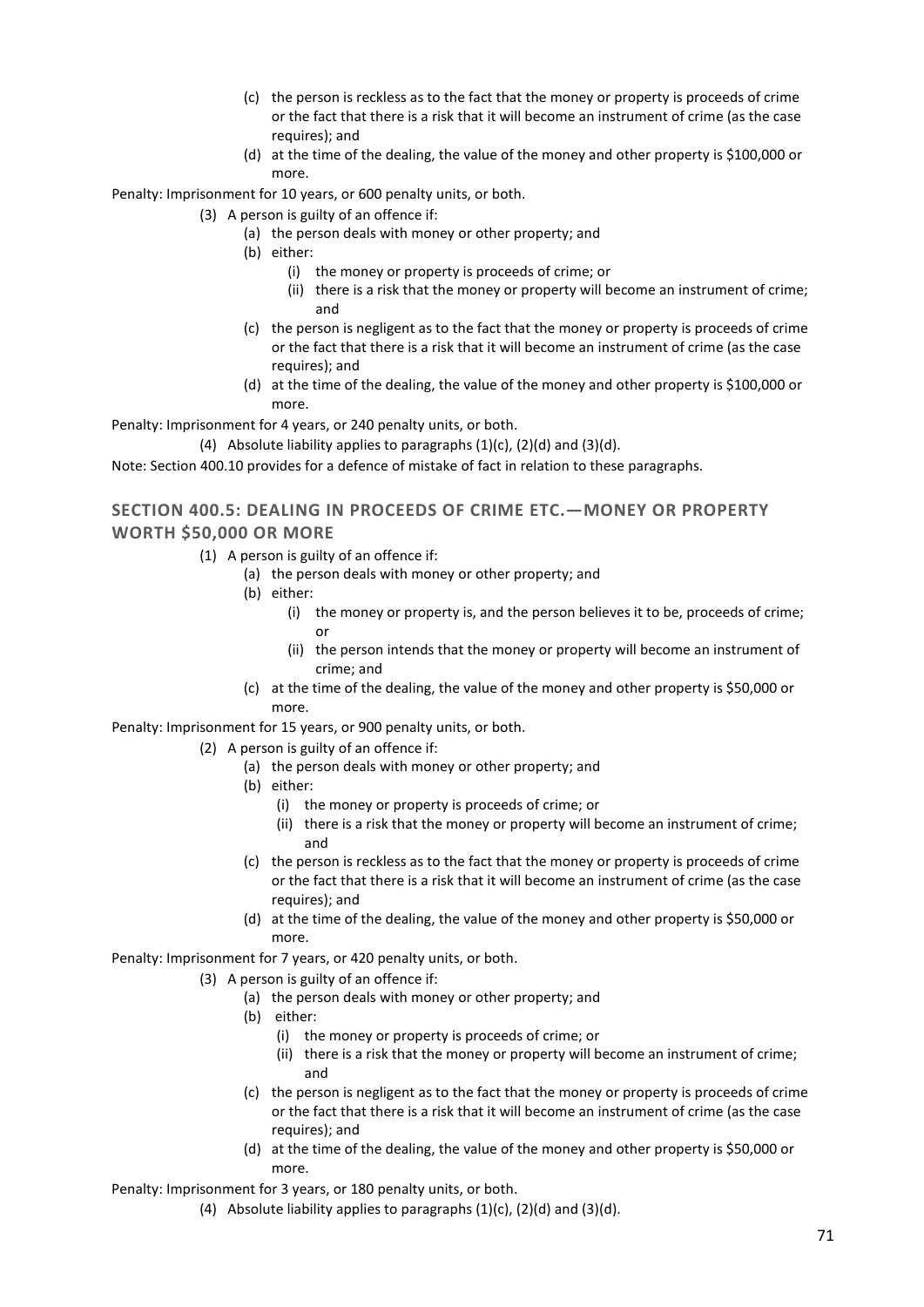Note: Section 400.10 provides for a defence of mistake of fact in relation to these paragraphs.

### **SECTION 400.6***:* **DEALING IN PROCEEDS OF CRIME ETC.—MONEY OR PROPERTY WORTH \$10,000 OR MORE**

- (1) A person is guilty of an offence if:
	- (a) the person deals with money or other property; and
	- (b) either:
		- (i) the money or property is, and the person believes it to be, proceeds of crime; or
		- (ii) the person intends that the money or property will become an instrument of crime; and
	- (c) at the time of the dealing, the value of the money and other property is \$10,000 or more.

Penalty: Imprisonment for 10 years, or 600 penalty units, or both.

- (2) A person is guilty of an offence if:
	- (a) the person deals with money or other property; and
	- (b) either:
	- (i) the money or property is proceeds of crime; or
	- (ii) there is a risk that the money or property will become an instrument of crime; and (c) the person is reckless as to the fact that the money or property is proceeds of crime or the fact that there is a risk that it will become an instrument of crime (as the case requires); and
	- (c) at the time of the dealing, the value of the money and other property is \$10,000 or more.

Penalty: Imprisonment for 5 years, or 300 penalty units, or both.

- (3) A person is guilty of an offence if:
	- (a) the person deals with money or other property; and
	- (b) either:
		- (i) the money or property is proceeds of crime; or
		- (ii) there is a risk that the money or property will become an instrument of crime; and
	- (c) the person is negligent as to the fact that the money or property is proceeds of crime or the fact that there is a risk that it will become an instrument of crime (as the case requires); and
	- (d) at the time of the dealing, the value of the money and other property is \$10,000 or more.

Penalty: Imprisonment for 2 years, or 120 penalty units, or both.

(4) Absolute liability applies to paragraphs  $(1)(c)$ ,  $(2)(d)$  and  $(3)(d)$ .

Note: Section 400.10 provides for a defence of mistake of fact in relation to these paragraphs.

### **SECTION 400.7***:* **DEALING IN PROCEEDS OF CRIME ETC.—MONEY OR PROPERTY WORTH \$1,000 OR MORE**

- (1) A person is guilty of an offence if:
	- (a) the person deals with money or other property; and
	- (b) either:
		- (i) the money or property is, and the person believes it to be, proceeds of crime; or
		- (ii) the person intends that the money or property will become an instrument of crime; and
	- (c) at the time of the dealing, the value of the money and other property is \$1,000 or more.

Penalty: Imprisonment for 5 years, or 300 penalty units, or both.

- (2) A person is guilty of an offence if:
	- (a) the person deals with money or other property; and
	- (b) either:
		- (i) the money or property is proceeds of crime; or
			- (ii) there is a risk that the money or property will become an instrument of crime; and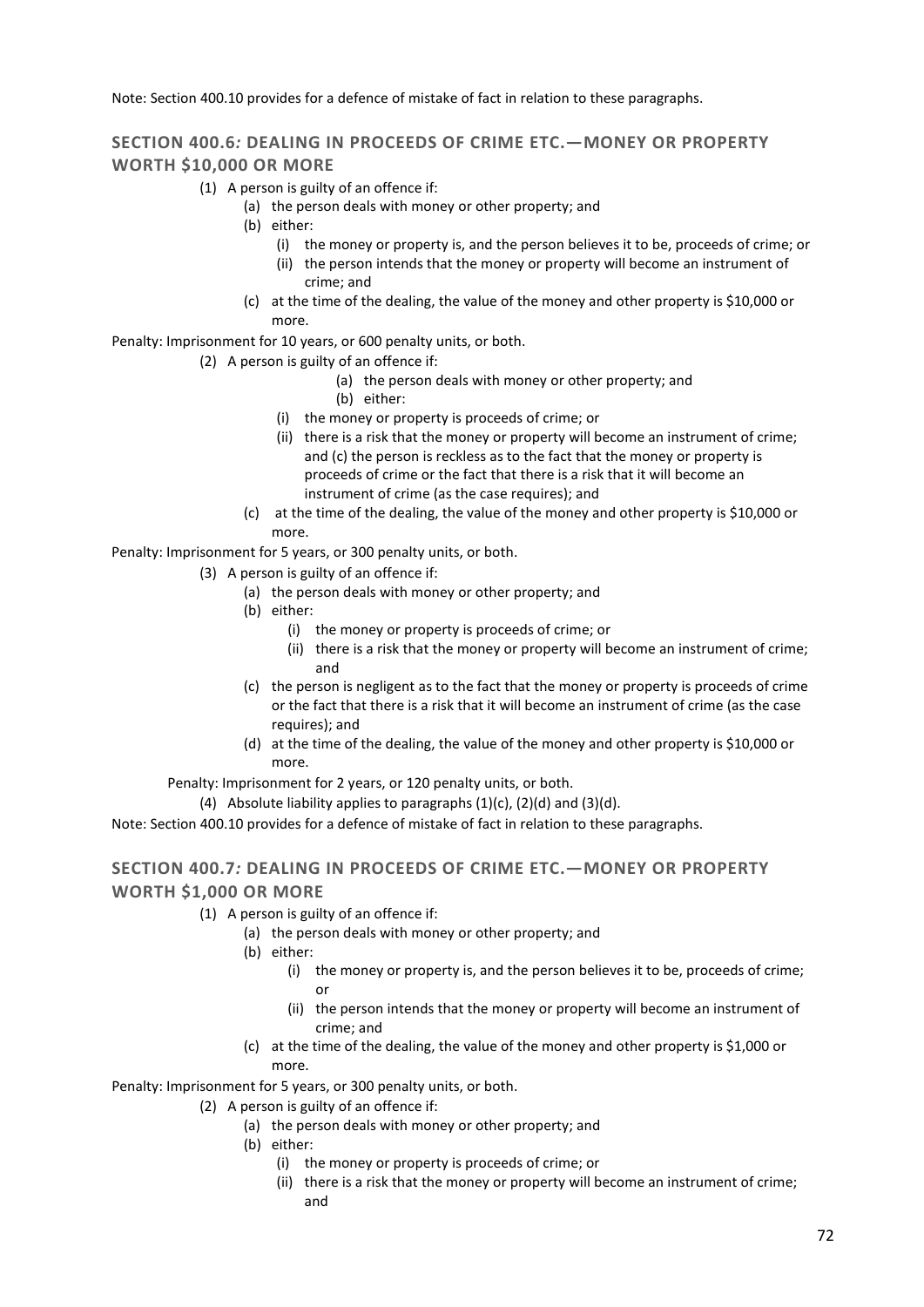- (c) the person is reckless as to the fact that the money or property is proceeds of crime or the fact that there is a risk that it will become an instrument of crime (as the case requires); and
- (d) at the time of the dealing, the value of the money and other property is \$1,000 or more.

Penalty: Imprisonment for 2 years, or 120 penalty units, or both.

- (3) A person is guilty of an offence if:
	- (a) the person deals with money or other property; and
	- (b) either:
		- (i) the money or property is proceeds of crime; or
		- (ii) there is a risk that the money or property will become an instrument of crime; and
	- (c) the person is negligent as to the fact that the money or property is proceeds of crime or the fact that there is a risk that it will become an instrument of crime (as the case requires); and
	- (d) at the time of the dealing, the value of the money and other property is \$1,000 or more.

Penalty: Imprisonment for 12 months, or 60 penalty units, or both.

(4) Absolute liability applies to paragraphs  $(1)(c)$ ,  $(2)(d)$  and  $(3)(d)$ .

Note: Section 400.10 provides for a defence of mistake of fact in relation to these paragraphs.

### **SECTION 400.8: DEALING IN PROCEEDS OF CRIME ETC.—MONEY OR PROPERTY OF ANY VALUE**

- (1) A person is guilty of an offence if:
	- (a) the person deals with money or other property; and
	- (b) either:
		- (i) the money or property is, and the person believes it to be, proceeds of crime; or
		- (ii) the person intends that the money or property will become an instrument of crime.

Penalty: Imprisonment for 12 months, or 60 penalty units, or both.

- (2) A person is guilty of an offence if:
	- (a) the person deals with money or other property; and
	- (b) either:
		- (i) the money or property is proceeds of crime; or
			- (ii) there is a risk that the money or property will become an instrument of crime; and
	- (c) the person is reckless as to the fact that the money or property is proceeds of crime or the fact that there is a risk that it will become an instrument of crime (as the case requires).

Penalty: Imprisonment for 6 months, or 30 penalty units, or both.

- (3) A person is guilty of an offence if:
	- (a) the person deals with money or other property; and
	- (b) either:
		- (i) the money or property is proceeds of crime; or
		- (ii) there is a risk that the money or property will become an instrument of crime; and
	- (c) the person is negligent as to the fact that the money or property is proceeds of crime or the fact that there is a risk that it will become an instrument of crime (as the case requires).

Penalty: 10 penalty units.

## **SECTION 400.9: POSSESSION ETC. OF PROPERTY REASONABLY SUSPECTED OF BEING PROCEEDS OF CRIME ETC.**

- (1) A person is guilty of an offence if:
	- (a) the person:
		- (i) receives, possesses, conceals or disposes of money or other property; or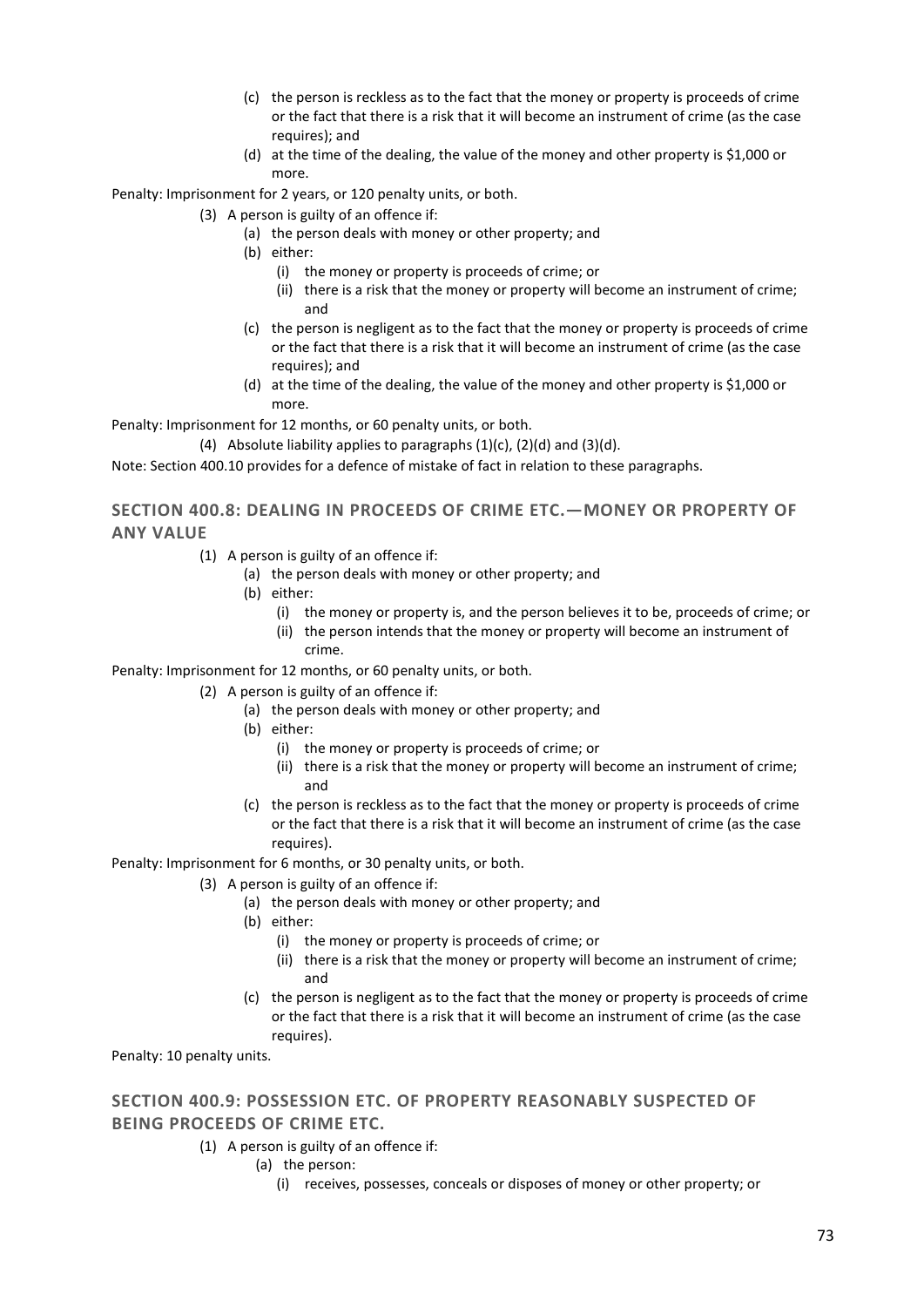- (ii) imports money or other property into, or exports money or other property from, Australia; and
- (b) it is reasonable to suspect either or both of the following:
	- (i) the money or property is proceeds of crime in relation to a Commonwealth indictable offence or a foreign indictable offence;
	- (ii) the money or property is proceeds of crime, and the person's conduct referred to in paragraph (a) takes place in circumstances referred to in subsection (3).

Penalty: Imprisonment for 2 years, or 50 penalty units, or both.

- (2) Without limiting paragraph (1)(b), that paragraph is taken to be satisfied if:
	- (a) the conduct referred to in paragraph (1)(a) involves a number of transactions that are structured or arranged to avoid the reporting requirements of the Financial Transaction Reports Act 1988 that would otherwise apply to the transactions; or
	- (b) the conduct involves using one or more accounts held with ADIs in false names; or
	- (c) the value of the money and property involved in the conduct is, in the opinion of the trier of fact, grossly out of proportion to the defendant's income and expenditure; or
	- (d) the conduct involves a significant cash transaction within the meaning of the Financial Transaction Reports Act 1988, and the defendant:
		- (i) has contravened his or her obligations under that Act relating to reporting the transaction; or
		- (ii) has given false or misleading information in purported compliance with those obligations; or
	- (e) the defendant:
		- (i) has stated that the conduct was engaged in on behalf of or at the request of another person; and
		- (ii) has not provided information enabling the other person to be identified and located.

# *6.4 FAIR WORK ACT 2009*

#### **SECTION 550: ACCESSORY LIABILITY**

- (1) A person who is involved in a contravention of a civil remedy provision is taken to have contravened that provision.
- (2) A person is involved in a contravention of a civil remedy provision if, and only if, the person:
	- (a) has aided, abetted, counselled or procured the contravention; or
	- (b) has induced the contravention, whether by threats or promises or otherwise; or
	- (c) has been in any way, by act or omission, directly or indirectly, knowingly concerned in or party to the contravention; or
	- (d) has conspired with others to effect the contravention.

# *6.5 TAXATION ADMINISTRATION ACT 1953*

#### **SECTION 8C: FAILURE TO COMPLY WITH REQUIREMENTS UNDER TAXATION LAW**

- (1) A person who refuses or fails, when and as required under or pursuant to a taxation law to do so:
	- (a) to furnish an approved form or any information to the Commissioner or another person; or
	- (aa) to give information to the Commissioner in the manner in which it is required under a taxation law to be given; or
	- (b) to lodge an instrument with the Commissioner or another person for assessment; or
	- (d) to notify the Commissioner or another person of a matter or thing; or
	- (e) to produce a book, paper, record or other document to the Commissioner or another person; or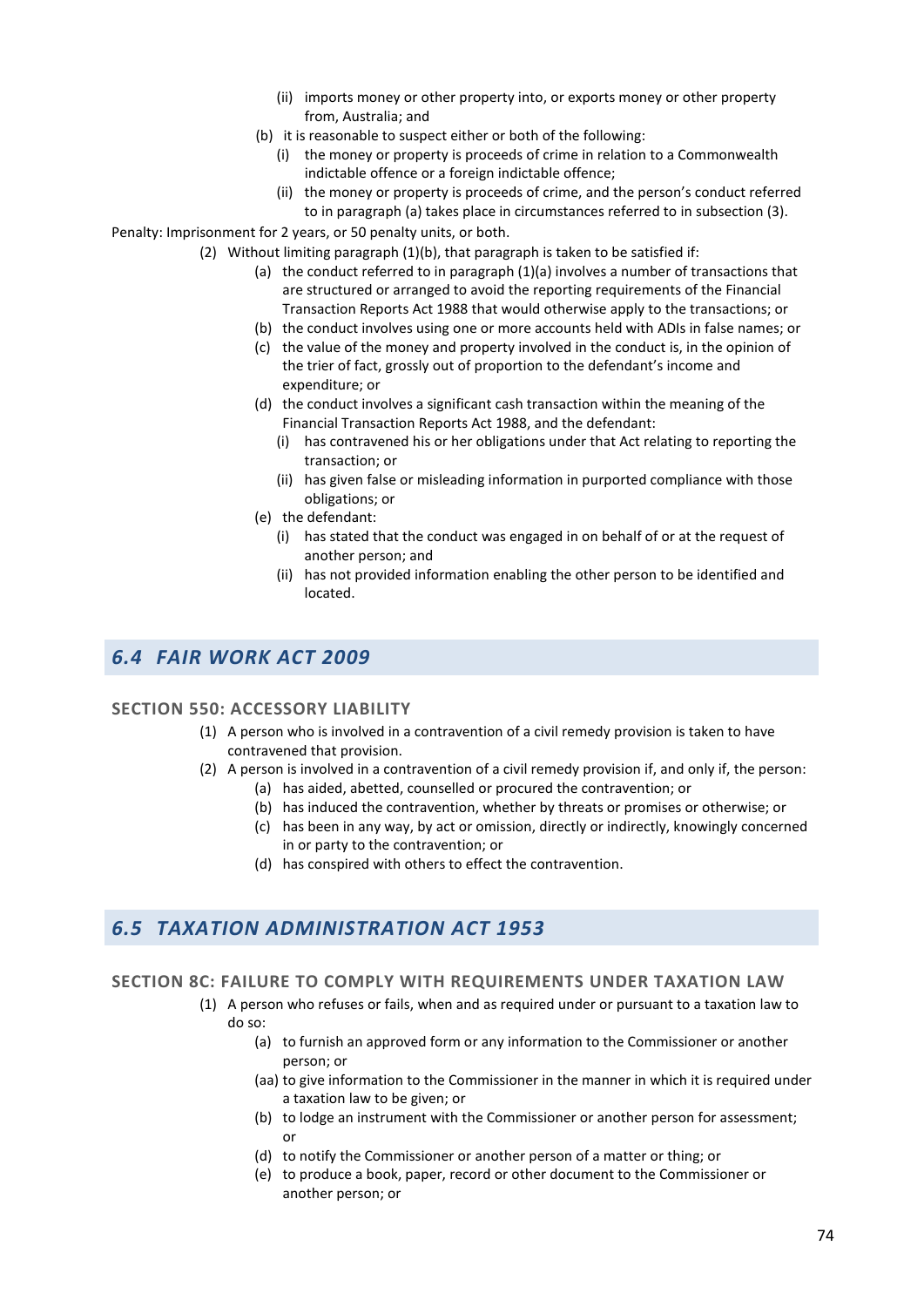- (f) to attend before the Commissioner or another person; or
- (g) to apply for registration or cancellation of registration under the A New Tax System (Goods and Services Tax) Act 1999 ; or
- (h) to comply with a requirement under subsection 45A(2) of the Product Grants and Benefits Administration Act 2000 ; or
- (i) to comply with subsection 82-10F(4) of the Income Tax (Transitional Provisions) Act 1997 ;
- (j) is guilty of an offence.
- (1A) An offence under subsection (1) is an offence of absolute liability.

Note: For absolute liability, see section 6.2 of the Criminal Code.

 (1B) Subsection (1) does not apply to the extent that the person is not capable of complying with the relevant paragraph.

Note: A defendant bears an evidential burden in relation to the matters in subsection (1B), see subsection 13.3(3) of the Criminal Code.

> (2) For the purposes of paragraphs (1)(a) and (d), a person shall not be taken to have refused or failed to furnish information to the Commissioner or another person, or to notify the Commissioner or another person of a matter or thing, merely because the person has refused or failed to quote the person's tax file number to the Commissioner or other person.

### **SECTION 8D: FAILURE TO ANSWER QUESTIONS WHEN ATTENDING BEFORE THE COMMISSIONER ETC**

- (1) A person who, when attending before the Commissioner or another person pursuant to a taxation law, refuses or fails, when and as required pursuant to a taxation law to do so:
	- (a) to answer a question asked of the person; or
	- (b) to produce a book, paper, record or other document; is guilty of an offence.

### **SECTION 8K: FALSE OR MISLEADING STATEMENT**

- (1) A person is guilty of an offence if:
	- (a) the person makes a statement to a taxation officer; and
	- (b) the statement is false or misleading in a material particular.
- (1A) In subsection (1), absolute liability applies to the circumstance, that the statement is false or misleading in a material particular.
- Note: For absolute liability, see section 6.2 of the Criminal Code.
	- (1B) A person is guilty of an offence if:
		- (a) the person makes a statement to a taxation officer; and
		- (b) the person omits any matter or thing from the statement; and
		- (c) the statement is misleading in a material particular because of the omission.
	- (1C) In subsection (1B), absolute liability applies to:
		- (a) the conduct, that the person omits a matter or thing; and
		- (b) the circumstance, that the statement is misleading in a material particular.
	- (2) In a prosecution of a person for an offence against subsection (1) or (1B), it is a defence if the person proves that the person:
		- (a) did not know; and
		- (b) could not reasonably be expected to have known;

that the statement to which the prosecution relates was false or misleading.

Note: The defendant bears a legal burden in relation to the matter in subsection (2), see section 13.4 of the Criminal Code.

> (3) For the purposes of subsection (1B), a person shall not be taken to have omitted a matter or thing from a statement made to a taxation officer merely because the person has, in making the statement, failed to quote the person's tax file number.

#### **SECTION 8L: INCORRECTLY KEEPING RECORDS ETC**

- (1) A person is guilty of an offence if:
	- (a) the person is required under, or pursuant to, a taxation law to keep any accounts, accounting records or other records; and
	- (b) the person keeps the accounts or records; and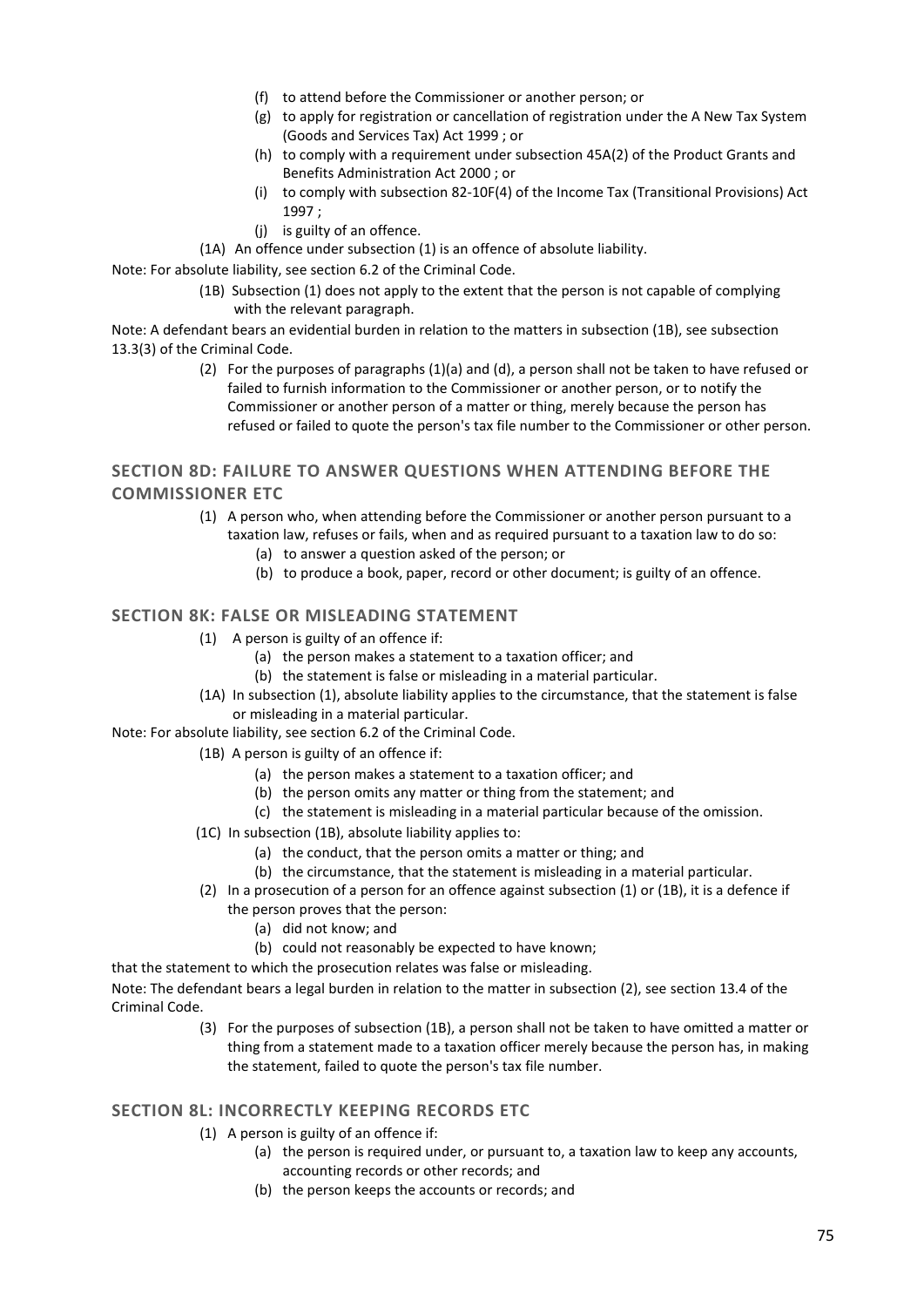- (c) the accounts or records do not correctly record and explain the matters, transactions, acts or operations to which they relate.
- (1A) A person is guilty of an offence if:
	- (a) the person is required under, or pursuant to, a taxation law to make a record of any matter, transaction, act or operation; and
	- (b) the person makes the record; and
	- (c) the record does not correctly record the matter, transaction, act or operation.
- (1B) An offence under subsection (1) or (1A) is an offence of absolute liability.

Note: For absolute liability, see section 6.2 of the Criminal Code .

- (2) In a prosecution of a person for an offence against subsection (1) or (1A), it is a defence if the person proves that the person:
	- (a) did not know; and
	- (b) could not reasonably be expected to have known;

that:

- (c) in the case of a prosecution for an offence against subsection (1)--the accounts, accounting records or other records to which the prosecution relates did not correctly record and explain the matters, transactions, acts or operations to which they relate; or
- (d) in the case of a prosecution for an offence against subsection (1A)--the record to which the prosecution relates did not correctly record the matter, transaction, act or operation to which the record relates.

Note: The defendant bears a legal burden in relation to the matter in subsection (2), see section 13.4 of the Criminal Code.

### **SECTION 8N: RECKLESSLY MAKING FALSE OR MISLEADING STATEMENTS**

A person is guilty of an offence if:

- (a) the person makes a statement (whether orally, in a document or in any other way) to a taxation officer; and
- (b) the statement:
	- (i) is false or misleading in a material particular; or
	- (ii) omits any matter or thing without which the statement is misleading in a material particular; and
- (c) the person is reckless as to whether the statement:
	- (i) is false or misleading in a material particular; or
	- (ii) omits any matter or thing without which the statement is misleading in a material particular.

#### **SECTION 8Q: RECKLESSLY INCORRECTLY KEEPING RECORDS ETC.**

- (1) A person is guilty of an offence if:
	- (a) the person is required under, or pursuant to, a taxation law to keep any accounts, accounting records or other records; and
	- (b) the person keeps the accounts or records; and
	- (ba) the accounts or records do not correctly record and explain the matters, transactions, acts or operations to which they relate; and
	- (c) the person is reckless as to whether the accounts or records correctly record and explain the matters, transactions, acts or operations to which they relate.
- (2) A person is guilty of an offence if:
	- (a) the person is required under, or pursuant to, a taxation law to make a record of any matter, transaction, act or operation; and
	- (b) the person makes the record; and
	- (ba) the record does not correctly record the matter, transaction, act or operation; and
	- (c) the person is reckless as to whether the record correctly records the matter, transaction, act or operation.
- (3) In subsections (1) and (2), strict liability applies to the circumstance, that the person is required under, or pursuant to, a taxation law to keep the accounts, accounting records or other records.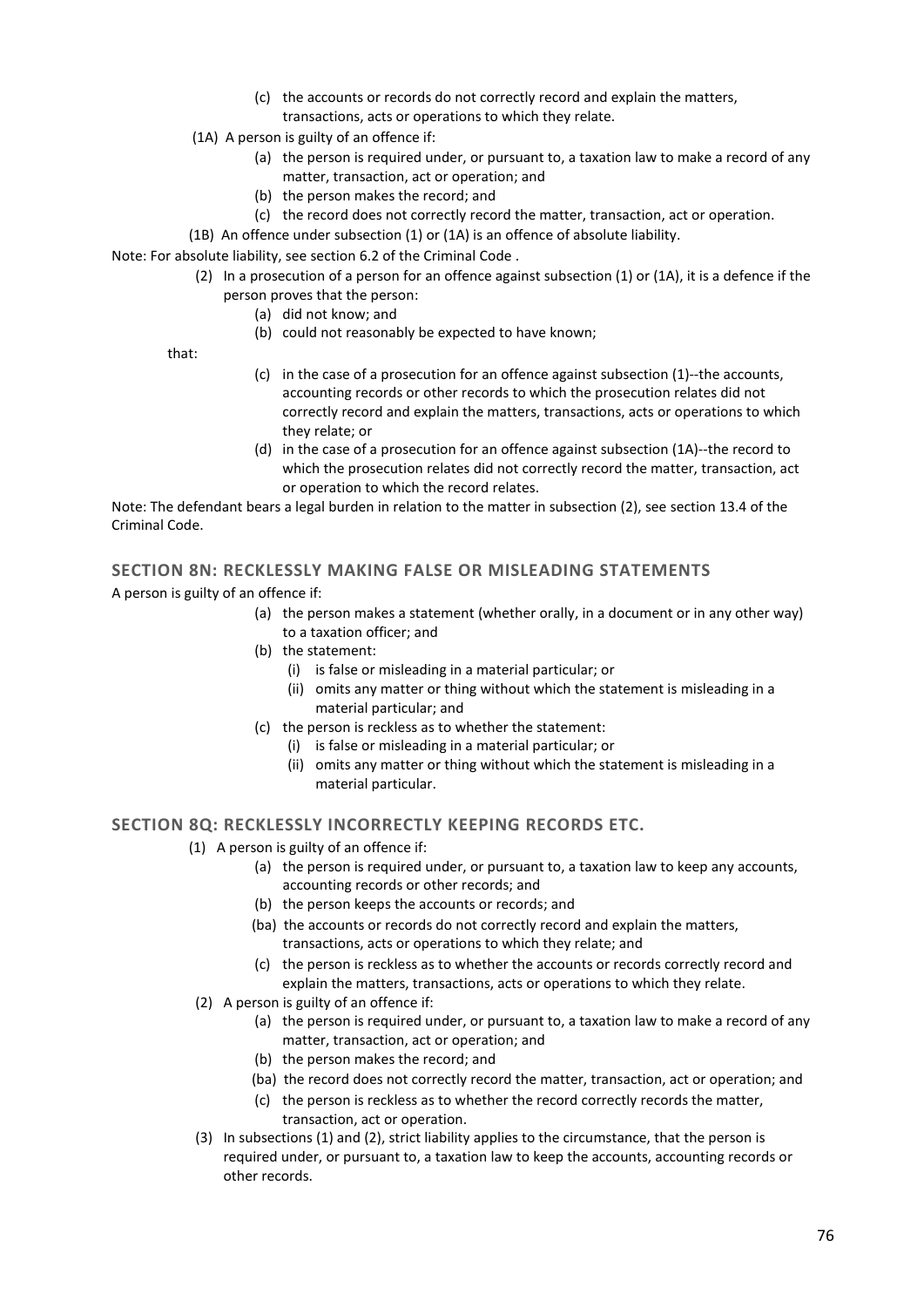# **SECTION 8T: INCORRECTLY KEEPING RECORDS WITH INTENTION OF DECEIVING OR MISLEADING ETC.**

A person who:

- (a) keeps any accounts, accounting records or other records in such a way that they:
	- (i) do not correctly record and explain the matters, transactions, acts or operations to which they relate; or
	- (ii) are (whether in whole or in part) illegible, indecipherable, incapable of identification or, if they are kept in the form of a data processing device, incapable of being used to reproduce information;
- (b) makes a record of any matter, transaction, act or operation in such a way that it does not correctly record the matter, transaction, act or operation;
- (c) engages in conduct that results in the alteration, defacing, mutilation, falsification, damage, removal, concealing or destruction of any accounts, accounting records or other records (whether in whole or in part); or
- (d) does or omits to do any other act or thing to any accounts, accounting records or other records;

with any of the following intentions, namely:

- (e) deceiving or misleading the Commissioner or a particular taxation officer;
- (f) hindering or obstructing the Commissioner or a particular taxation officer (otherwise than in the investigation of a taxation offence);
- (g) hindering or obstructing the investigation of a taxation offence;
- (h) hindering, obstructing or defeating the administration, execution or enforcement of a taxation law; or
- (i) defeating the purposes of a taxation law;

(whether or not the person had any other intention) is guilty of an offence.

## **SECTION 8U: FALSIFYING OR CONCEALING IDENTITY WITH INTENTION OF DECEIVING OR MISLEADING ETC.**

A person who:

- (a) engages in conduct that results in the falsification or concealing of the identity of, or the address or location of a place of residence or business of, the person or another person; or
- (b) does or omits to do any act or thing the doing or omission of which facilitates the falsification or concealment of the identity of, or the address or location of a place of residence or business of, the person or another person;

with any of the following intentions, namely:

- (c) deceiving or misleading the Commissioner or a particular taxation officer;
- (d) hindering or obstructing the Commissioner or a particular taxation officer (otherwise than in the investigation of a taxation offence);
- (e) hindering or obstructing the investigation of a taxation offence;
- (f) hindering, obstructing or defeating the administration, execution or enforcement of a taxation law; or
- (g) defeating the purposes of a taxation law;

(whether or not the person had any other intention) is guilty of an offence.

#### **SECTION 8Y: LIABILITY OF OFFICERS OF CORPORATIONS**

(1) Where a corporation does or omits to do an act or thing the doing or omission of which constitutes a taxation offence, a person (by whatever name called and whether or not the person is an officer of the corporation) who is concerned in, or takes part in, the management of the corporation shall be deemed to have committed the taxation offence and is punishable accordingly.

#### **SECTION 255-100: COMMISSIONER MAY REQUIRE SECURITY DEPOSIT**

- (1) The Commissioner may require you to give security for the due payment of an existing or future tax-related liability of yours if:
	- (a) the Commissioner has reason to believe that: